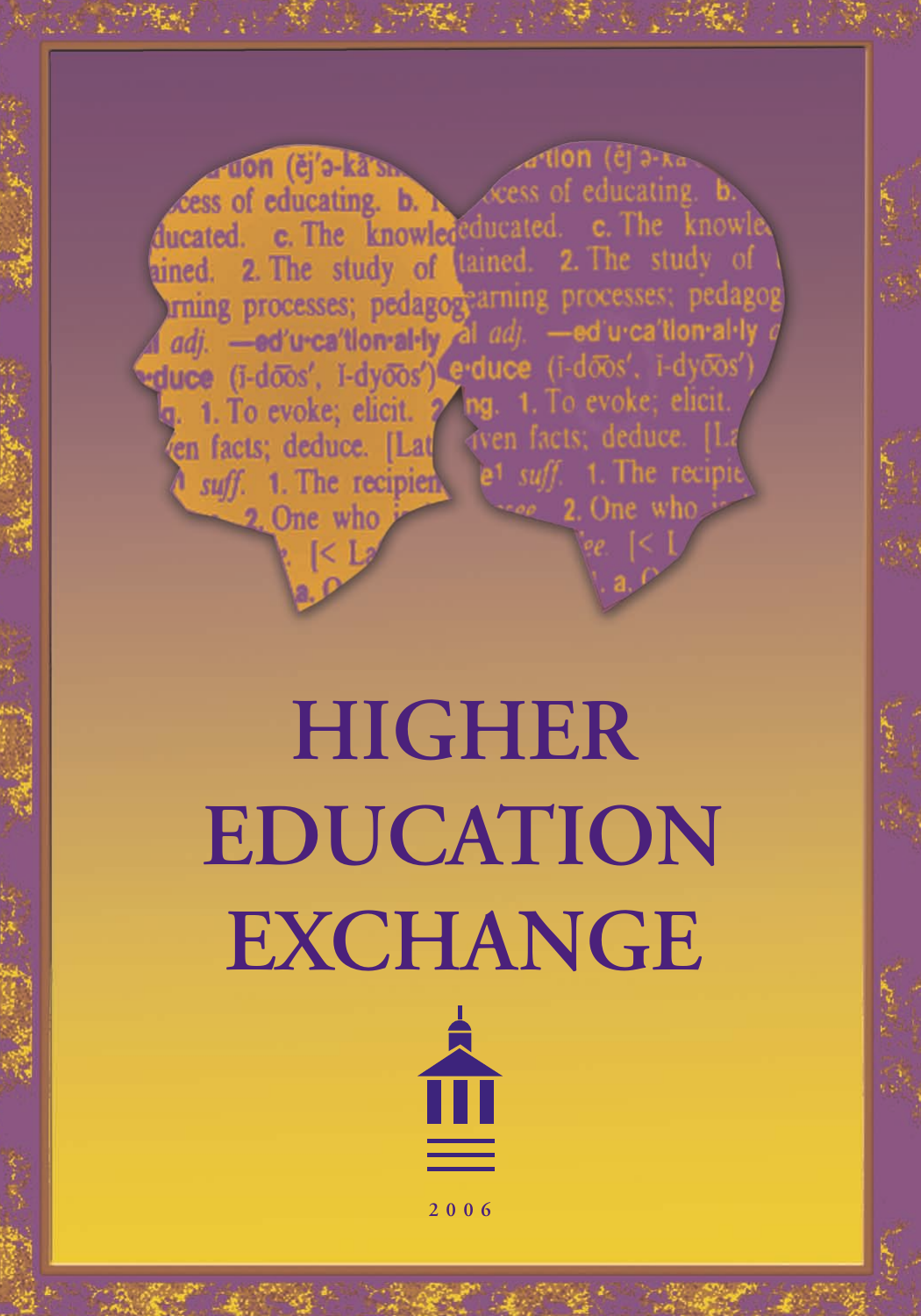Copy Editor Rachel Moulton Art Director/Production Long's Graphic Design, Inc. Cover Design, Illustrations, and Formatting Long's Graphic Design, Inc. Circulation Coordinator **Rita Shanesy** 

Editors David W. Brown, Deborah Witte

The Kettering Foundation is a nonprofit operating foundation, chartered in 1927, that does not make grants but welcomes partnerships with other institutions (or groups of institutions) and individuals who are actively working on problems of communities, governing, politics, and education. The interpretations and conclusions contained in the *Higher Education Exchange* unless expressly stated to the contrary, represent the views of the author or authors and not necessarily those of the foundation, its trustees, or officers.

#### **Copyright © 2006 by the Kettering Foundation**

The *Higher Education Exchange* is founded on a thought articulated by Thomas Jefferson in 1820:

> I know no safe depository of the ultimate powers of the society but the people themselves; and if we think them not enlightened enough to exercise their control with a wholesome discretion, the remedy is not to take it from them, but to inform their discretion by education.

In the tradition of Jefferson, the *Higher Education Exchange* agrees that a central goal of higher education is to help make democracy possible by preparing citizens for public life. The *Higher Education Exchange* is part of a movement to strengthen higher education's democratic mission and foster a more democratic culture throughout American society. Working in this tradition, the *Higher Education Exchange* publishes case studies, analyses, news, and ideas about efforts within higher education to develop more democratic societies.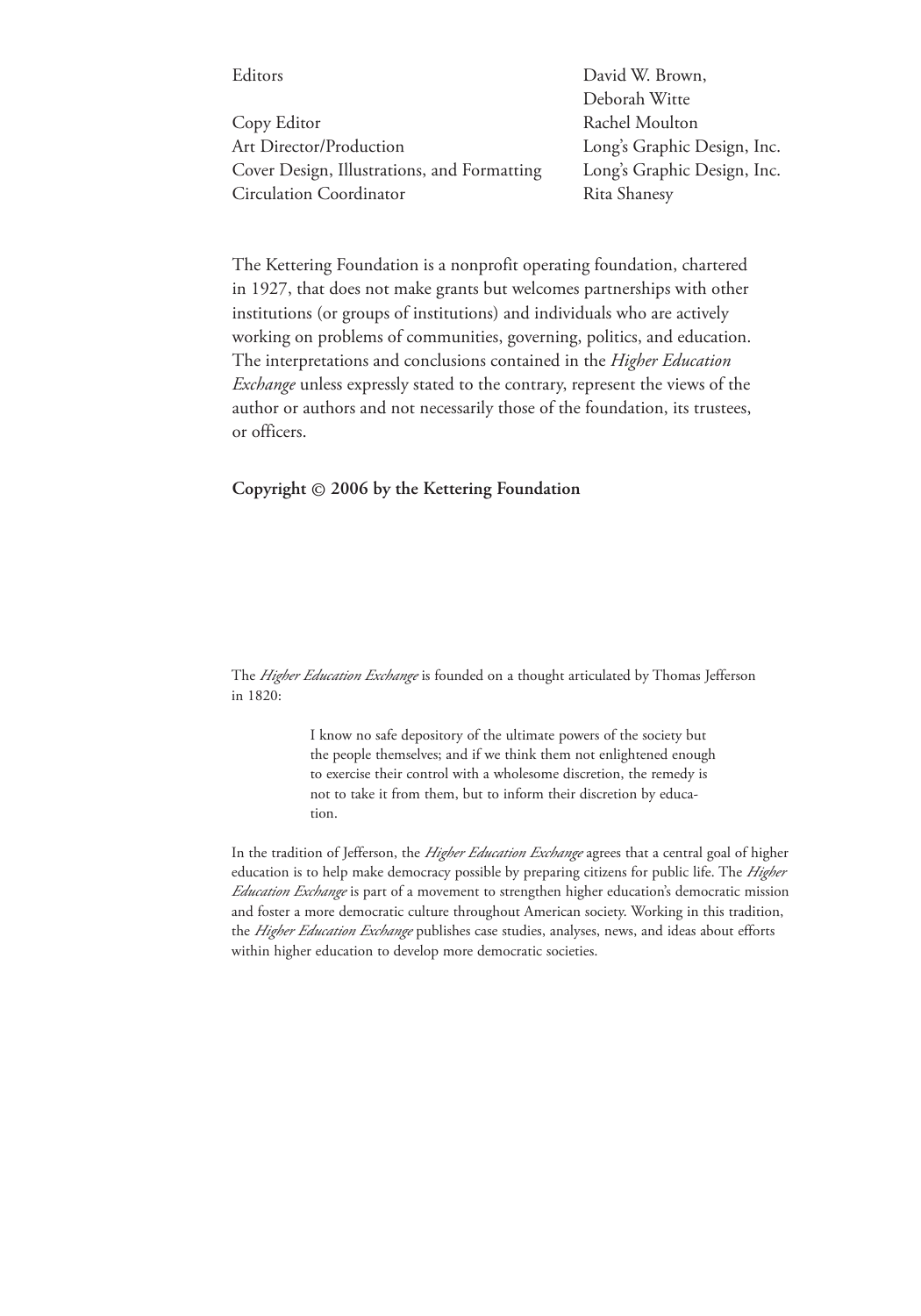## **CONTENTS**

| Deborah Witte     | Foreword                                                                 | 1  |
|-------------------|--------------------------------------------------------------------------|----|
| Michael K. Briand | Knowledge, Judgment, and<br><b>Deliberative Politics</b>                 | 5  |
| Adam Weinberg     | Public Work at Colgate: An Interview                                     | 12 |
| Julie Ellison     | The Chain Reactions of Public Scholarship                                | 27 |
| Harris Dienstfrey | Is Democracy Part of Higher Education's<br>Civic Responsibility?         | 39 |
| David Cooper      | Learning in the Plural: An Interview                                     | 49 |
| Derek Barker      | Five Emerging Practices in the Scholarship<br>of Engagement              | 64 |
| Anne Thomason     | First Democracy: The Challenge of<br>an Ancient Idea<br>By Paul Woodruff | 73 |
| David Mathews     | Afterword                                                                | 77 |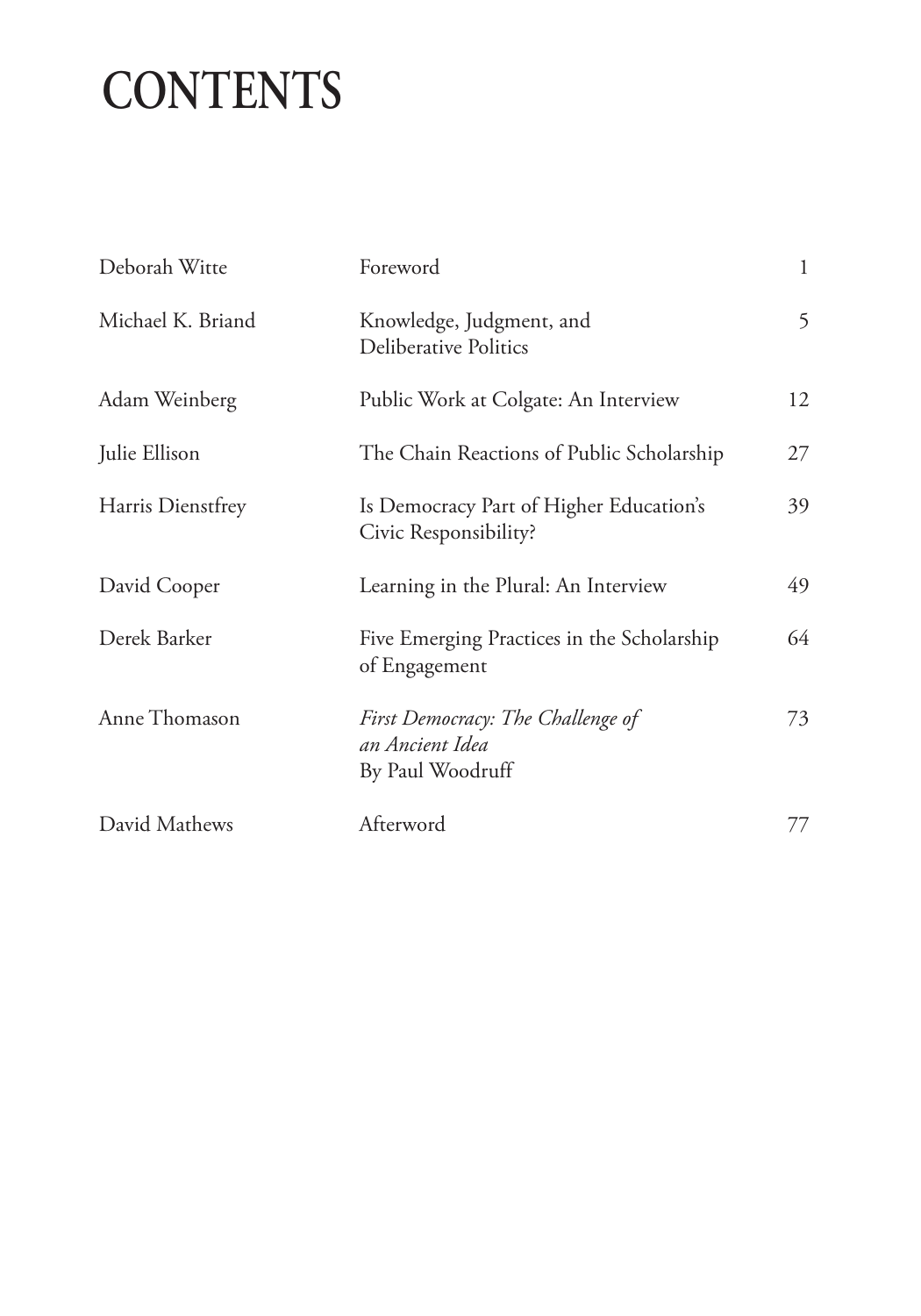### **FOREWORD**

**By Deborah Witte**

For more than 25 years now, the work of the Kettering Foundation has been focused on democracy. One premise of this work that has remained constant over the years is the belief that effective democracy requires citizens who have the ability, desire, and faith to deliberate together about the kind of life they want to live. Higher education's role in preparing citizens who can fulfill this responsibility is paramount. While most institutions of higher education have mission statements that address this responsibility to democracy in some way, for too many it is an empty promise, with no definite plan of action in place, no apparent evidence of commitment to the goal. Others, thank goodness, take this imperative seriously.

This issue of the *Higher Education Exchange* tells the story of some of those institutions and their faculty who take the civic mission question seriously. The contributors debate the issues around knowledge production, discuss the acquisition of deliberative skills for democracy, and examine how higher education prepares, or doesn't prepare, students for citizenship roles.

The issue begins with an article by Michael Briand who writes about political knowledge and judgment and how higher education, and political science in particular, can contribute to their formation. Briand agrees that truth, correctness, and predictive power are all types of knowledge that the academy should seek and embrace, he simply wants to expand the definition of knowledge to include political knowledge. He asserts that judgment is a "kind of knowledge most appropriate to political action" and suggests it is an inescapable need that lies at the heart of politics. He offers several examples of how judgment differs from the typical conceptions of knowledge, and how participation in real-world deliberative dialogue provides the best training ground for the development of judgment. Judgment is never complete or final, he reminds us. Democracy requires that we keep deliberating and, thereby, creating knowledge.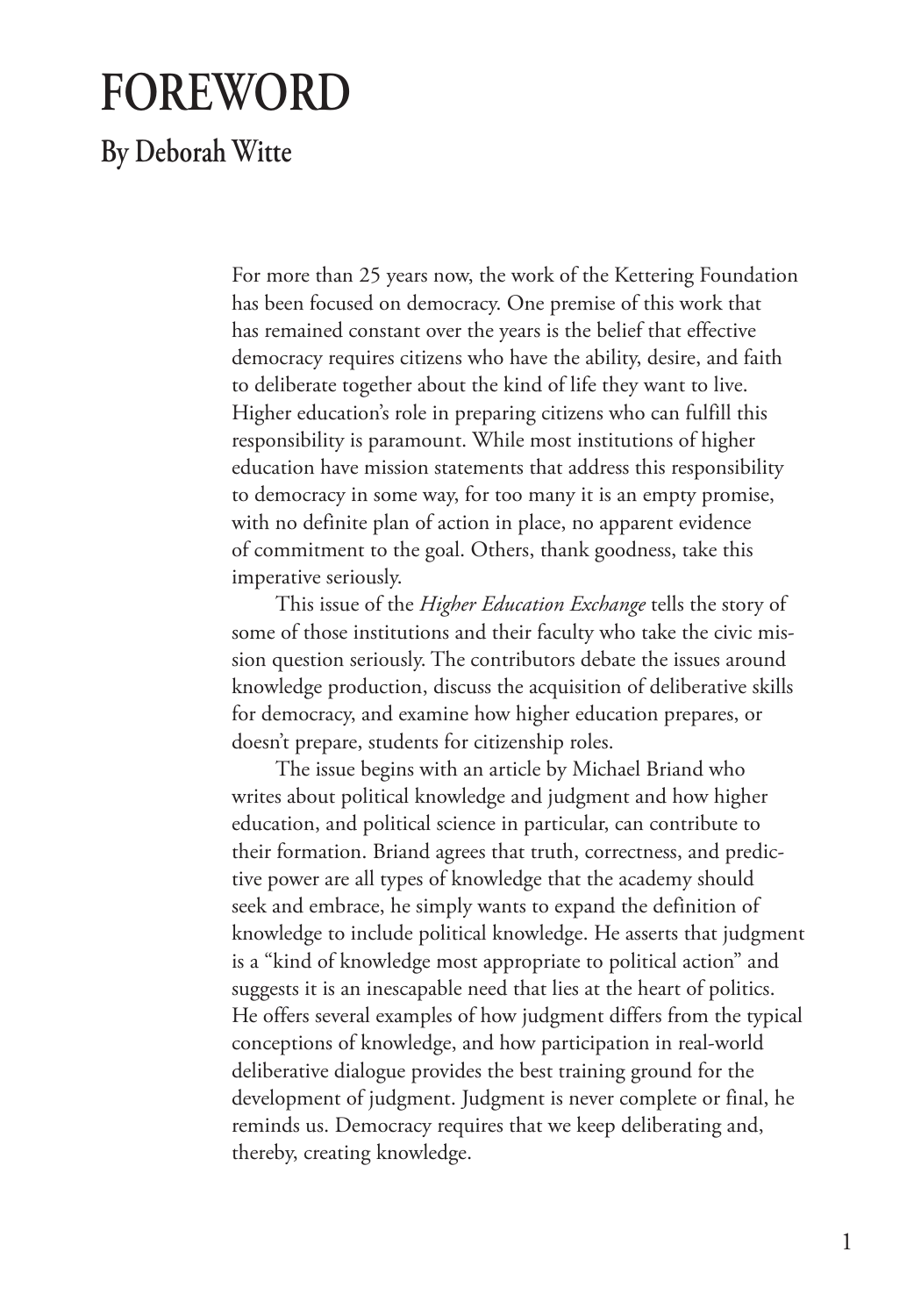Adam Weinberg, in an interview, tells us about rebuilding campus life around principles of civic learning through public work. "We want students to think of themselves as members of a community who have a responsibility to work with others to create a healthy living environment," he tells coeditor David Brown. As an experiment, resident assistants (operating under a model of rules and procedures) were replaced with community coordinators who helped students, through conversation, come to solutions to the conflicts that are part of residential hall life. These student conversations became places to test ideas and refine concepts about living together. The challenge, for Weinberg, is to take students who have grown up in non-civic communities and equip them with the capacity and skills to be citizens.

Julie Ellison updates us about her work with Imagining America (IA), a public scholarship initiative centered on culture and the arts. IA's mission statement comes from the very people who are changing the ways cultural and humanistic knowledge is produced. At the core of this project is learning and knowledgemaking through reciprocal relationships. "We imagined democratic institutions where access and knowledge would not be limited by one's race or economic circumstance," she offers. Her article addresses, among other things, tenure decisions based on cocreation when the knowledge model is different.

Harris Dienstfrey offers three stories of university-based centers and institutes that are engaged in the work of democracy with their communities. He introduces the term "democracythrough-deliberation" to describe the (historical) public forum where deliberation first contributed to democratic self-rule. He explores how today some universities employ deliberation as a community building tool, building democracy through discussion. He poses some provocative questions to the readers of *HEX* that I hope spur thoughtful responses.

David Cooper makes the case for joining the concepts of learning and community into a learning community within the university. He suggests that the academy is often at odds with society about purposes, and it is conflicted about whether their responsibility is to create good scholars or good citizens. He writes that colleges must do a better job of closing the gap between the world of ideas embraced by faculty and students' preference for concrete applications of knowledge. His concern for educating students for citizenship led him to shape a learning community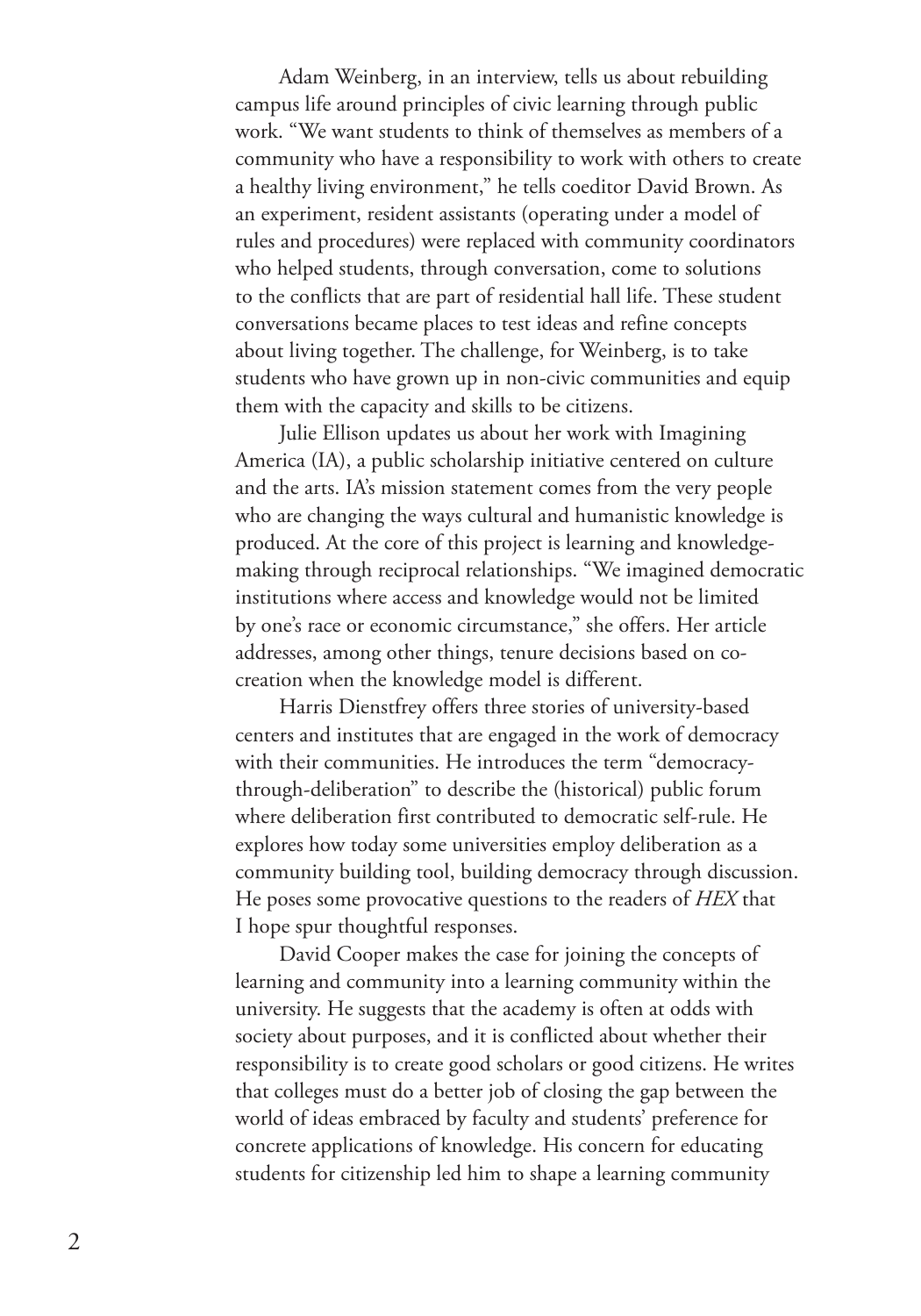around the idea of "commonwealth." For Cooper, no question is ever strictly academic, as all lines of inquiry converge on some felt dimension of the lived experience. As a public scholar, he asks how the practices, methods, and conventions of his disciplinary scholarship can yield knowledge that contributes to public problem solving and public creation. He sees his students as active producers of knowledge and agents of democracy and calls for a framework for a unique learning ethos to take hold within the university.

Derek Barker has been studying academics that have embraced the scholarship of engagement. He offers a typology of five different approaches to the scholarship of engagement, each animated by a different theory of democracy, intention, and methodology. He provides a short history of the origins of public engagement, defined as finding creative ways to communicate to public audiences, work for the public good, and generate knowledge with public participation. His typology helps to frame new research on public scholarship, participatory research, community partnerships, public information networks, and civic literacy scholarship. All these practices are experimental and in flux, much like democracy itself. He suggests the academy is still trying to put its arms around the concept, thinking and doing at the same time.

Anne Thomason reviews Paul Woodruff's *First Democracy: The Challenge of an Ancient Idea*. Woodruff identifies seven core ideas of democracy, stemming from the Athenian idea of democracy, and suggests that they are missing from American democracy. Woodruff finds fault with three central aspects of democracy: voting, the election of representatives, and majority rule. He asserts that majority rule does not equal freedom from tyranny and suggests that people must participate in order for democracy to flourish. "Citizen wisdom" and "reasoning with knowledge" are two of Woodruff's core concepts, and he addresses the role education must play in democracy. As Thomason points out, Woodruff challenges his readers to pay more attention to teaching good citizenship.

David Mathews, in his *Afterword*, focuses on the different definitions of democracy that each article assumes. He sees notions of democracy explained variously as a political system, a social system, even a cultural system. He warns the reader not to lose sight of what these different viewpoints really represent, and that is deciding what kind of democracy we will have in the 21st century.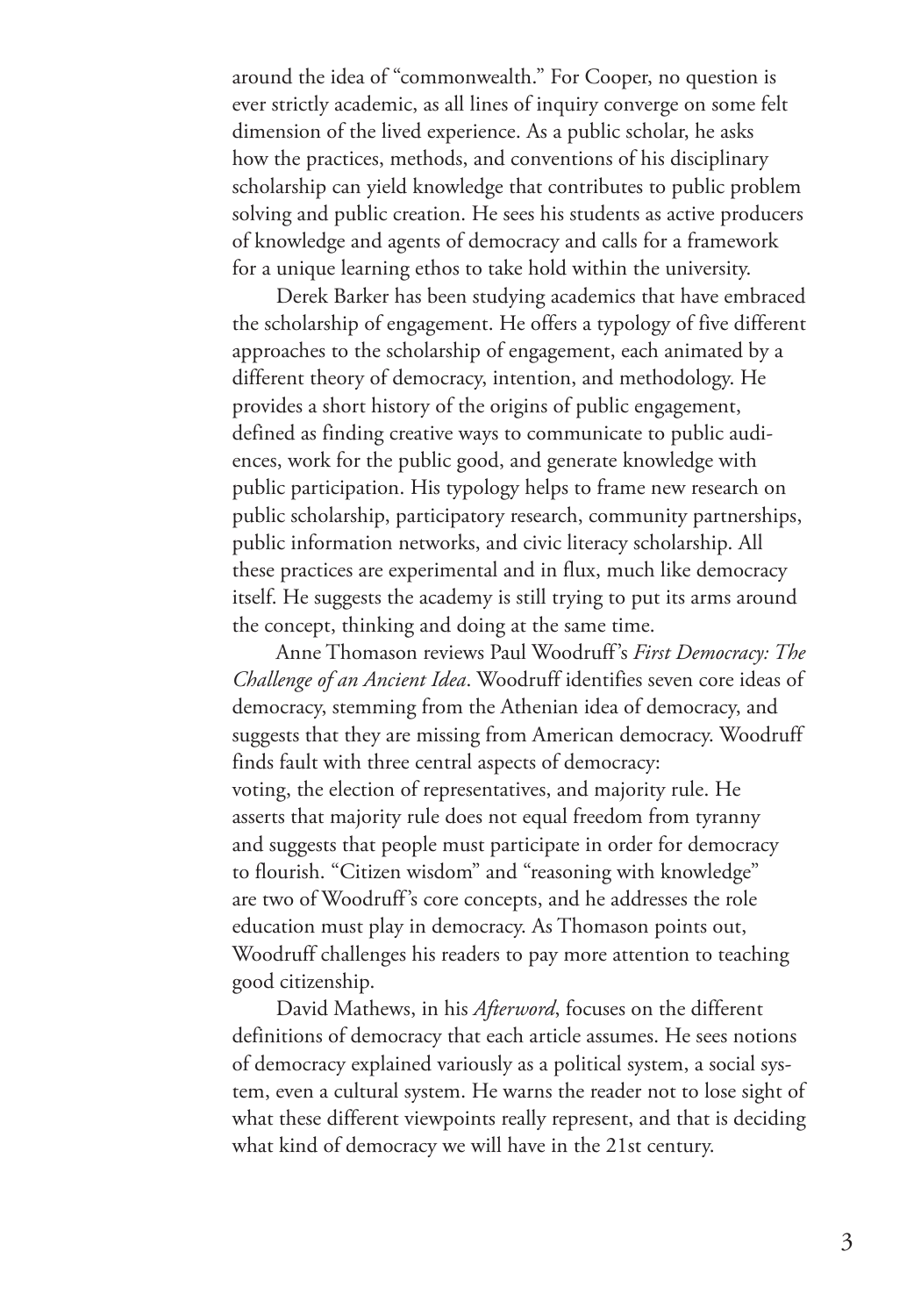#### Postscript

*Regular readers of the* Exchange *may have noticed a name missing from the boilerplate. Betty Frecker, copyeditor for this journal and many other Kettering Foundation publications over the years, passed away last year. Betty's professionalism and commitment to excellence made working on this journal a pleasure. We miss her and dedicate this volume to her memory.*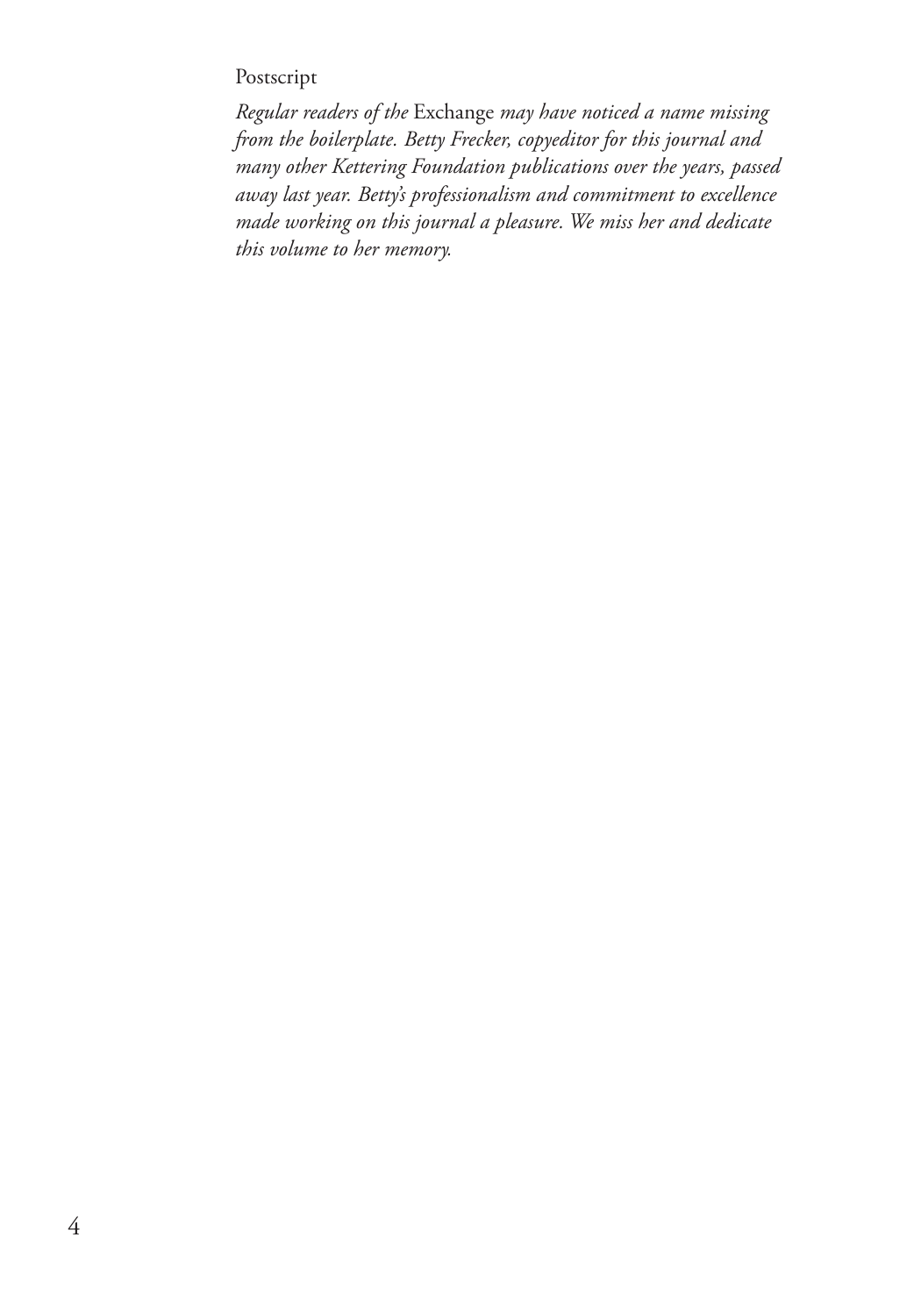### **KNOWLEDGE, JUDGMENT, AND DELIBERATIVE POLITICS**

#### **By Michael K. Briand**

*This article is excerpted from the longer work,* To Inform Their Discretion: A Review of Kettering Foundation Research on the Role of Higher Education in American Democracy, 1982—2004 *(Dayton, Ohio: Kettering Foundation, 2005).*

Does it make sense to talk about political *knowledge*? After all, isn't "knowledge" supposed to be objective, like what science tells us—if not, it's just "opinion," isn't it? And isn't that what politics is really about—opinions? When people engage in political talk, they express their personal views about what their communities and society ought to be like. In politics people might claim that their positions are *right*, or their demands are *justified*, or their policy prescriptions are *good*. But it doesn't seem correct to say that what people bring to politics, or that what comes out of politics, is *knowledge*.

On the whole, contemporary higher education offers little help in determining whether there might be a viable conception of political knowledge. The conception of knowledge that, despite strong challenges from within the humanities, remains dominant in the intellectual life of colleges and universities is the one that originated in the natural sciences.

Political scientists have compounded the problem by applying the methods of the physical sciences to political phenomena and clinging reflexively to the principle of "objectivity." Objectivity is the commendable commitment to minimizing the impact of the investigator's dispositions, biases, and feelings on his or her effort to understand the phenomenon he or she is investigating. The problem is, objectivity typically is understood as requiring the observer to detach himself from the object of his observations to stand at a distance in order to insulate himself from perceptions and feelings he might have were he to allow himself to experience the world from the point of view of the people he is studying.

But to do this is to throw the baby out with the bathwater. For unlike physical events, human social phenomena cannot be fully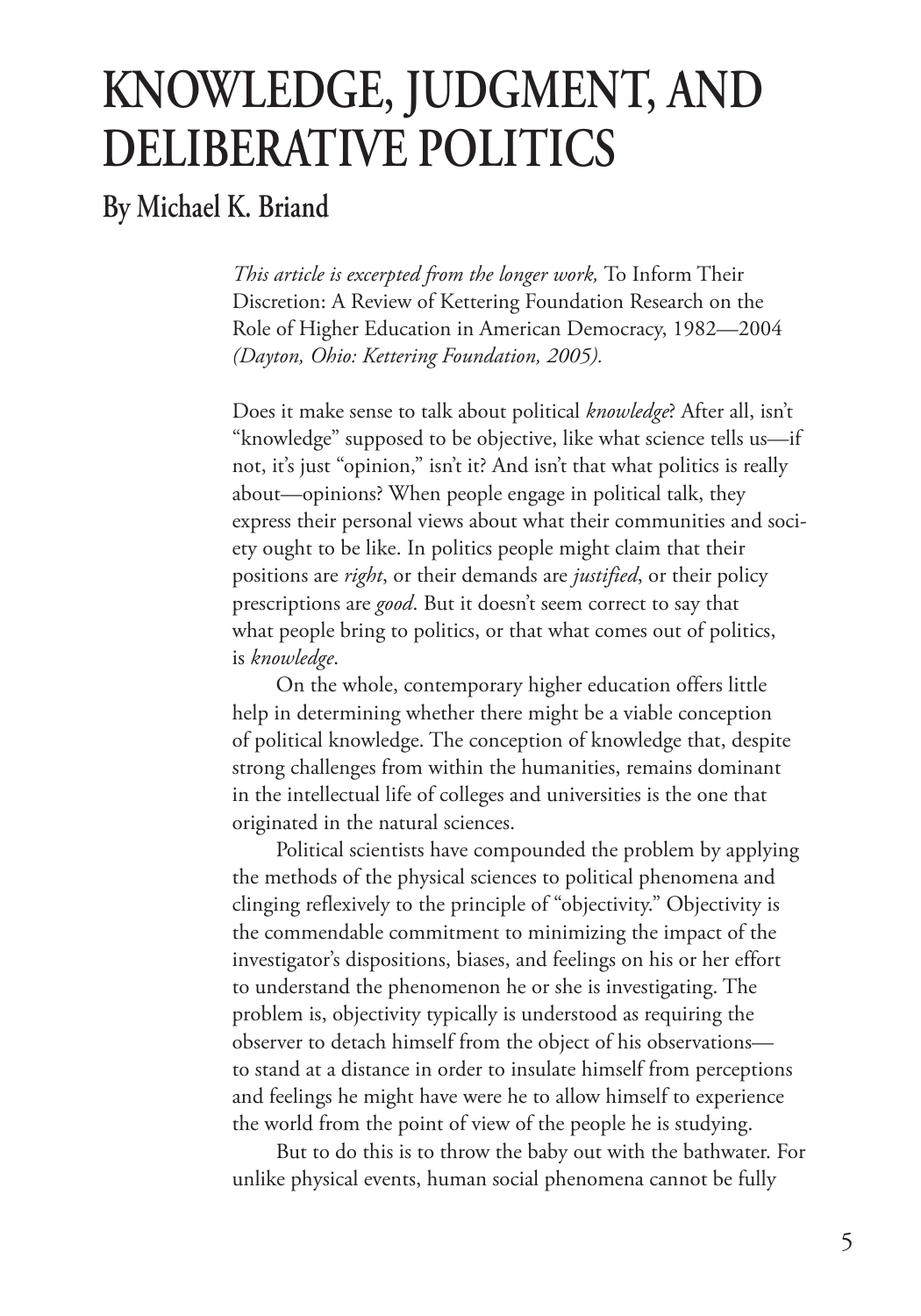and accurately comprehended only "from the outside." The view "from the inside"—from the subjective perspective of the people whose beliefs and motivations lead to the actions that constitute the phenomenon being studied—is indispensable. When objectivity is thought to require exclusion of the *content* of the subject's own views—his or her purposes, goals, values, principles, fears, aspirations, habits, and the like—the result is an incomplete, and hence inaccurate, understanding of it. Without the information that only subjects themselves can supply, the social/political scientist is (like each of the blind men trying to describe the elephant) confined to her own vantage point and cannot "see" the phenomenon in its entirety.

The difficulty of characterizing any political assertions as statements of something that can be *known* thus presents an apparent problem for any conception of politics that calls for a public discourse in which people give each other good reasons for choosing one course of action rather than another. Eventually, every person who makes a good faith effort to rely on exchanging reasons as a way to resolve political disagreements will discover that, ultimately, political arguments rest on statements that lack the force of logical deductions or verifiable facts. When political reasoning arrives at basic premises, argument ceases and the choice of one conclusion rather than another comes down to a matter of personal preference.

Is there any way out of this predicament? Specifically, is there a way of thinking about *knowledge*—*political* knowledge—that would help members of a democratic community or society deliberate together with a probability of success sufficiently high to enable them to reach the practical agreement needed for a public decision or policy to be effective?

I believe there is. But the plausibility of this way of conceiving political knowledge depends on accepting that political knowledge can be generated by reasoning undertaken for the purpose of deciding *what to do*—not by reasoning of the sort employed in science and mathematics, the purpose of which is to ascertain what facts about the world *we can know*.

#### **Judgment**

Is there, then, a type of knowledge we can draw upon in our efforts, as communities and as a society, to make well-founded public decisions involving rational assertions about what we ought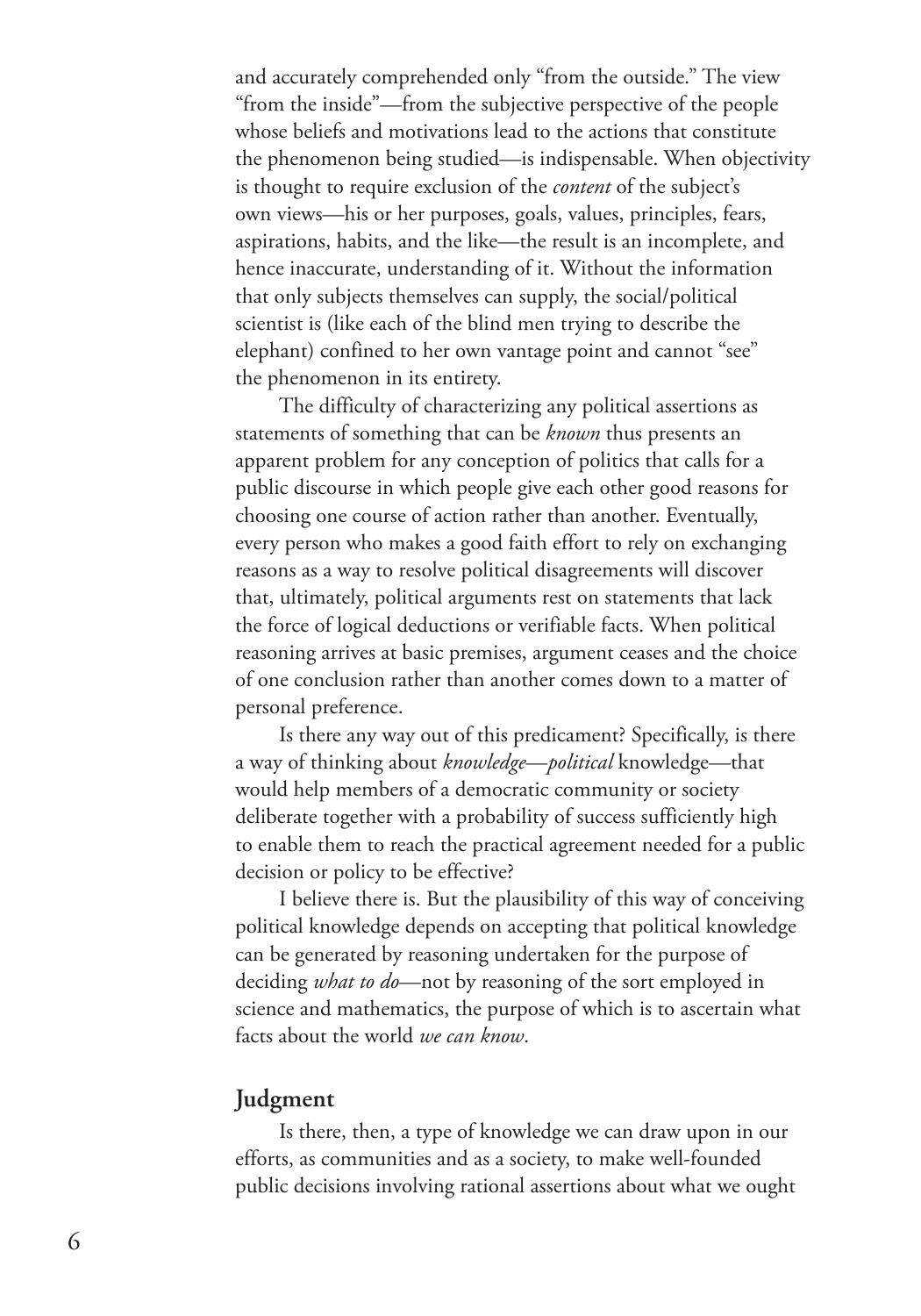to do? The beginning of an answer can be found in John MacCormack's contention that "the humanities are foundational [in higher education] because they educate the *judgment*."1 Philosophers as different as Kant, Dewey, Arendt, and Habermas have proposed that judgment is not only a valid form of knowledge; it is also the kind of knowledge most appropriate to political action. The process of forming a judgment, on this view, is the art of drawing on a combination of experience and intuition to "fill in the gap" that remains after all reasons have been exhausted and further rational deliberation is not feasible. A person's or community's judgment—the conclusion they reach—is the knowledge created by the skillful practice of this art.

The need for judgment in political decision-making is inescapable, for two reasons. First, when we have to decide how to act, often it's not possible to choose a course of action that will promote one good or value without requiring a sacrifice in terms of other goods or values. If we decide to give one end or course of action priority over others, we may have to sacrifice the value that would be realized by pursuing the ends or courses of action we do not choose. The question of what we should give priority in a conflict between good things has no objectively correct answer—it calls for judgment. What's right or best to do is not a fact that's given, but rather a solution we must *construct*. The conclusion we reach is our best judgment. To reach this judgment, we have to *deliberate*—identify the various courses of action open to us, weigh (with reference to the goods or values that are in conflict) the considerations in favor of and against each option, and then discern what seems to be the wisest thing to do, on-balance and all things considered.

The second reason why we can't avoid judgment in political decision-making is that our beliefs about what is good and bad, right and wrong, relevant and irrelevant, true and false are *generalizations*. A generalization doesn't cover—it cannot and will not ever cover—every situation that could or will arise. The difficulty of making tough choices is compounded by the fact that every set of circumstances is unique. Applied to specific situations, general principles do not yield definitive answers. They take us only so far. In the end, we have to exercise judgment.

Clearly, judgment differs from what we usually think of as knowledge. As Elizabeth Minnich has observed, judgment is neither deductive, the way logic or mathematics is, nor inductive,

*What's right or best to do is not a fact that's given, but rather a solution we must* **construct***.*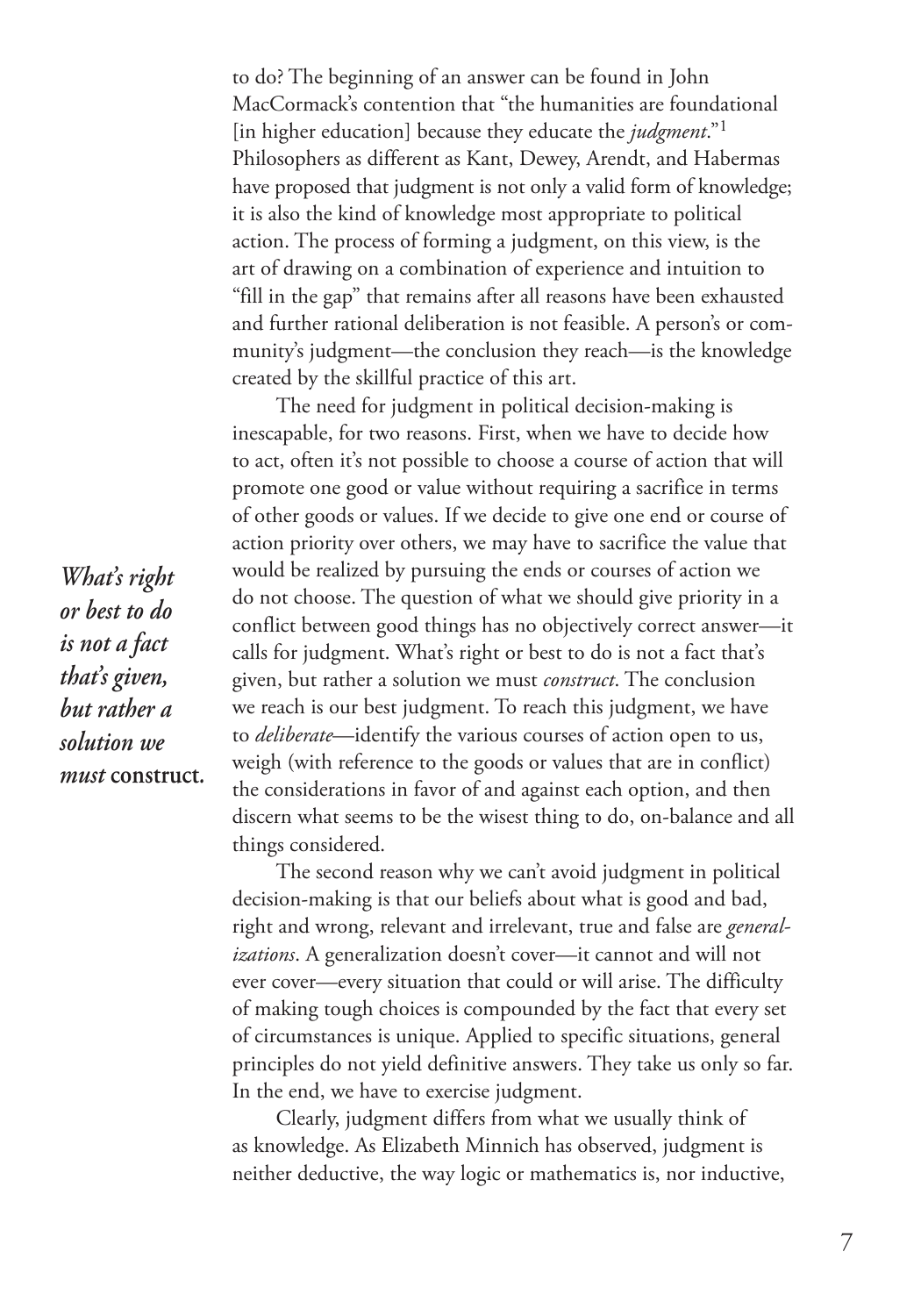as in the natural sciences.<sup>2</sup> David Mathews agrees. Judgment, he says, is required most when there are no hard and fast rules to follow, when we have to deal with questions that can't be answered by logic and scientific knowledge alone. At the heart of politics lies the need to deal with uncertainty—"not about the facts, but about what ought to be."3

The type of knowledge that is appropriate for politics, then, is not truth, or correctness, or "predictive power"—it is the *soundness* of our judgments. For a public decision to be sound, it must "make sense" to—it must be acceptable to—all who will be affected by it. But no one can know what is acceptable unless and until people deliberate together. A major point in Kant's philosophy is the contention that critical thinking about practical matters (such as ethical and political decisions) cannot be a private activity. Hannah Arendt wrote that no one can exercise judgment alone. In ethics and politics, we must be in conversation with others in order to reach even a personal judgment. The process of forming a public judgment is one and the same with that of forming a personal (ethical or political) judgment. As Robert Kingston has quipped, "I don't know

what I think about this issue, because we haven't talked about it."

William Sullivan illuminates judgment further when he writes that it proceeds "by comparison and contrast."<sup>4</sup> Deliberative dialogue impels us to compare and contrast differences: different experiences, different situations, different assessments, and different conclusions. This suggests that participation in real-world deliberative dialogue provides the best training ground for the development of judgment. But judgment can be cultivated as well through the examination of examples. According to Sullivan, teaching practical judgment "proceeds by leading the learner to understand why a good example is good, so that he or she can articulate reasons why it represents an excellent 'solution' to a problem situation." Case studies are useful in this respect. Bent Flybjerg has proposed the idea of a "phronetic social science" built on the Aristotelian concept of *phronesis*, or practical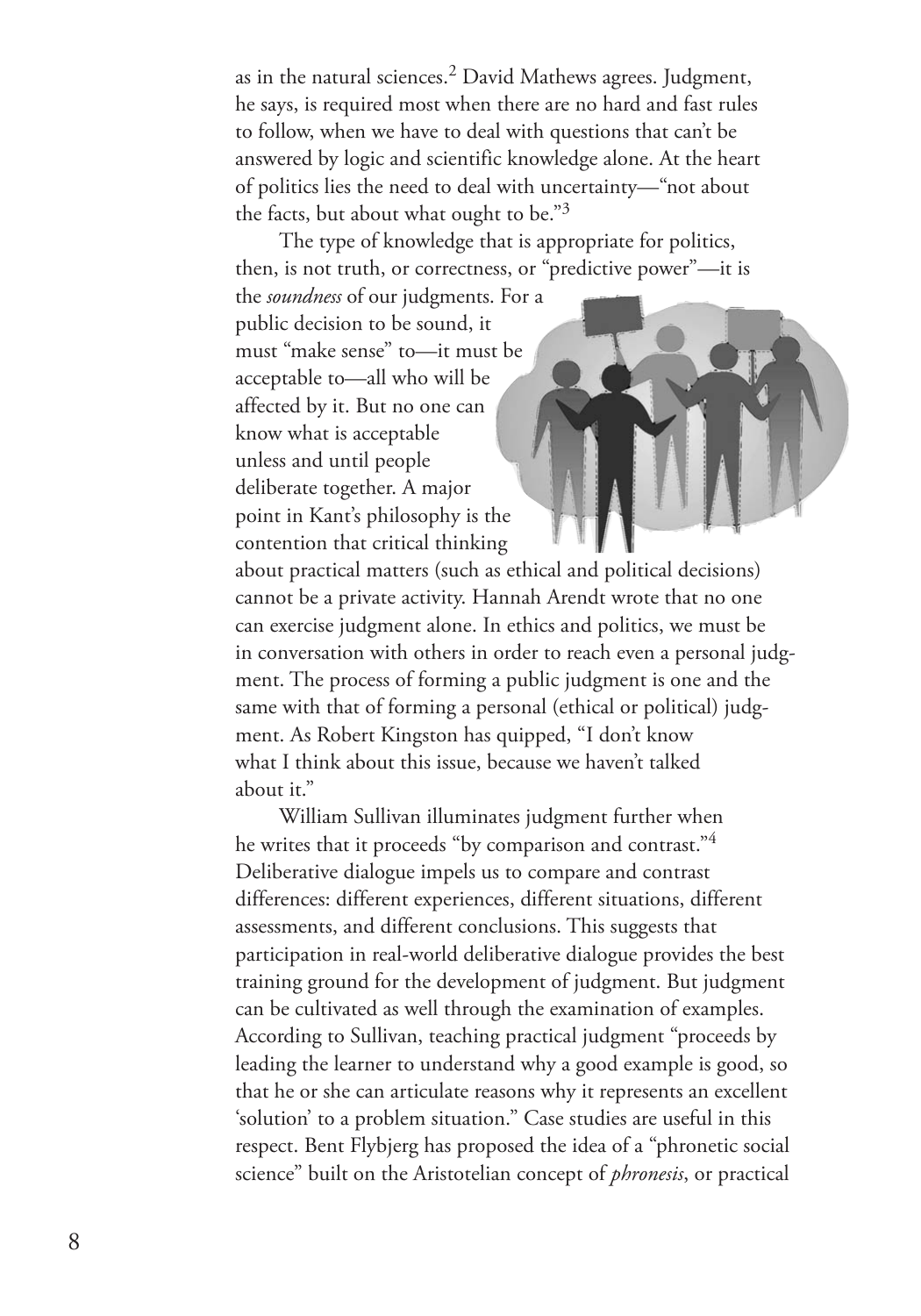wisdom, which emphasizes "the analysis of 'actual daily practices.'"5 He regards the case study as "an essential method for phronetic research, a method that makes generalizations stronger because they're based on concrete, contextual evidence."

We can see how markedly judgment differs from the conception of knowledge that prevails in academia today by considering the following contrasts:

- Judgment is oriented to enabling citizens to deliberate, to make choices, and to decide what they ought to do, as a community or society, in response to a problem or issue of a public nature. Academic knowledge aims to describe and explain reality—to generate theories and facts about the world as it actually is.
- Judgment deals with particular—even unique—places, problems, and circumstances. Academic knowledge identifies key features from many particular instances and produces generalizations about similar instances, filtering out the details that make each situation unique.
- Judgment makes room for the subjective perspectives of those who are making and who will be affected by a decision. Academic knowledge strives for "objectivity," which assumes that the human social phenomenon being studied can be fully and accurately comprehended "from the outside." For judgment, the view "from the inside"—from the subjective perspective of all the people involved—is indispensable. To the extent that a commitment to objectivity requires exclusion of the content of the actors' own views, the resulting understanding is incomplete, and hence inaccurate. Without this information, the researcher is confined to her own (limited) vantage point and cannot "see" the phenomenon in its entirety.



• Judgment is generated through dialogue and deliberation. Only citizens judging together can say what the "correct" or "true" answer to a public problem or issue is. Academic knowledge is determined by scholarly

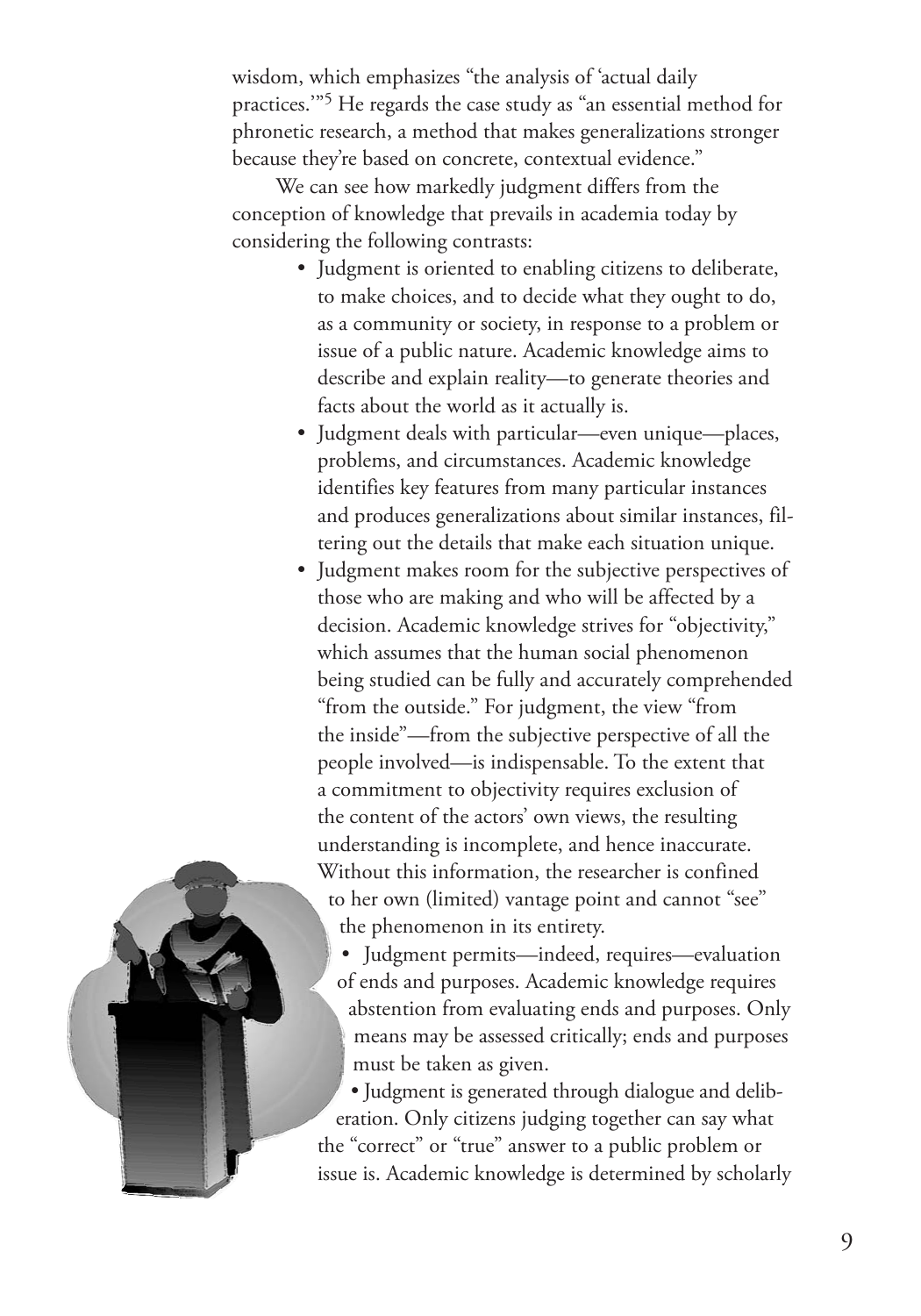experts who subscribe to the norms, methods, and techniques of their various disciplines.

- Judgment accepts uncertainty. Academic knowledge attempts to eliminate or, at least, minimize it.
- Judgment aspires to be sound. Academic knowledge aspires to be accurate, correct, "true"—to describe and explain phenomena as they "are."
- Judgment is never complete or final. Academic knowledge aspires to increasing adequacy, comprehensiveness, and reliability, the expectation being that eventually a phenomenon will be fully and finally understood.

#### **Making Room for Judgment**

The point of the foregoing contrast is not to argue for elimination of the academic conception of knowledge, but rather to urge that scholars incorporate the practical conception into a broader understanding of knowledge. In David Mathews' view, treating the academic conception as the *only* knowledge that bears properly on the conduct of public affairs not only marginalizes citizens and devalues their contribution, it "greatly impoverishes the knowledge-creation process as well," depriving both scholars and decision-makers of information upon which effective policymaking depends.6 Finally (and for present purposes, significantly), Harry Boyte contends that the "dominant theories of knowledge and scholarship tend strongly to detach faculty from an interest in civic mission and public engagement as legitimate aspects of professional work."7

Recognizing the distinctive role of judgment in political thought and discourse is imperative. By incorporating the practical conception into a broader understanding of knowledge, scholars and the colleges and universities that employ them might take on a more active, substantial, and productive role in building the practice of public politics, preparing students for participation in this practice, and thereby enhancing the prospects for genuine democratic self-rule.

*Judgment is never complete or final.*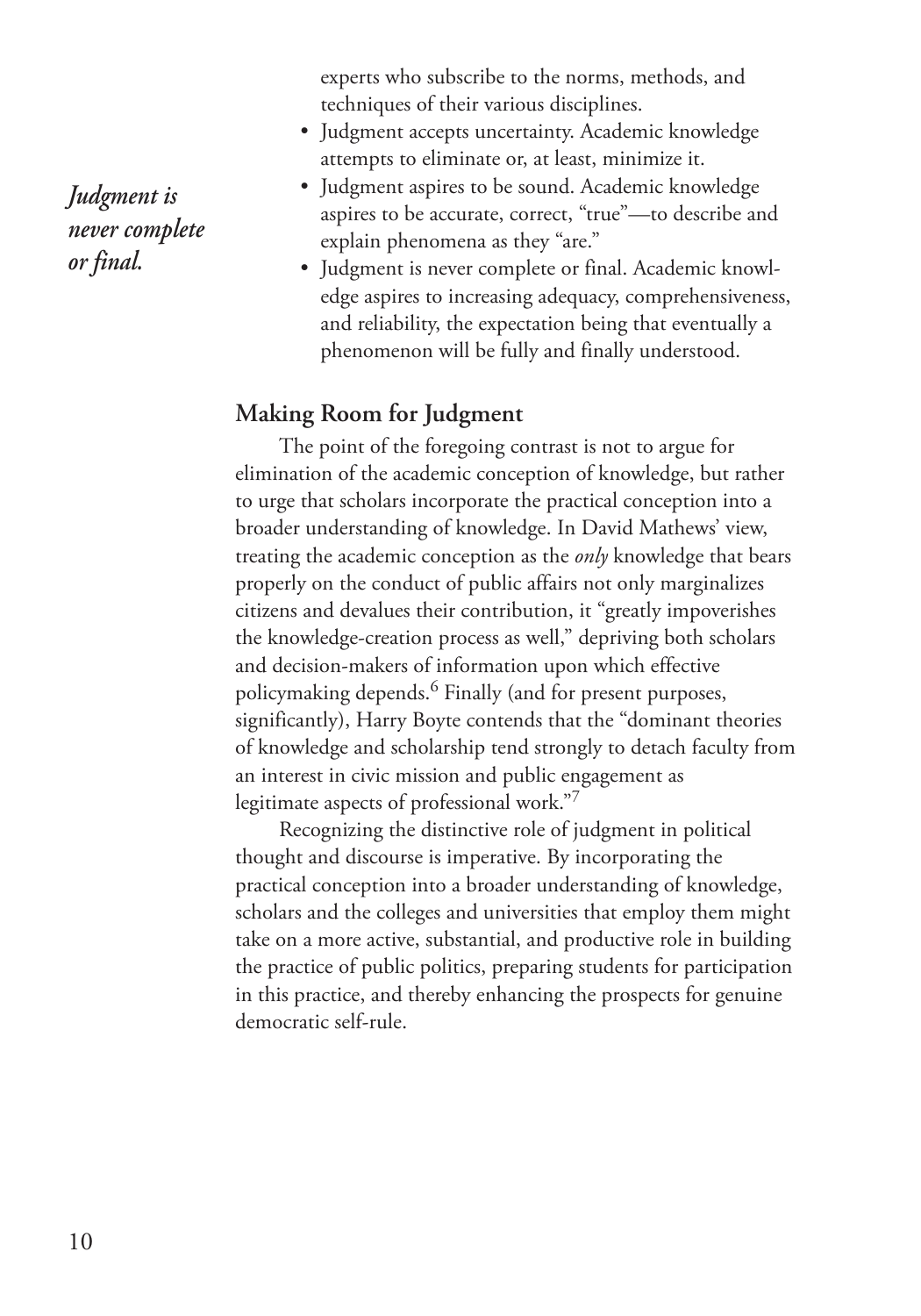#### **ENDNOTES**

<sup>1</sup> John R. MacCormack, "Human Values and the University," *The Antaeus Report*,

Delaware, Ohio: Ohio Wesleyan University, Fall 1983.<br><sup>2</sup> Elizabeth K. Minnich, "Some Reflections on Civic Education in the Curriculum," Dayton, Ohio: Kettering Foundation, memorandum, 16 May 1988.

 $^3$  David Mathews, "Teaching Politics As Public Work: An Alternative Theory of Civic Education," keynote address, National Conference on the Future of Civic Education, Washington, D.C., 5-7 October 1988.

4 William M. Sullivan, "Education for the Common Good," *The Civic Arts Review*, Delaware, Ohio: Center for the Study of Education and Society, Ohio Wesleyan University, Winter/Spring 1991.

<sup>5</sup> Bent Flybjerg, "Making Social Science Matter," *Higher Education Exchange*, Dayton, Ohio: Kettering Foundation, 2002.

<sup>6</sup> David Mathews, "Inventing Public Scholarship" *Higher Education Exchange*, Dayton, Ohio: Kettering Foundation, 1996.

 $^7$  Harry C. Boyte, "Public Engagement in a Civic Mission: A Case Study," Washington, D.C.: Council on Public Policy Education, 2000.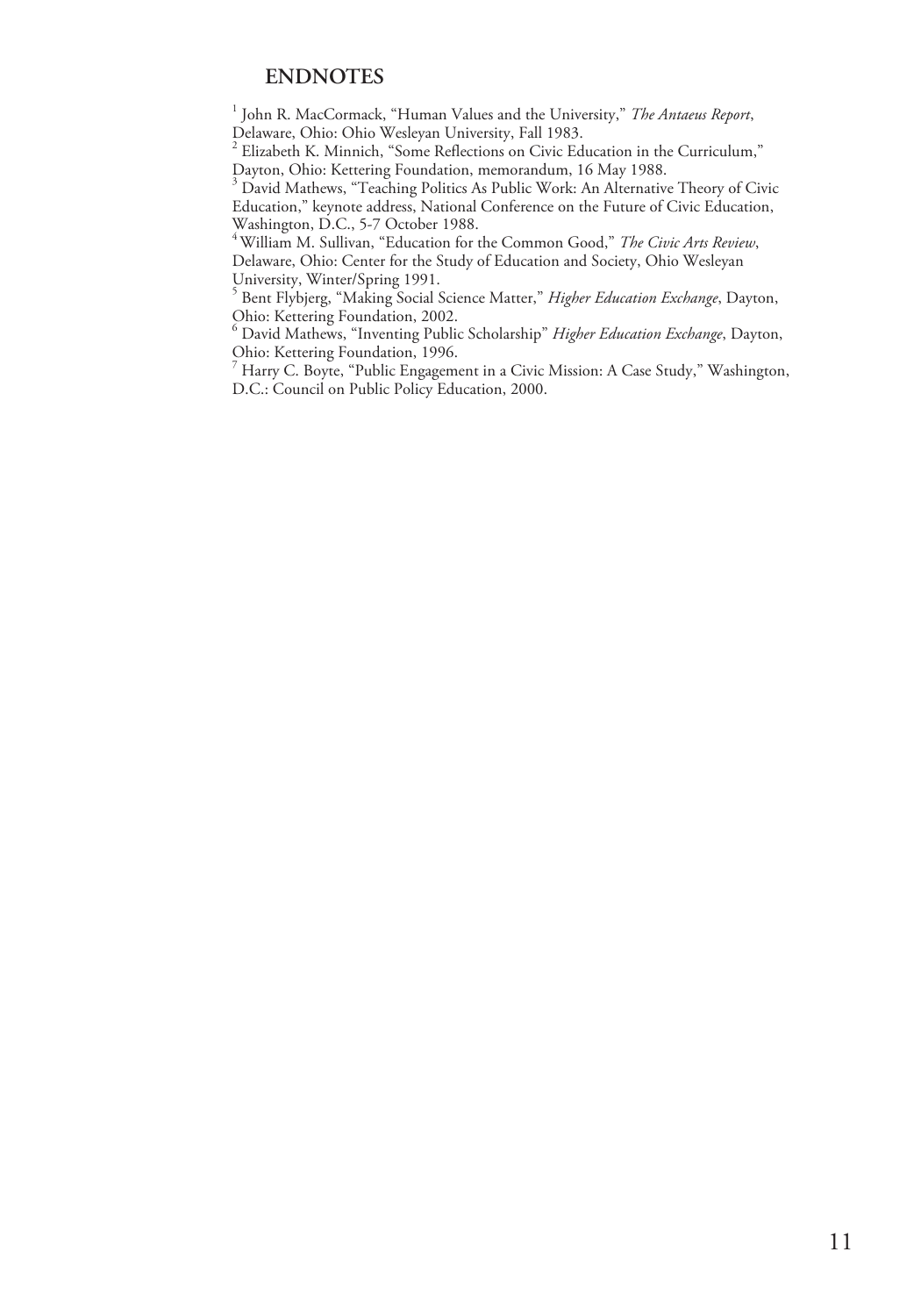### **PUBLIC WORK AT COLGATE**

### **An Interview with Adam Weinberg**

*David Brown, coeditor of the* Higher Education Exchange*, spoke with Adam Weinberg, Dean of the College at Colgate University and a professor of sociology, to learn more about the ongoing story of "public work" as it has emerged at Colgate.*

**Brown:** To start off, Adam, can you describe the work that you have been doing at Colgate?

**Weinberg:** It has been a seven-year process to rebuild campus life at Colgate around principles of civic learning. We started by getting about 400 students involved in a partnership with the local community around economic development. We did everything from work on a micro-enterprise program to help develop a "buy local" campaign. That work led to about \$15 million of investment in the local community. We then launched an innovative community center to move students from thin forms of service to deeper forms of team-based community work.

Based on lessons learned from the community work, we launched our residential education program, which has gotten a lot of national attention. The basic idea was to "capture all the educational moments" that take place during students' time on campus. We have focused on capturing the civic potential in residential halls, student organizations, and other forms of everyday life.

It is really a very simple concept. Rather than getting students to go through a one-size fits all program, we asked ourselves what are students doing outside the classroom? What do students want to do? Can we tweak those things just a little to give them some educational value? To get to this place, we have focused on getting students to do what Harry Boyte and others call public work. Harry has a great quote in his last book where he calls for educational institutions to develop, with young people, the capacities and interest to work with others, to "negotiate diverse interests for the sake of creating things with broad public benefit." This requires creating a more entrepreneurial campus culture where students would think of themselves as innovators, creators, and problem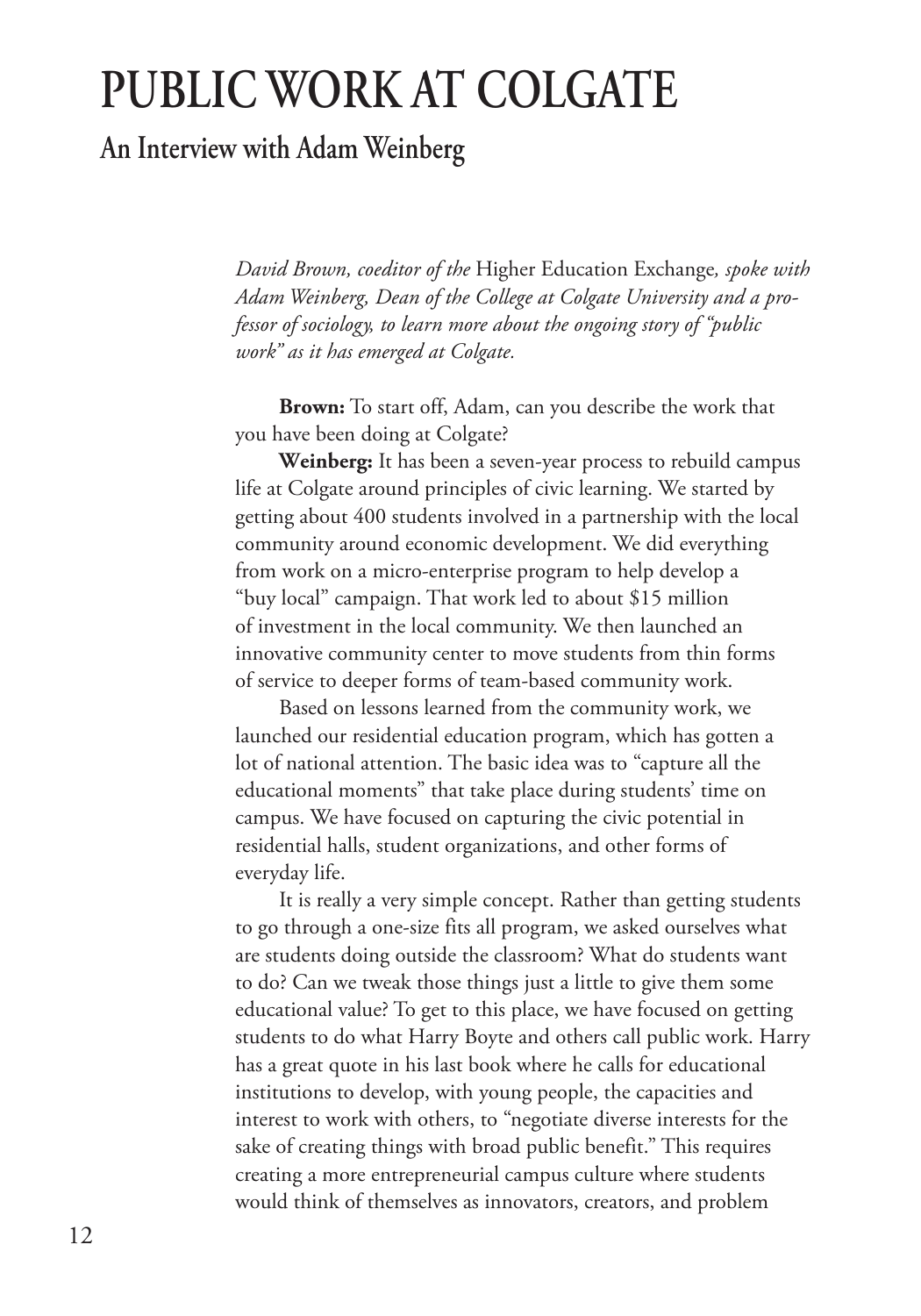solvers. It required us to change our approach to campus life; we had tried to find civic learning in every corner of students' daily lives.

**Brown:** You mentioned getting national attention. What is the significance of the work you describe?

**Weinberg:** We started from the observation that students lead busy lives outside the classroom, but we do not do a good job of capturing the educational value in those activities. Partially, this comes about because colleges and universities use professionalized models, where people solve problems for students. For example: residential halls are filled with layers of professional staff who spend their time solving problems by enforcing an endless stream of rules. If a student has a roommate conflict, he or she calls the Office of Residential Life and a professional staff member will find the proper rule or procedure to solve the problem. This is a horrible way to organize an educational environment. We rob students of opportunities to learn through problem solving. We reinforce notions of entitlements, as students come to see college staff as service providers and themselves as customers or guests.

At Colgate, we have moved away from a professional service model by infusing campus with the spirit of public work. We want students to think of themselves as members of a community who have a responsibility to work with others to create a healthy living environment. We are then working with them to make sure that they have the organizing skills to act on their public values.

In my view, there are a few important shifts embedded in this view: first, we are arguing that we need to give students a more robust definition of democracy, which moves beyond democracy as voting and community service to democracy as a way of life. To get to this place, we need to capture all the educational moments. Civic education takes place in campus controversies, residential halls, student organizations, campus planning, and a range of other places. Finally, we are challenging people to move beyond values. We need to make sure that our students have the skills and habits to act on their values.

**Brown:** Where has the most exciting or surprising work taken place at Colgate?

**Weinberg:** Definitely residential halls. I came up through the service-learning movement. I was fixated on getting students out of the residential halls and into the community. It never occurred to me that residential halls were equally good settings to teach the arts of democracy.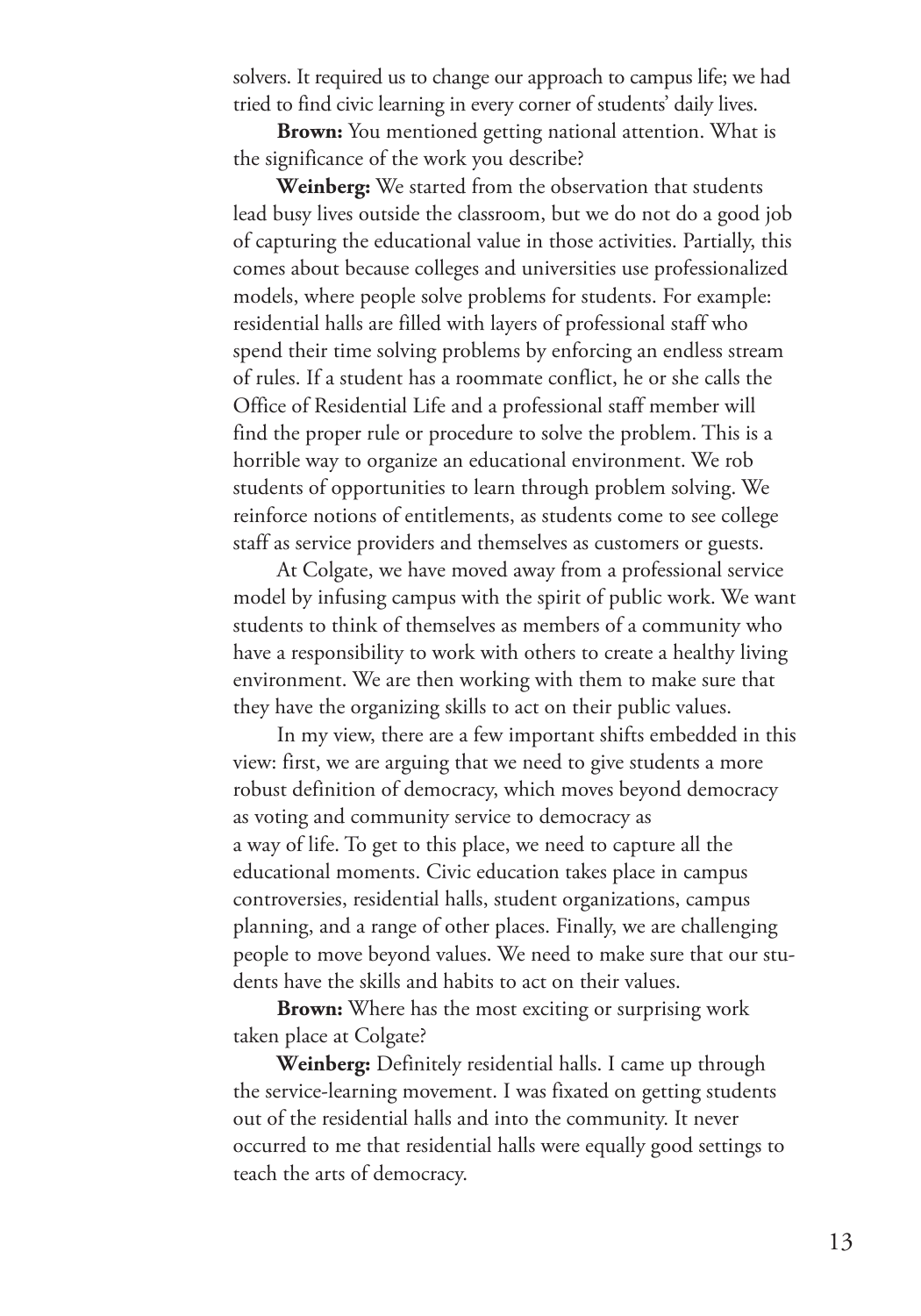Take the typical residential hall—we pack a diversity of students into small spaces. 90 percent of these students have never shared a room with another person. Likewise, the diversity in each hall grows as students become more diverse by race, ethnicity, sexual orientation, alcohol and other drug (AOD) issues, and a range of other categories. As this occurs, the halls become filled with disagreement and conflict. Too often we approach these conflicts as if we are running hotels or resorts. We see problems as things to be avoided or solved.

Instead, we have learned to use conflicts as opportunities to help students learn to do public work. We have redefined the role of our Residential Advisors (RA or student staff who live on each hall). Rather than being police officers who enforce rules or professionalized staff who solve problems, we want them to think of themselves as coaches and mentors who organize teams of students to tackle problems and/or take advantage of opportunities. We have also created community councils in each residential unit where students learn how to organize others, how to identify problems and opportunities, and how to brainstorm solutions through social action.

One of my favorite stories occurred in a freestanding college house where students were organizing a co-op dining plan. Conflict broke out because everybody left their dirty dishes in a sink. In the old student services model, an RA would have developed and imposed a set of rules on the house. It would not have worked. The RA would have been demoralized and the community would have fallen apart. In the new model, we replaced the RA with a community coordinator (a student) who is basically a community organizer. The community coordinator brought everybody together and led a group brainstorming session that resulted in a creative solution. The group went to the local hardware store, bought a piece of Styrofoam and placed it in half of the sink, which left no place for students to dump the dirty dishes. The students did public work. They worked across difference to solve a problem that had lasting social value. They also learned that community starts in the small democratic actions that people take in the everyday.

**Brown:** And student organizations, what about them?

**Weinberg:** Our campus is filled with 130+ student organizations that produced thousands of potential educational moments for students to learn important civic skills like mobilizing peers, facilitating a meeting, creating an action plan, working

*Community starts in the small democratic actions that people take in the everyday.*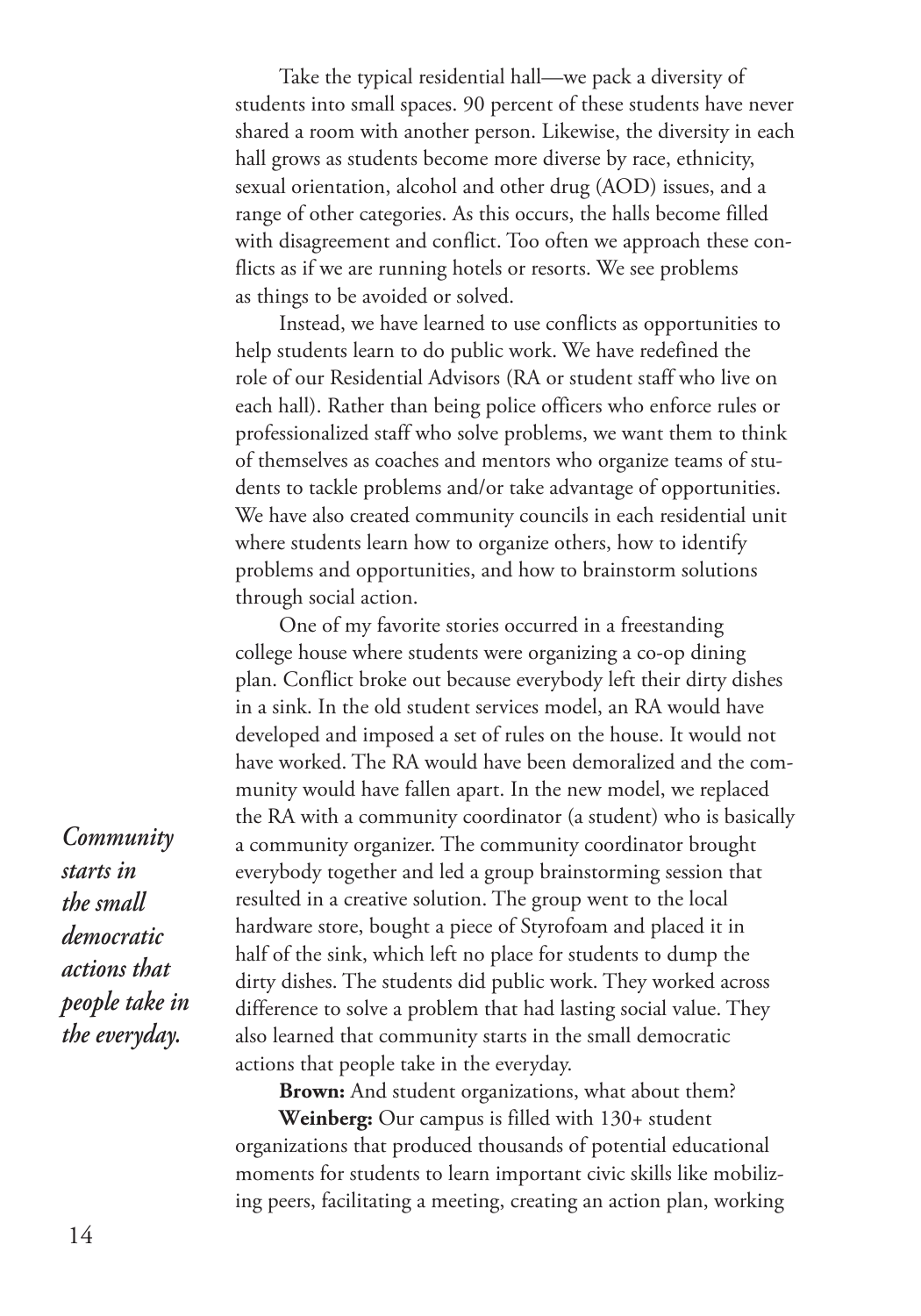in teams and resolving conflicts. We were capturing virtually none of those moments. If you walked around campus at night, you would see people involved in student organizations that did not work. Meetings were poorly planned. Organizations lacked mission statements, much less action plans for the semester. Minor conflicts led to splintering of groups. Not surprisingly, most groups were fixated on developing programs that were ill-conceived. Tactics never matched goals, and resources were usually poorly aligned with actions. This also had negative macro campus effects, as student organizations divided students into tiny identity groups. Whereas we wanted student organizations to become places for students to "walk across difference" (meet different kinds of people), student organizations became mechanisms for creating comfort zones.

We created a Center for Leadership and Student Involvement and hired great mentors who could work with students to transform campus organizations into civic educational experiences. We started by changing how students think about student organizations. Rather than thinking in terms of activities, we have gotten students to think about themselves as community organizations that drive campus life. We started focusing heavily on training and skills development. We run an organizing summit before classes start. We help student organizations to work as a team to produce action plans for events, which include goals, strategies, and tactics. We use alumni, parents, and local community members to teach students to plan meetings, facilitate conversations and to work through conflict.

We also created new funding mechanisms to encourage students to organize, plan and work across difference. For example: we started a program called Breaking Bread, through which students can access a pool of money to fund a wide variety of events. There is only one caveat: students have to plan



the event with a group of students with whom they normally do not interact. They plan the event over dinner. The groups work together to create the menu, shop, cook, set up, and clean up. The outcome of the dinner is a series of objectives that the groups want to work together to accomplish together. In other words, they "break bread" together and plan events that will make the campus more vibrant and robust with regards to race and ethnic issues.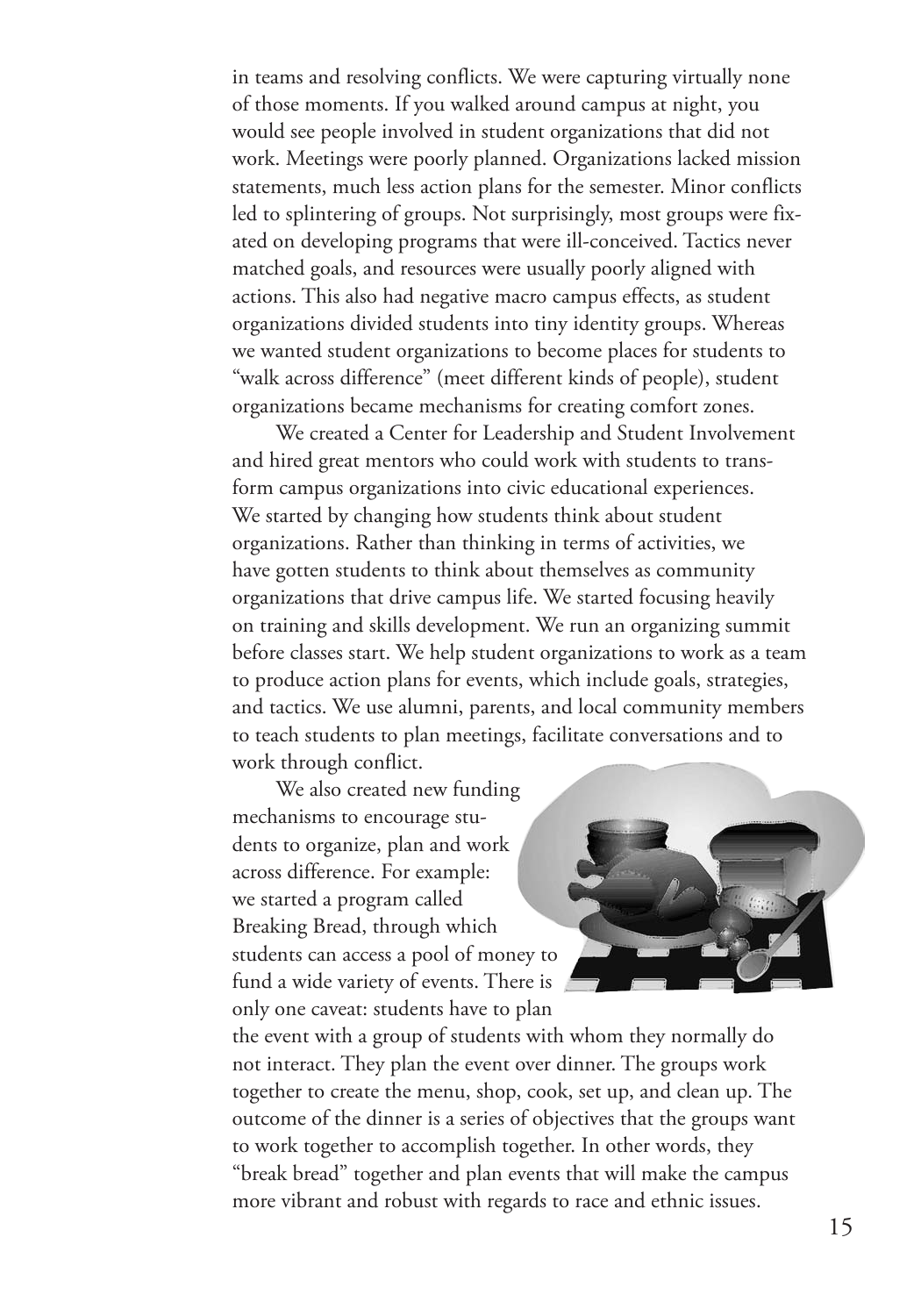They do public work by learning to walk across difference, to be co-creators of public goods. For example: Sisters of the Round Table (women of color) and Rainbow Alliance (Lesbian, Gay, Bisexual, Transgender, Queer or Questioning) did some great work together. So did the College Republicans and the Muslim Student Association.

**Brown:** Going back in time for a moment, who specifically formulated the strategic objectives ("residential education for Democracy")? How long did it take?

**Weinberg:** It was a community-based process. We spent a year talking about civic learning. At first, the conversations were formal planning/visioning conversations, but the circles were wide and the conversations were open-ended. People had space to talk across the community in ways that typically had not happened before. Our psychologists, administrative deans, campus safety officers, career service staff, and others spent hours sharing ideas about concepts and theories of democracy and civic education. We then organized another set of conversations to bring student affairs staff together with faculty and students. For example: a group of students, faculty, and administrators met weekly to talk about building civic life as a way to deal with alcohol issues.

All of this started to generate excitement and optimism that new things were possible. The circle widened beyond the formal conversations. A series of informal conversations emerged. These conversations were organic, but connected to the formal conversations in overt and subtle ways. New participants, including more students and faculty, were invited to join. These conversations became places to test ideas, refine concepts, and find new participants. The end product was an on-campus community of students, faculty, and administrators thinking about, defining, and developing new ways to deepen civic learning.

**Brown:** Was there anything about Colgate's culture that made it resistant?

**Weinberg:** Absolutely. Most of the resistance was generational. This generation of students and parents see entitlements, not responsibilities. They think about college as purchasing a set of services for my child to make them happy and professionally successful. Of course, we are moving in a different direction.

As I said earlier, this generation has great values, but they lack the skills to act on those values. Who would be surprised given the ways families and communities organize childhood? Everything has become structured and professionalized, which is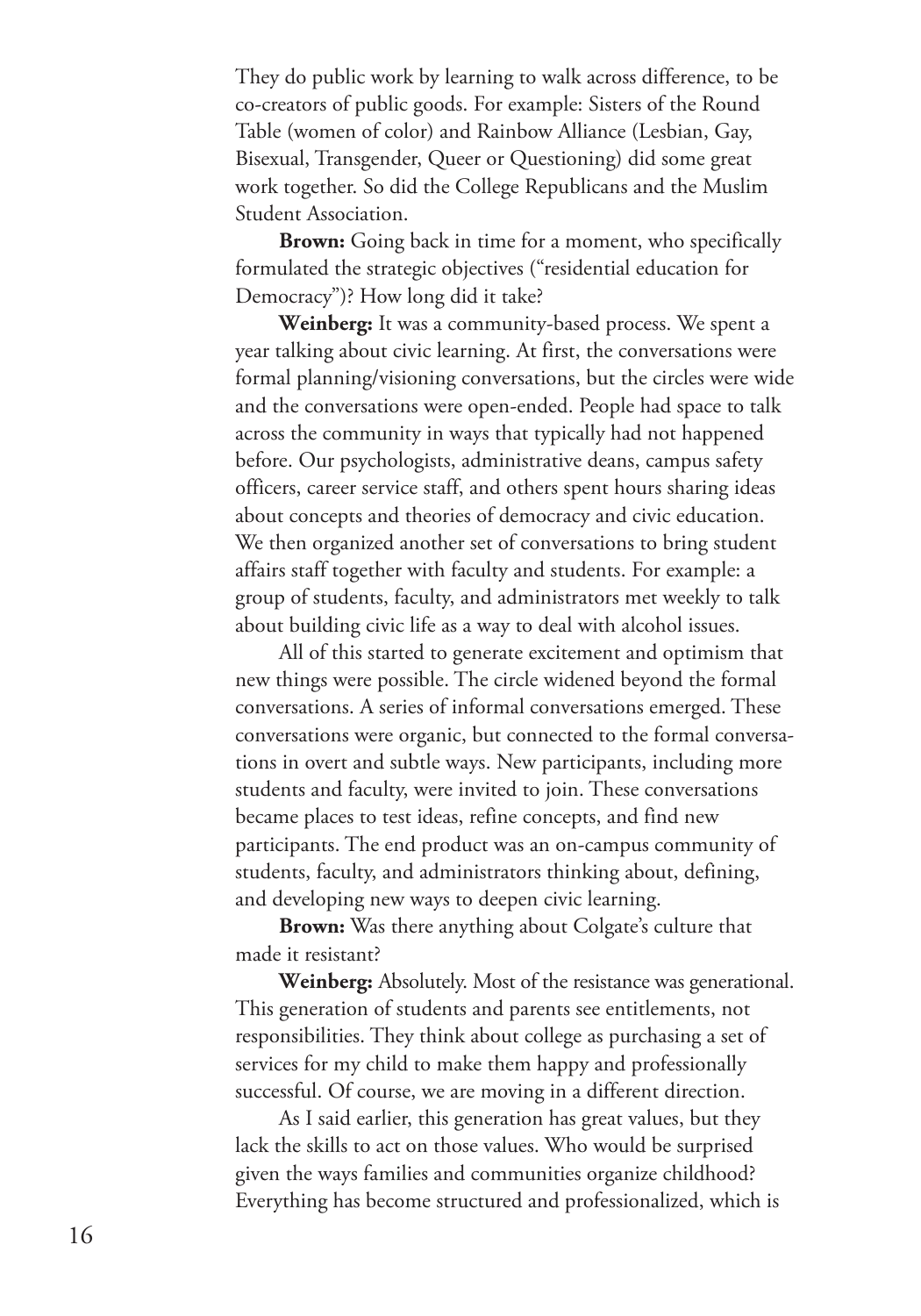the surest way to kill creativity and innovation and teamwork, which are the hallmarks of public work. We have a generation that doesn't like confrontation or conflict. They either avoid conflict or hold firm to polarized views, much like we see on talk radio. They also have a hard time holding each other accountable. They work better when other people organize them and set expectations. This generation has too many umbrella parents who are extending adolescence far into adulthood, while also narrowing how young people come to define the purpose of education and the value of civic life.

**Brown:** Given their professional aspirations (and their parents for them) and the high cost of a private university, why would students be interested in developing habits of citizenship in their residence halls and other venues?

**Weinberg:** In the abstract, it is easy. People are wiser and care much

more than we give them credit for. There is a great cynicism about Americans that I don't understand. People care about democracy. They understand that places like Colgate have a civic mission and that colleges and universities need to produce citizens.

People push back when we tell them that we are not going to solve a problem, but want their son/daughter to learn to problem solve with others. I would argue that 70 percent of our parents love it and deeply understand why we do it. 30 percent would rather we not, but they understand the rationale. 80 percent still push when it is about their child, but we have gotten very good at explaining the philosophy.

For example: a parent will call us because a roommate is keeping up their son/daughter. We explain that this is a great opportunity for their son/daughter to learn how to get along with people and to negotiate space—a fundamental skill of democracy. A parent will respond by saying that they don't care about civic skills, they sent their child to college to get good grades so they can get a good job. We spend lots of time trying to help parents reexamine why we provide young people with an education—especially a liberal arts education.

Of course, there is an irony. Civic skills are also great life skills. While we are focused on students learning to run a meeting, work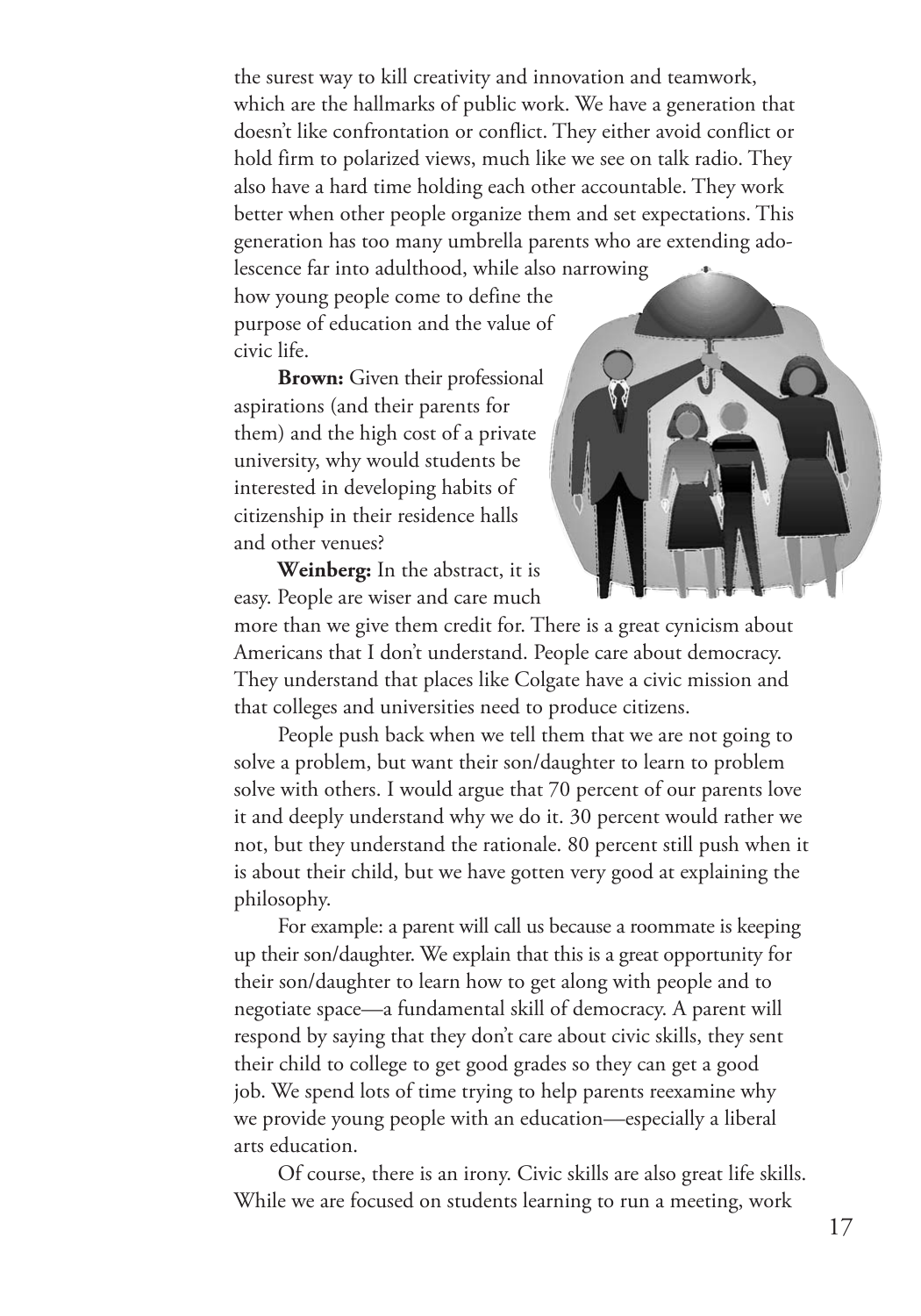with others, negotiate conflicts, do planning, parents also understand these to be skills that will make them professionally successful.

I think we grossly underestimate how much Americans want educational institutions to be relevant politically and civically. We tend to sell ourselves for the economic impact—we produce good workers and students who can fill jobs. Politically, higher education would garner more national attention if we resold ourselves as institutions that will produce citizens who can lead communities.

**Brown:** Changing any organization's culture is difficult and time consuming. Does the four-year window you have for most students make that even harder?

**Weinberg:** Four years is fine. It would be better if students came to college a bit later, and/or came with a richer set of life experiences, walking across difference and taking responsibility for themselves and others. I would advocate for a year, or two, of national service for every student in either the military or AmeriCorps. I would love to see colleges like Colgate give admissions points to students who take a year off and do something independent.

It would also help if students came to college with a set of life experiences dealing with diversity. Too many students are growing up in very homogeneous environments. Students are growing up in very diverse metropolitan regions with remarkably homogeneous sets of life experiences. They live in neighborhoods, attend schools and do structured activities with kids like themselves. To compound the problem, they tend to be in smaller families where everybody has their own room and "stuff." Finally, given the way we structure childhood, adults make sure that the kids who do not get along are on different teams, in a different classroom. All of this means that really wonderful young people come to college lacking the experiences it takes to live democratically (working with others, negotiating conflict, walking across difference…).

**Brown:** Was it particularly hard for students already there compared to entering students?

**Weinberg:** Yes. Change is hard. This generation does not like change. They are working hard to create small friendship networks as a way to recreate the "safe communities" that their parents created for them growing up. This generation is part of a rapidly changing world, and they will need the skills to negotiate that world.

**Brown:** You have moved students from individual service opportunities to group problem solving. Have there been

*Young people come to college lacking the experiences it takes to live democratically.*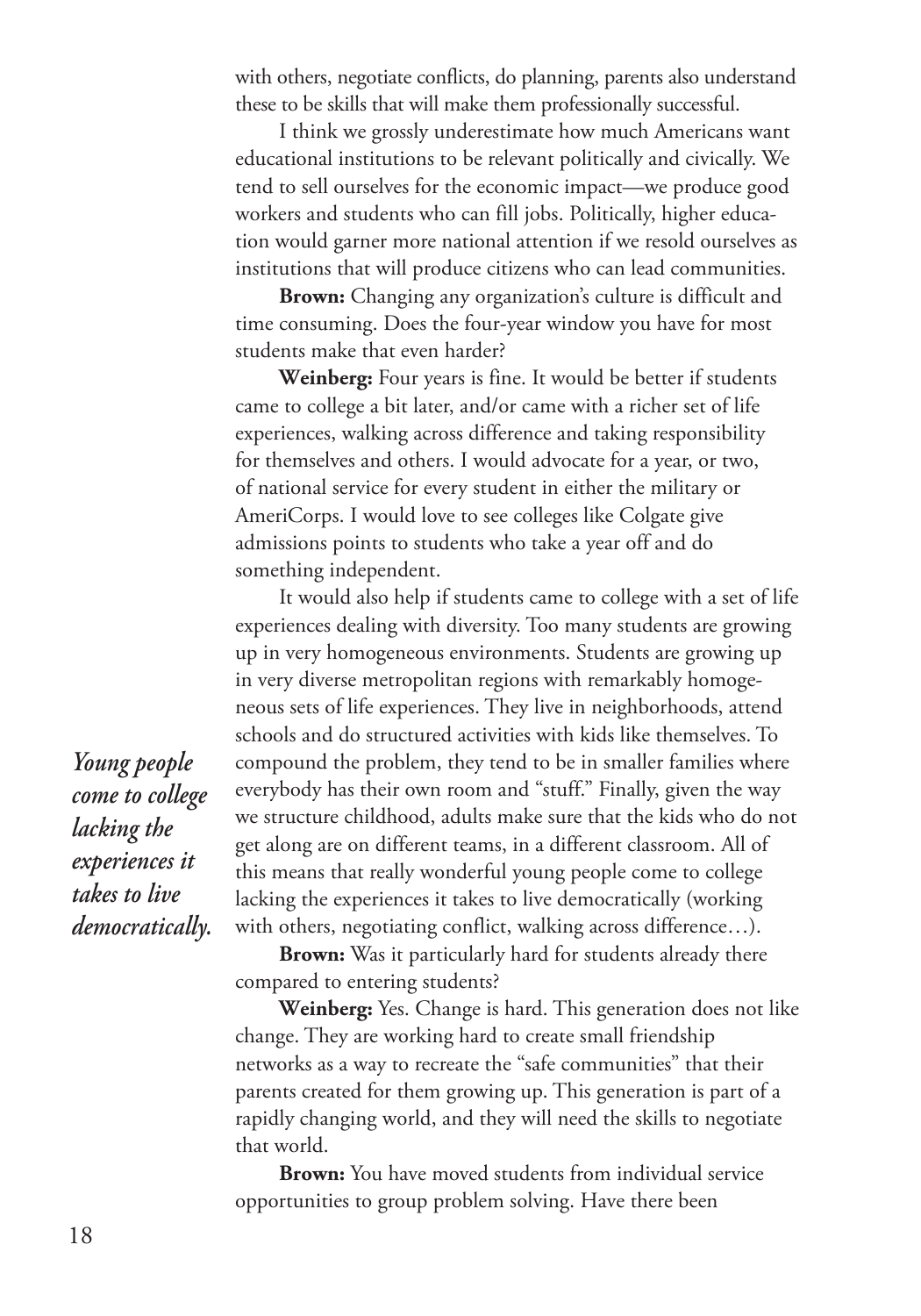"unintended consequences" in such a shift, either on campus or with local communities?

**Weinberg:** Sure. Students wind up mobilizing against the local power structure—which is me! Students also solve problems in ways that have unintended consequences for others. The campus becomes filled with conflict, controversy. It just all becomes messy. You have to learn to embrace and love it.

**Brown:** Given what you and others have done at Colgate, has it had any measurable effect on the recruitment and retention of students? Of faculty? Of staff?

**Weinberg:** Residential education allowed us to think anew about old problems. It also sent a message that we were going to take ourselves more seriously, wade into the middle of national conversations, be relevant and a bit edgy, and try to lead the country. This had a huge impact across the university. Admissions applications were up 20 percent last year. This is a huge leap and more than peer schools. We yielded really well the last two years. We suspect that we are becoming a hot school within important pipelines for us.

We have also had two great fundraising years. Fundraising is changing. Younger alumni are more investment oriented. They want to make sure that their dollars have an impact. We are finding that our alumni increasingly care about civic learning. They are worried about the lack of civil discourse in America and the global challenges and opportunities for democracy. They are excited about residential education. We are getting great applications for student affairs jobs. Most student affairs people know the professionalized service model does not work. They are excited to come to a place that is building campus life around principles of civic learning.

**Brown:** Getting back to your observation that most students come to Colgate having never shared a room with anyone, having led very structured lives organized by their parents and other adults, and having grown up in homogeneous neighborhoods. If these are obstacles for what you and others are trying to change at Colgate, does this mean that the mix of those recruited and admitted will undergo change too?

**Weinberg:** I hope not. I don't want Colgate to become a success through skimming. Or put more crassly, I don't want to put the hoop over the dog (as opposed to teaching the dog to jump through the hoop). Colgate attracts great students, many of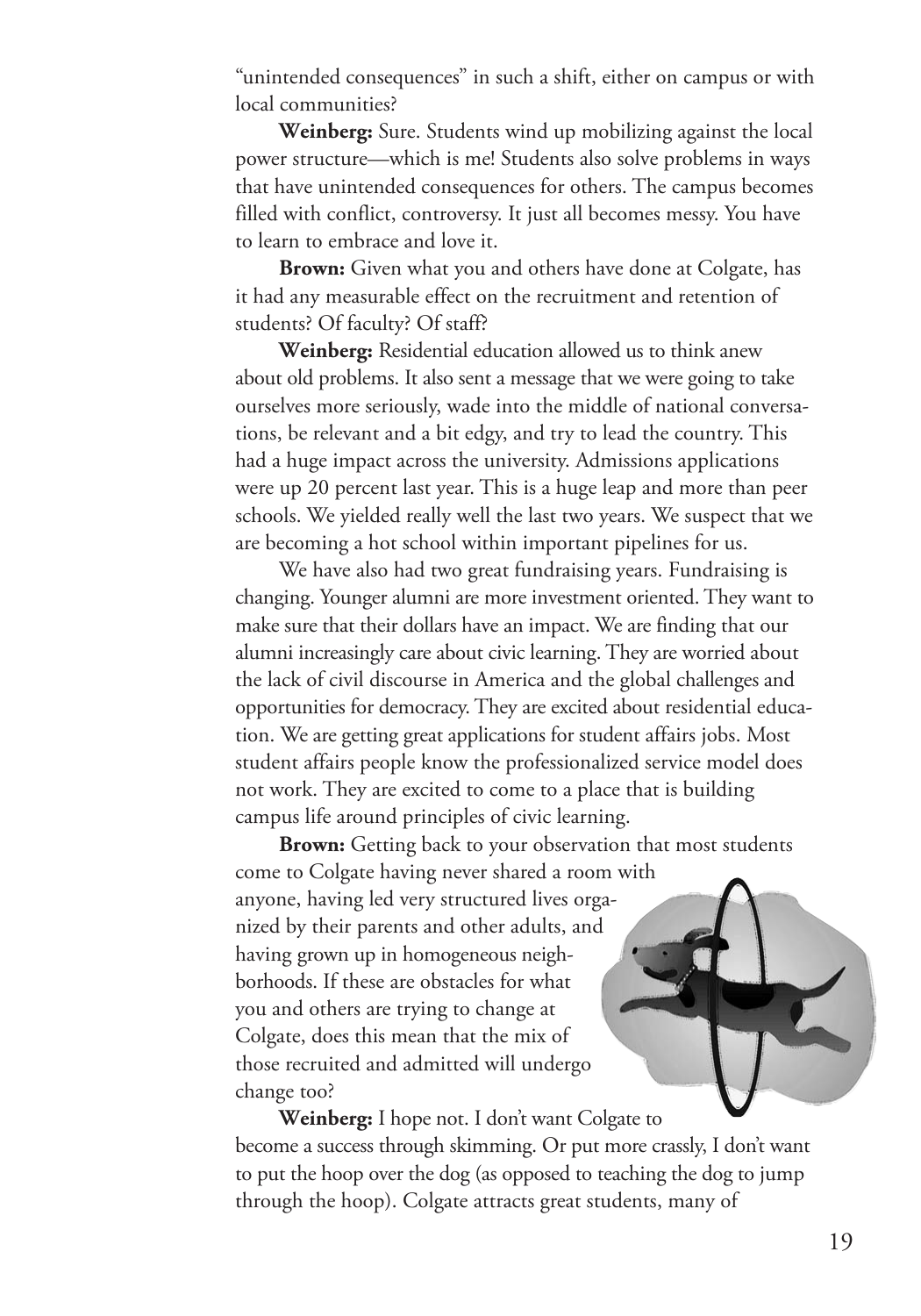*The challenge is to take students who have grown up in non-civic communities, and to equip them with the capacity and skills to be citizens, community organizers, and democratic leaders.* 

whom will go on to make a difference in the world. The problem is not the students. The challenge is to take students who have grown up in non-civic communities, and to equip them with the capacity and skills to be citizens, community organizers, and democratic leaders.

**Brown:** When you speak of administrators, staffs, and residential advisors getting out of the way and letting students take responsibility for the problems that arise among them, do they, and do the students really accept and live with whatever outcomes emerge?

**Weinberg:** It is a dance. Like democracy, it is messy, and it is a negotiated process that never ends. We are living with things that we don't like, but we also place boundaries. For example: we have a row of freestanding houses. It is our old fraternity row. Some of the houses are fraternities; others are theme houses, sororities or new entrepreneurial houses. Last year, we encouraged the students to create a Broad Street Community Council

(BSCC) to self-govern the program. We focused them around notions of public work and created a venture social fund they could use to encourage innovation and creativity.

In some ways, the BSCC is working on issues in ways that I wouldn't choose—some of the solutions are just too formalized. But, we continue to be

supportive and to let them organize in ways that they deem valuable. We keep telling them

"here are nine different ways to do something." You can pick one of the nine, or invent a tenth. We are clear that they need a way, but we will support their choice. But we will only do it within boundaries. We are working hard to get students to see democracy as governance, not government. We don't want students on Broad Street to reduce self-governance to electing a council that does things for them. We want every student on Broad Street to see democracy as a way of life, and the council as a resource for groups of students who want to come together to do public work.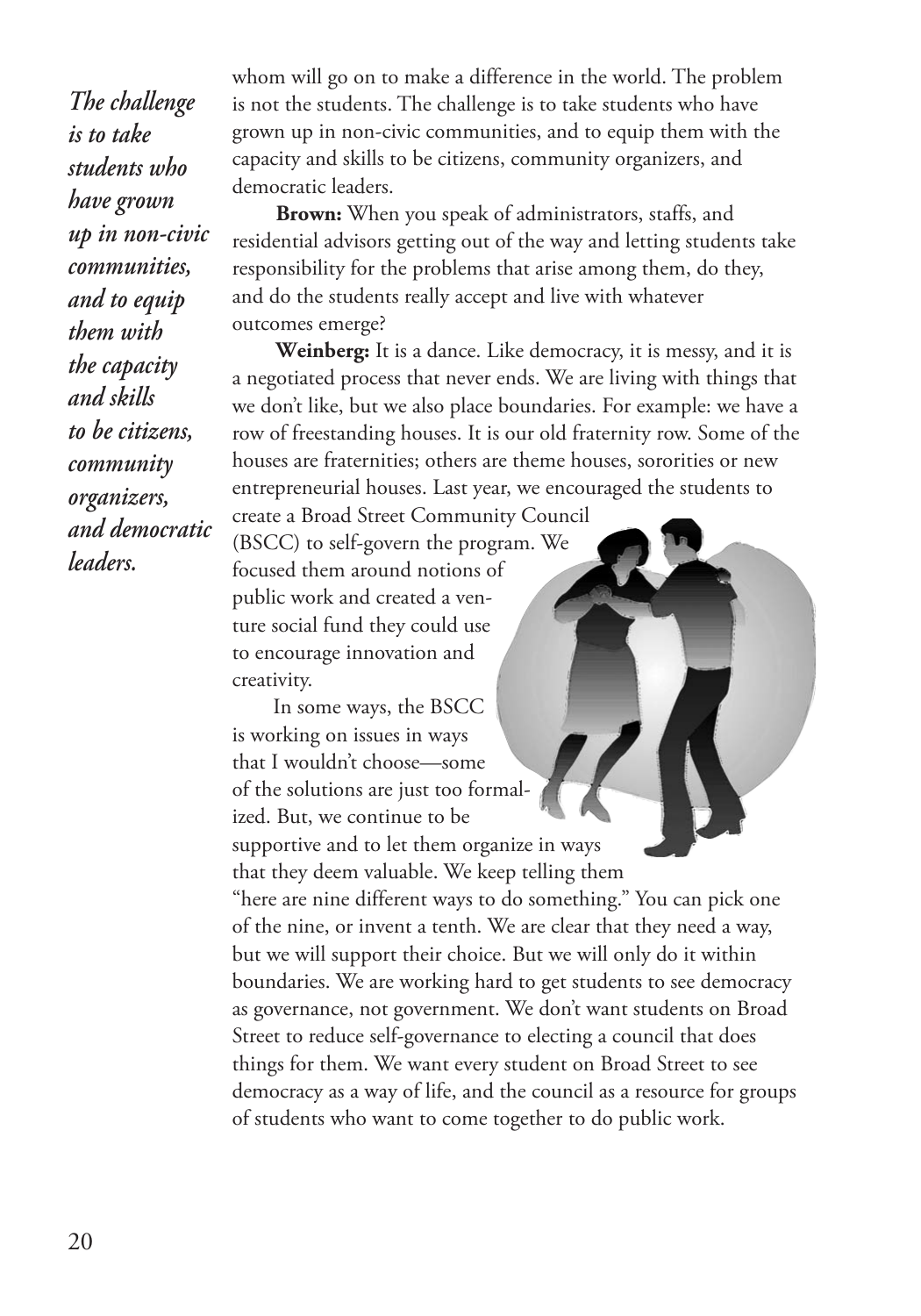**Brown:** Faculty involvement seems to have been an important part of all that you and others have done. Given the habits and priorities of faculty, have there been significant changes in the degree of their participation?

**Weinberg:** Yes. More faculty are aware of what we are doing, and they are helpful in articulating the message and support with students. And more faculty are involved in programs and (more important) in planning. We created two teams of faculty, student-affairs staff, and coaches. One is focused on the first-year experience; and one is focused on the sophomore-year experience. They are trying to ensure that we are thinking broadly across the totality of what we are doing. We also have faculty heavily involved in other programs. A few have even offered to live in our residential halls!

Perhaps the most important involvement has been the very informal ways faculty mentor students. As one would expect, our faculty spend lots of time with students in their offices, talking about all sorts of things. As part of this, faculty have been really important in helping change the culture. One of the hardest parts of the shift is getting students to understand a changed set of expectations for college life. Faculty are involved in helping explain the message.

It is also interesting, however, that faculty have not driven this process. There is a division of labor that works for us. There is a lot of "chatter" in the higher education community about getting faculty re-engaged in the "out of the classroom" experience. I am not sure that this needs to be a priority for doing civic education. I don't think that we need to return to a mythic version of 1950. A lot of this is driven by changes that are good. Faculty have working spouses. Faculty are engaged in research that really matters to moving society forward. I would argue that we need faculty to worry about how to do civic education through the classroom with more engaged pedagogies (e.g. problem-based learning, service learning, community-based research). We need student affairs folks to worry about doing this through things like residential programs and student organizations. And we need student affairs and academic affairs leaders (e.g. administrators and faculty idea entrepreneurs) to be talking/coordinating with each other.

**Brown:** Are you saying, that with more non-academic professionals available, they are better at "doing civic education" than faculty members?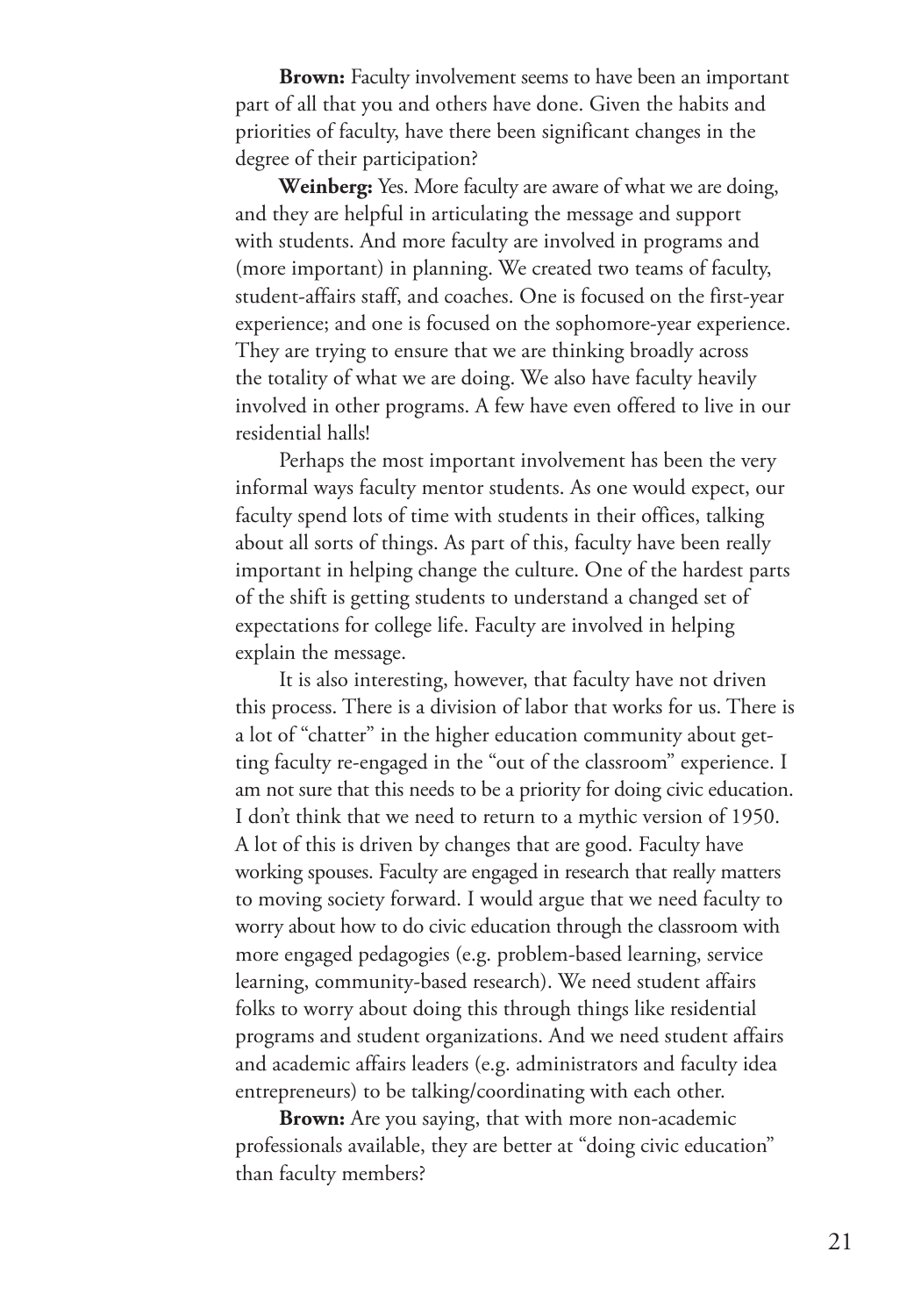**Weinberg:** No. Nothing works better than service learning. The data collected by Campus Compact, the National Survey on Student Engagement, and others is very clear on this point. I would argue that faculty should be doing it in the classroom. And student-affairs folks should be doing it through campus life. It should be coordinated, but a division of labor is okay. We should be comfortable with it. It is community organizing 101 everybody has a role and those roles should be coordinated.

**Brown:** Assuming that Colgate, like most other institutions of higher education, operates in a "conflicted state of educational values and priorities," how have such conflicts affected the work that you have undertaken there with others?

**Weinberg:** There are all sorts of tensions. Faculty want to do service learning, but they also have time constraints. It is also true with parents and their visions for what we should be doing. We get some interesting push back from alumni who view our programs as social engineering when, in reality, we are giving students more control than they had under the old models. And there are always battles over allocation of resources.

**Brown:** When we spoke earlier, you said that it is easy to justify civic education within the context of the liberal arts. If so, why then has the classroom been a problem?

**Weinberg:** Part of it is real. Faculty have multiple demands on their time. They have lots of competing needs for the classroom. Part of it is new. We are just starting to understand the power of engaged pedagogies. That requires constructing structures with incentives to help faculty stay on the cutting edge of teaching.

But part of it is also less real, or self-imposed in destructive ways. Too many faculty have professionalized themselves. They see themselves as a narrow type of scientist. My father was a scientist. I often find it odd that many faculty in the social sciences are trying to be a sort of scientist that most scientists would not want to be. Great civic education comes from faculty who think about themselves, their work, and their teaching in much more craft-like ways. My discipline (sociology) may be the worst. As we become more professionalized, we have less to offer students and are more irrelevant to larger public conversations. Given the history of sociology, we should see lots of sociologists interested in civic education and/or service learning. Instead, sociologists are scared that it will make them seem "weak" or "not a real scientist."

*Great civic education comes from faculty who think about themselves, their work, and their teaching in much more craft-like ways.*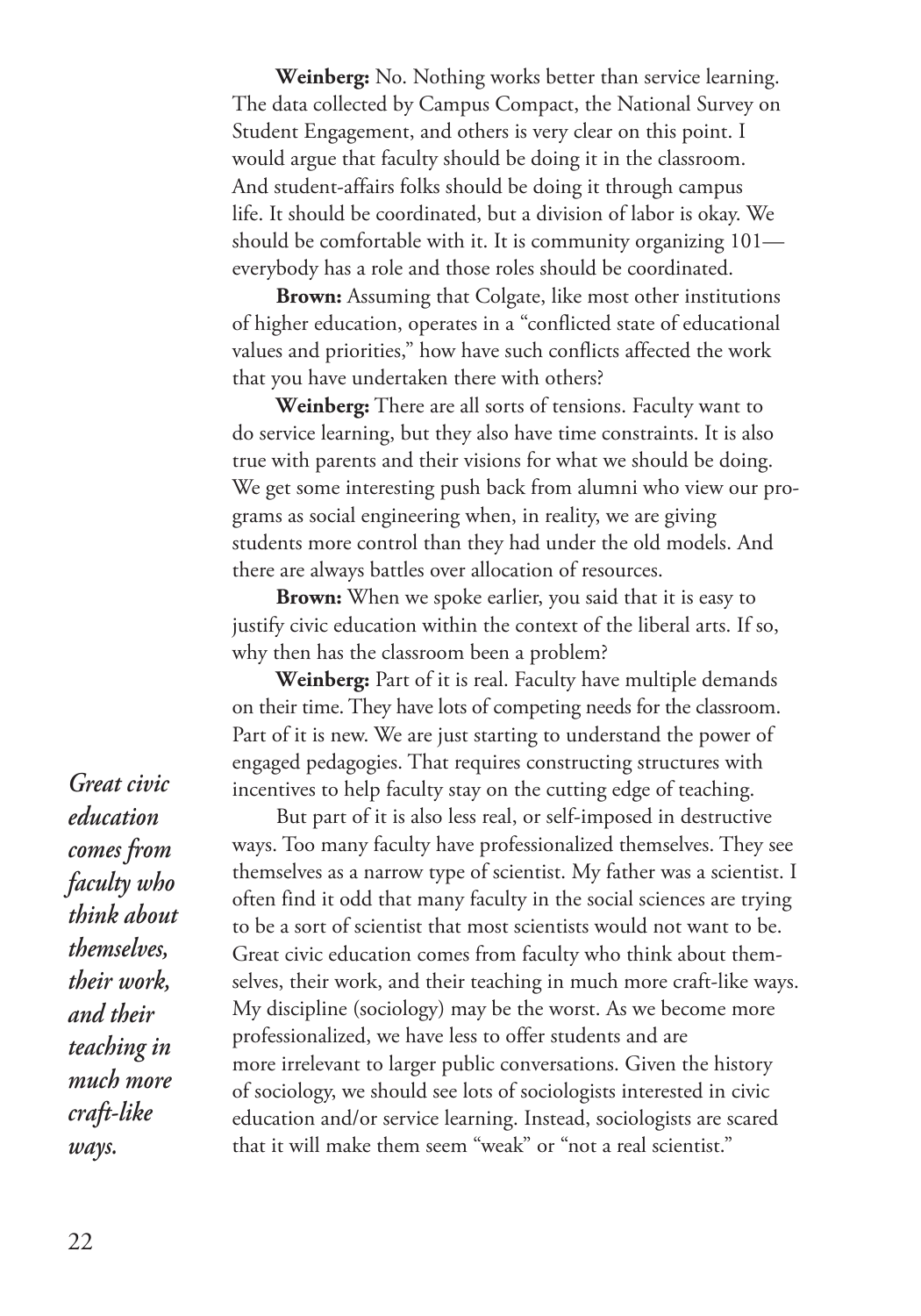**Brown:** Is there feedback from faculty members that what the University is encouraging students to do outside the classroom is affecting what's going on inside their classrooms?

**Weinberg:** Sure….there are two sorts of murmurs in the system: (1) it detracts from academic work, and (2) some students are not joiners. But, this is really a small group. Most faculty are concerned that campus culture not be anti-intellectual. A focus on civic learning reignites an intellectual feel, a robustness and vibrancy that is essential for a learning environment. Also, civic learning is consistent with the liberal arts. It is all about innovation, creativity, and problem solving.

**Brown:** Why was the campus culture "anti-intellectual?" **Weinberg:** Largely, it is a national problem. Too many students come to college either fixated on careers (and thus they are purely consumers who want to know the facts they need to memorize in order to get a good grade) or looking for a four-year vacation filled with parties (see Tom Wolfe's most recent book). We are not serious enough about education. We don't ask enough of our students. And our students don't ask enough of themselves. Ironically, some of the most serious campuses that I have been on are community colleges and/or tier three public institutions, where students are coming desperate for an education. We have worked hard to make Colgate a more serious place, and it is working. Our civic education work was a key component of that strategy.

**Brown:** Obviously, in any initiative such as the one, we are discussing, the self-interest of the institution is heavily engaged. Has that self-interest been adequately served by what has happened in the local communities and on campus? For example, have such initiatives affected the "status" concerns of alumni, which you note in your "The University: An Agent of Social Change" piece?

**Weinberg:** In huge ways. The transformation of the Village has been so positive for Colgate. More alumni come back to campus for weekends. They are proud of Colgate and Hamilton. We used to hear prospective students complain about the Village, now they talk about it as a draw.

**Brown:** Are there dissenting opinions, and, if so, what are their concerns?

**Weinberg:** Yes. People will argue that there is too much emphasis on student affairs, cynicism about students (can this really work). But it is amazingly small. Without conflicts around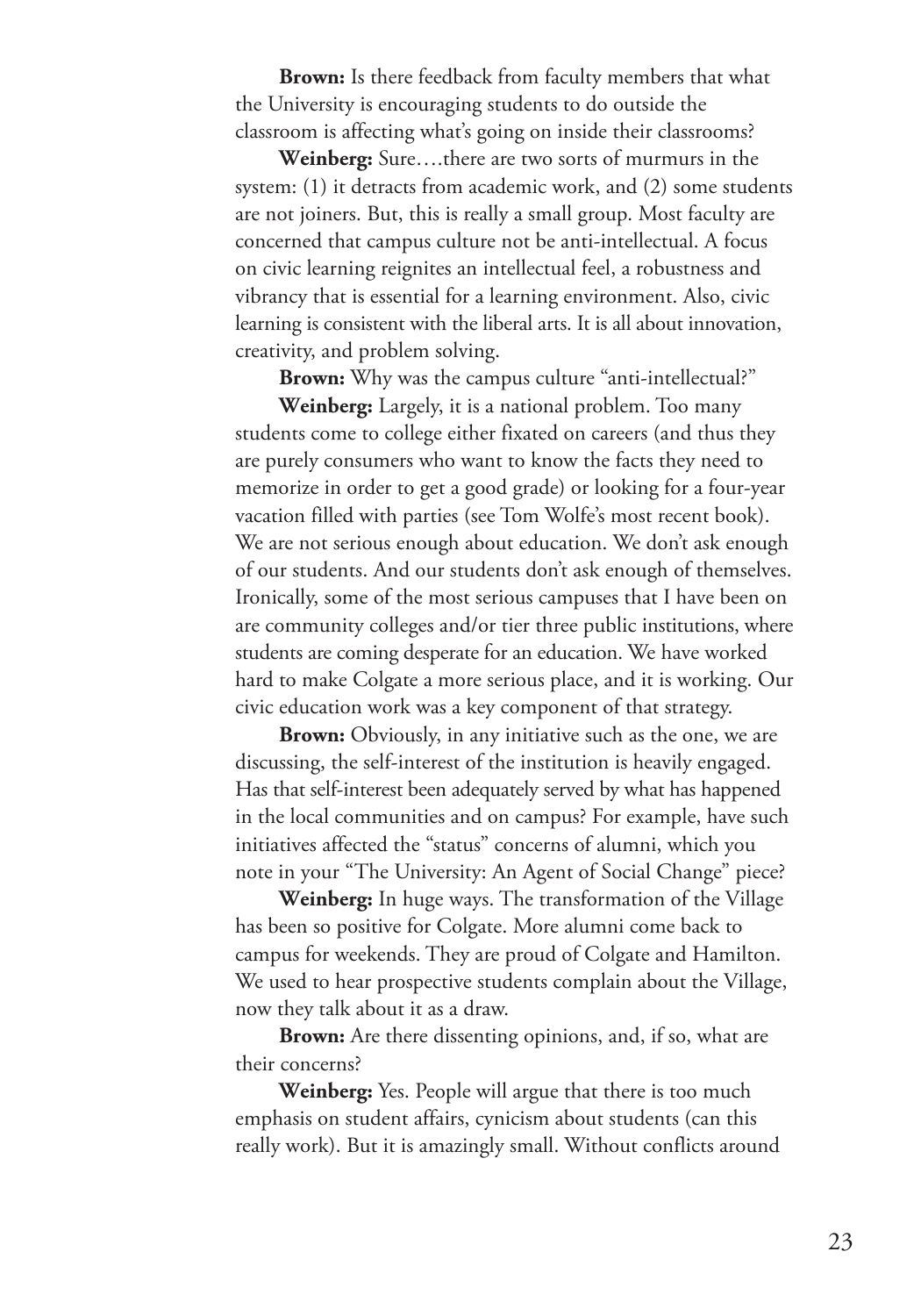fraternities, it would almost be non-existent.

**Brown:** In the "Social Change" piece, you mention the "generation of faculty moving into deans' positions who came of age in the movements of the 60s." Does that describe your own journey? Did you become "disillusioned and professionalized" along the way? Did you "retool your professional obligations?" Could you tell me more about that journey?

**Weinberg:** I was born in 1965, so I am too young. My journey is probably more typical of the younger academics, who are becoming associate faculty and taking on administrative roles. I came into the academy because everybody was going to graduate school and I didn't want to go to law school. I was searching for a way to combine different passions: community organizing, writing, the world of ideas. I was also looking for a profession that would allow me to live my politics. I wanted an egalitarian marriage.

I was also driven into the academy by a passion for democracy. I wanted to spend my life working on ways to make communities (the places people live) more democratic. That is why I was attracted to community-based research and service learning. I wanted to raise my children in a social and political household. I probably would have left graduate school had community-based research and service learning not become acceptable ways of doing things. It gave me ways to combine my passions for community work with my love for writing and thinking. I stayed because I came to understand the untapped potential of universities. Along the way, I fell deeply in love with teaching.

Over time, I have become more optimistic and less professionalized. I see my work as a craft. I came very close to leaving the academy a few years ago. I had viewed myself as an academic who was focused externally. I had never envisioned myself as an administrator. I actually thought that I would be one of those people who moved back and forth between the non-profit/ government to university worlds. But, I became excited by academic administration. I came to work for a great college president, Rebecca Chopp.

**Brown:** And now…?

**Weinberg:** I am not sure! I am having fun. When an institution takes up public work/civic education as a driving principle, you can achieve amazing results on students, faculty research, community development, alumni, and parents, and even helping to shape the agendas of foundations and trade associations.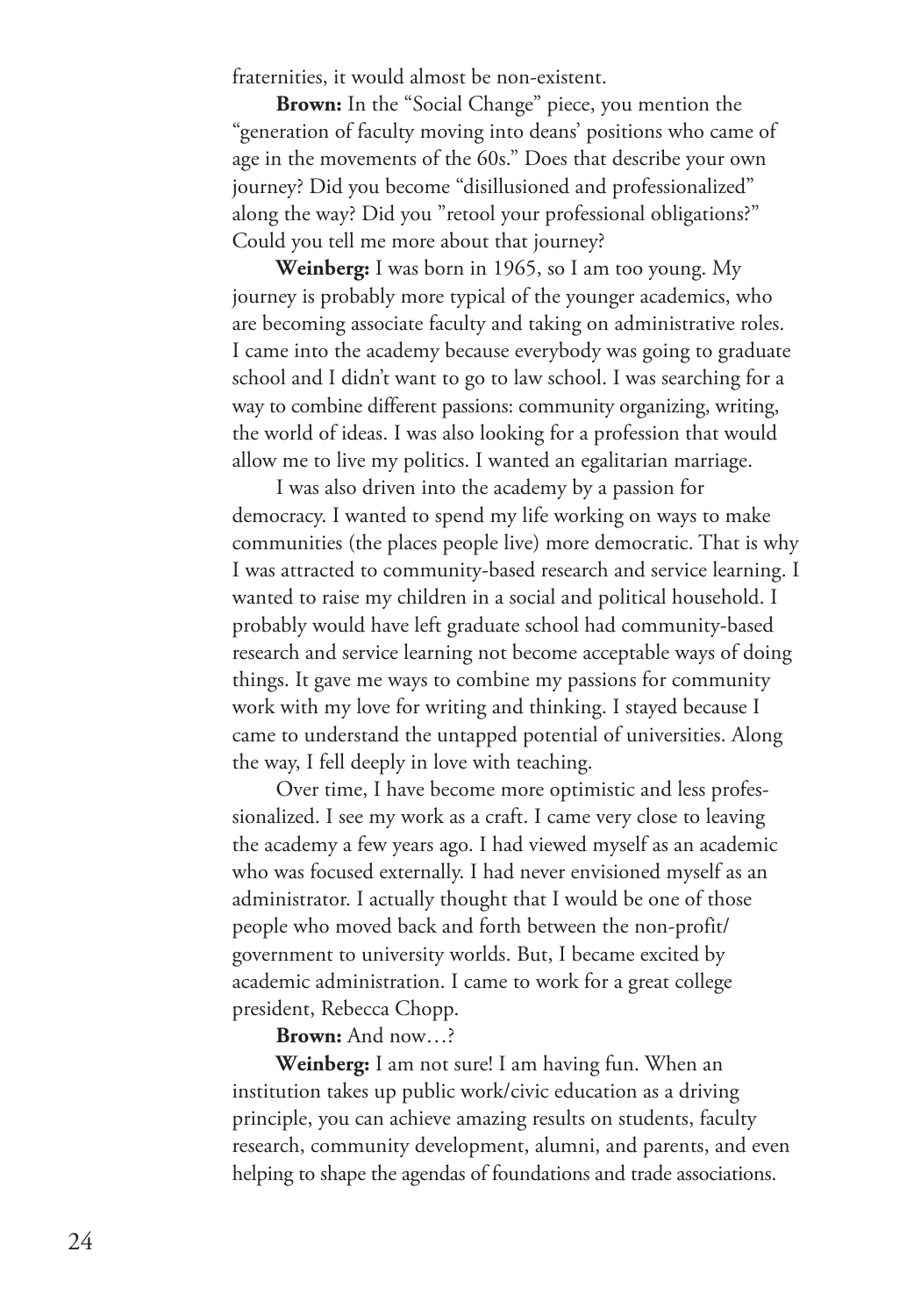In my current role, I was able to advocate that civic learning become a top priority for Colgate. We are on the verge of universities becoming more relevant…or we could be…. I wanted to be part of that process. I also see management as another arena of public work. In three years, we have managed to de-professionalize our student affairs division recentering it around notions of public work. This is my own way of thinking about and contributing to a "democracy through the workplace" movement.

**Brown:** In your "Social Change" piece, you say "there is neither one magic factor nor even one linear process that leads to universities becoming an agent of social change." If so, does that mean that what is happening at Colgate cannot be replicated somewhere else?

**Weinberg:** The lessons learned can be replicated. I am a community organizer and educator, at heart. I don't think that there is a one-size-fits-all model. But, I do believe that we can train people with skills, concepts, and theories to build their own paths for their own communities.

**Brown:** And now…?

**Weinberg:** I have had a lot of fun at Colgate. When an institution takes up public work/civic education as a driving principle, you can achieve amazing results on students, faculty research, community development, alumni, and parents, and even helping to shape the agendas of foundations and trade associations. In my current role, I have been able to advocate that civic learning become a top priority for Colgate. We are on the verge of universities becoming more relevant...or we could be.... I am excited to be part of that process. I also see management as another arena of public work. In three years, we have managed to de-professionalize our student affairs division, recentering it around notions of public work. This is my own way of thinking about and contributing to a "democracy through the workplace" movement.

Having said that, I am ready for a new set of challenges. In January 2006, I will be moving to World Learning to become the Senior Vice President for Academic Affairs and the Provost of SIT—the School for International Training. I want to spend the next phase of my career working on civic education in more global settings. World Learning has been a leader in this field. They are also the only academic institution with a large international development operation. At any given point, they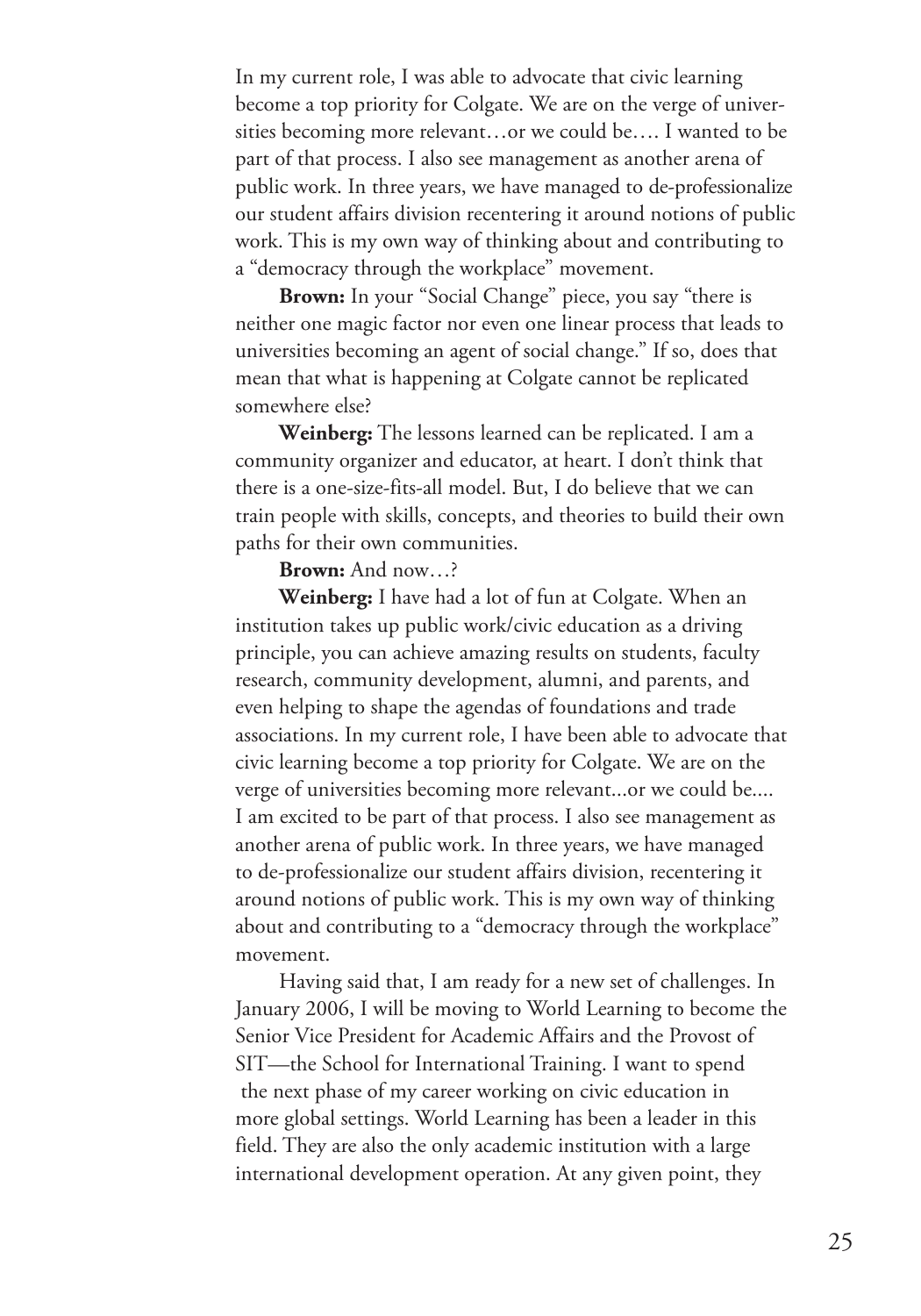have about 3,000 people working in over 100 countries on social and economic development projects. This position blends my dual passions for civic education and community development. **Brown:** Thank you, Adam.

26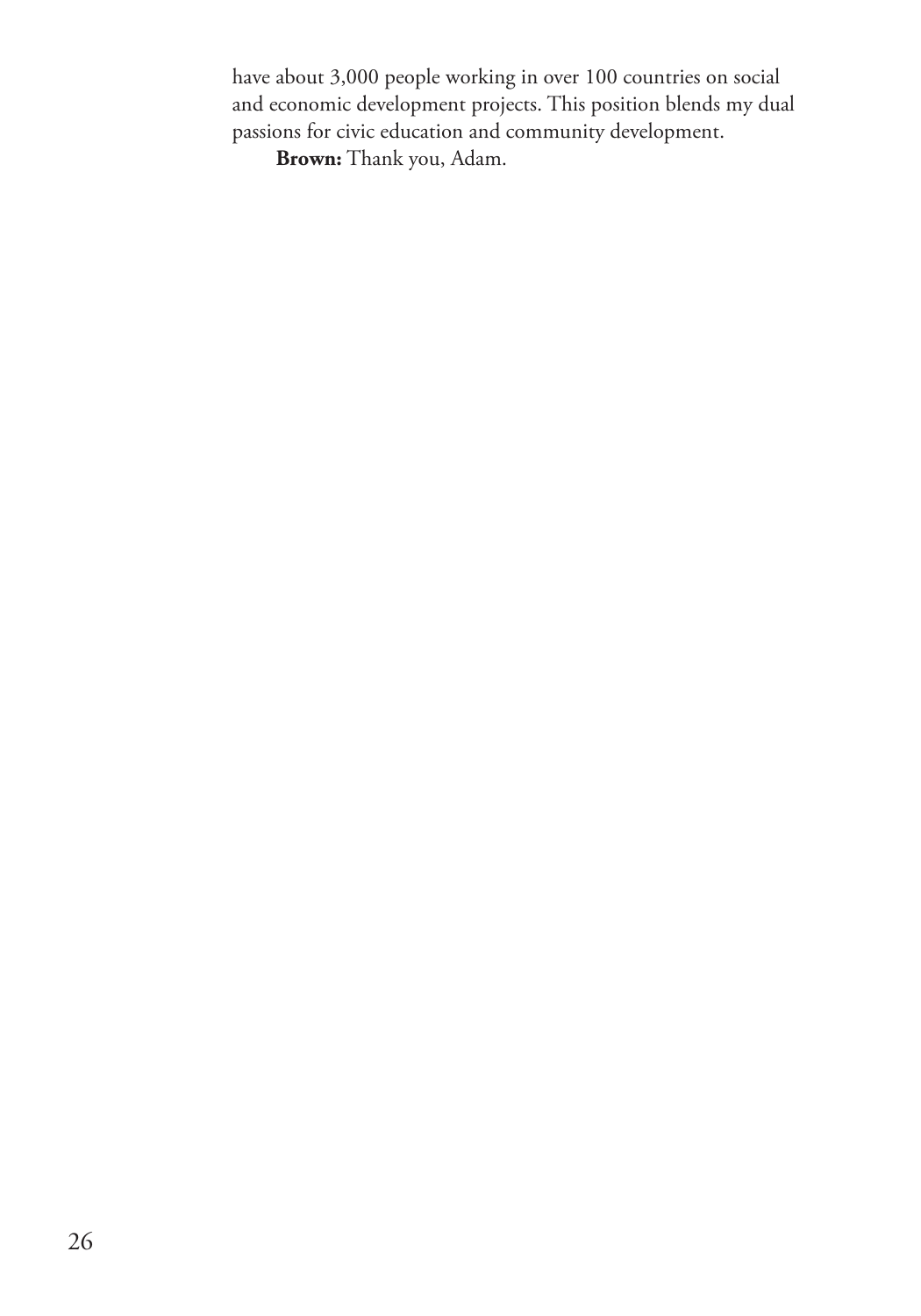### **THE CHAIN REACTIONS OF PUBLIC SCHOLARSHIP**

**By Julie Ellison**

#### **Imagining America: What's in a Name?**

When Imagining America (IA) was a year old in 2002 and had about 35 member campuses, David Brown interviewed me for the *Higher Education Exchange (HEX)*. That conversation allowed me to test out my personal language for explaining Imagining America's agenda for "structural change" in higher education, propelled by experimental forms of public engagement through the humanities, arts, and design. That interview also contained a set of keywords, gleaned from close listening to Imagining America's constituencies, through which I tried to distill the premises and aspirations of the new consortium, phrases like "public scholarship," "public work," "the project," "the huttle zone," and "the co-creation of knowledge."

Now David has invited me to report on the state of Imagining America, four years later. He has pushed me to "tell IA stories" about campus-community partnerships in the arts and humanities that have become sustainable. And, knowing my obsession with "the project" as the platform for public scholarship and art, he has asked for stories about projects that "have become chain reactions."

IA's mission blurb, I admit, does not entirely inflame the imagination. But it does summon creative people to purposeful democratic work that is practical about professional and institutional realities:

Imagining America is a consortium of colleges and universities dedicated to strengthening the public role and democratic purposes of the humanities, arts, and design. IA supports publicly-engaged academic and creative work in the cultural disciplines. It works to advance the structural changes in higher education that such work requires and to constitute public scholarship as an important and legitimate enterprise.

Imagining America (IA) is now a consortium of about 80 colleges and universities. Launched in 1999 at a White House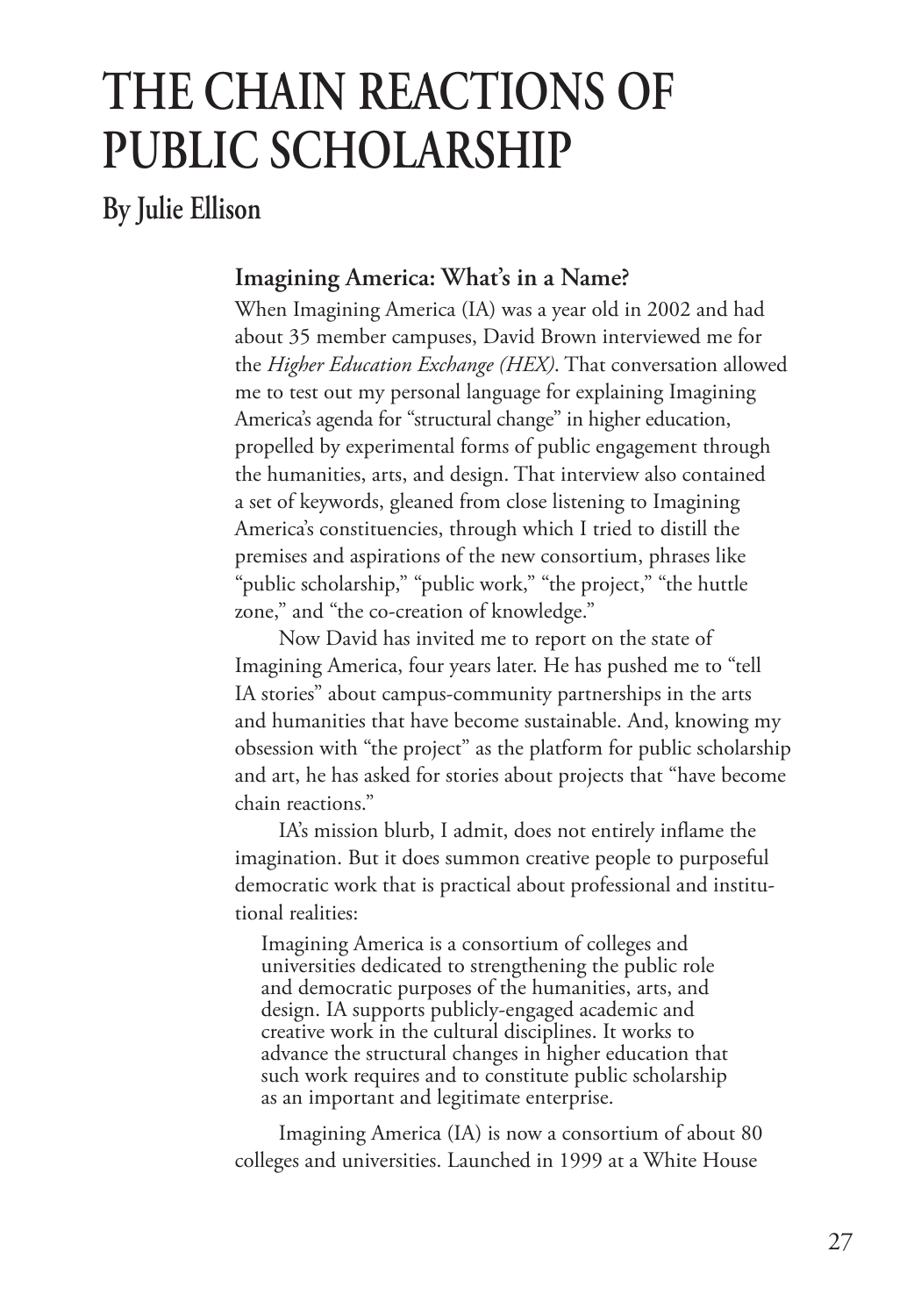Conference, IA was constituted in its present form in 2001. I am constantly called upon to explain its name. Our inaugural White House Conference was co-sponsored by the White House Millennium Council, which was presided over by then First Lady Hillary Rodham Clinton. She took one look at the lugubrious name that we had bestowed on our effort, "Town-Gown 2000," and insisted that we get unstuck from old binaries and come up with something more optimistic. Hence Imagining America: Artists and Scholars in Public Life.

I split my time between directing IA and teaching classes that examine and, whenever possible, actively produce cultural "public goods." In these classes, as a collaborative effort, we test out the claims of this mission statement. In them, I put my money where my mouth is. The mission statement itself is sifted from the accumulated experience of public-minded scholars, artists, teachers, students, and their many community partners the people who are changing the production—and the politics of cultural and humanistic knowledge. By the time their work is distilled into the blah-blah of missionese, its punch and grace are lost. But "civic professionals" (using Scott Peters' indispensable term for public scholars) continue to set my personal standard of civic and professional accountability.

In September 2005, Imagining America published a study of excellence in campus community partnerships, *Making Value Visible*, based on eight focus groups at IA campuses with academic and community collaborators. The report reveals a flourishing world of work, populated by faculty artists and scholars; staff members of nonprofit organizations and public cultural institutions; and creative citizens working through robust networks. *Making Value Visible* opens a window on the thriving, stressful, but often invisible economy of project-based collaboration in the cultural disciplines. Most importantly, the report conveys a crucial truth about democratically conducted and publicly consequential cultural work: *excellence is a negotiated social experience of creativity and agency*.

Focus group participants try to articulate what excellence feels like when it is approached as an intentional social encounter with other people's creativity and one's own, driven by a negotiated public purpose, with concrete results—including theory-building and debate. Treating excellence in this way starts to account for the motives that draw university-based civic professionals to such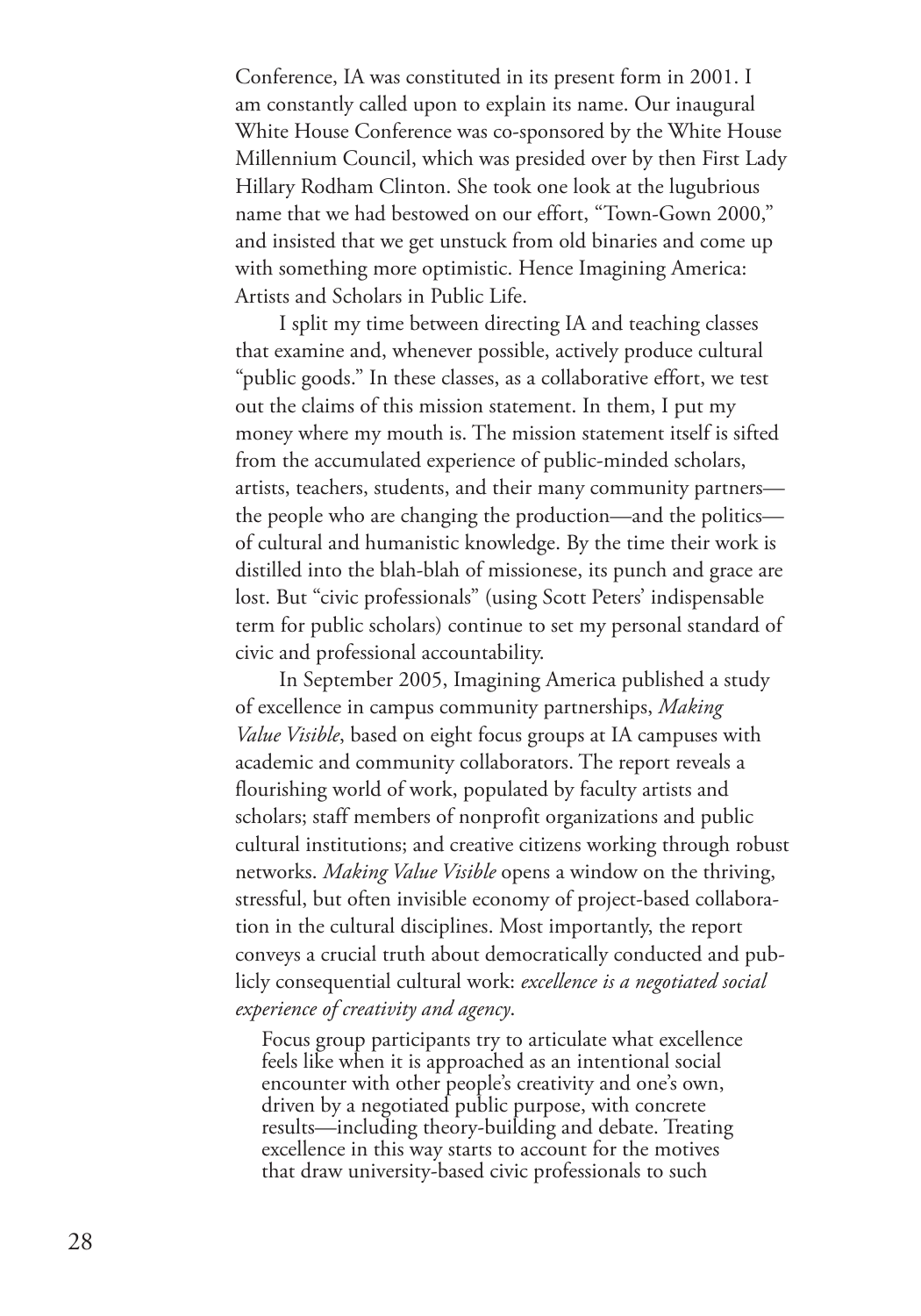work. At the core of excellence is learning and knowledgemaking through "reciprocal relationships," often defined by spatial mobility, or "the shuttle zone." Collaborations move project team members to new locations—for meetings, meals, performances, oral histories conducted in family homes, quests through archival collections, debating in public libraries, painting in public settings, presenting at academic conferences. Moving between places means moving between roles and rhetorics, as well.

#### **Chain Reactions: Communities of Practice, Communities of Knowledge**

I told David Brown four years ago that individual public scholars and university programs dedicated to public scholarship in the humanities and arts typically move forward through chain

reactions that link one project to the next. This process of structuring work through chain reactions of projects is crucial to sustaining personal and institutional engagement. In order to understand how "sustainability" operates, we need to focus on how this works.

Practitioners testify to the way in which projects address a core purpose that is not contained or limited by one project. Any given project, therefore, while finite in time, generates relationships that carry over, with substantial continuity, into subsequent projects. These project chain reactions are important models, more important for the work of Imagining America, at this point, than examples of terrific stand-alone projects. Cumulative sequences of projects that have given rise to fresh ideas and expanded collaboration have a better chance of becoming contagious enough to change institutions and professional habits.

#### *The Boyle Heights Project in Los Angeles*

One of the best examples of a sustainable chain reaction of this kind is the Boyle Heights project in Los Angeles (LA), led by Professor George Sanchez of the University of Southern California (USC). Sanchez, a leading scholar in Latino, Ethnic, and American Studies, is a member of IA's Tenure Team Initiative leadership body and a former president of the American Studies Association. Imagining America published his recent address,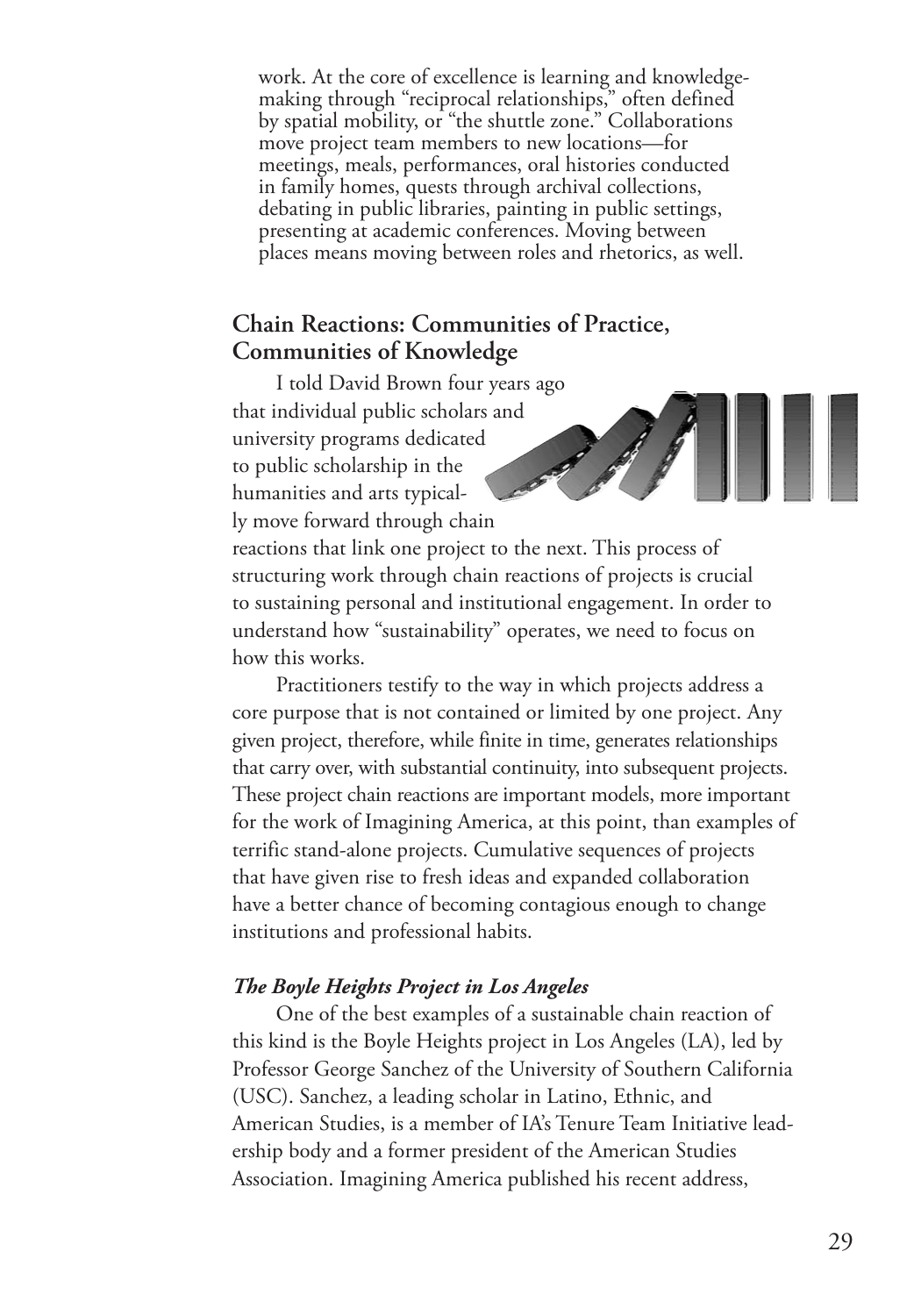"Crossing Figueroa: The Tangled Web of Diversity and Democracy." He argues that there are two pathways to democracy in U.S. higher education: first, engagement by the university through connections with specific

> communities and publics, and, second, access to the university for members of all communities and publics through inclusive admissions and hiring policies. Sanchez challenges our understanding of how engagement and diversity are connected—and, increasingly disconnected. How, he asks, will universities "sustain [their] credibility among the urban neighborhoods and organizations that dominate the national landscape?" His answer is grounded in the powerful story of his

own Boyle Heights Project, a partnership on the history of a multi-ethnic neighborhood in Los Angeles. The project brought together USC faculty and students, the Japanese American National Museum, public libraries, high schools, and other community organizations over a period of ten years.

As an assistant professor at the University of California in Los Angeles (UCLA), soon after the 1992 Los Angeles Riots, he developed a class whose "purpose was to understand the history of multiracialism in urban communities by exploring Boyle Heights, a neighborhood just east of downtown LA":

Working with several community institutions…such as the International Institute, a social service provider in the neighborhood, Self-Help Graphics, a Chicano arts collective, and Roosevelt High School, the one public high school in the area, we collected names of individuals who had lived in Boyle Heights in the 1930s and 1940s, during its heyday as a multiracial community. The students learned about the work of these community organizations, and each picked an individual that they would extensively interview, placing this person's life in the context of the wider multiracial history of Boyle Heights. The histories that were produced by the students were then given back to each community member, as well as to the community institutions that we had interacted with…. Some students chose to interview members of racial groups that were similar to them, while others chose to interview across ethnic lines. The key was that we learned across those lines in our classroom, hearing about the individual stories from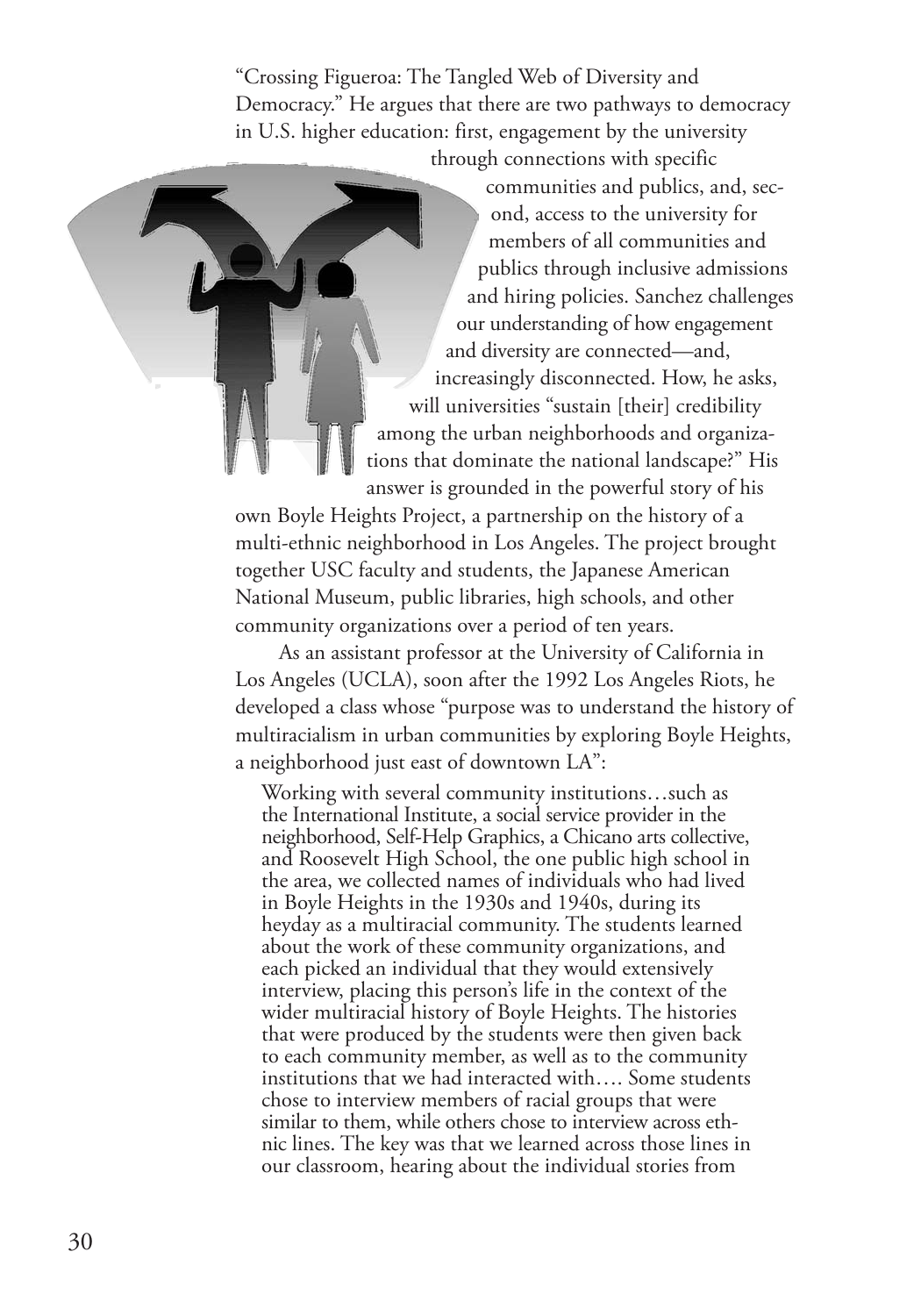the interviewers, and asking collectively about how each individual influenced Boyle Heights, while shaped by their own racial, economic, and personal background.

So the project began as a community service learning class focused on a campus-community project. Sanchez eventually moved to the University of Michigan, returning several years later to LA, this time as a faculty member at USC. Building on the organizational relationships formed during the original project, he reanimated the Boyle Heights initiative, fostering student teams that became key participants:

I organized a research team investigating this multiracial history that led directly to an exhibition at the museum that turned out to be the single most attended exhibition in the short fifteen year history of the Japanese American National Museum. At one of the many community forums which this project organized, I witnessed our USC undergraduate and graduate students leading discussion groups…that brought together current residents of the community with former residents that had left Boyle Heights over fifty years ago. Sharing memories about the same location, these individuals bridged the racial, temporal, and geographic gap that exists in Los Angeles over common ground. When the exhibition opened months later, folks from all over southern California would come together again to share in these collective memories and think about what was in order to dream about what could be.

Projects have concrete objectives, embodied in products and actions. The possibility of expanding the project by working with new collaborators on new products can drive the progression from project to project, or from one project phase to the next. Sanchez's enterprise reveals the multi-mission logic of campus-community projects—the way that they bundle together research, teaching, and public engagement. As Sanchez enumerates the chain reactions that structured the work of the Boyle Heights teams, it is important to notice that he concludes with his own major scholarly project. This book-in-progress generated the paper that Imagining America published in its Foreseeable Futures series, as well as an article that received the 2005 best article prize from the American Studies Association:

The exhibition inspired others, from Roosevelt High School students to elementary teachers in Long Beach, to construct their own historical projects looking at multiracialism in the past as a way to understand our 21st century future. In the end, this decade-long project produced a wide range of public scholarship from many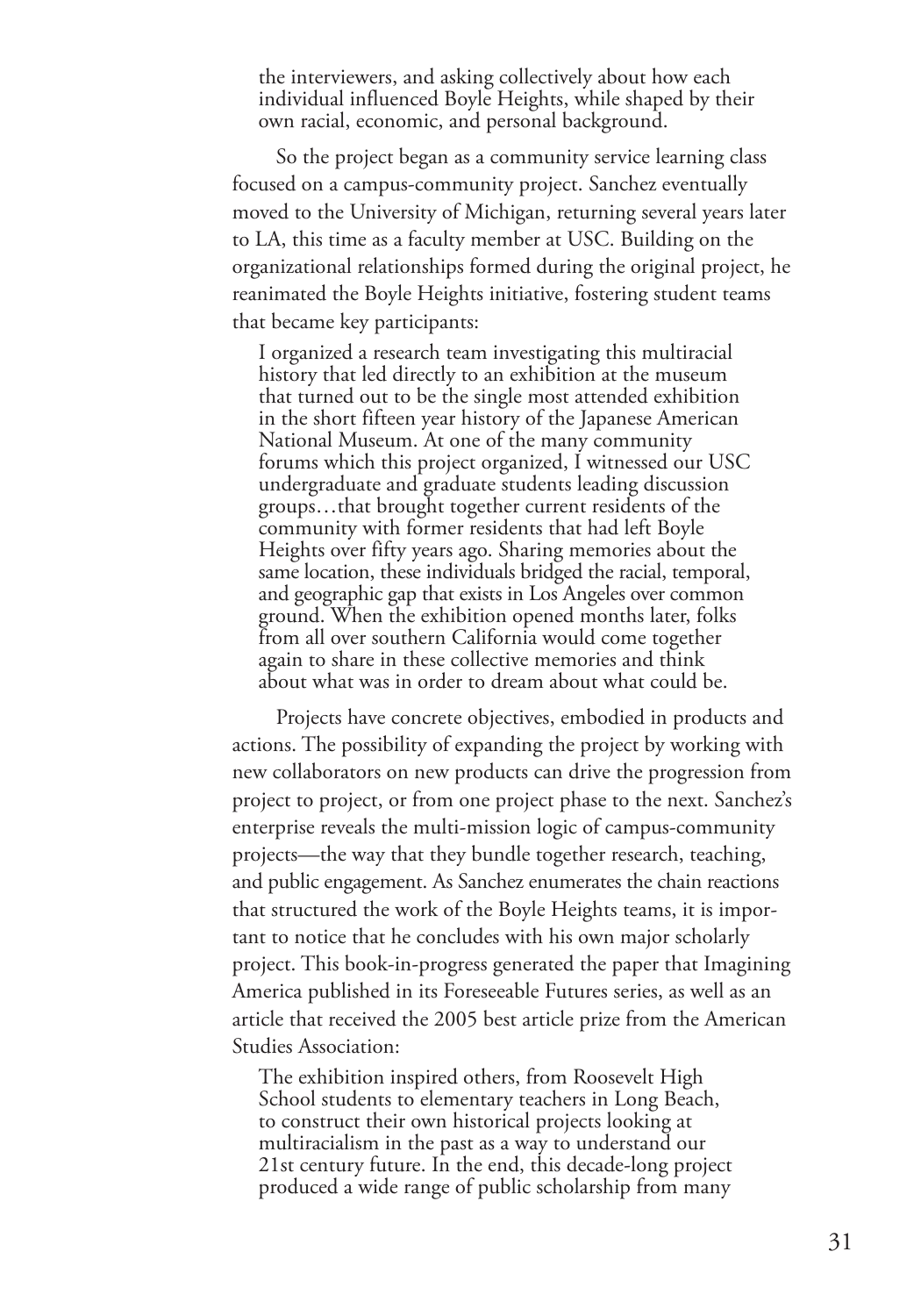of its practitioners: a major museum exhibition, a teacher's guide made free to all teachers, high school student radio projects, undergraduate and graduate research papers, and hopefully, within a year or so, my own next book.

Propelling the chain reaction are highly specific acts of dreaming and imagination. Campus and community participants "could dream of a multiracial democracy within their midst" and could "imagine a time and place where folks lived side-by-side in Boyle Heights and were forced to work out their problem. They "dreamed of a Los Angeles of the future where this could happen in our lifetimes." And they brought this vision home to the university: "we imagined…democratic institutions where access and knowledge would not be limited by one's race or economic circumstance."

#### **The 51st (dream) state** *Project*

In the classroom last fall, our senior seminar syllabus, "Art and American Communities," assembled a diverse body of writings that take the imagination seriously as an element of democratic public life.

My collaborator in the project that formed the heart of my fall 2005 seminar, Sekou Sundiata, is a poet, theater artist, and professor of Creative Writing at New School University. Our work together took the form of a series of Citizenship Potlucks with students and poets, culminating in "Checkpoint: A Concert of Poets" held in the intimate auditorium of the Arab American National Museum on December 1st. What is Sekou's name for his work in progress? *The 51st (dream) state*, and its associated civic engagement programs, collectively called The America Project. He writes about the creative project of "looking for a clearing" within which to overcome the "estrangement between American civic ideals and American civic practice," which formed the basis for the class:

Living in the aftermath of 9/11, I feel an urgent and renewed engagement with what it means to be an American. But that engagement is a troubling one because of a longstanding estrangement between American civic ideals and American civic practice. When it comes to a vision of myself as an artist and as an American, I am caught in a blind spot. I don't think I am alone. I sense there are many Americans in the same spot, probably in the millions. This project is my response to this reality. It is my way of searching for a clearing, for the necessary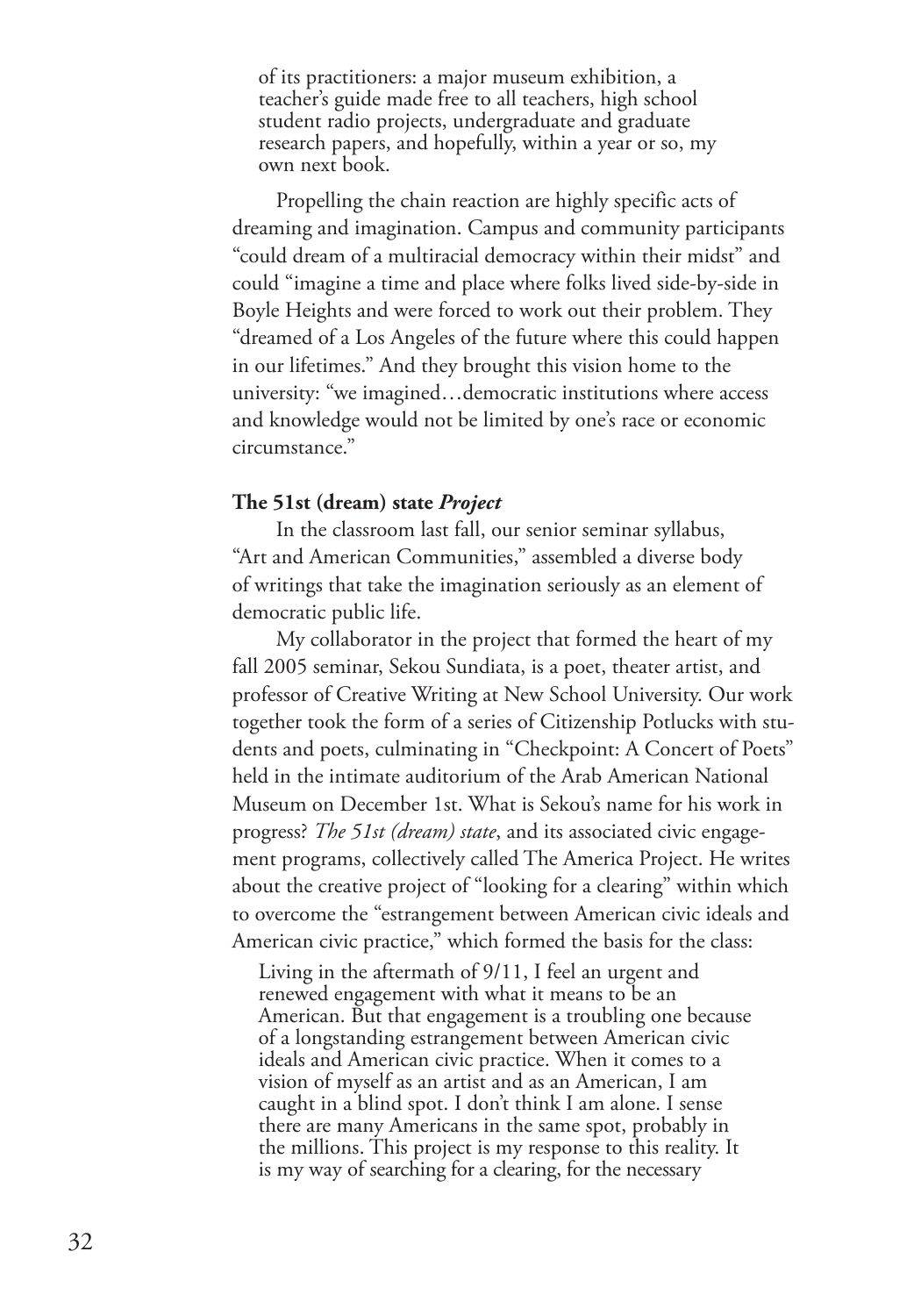*Should readers of* **HEX** *be interested in putting together their own study circle, the readings in my course included Harry Boyte's* **Everyday Politics***; Robin Kelley's* **Freedom Dreams***; Lani Guinier's and Gerald Torres's* **The Miner's Canary** *(centered on a politics of "magical realism"); Jacob Needleman's* **The Soul of America** *on the Founding Fathers; Richard Woods'* **Faith in Action***, a study of the importance of culture specifically, religious culture—to democratic politics; Martha Nussbaum's* **For Love of Country***, on patriotism; Robert Frost's "Mending Wall," which engages in a kind of magical thinking, too ("We have to use a spell to make them balance"); and Langston Hughes' "Harlem" ("A Dream Deferred"). The syllabus also included the November 2001 issue of the NAACP's* **The New Crisis***, on Black patriotism; Renato Rosaldo and William V. Flores's* **Latino Cultural Citizenship***; John Kuo Wei Tchen's "Building a Dialogic Museum," about the Museum of the Chinese in America on the Lower East Side; David Brooks's* **New York Times** *column ("What visions originally excited me about politics and government?); Cornel West's* **Democracy Matters***; and Suheir Hammad's poem, "First Writing Since."* 

questions to ask. I take it as a civic responsibility to think about these things out loud, in the ritualized forum of theater and public dialogue.

Sundiata's project has had a powerful ripple effect throughout Imagining America's member universities. Indeed, it is the inspiration for IA's Liberal Arts/Performing Arts Initiative. Indeed, The America Project, almost from the point of its emergence, has been intertwined with the work of Imagining America. The story of this project illustrates how IA helps its member campuses to find partners and models for public engagement through the arts—in other words, how IA makes chain reactions happen.

IA's national conference at the University of Illinois in Fall 2003 sparked the connections between then-Chancellor Nancy Cantor (now President of Syracuse), who was hosting and delivering the keynote address; Sekou Sundiata; and Gladstone (Fluney) Hutchinson, a Jamaican economist and Dean of Studies at Lafayette College. Fluney, a skeptical man, had been urged to attend by Ellis Finger, Director of Lafayette's Williams Center for the Arts. He listened hard to Cantor and Sundiata, and left the conference with his analysis of the place of the arts in undergraduate education fundamentally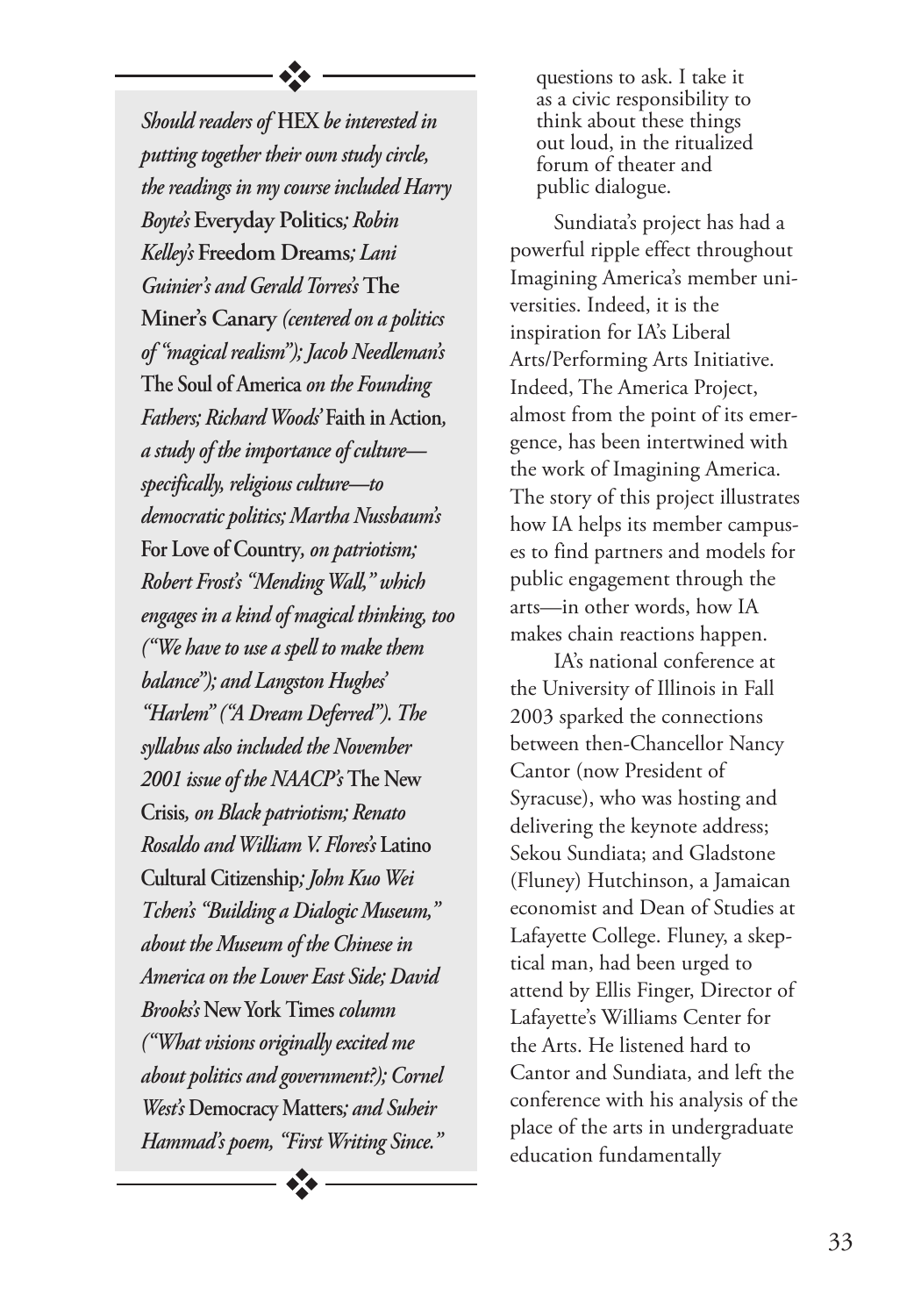changed. He wasted no time in re-inventing Lafayette's new student orientation and first-year studies programs. Now heading into its third year, the Lafayette model was developed in partnership with IA and even named *Imagining America*, with our blessings. It focuses on "the exploration of issues related to America's identity, human security, and civil society." Each year, summer readings and on-line discussions for entering students would be linked to the work of an artist in residence during the following academic year. Courses, campus events, and community collaborations were all structured around these residencies, with the Williams Center an ongoing partner. Sundiata was the first artist in residence for the new program.

Building new creative work is taking place during such residencies through interactions with students, community leaders, and faculty. Sekou's creative process is centered in dialogues about democracy sparked by poetry and music and undertaken in small groups. The residencies for *the 51st (dream) state*, like the one that took place between Ann Arbor and Detroit last fall, are organized around creative thinking about critical patriotism and about the personal and global meanings of America. Over the last three years, these creative residencies have occurred at the New World Theater of the University of Massachusetts; at the New School University; at Lafayette College; at the University of Michigan; and at Stanford. Some of what is produced takes the form of the artist's own reflections on conversations and stories; other portions take the form of quoted speech, visual images, or videotaped interviews. Local work loops back into the national project.

The performance work itself will have a double structure. When completed, it will comprise both the show and the engagement package (including citizenship potlucks and community sings facilitated by the company). During this phase, too, the national touring project can serve to put local engagement projects in touch with one another. These performance residencies are important partnerships. They will be collaboratively sponsored in Chicago by the University of Illinois-Chicago and the Institute for Contemporary Art; in Minneapolis by the Walker Art Center and the University of Minnesota; in Ann Arbor by the University of Michigan and the University Musical Society, an innovative nonprofit presenter. Elsewhere—at Lafayette, Bates, or the University of Maryland, for example—a strong campus arts presenter plays a leading role in crafting both academic and community links.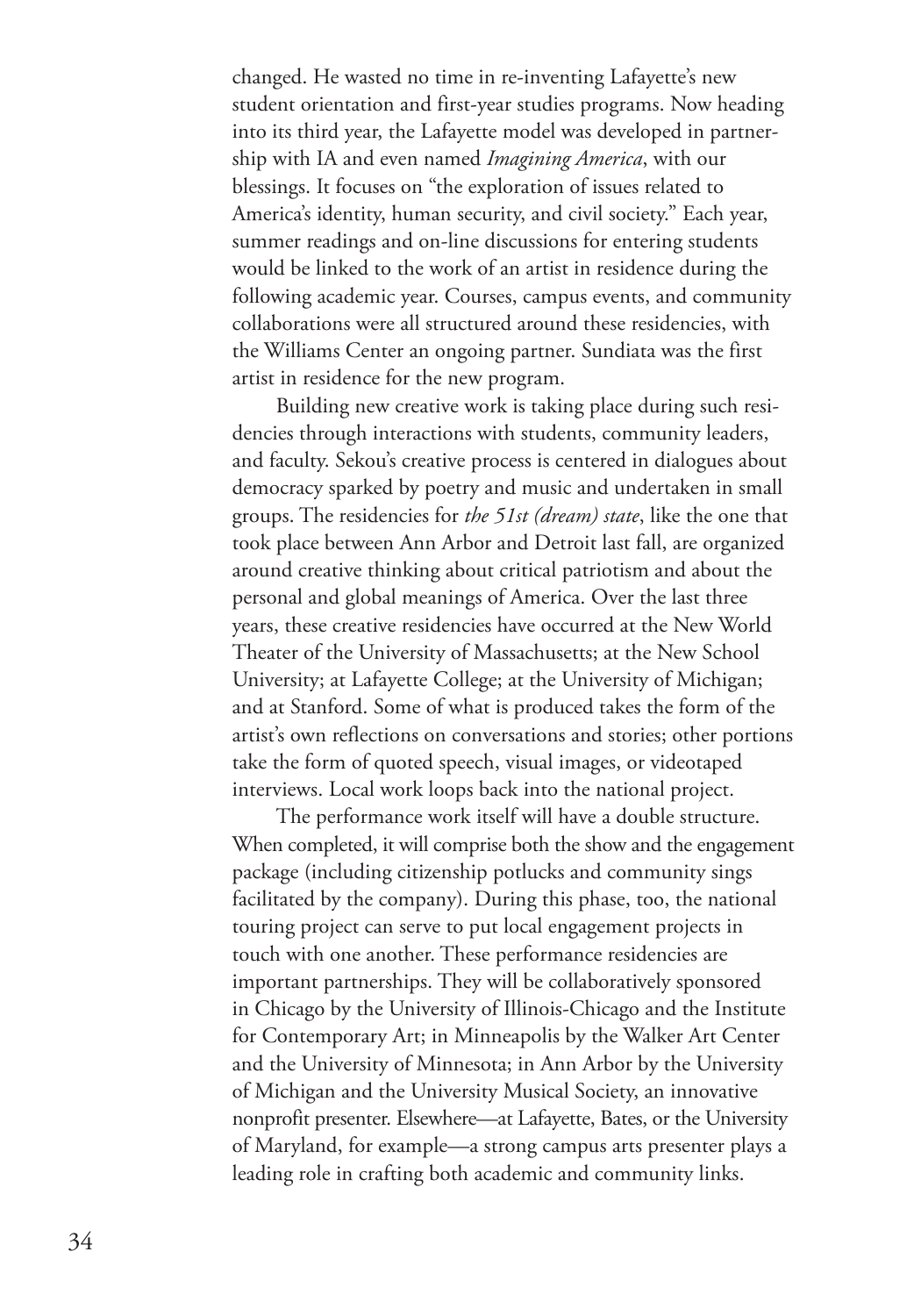*The 51st (dream) state* is generating local public spheres that are specific to their time and place. It is also generating what David Scobey calls the ambitious "cosmopolitanism" of the new public scholarship. Sundiata's work is complex and brilliant, and it is provoking serious theoretical and intellectual response by scholars, students, poets, and community leaders. Arts presenters are called on to be active agents in democratic dialogues and are not content to define community education programs solely as weekday afternoon performances for school groups. Finally, colleges and universities are presented with a model for building imaginative engagement into individual courses, as well as into larger curricular formations like Lafayette's.

# **A More Responsive System: IA's Tenure Team Initiative**

Maturing projects like these suggest that public scholarship centered on culture is becoming a distinct and viable intellectual is to understand what excellence means in this area—for faculty who are drawn to do it and for institutions that seek to encourage it.

IA's Tenure Team Initiative (TTI) is our most important initiative to date. We are taking literally our commitment to bring about the structural changes in higher education needed for public scholarship to flourish. This means introducing flexibility into tenure and promotion policies in an adaptive, evolutionary spirit. It is a mark of IA's organizational maturity that we are ready to take this on and able to assemble an impressive national leadership team.

TTI National Co-Chairs President Nancy Cantor and President Steven Lavine of California Institute for the Arts remind us of just how current policies can bite: "How many times have we heard, 'You'd better wait until you get tenure before you do that?' American higher education is recovering its traditions of public practice, yet we are not yet able to extend those traditions to our newest faculty."

These new faculty are feeling their way, improvising within existing tenure and promotion systems. An engaged ethnomusicologist at the University of Pennsylvania notes that, without adequate policies in place, she was left to fend for herself: "You have to educate your administrators, but that's no solution." Even her sympathetic dean had little guidance for her, beyond suggesting that she "put one paragraph about this work" in what one senior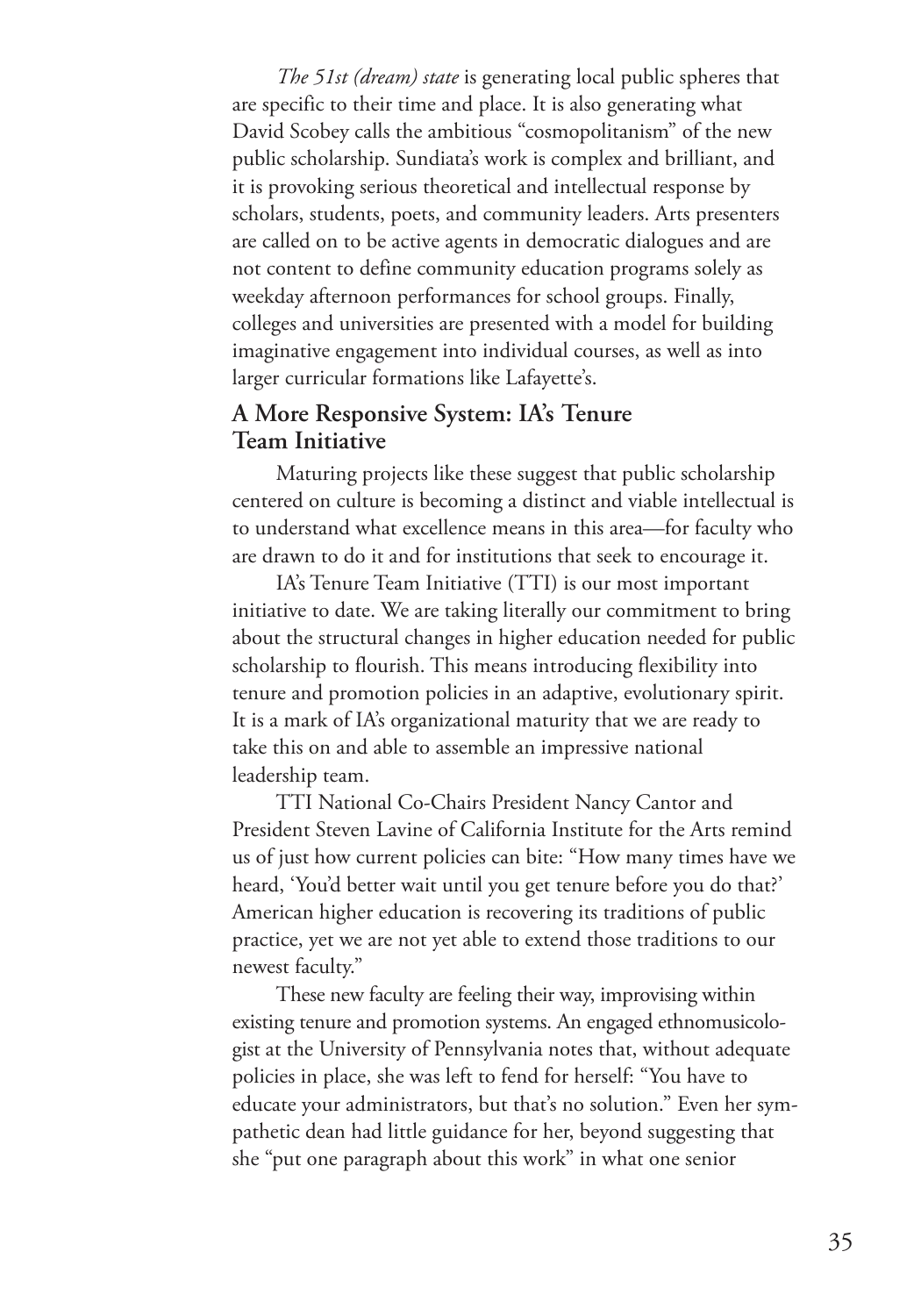administrator called her "very strange" dossier. Her case was successful, and she is now tenured, but still troubled by the process.

A member of the dance faculty at Rutgers describes his predicament as he approaches tenure. "I'm coming up for review in the dance department: So what do I do? ….I'm an oral historian in the community. Does oral history methodology count as the co-generation of knowledge? I make performance works based on oral histories. Who are the peer reviewers for that? I asked four different department chairs 'what is praxis?' and got four different answers."

Deans and department chairs have questions, too. One dean seeks models: "Are there lessons to be learned from clinicians and social workers and sociologists?" A dean of Arts and Sciences, a scientist, queries, "We typically look for the second book or the second grant. So how about public scholarship? Don't we ask, what is the next project?" A third plays devil's advocate, asking, "Has the question already been asked and answered a priori about the value of public scholarship?"

The Tenure Team Initiative's launch was marked by vigorous assertions to both faculty and deans that the initiative would lead to recommendations that are unflinchingly serious about research, scholarship, and creative activity. As David Scobey, Chair of IA's National Advisory Board, writes, "It is time for partisans of academic public engagement to spell out its intellectual claims" to "deliver the goods." He calls on us to demonstrate, through policies and practices, "the salience, intellectual richness, and political significance of the movement for academic public engagement."

Many elements of public scholarship challenge current tenure and promotion policies, especially factors related to campuscommunity partnerships. Developing partnerships takes time to set up and sustain, so the temporal horizon of such work often does not fit the standard productivity calendar. The spatial economy is distinctive, too. Conducting activities at off-campus locations makes engaged faculty less visible to colleagues. The knowledge model is different, based on co-creation. So who are the peers in peer review for this type of work? Collaborations yield a variety of products of very different kinds. Public scholarship integrates diverse types of faculty work, blurring teaching and scholarship. How do policies deal with these two strands when combined in complex projects?

*I asked four different department chairs "what is praxis?" and got four different answers.*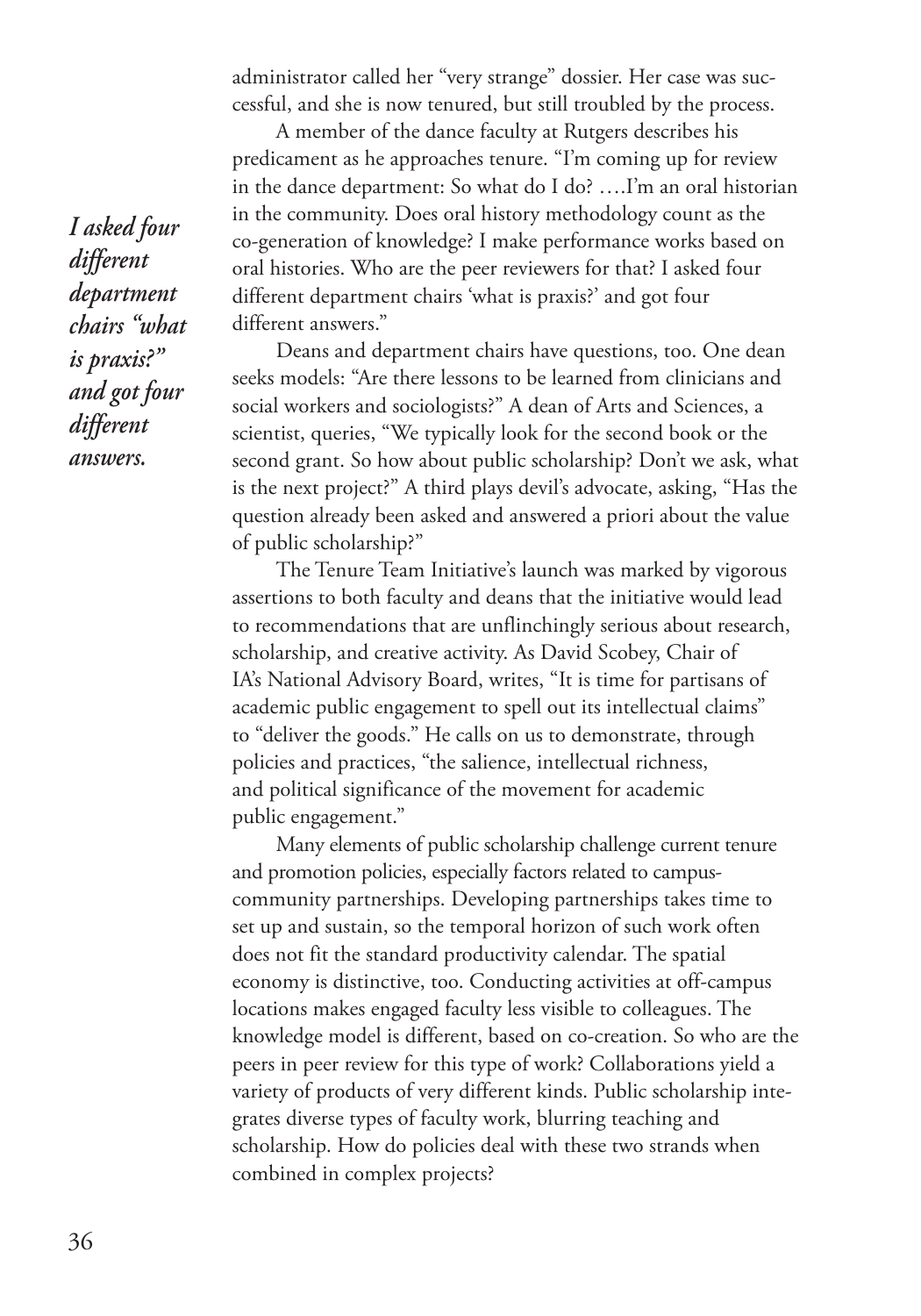"These are solvable problems," says David Scobey. He tells the story of his own "professional practice" portfolio, as an urban historian in a department of architecture. He gave his department the names of academics who could assess his portfolio of campuscommunity public scholarship projects across several humanities, arts, and design fields.

The project portfolio strategy can be adapted by humanities and art departments, along with other cross-disciplinary translations. This kind of change happens constantly. The Modern Language Association is recommending that tenure policies for literature faculty accept articles, as well as books, responding to profound changes in academic publishing. Getting tenure for producing creative work in the arts became possible only in recent decades. And, as Scobey notes, "Our conversation about 'What is public scholarship?' and 'How do we figure out if it's any good?' resembles the same conversations in Women's Studies thirty years ago, when people were grappling with the daring new mix of the personal and the political in that domain."

Public scholarship in the cultural disciplines is an important interdisciplinary area. Now that there are increasing numbers of faculty who have gained national reputations as public scholars and a growing cohort of outstanding leaders in public and community organizations who are equally sophisticated about collaborative intellectual and cultural projects, peer review for engaged work in the cultural disciplines is becoming easier.

Some universities already have policies that are attentive to work like Sanchez's Boyle Heights project of Sundiata's *51st (dream) state*. This trend suggests that institutional leaders are recognizing that public scholarship's power to integrate research, teaching, and engagement is a dimension of excellence. The policy of Portland State, for example, is to accept blurred boundaries and to caution against confining faculty engagement within narrow categories:

One should recognize that research, teaching, and community outreach often overlap. For example, a service-learning project may reflect both teaching and community outreach. Some research projects may involve both research and community outreach. Pedagogical research may involve both research and teaching. It is more important to focus on the general criteria of the quality and significance of the work than to categorize the work.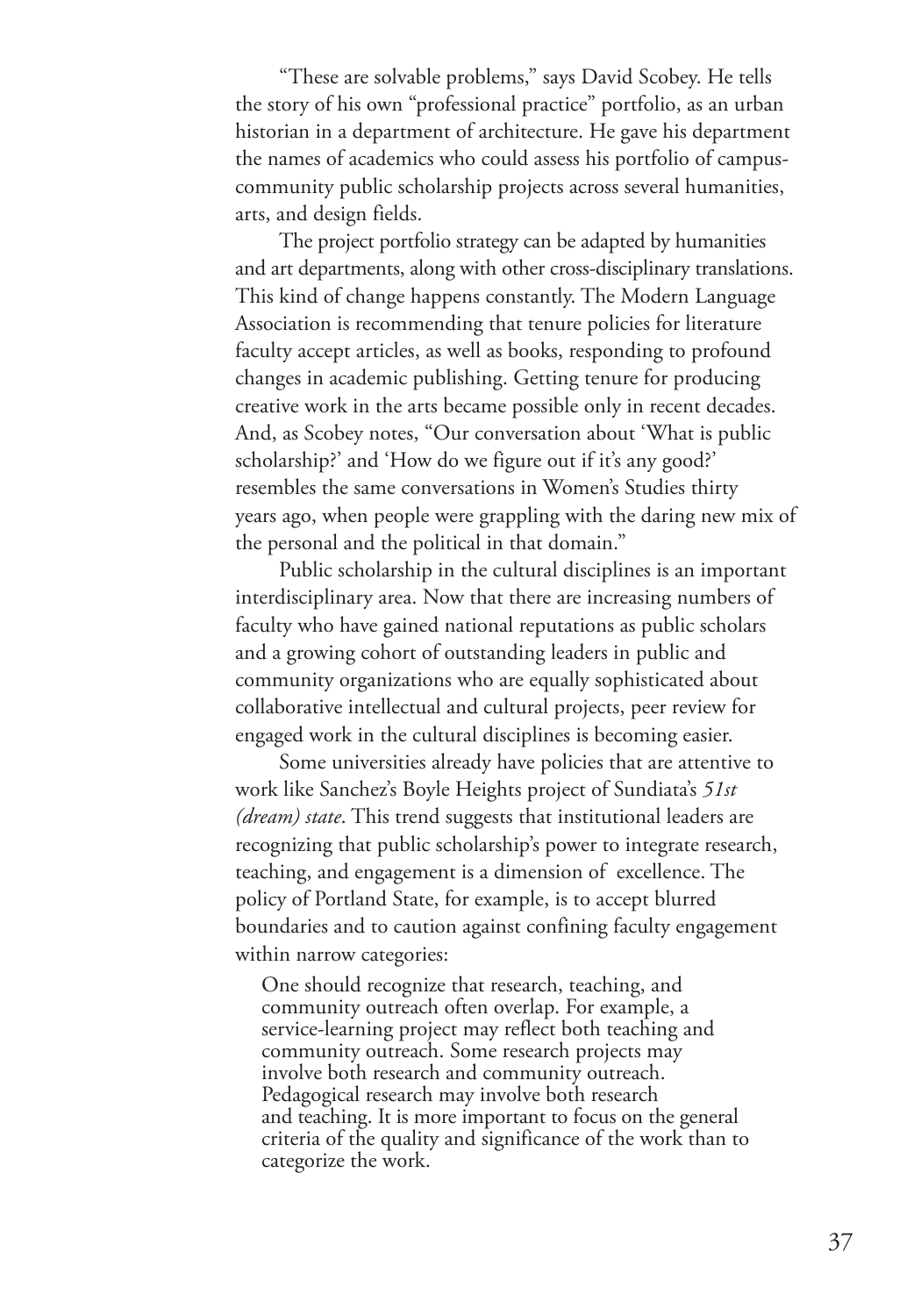*It is more important to focus on the general criteria of the quality and significance of the work than to categorize the work.*

And the guidelines of the University of Illinois assert that the logic of publicly engaged academic pursuits can be a positive benefit:

Much as the research…of individuals may positively affect their teaching and public service, so too their involvement in public service may positively serve the purposes of their research and teaching.... This interaction among teaching, research, and public service can contribute significantly to the vitality of the institution, its colleges, units, and departments, as well as to the vitality of its individual faculty members.

These excerpts from tenure policies are encouraging signs of flexibility, but they are not enough. The pressure is on universities, faculty, and Imagining America to "deliver the goods." This means, for faculty, specifying the intellectual caliber of collaborative cultural work that is 'about citizenship.' For institutions, it means connecting the university's public mission to its scholarly mission in ways that are appropriate to artists and humanists. And, for Imagining America, it means setting forth policies that are fully adequate to the new economy and the new politics of cultural knowledge.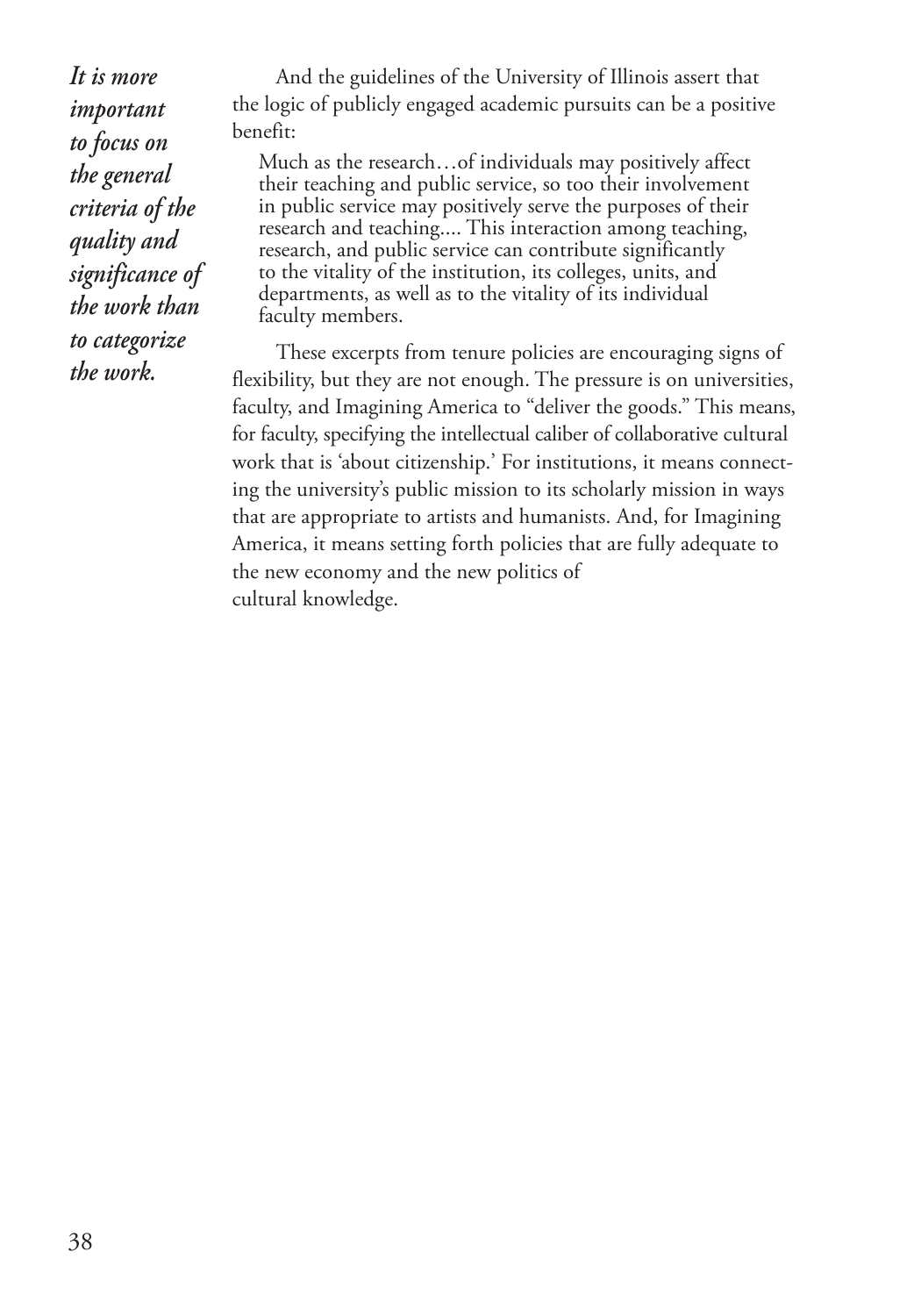# **IS DEMOCRACY PART OF HIGHER EDUCATION'S CIVIC RESPONSIBILITY**

**By Harris Dienstfrey**

# **Civic Responsibility as Service**

In the early 1980s, many in higher education came to believe that higher education was failing to meet its civic responsibility. The concern centered on two situations in particular.

The first situation was national in scope—the widely discussed decline in the numbers of young people voting in presidential elections. From the presidential election of 1972, the first time that 18-to-20-year olds could vote for a president, to the presidential election of 1980, the percentage of young voters 18 to-24 years old dropped a full 10 percent, from 50 to 40 percent. The drop caused much dismay. So did the attitudes behind it. A majority of college students told pollsters that politics had no importance in their lives and that they had little interest in it. It seemed to the concerned observers in higher education that the young people they were educating were not being educated in the value of voting, and were increasingly disinclined to engage in politics of any kind.

The second troubling situation was more specific to higher education—the sour disapproval that more and more of its institutions received from their surrounding communities. Since the establishment of land grant schools in the 1860s, higher education in general had accepted, as one of its prime civic responsibilities, the service of passing on to local communities useful knowledge developed through academic research. Now the academy was hearing from angry local communities that it was failing in this service. Not only did the communities view the knowledge and help they received from the academy as irrelevant; they had come to think that the academy itself was irrelevant to their most pressing concerns.

The disapproval was widespread and overt. In 1995, the W. K. Kellogg Foundation agreed to a request of the National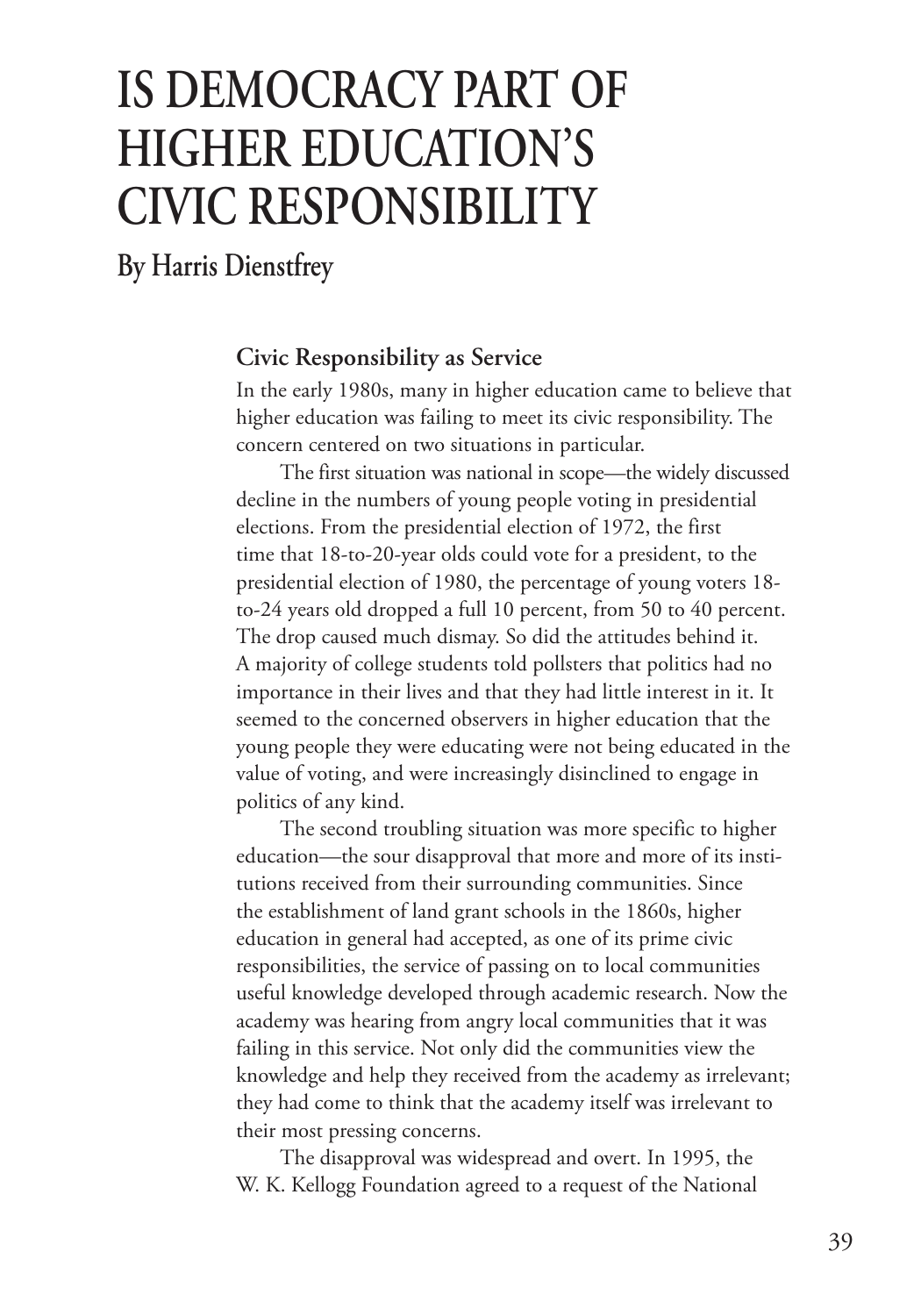Association of State Universities and Land Grant Colleges "to examine the future of public higher education." The result of the multi-year examination, led by presidents and chancellors of state universities and land grant colleges, appeared in 2001. *Returning to Our Roots*, as the Kellogg Commission on the Future of State and Land-Grant Universities called its influential report, put the disapproval of public higher education this way:

We face ... growing public frustration with what is seen to be our unresponsiveness. At the root of the criticism is a perception that we are out of touch and out of date….  $[\overline{P}]$ art of the issue is that although society has problems, our institutions have 'disciplines.' … [W]hat these complaints add up to is a perception that, despite the resources and expertise available on our campuses, our institutions are not well organized to bring them to bear on local problems in a coherent way.

As many in higher education thought about the declining political interest of young voters, on the one hand, and the harsh dislike of local communities, on the other, they came to see a common thread in both situations—a failure of service. In regard to the declining percentage of young voters, they thought a large part of the problem was the Good Samaritan type of community service that public higher education required of its students. Such service, it was said, did nothing to promote informed and active citizenship. What was needed was an *expanded* form of service service linked to classroom learning that would provide a connection to citizenship. If students performed the traditional type of community service like helping out in a soup line, the service should not end there. It should be extended to the classroom, where the students should learn about the conditions that contributed to persistent poverty or about social programs that had a good record in alleviating poverty. Service learning, as the expanded form of service was called, quickly became higher education's most prominent method to meet the civic responsibility of preparing students to be citizens.

The failure of public higher education to meet the needs of local communities similarly came to be seen as the product of a too narrowly conceived form of service. Again, the Kellogg report, made this point strongly, in what would become its most influential pronouncement.

[T]his Commission concludes that it is time to go beyond outreach and service to what the Kellogg Commission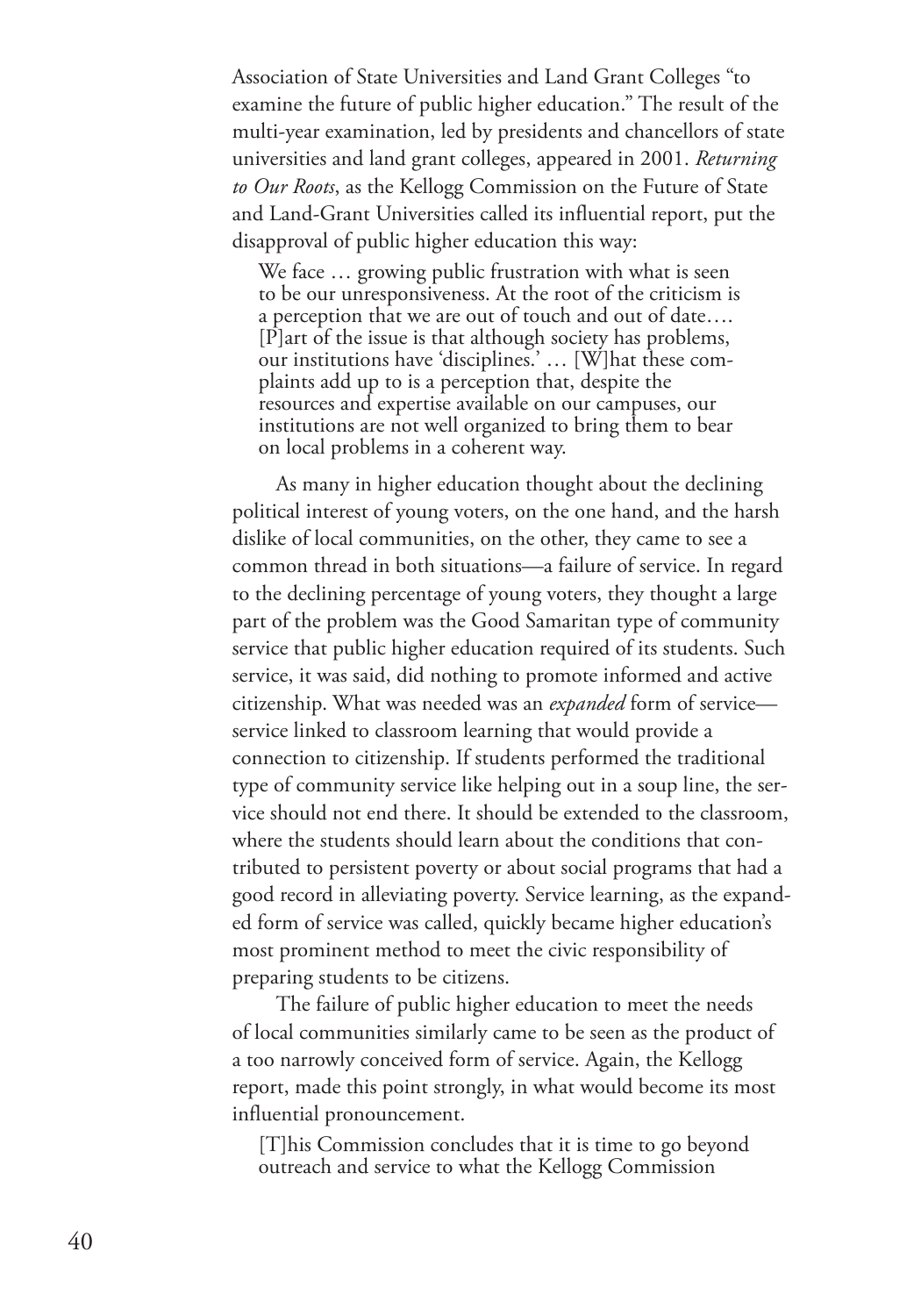defines as "engagement." By engagement, we refer to institutions that have redesigned their teaching, research, and extension and service functions to become even more sympathetically and productively involved with their communities…. Inherited concepts emphasize a one-way process in which the university transfers its expertise to key constituents…. By engagement the Commission envisions partnerships, two-way streets defined by mutual respect among the partners for what each brings to the table. An institution that responds to these imperatives can properly be called what the Kellogg Commission has come to think of as an "engaged institution."

"Engagement" along with offshoots like "engaged institution" and "engaged campus" swiftly became the watchwords by which higher education has come to frame its efforts to fulfill its civic responsibilities. In the process, service learning, which predated engagement, has been subsumed as a dimension of an engaged campus.

There is no question that higher education has strived to understand and meet its civic responsibilities. The question is, has it been fundamental enough in its analysis?

The aim of this discussion is to describe another approach to civic responsibility, one that is also situated in the academy but off to one side. Where the service-oriented approach that higher education favors sees service at the heart of its civic responsibility, the alternative approach sees the invigoration of democracy. Where the currently favored approach sees the practices of service learning and engagement as the means to meet the end of civic responsibility, the alternative approach sees the practice of deliberation as the means to the civic responsibility of fostering democratic involvement. This alternative approach might be dubbed democracy-through-deliberation.

#### **Democracy-Through-Deliberation**

Democracy-through-deliberation is hardly a new invention. It is rooted in the American experience, and it roughly parallels American history. Its origins are in the town meetings most famously associated with New England. But it existed across the growing country in other forms. The historian Robert Wiebe identifies collective self-rule, another name for democracythrough-deliberation, as an expression of the "radical new principle" of American democracy, which infused the country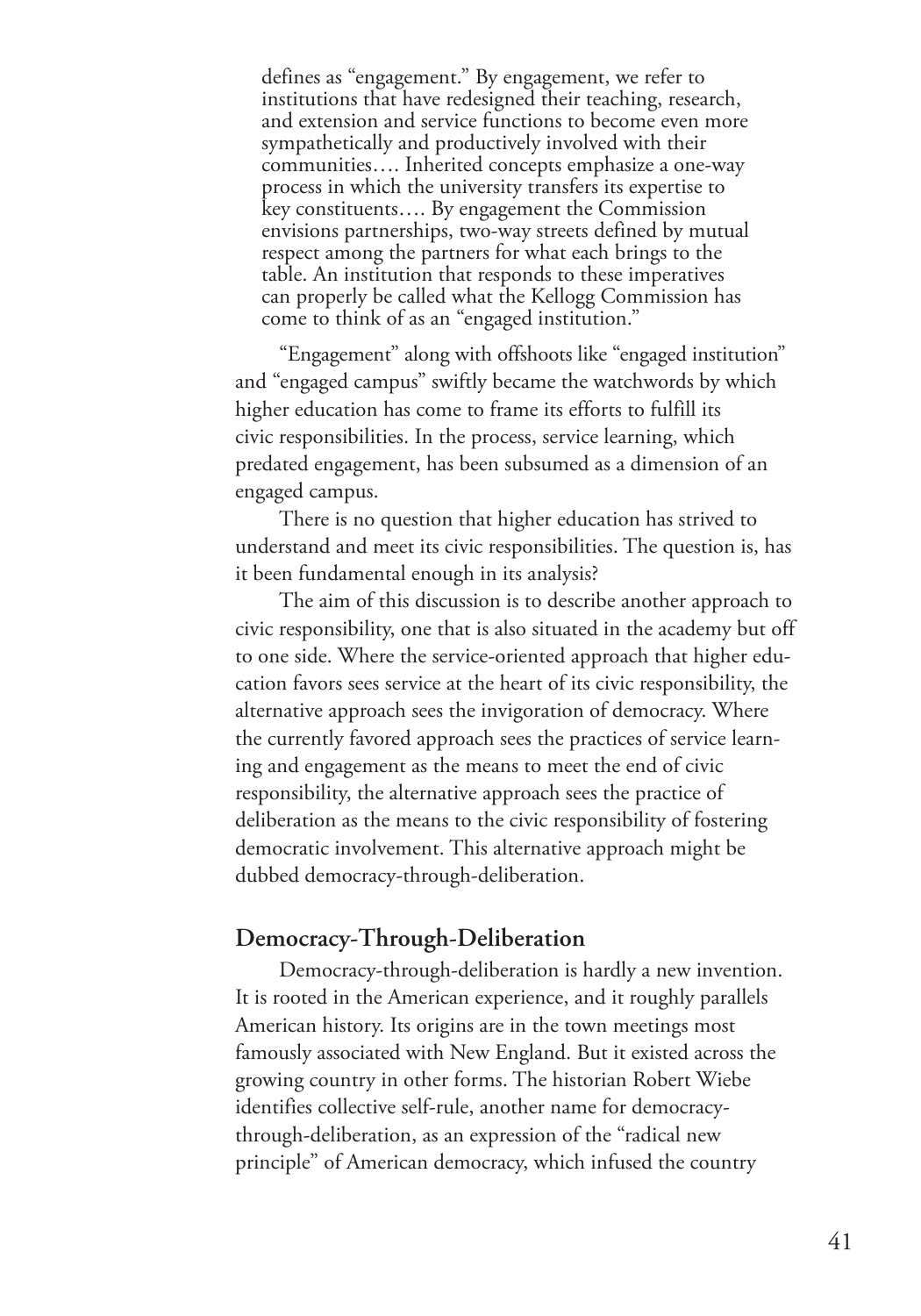until the second half of the 19th century, when collective modes of self-rule began succumbing to the new assembly line-like organizations of industry and urban life.

> As American society and life became more compartmentalized, fragmented, and bureaucratic, the town meeting process in which citizens chose among selfdetermined options no longer seemed possible. In the 1930s, John Dewey said "the most urgent problem" of democracy was the public's need "to find and identify itself."

> > In the 1950s and 60s, in the United States and other industrial societies, democracy-through-deliberation received a short resurrection under the label of participatory democracy. Worker's groups wanted participatory democracy in

their unions and in industry in general. Briefly effective in some European countries, the participatory democracy movement had less effect in the United States.

Instead, many of those most interested in democracythrough-deliberation found a home in the academy. Deliberation, with the aim of stimulating a citizen-driven democracy, was taken up by any number of philosophers, sociologists, historians, and a mixed array of participants in variously named university service programs. The interest spread. Today, it has expanded into a small constellation of groups, most with links to the academy, which promote deliberation to promote democracy.

### **Promoters of Deliberation, Promoters of Democracy**

In the 1980s, much of this expansion began through efforts to increase the active participation of citizens in democracy. Many deliberation-oriented observers of American life had become convinced that the habits of democracy had seriously weakened and that trust in government was wearing away. The problems they saw were problems the country at large had recognized—that voter turnout had steadily declined for nearly two decades and that many people were "turned off" by what they described as a politics of gridlock and big money. What set them apart is how they saw the source of the problems.

They took the view that the citizenry's broad disenchantment with politics and government was caused by the fact that ordinary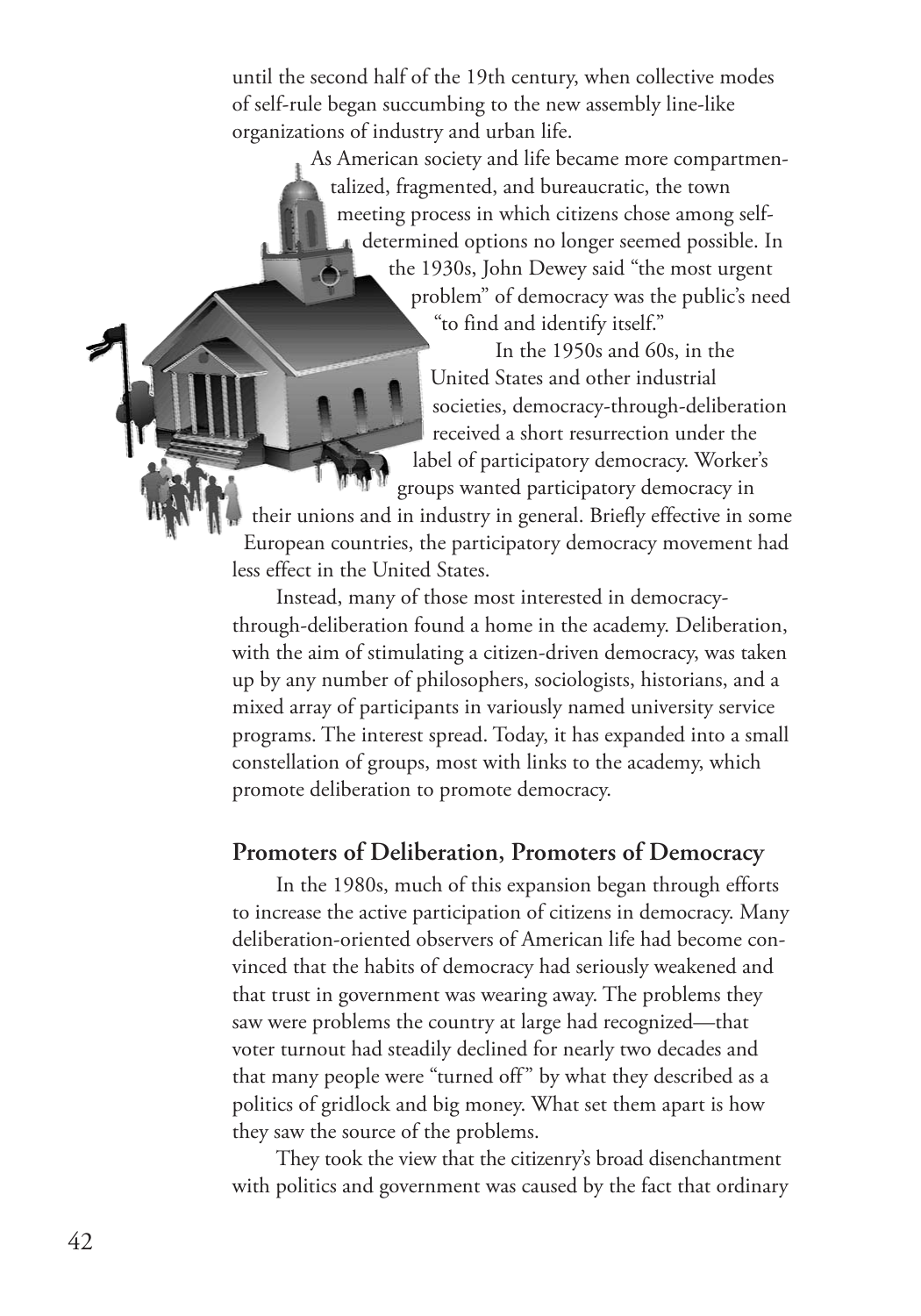people no longer had the regular opportunity to shape the policies that ruled their lives. Instead, the primary contribution of ordinary people was as voters, and as voters, they basically had become consumers with a single-item shopping list that consisted of buying A or B. Beyond making this choice, as critical as it might be, ordinary people had little say about the ongoing policies and politics of the country. They could only hope that their presidential "purchase" would work as promised.

They believed that a good way to begin to repair the broken connection between citizens and public policy was to help create situations in which groups of citizens could talk with each other to work through issues of common public concern. In other words, they bet on deliberation.

The result was the National Issues Forums, a network of organizations and institutions that sponsors deliberative forums on issues of national concern. The forums are based on discussion guides (sometimes called issue books) that present at least three and sometimes four approaches for dealing with an issue, thus avoiding the A versus B opposites of most political arguments. The guides further identify the pros and cons of each approach, emphasizing that every approach has limitations, that choosing one approach over another entails a weighing of benefits and costs, and that every choice involves values and hopes for the future as much as it involves facts.

Since the early 1980s, the National Issues Forums has issued an average of three discussion guides each year. Their subjects range over the landscape of contemporary concerns, and the organizations and institutions that sponsor forums and otherwise make use of discussion guides span the educational and professional spectrum.

Institutions of higher education are among the most active users of the guides. Many teachers and administrators who use the material are associated with extension services—that is, the service component of higher education. Broadly speaking, they believe in democracy, they consider deliberation a valuable tool of democratic self-rule, and they appreciate the opportunity to promote the use of deliberative processes to help people on campus or in a surrounding community think through and resolve difficult and sometimes contentious problems.

Toward the end of the 1980s, the National Issues Forums suggested to teachers and administrators who used the Forums material that they consider taking their interests a step further by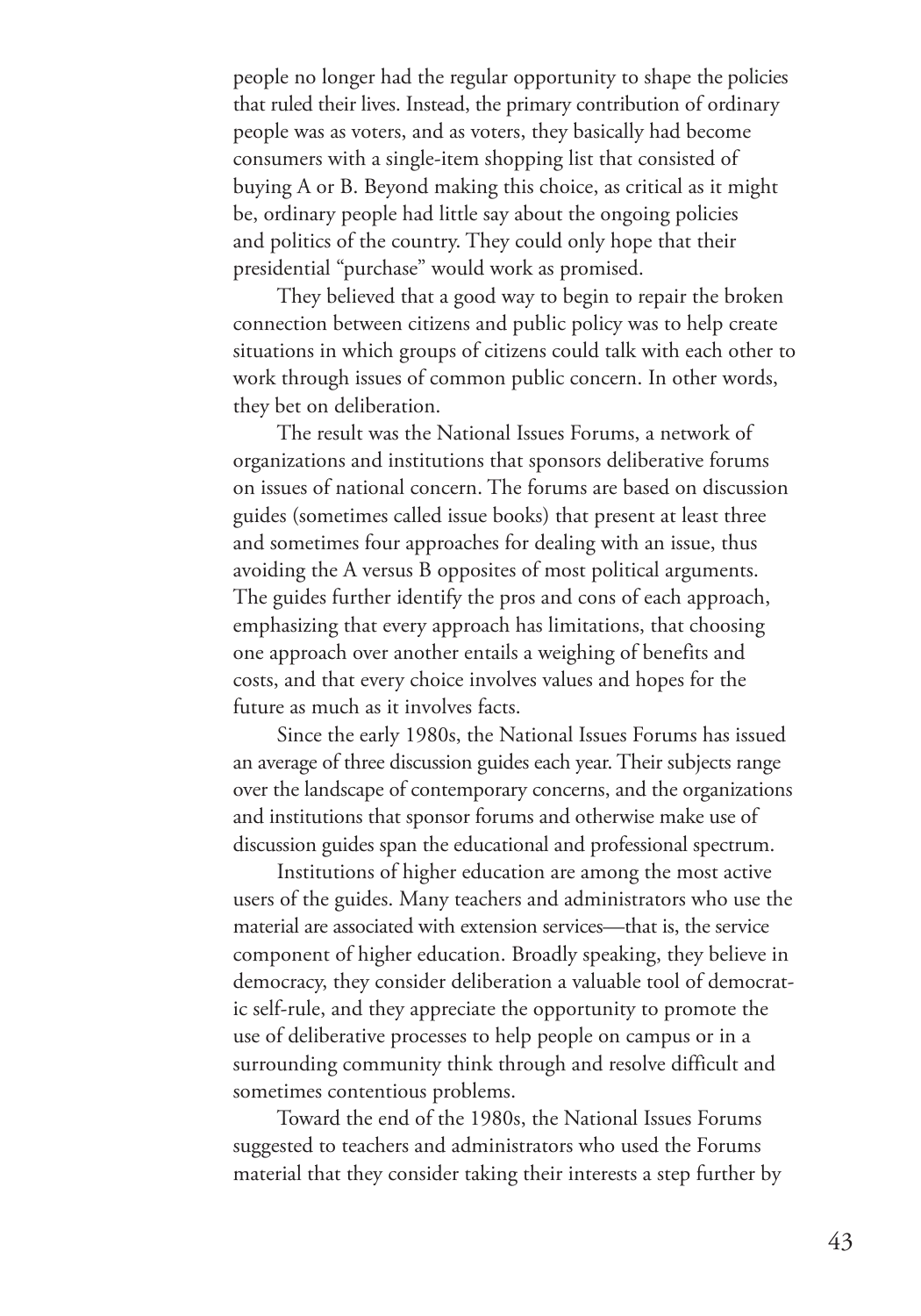creating institutes or centers to promote deliberation. Essentially, their task would be twofold: to spread the habit of deliberation as a tool for democratic decision-making and to document the results.

The idea had appeal. The first institute was established in 1989. By the end of 2002, 31 institute-like entities existed in 28 states. Most are associated with institutions of higher learning, a few are associated with civic organizations.

From this varied group have come innumerable research reports, most narrative in form, about the democratic effects of deliberation among different populations, small and large, in communities, classrooms, and campuses. They are a growing repository of information about what democracy-throughdeliberation has achieved.

# **Three Community Stories: Summaries of Deliberative Efforts Suggest the Possibilities**

#### *From Policing Drug Abuse to Improving Community Life (Northwest Independence, Missouri)*

In Northwest Independence, an old working class, industrial area in Missouri that was suffering from high levels of drug and alcohol abuse, including extensive underage drinking, the police from the city of Independence, which controlled the Northwest area, imposed an uncompromising policy of zero tolerance. Though the residents of Northwest knew they had a serious problem, they resented the imposition by fiat, one more example, to them, of having no say in the policies that ruled their lives.

Northwest's Community Development Council had already been in contact with the Outreach and Extension Program at the University of Missouri for help involving the general community in critical issues, and they asked the University, which had a Community Deliberation Program, to organize community discussions about drugs and alcoholism and the policy the police had imposed.

Through a series of four deliberative meetings, attended by adults, young people, law officials, and community leaders, the residents of Northwest explored three community options to deal with abuse, one being the policy of zero tolerance. By the end of the meetings, the residents, working with law enforcement, had succeeded in integrating the police policy into a larger program of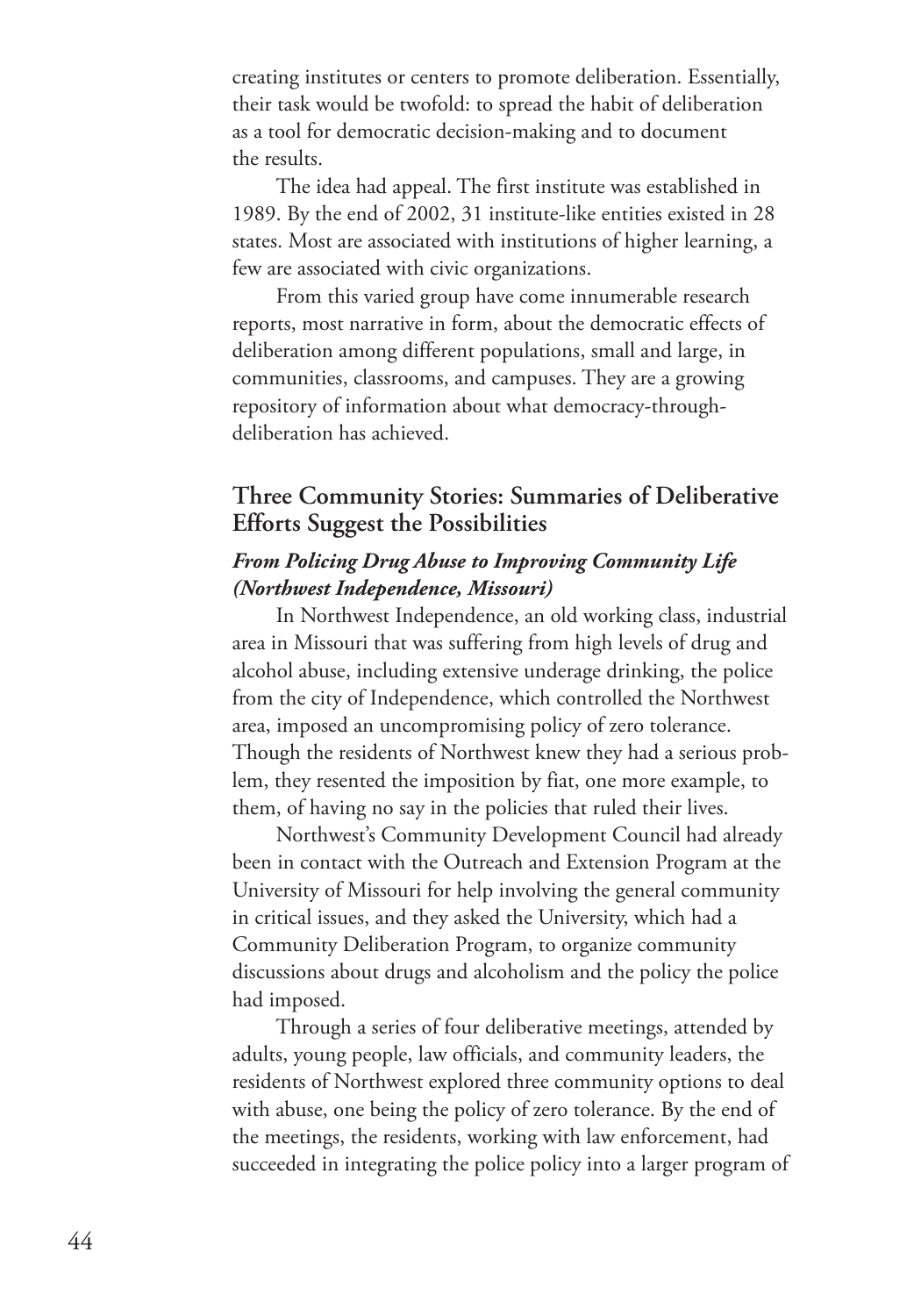resident-run community improvement. What the police had first seen as a problem of crime, now, through a deliberative exchange, had come to be seen by residents and police alike as a problem of building a stronger, more involved community.

Three years after the start of the program, drug and alcoholism abuse had declined, and community residents, who had continued a relaxed relationship with safety officials, remained active in identifying and addressing the needs of their community. A member of the University's Community Deliberation Program who helped organize the initial meetings, described the main civic outcome this way: "The community is now on the front end of decision-making, rather than just having it happen and being left with the results."

#### *From Uniontown to Uniontown Cares (Uniontown, Alabama)*

In 1999, the outreach department of Auburn University began what they hoped would be an economic development project in the impoverished and racially polarized Alabama town of Uniontown. They organized a planning committee to determine future goals for the town. The mayor headed the committee, and appointed the committee members. Despite the urging of the Auburn team to encourage public involvement, the committee spent most of their time discussing where to obtain the money to fund the goals they had set.

In an early session, the group, after failing to persuade the new mayor to remove some dilapidated buildings, assertively decided that they would go ahead and clean a vacant lot on their own. But when the day for the clean up arrived, the group found that the mayor had already had the lot cleaned and was proceeding with "additional efforts" to make it more attractive.

This episode changed the group's perception of themselves. They realized they had the power to bring about change through their own activities. Since then, guided by their collective understanding of the town's problems, they have worked with officials, organizations, and other citizens to bring about a series of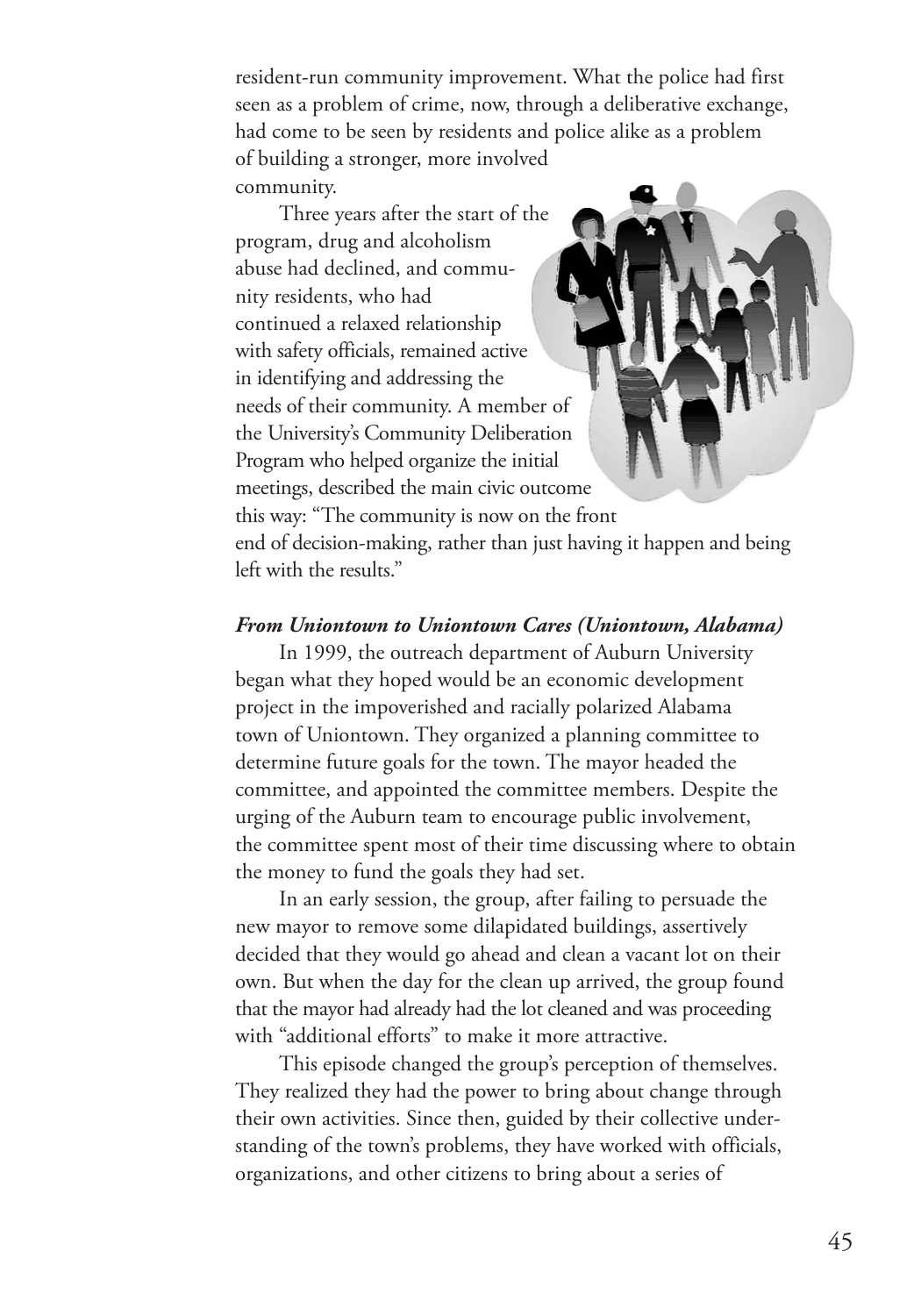changes. They decided that a serious problem of loitering was really a problem of alcoholism, and arranged for a local Alcoholics Anonymous (AA) chapter. They succeeded in bringing in a regional group of volunteers to renovate several homes and turn a building into a library. In a town without a newspaper or a radio or public TV station, they began a website to function as a community bulletin board.

Citizens in Uniontown, unlike citizens in Northwest, did not begin their discussions with an organized deliberation to discuss three options. Instead, they began more like a town meeting than a deliberative forum. Uniontown is an example of the everyday deliberation and self-rule that is open to any group of citizens once they sit together to decide what they collectively can do to improve their community.

(For more on the Uniontown project, see Christa Daryl Slaton's "The University Role in Civic Engagement," *Higher Education Exchange*, 2005.)

# *Setting Goals, Making Choices, Taking Action (Rindge, New Hampshire)*

In the half century ending in 2000, growth altered the town of Rindge, New Hampshire. Population, now at 5,300, increased nearly 700 percent, housing stock nearly doubled, and the percentage of land for commercial and industrial uses more than doubled. Many residents worried that further growth would destroy Rindge's small town heritage. In 2000, the town, drawing on the deliberation-promoting institute at the small liberal arts school that was Rindge's largest employer, Franklin Pierce College, began an ambitious three-year deliberative project to identify the future Rindge that the residents wanted.

In its own terms, this extended project was a clear success. Over a three-year period, residents of Rindge, in varying numbers, talked with each other about the future of the town. They chose four actions that they thought could help realize the future they wanted. In different ways, formally and informally, they presented their choices to the town, and the town, in one form or another, made its decisions. Everything came through the citizens and was decided by the citizens. This was democracy at work.

The town's experience of deliberation has had other effects. The school board has started to conduct what it calls forums, to hear concerns of the public. After years of bitter, seemingly

*Everything came through the citizens and was decided by the citizens. This was democracy at work.*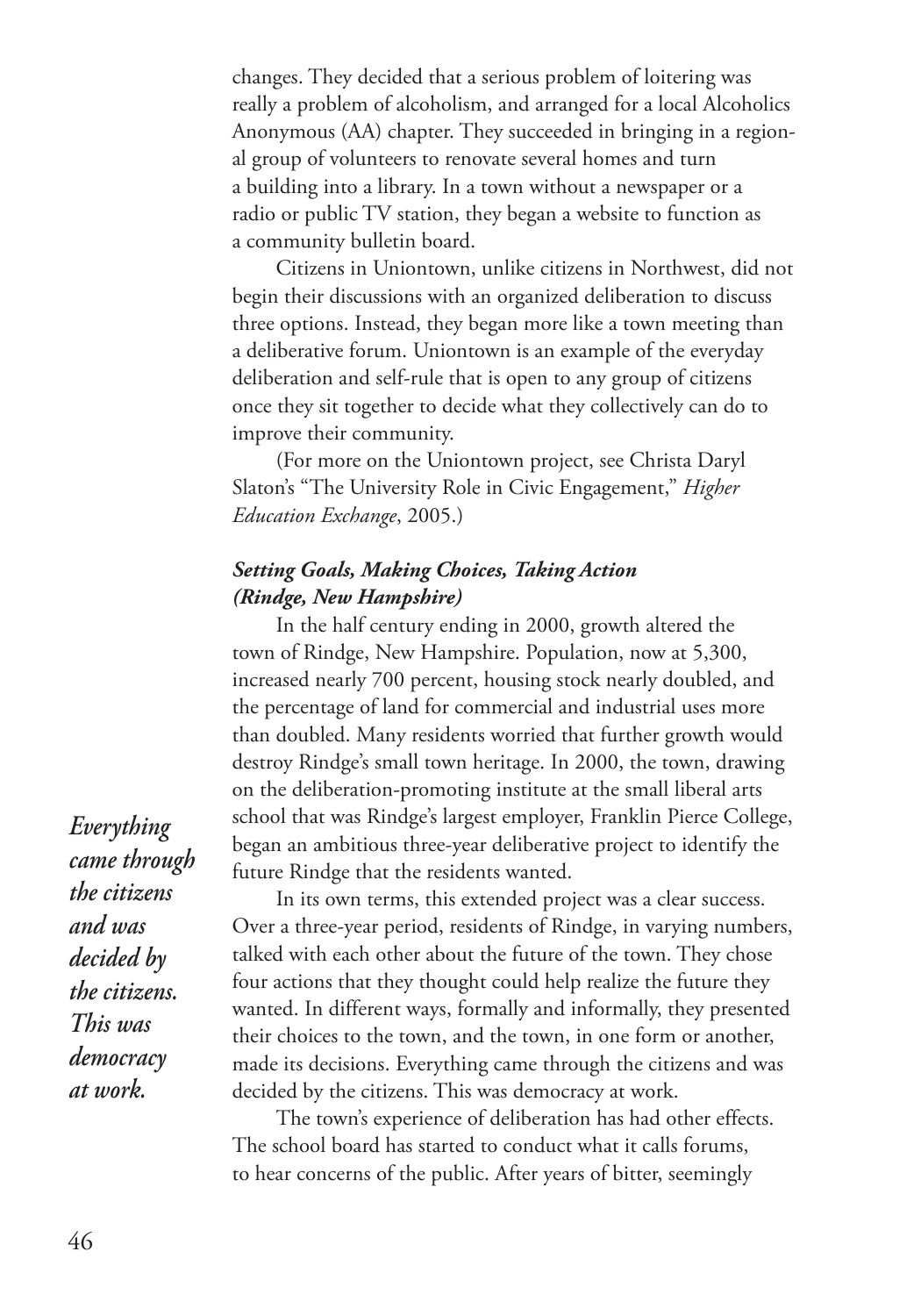irresolvable conflict between the school districts of Rindge and an adjoining town about building a new high school, the districts began a series of deliberative discussions to find "common ground."

Is more to come? Could deliberation become a habit in Rindge? If not, why not? These questions point to the limits of today's knowledge about deliberation and democracy.

(For more on the Rindge project, see Douglas Challenger and Joni Doherty's "Living in the Lap of an Immense Intelligence," *Higher Education Exchange*, 2002.)

#### **Is Service or Deliberation Better for Democracy?**

If much is not known about whether or how deliberation might become a regular practice, the reports just summarized show that much is clear about what it can achieve. They suggest a series of questions that a proponent of deliberation might put to proponents of higher education's expanded-service orientation.

The first question is probably obvious. Can the approach of expanded service lead to more democracy—which is to say, to greater involvement by citizens in determining the policies and programs that affect their common lives?

Today's expanded-service orientation to civic responsibility is certainly better than the service practices that went before. It is certainly better that students learn something about the communities to which they offer their services. It is better that they are no longer put in the position of being casual benefactors to unfortunates on the other side of town. It is certainly better that the faculty members offering service to members of a surrounding community treat them as equals rather than as people who cannot make the right decisions for themselves. But it is hard to see how these improvements (in understanding and civility) can lead to more democracy. Even if service learning on an engaged campus led to a massive increase in the numbers of young people who voted, it is hard to see how this would mean more citizen-driven democracy.

Which leads to a second question: Does higher education care? This may be an impolite question. Higher education obviously is in favor of democracy. In the main, it obviously wants its students to become citizens, and it wants its service faculty to have a relationship with the community and not an arrangement of experts doling out information.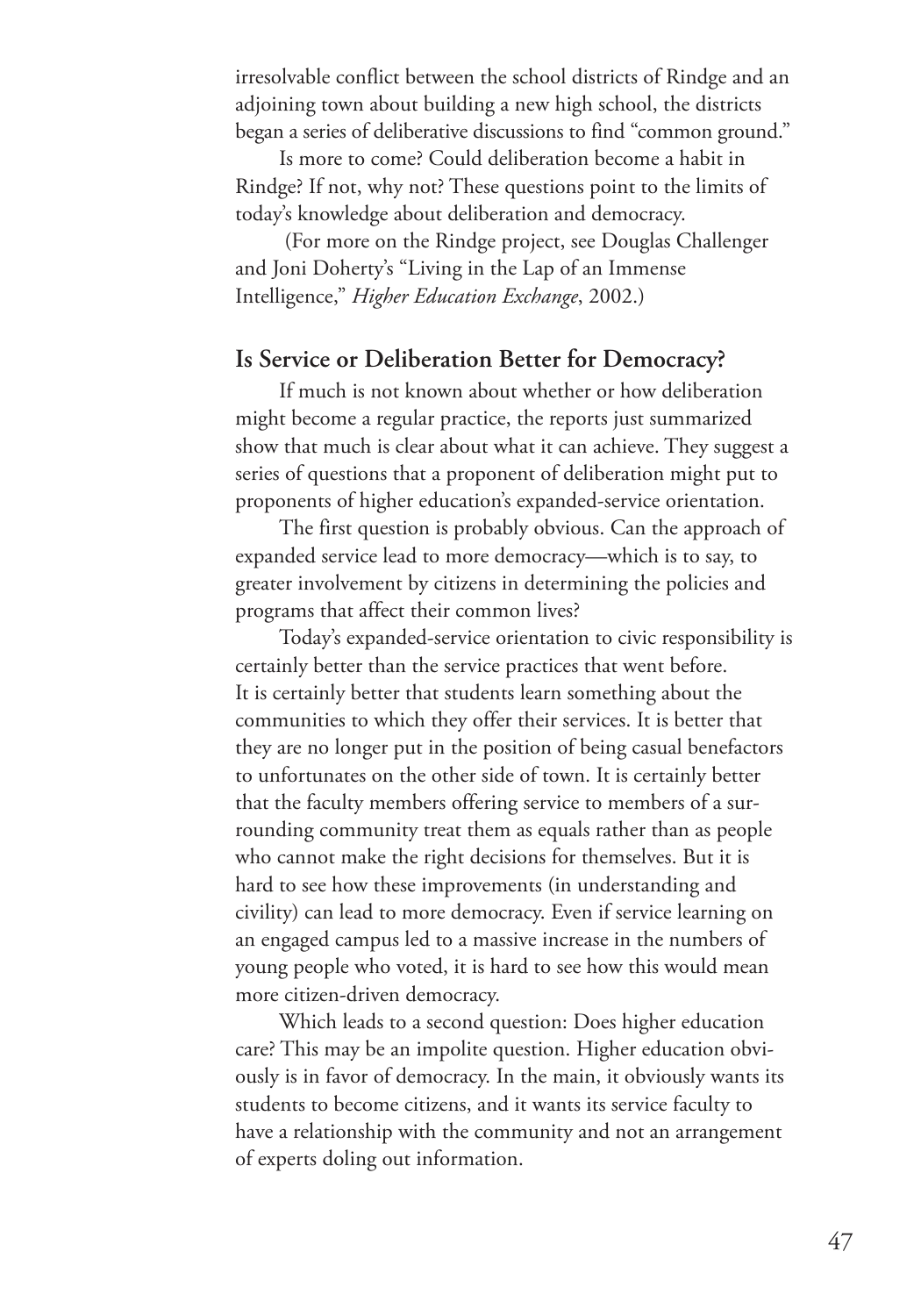Still, it is a puzzle why public higher education has chosen to fulfill its civic responsibility as it has. For example, why has the academy devoted its energies to informing students about the world of the people the students aid, assuming (1) that this information will mean higher participation in voting, which in turn (2) will mean a richer democracy? Both propositions are thin reeds. Why does higher education not devote its energies to a direct effort to foster the *practice* of democracy among its students, to teach them an active, citizen-involved democracy they might look to practice as citizens?

Here are two more questions to nudge higher education into the deliberative democracy approach to civic responsibility that this paper has discussed. Is there anything in the arsenal of higher education's approach to civic responsibility that can achieve the results in democratic self-rule that deliberation brought to Northwest, Rindge, and Uniontown? Might it not be worthwhile for the proponents of the expanded-service approach to civic responsibility to walk down the hall to see what the proponents of deliberative democracy are doing?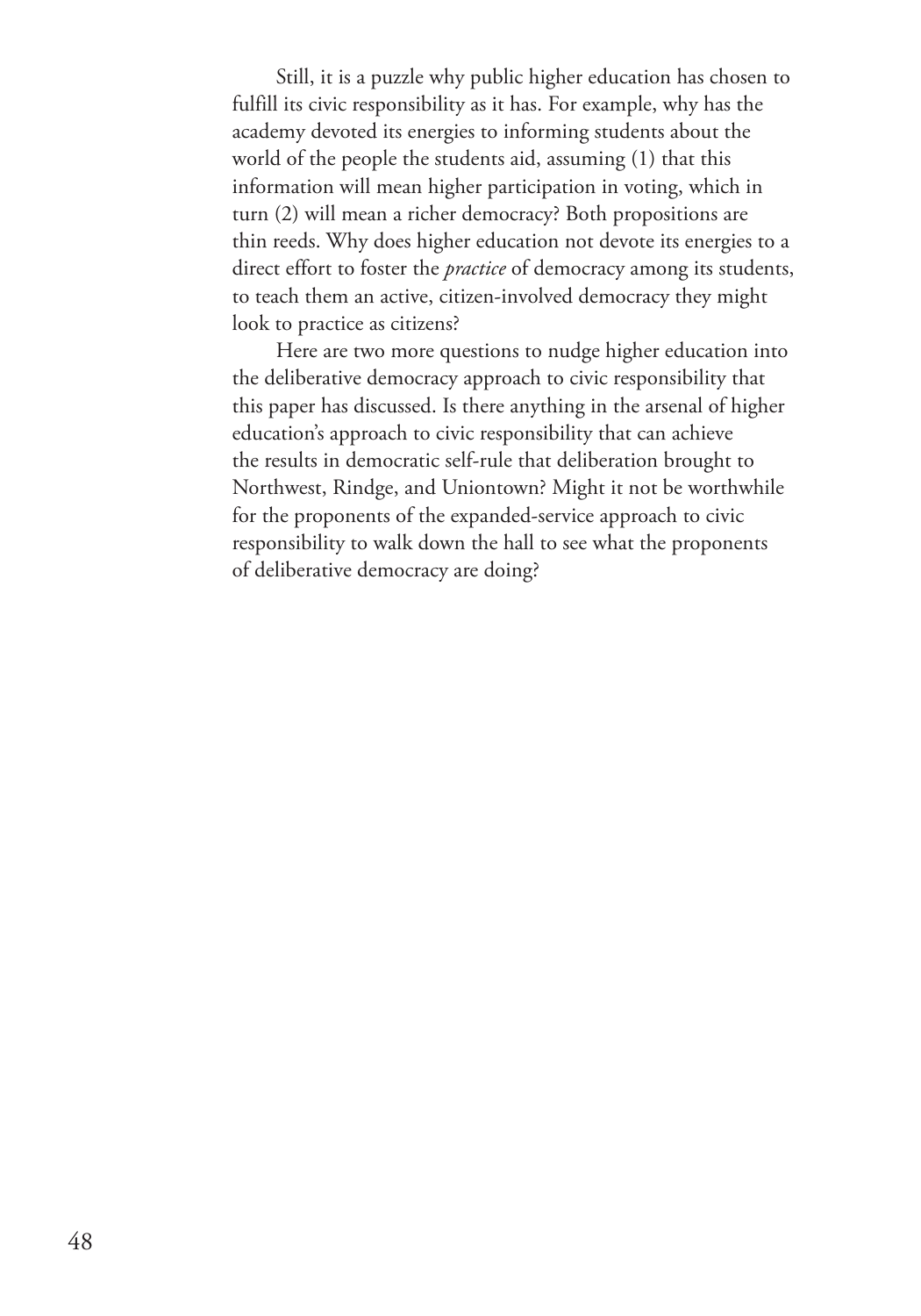# **LEARNING IN THE PLURAL**

**An Interview with David Cooper**

*David Brown, coeditor of the* Higher Education Exchange (HEX)*, asked David Cooper, professor of Writing, Rhetoric, and American Cultures at Michigan State University (MSU), to explore how a growing commitment to democratic learning has shaped his views on scholarship, teaching, and challenges facing the contemporary humanities.*

**Brown:** I'm doing an interview with Adam Weinberg, Dean of the College, at Colgate, about their "civic education as public work and residential education." They consider their work in residence halls as similar to a model at Michigan State where students learn to "guide their communities into becoming self-authoring, self-managing living areas" and "to work together to build a community that anchors their lives." What are your impressions and experience with such a model at MSU?

**Cooper:** The climate of support and encouragement for such work ebbs and flows, driven, in large part, by changing jet streams of campus leadership. We're in a flow cycle right now.

Having worked on early plans to establish a new liberal arts residential college at MSU, and with several years of teaching experience in three purposeful learning communities on campus, I can attest to the considerable difficulties campuses face in growing the kind of living/learning communities that Dean Weinberg is talking about at Colgate. One concern I have is leaving the public work ethic up to residence life staff and co-curricular programming, and then hoping that students develop a passion for civic learning and engagement that carries over into their coursework, shapes their intellectual growth, colors their world view, and maybe even influences their choice of majors and career paths. One thing I've learned from the national service-learning movement is the critical importance of building synergy between co-curricular arrangements and serious academic study and reflection. Getting student life professionals and faculty to join hands in sustained efforts is always problematic, especially at a large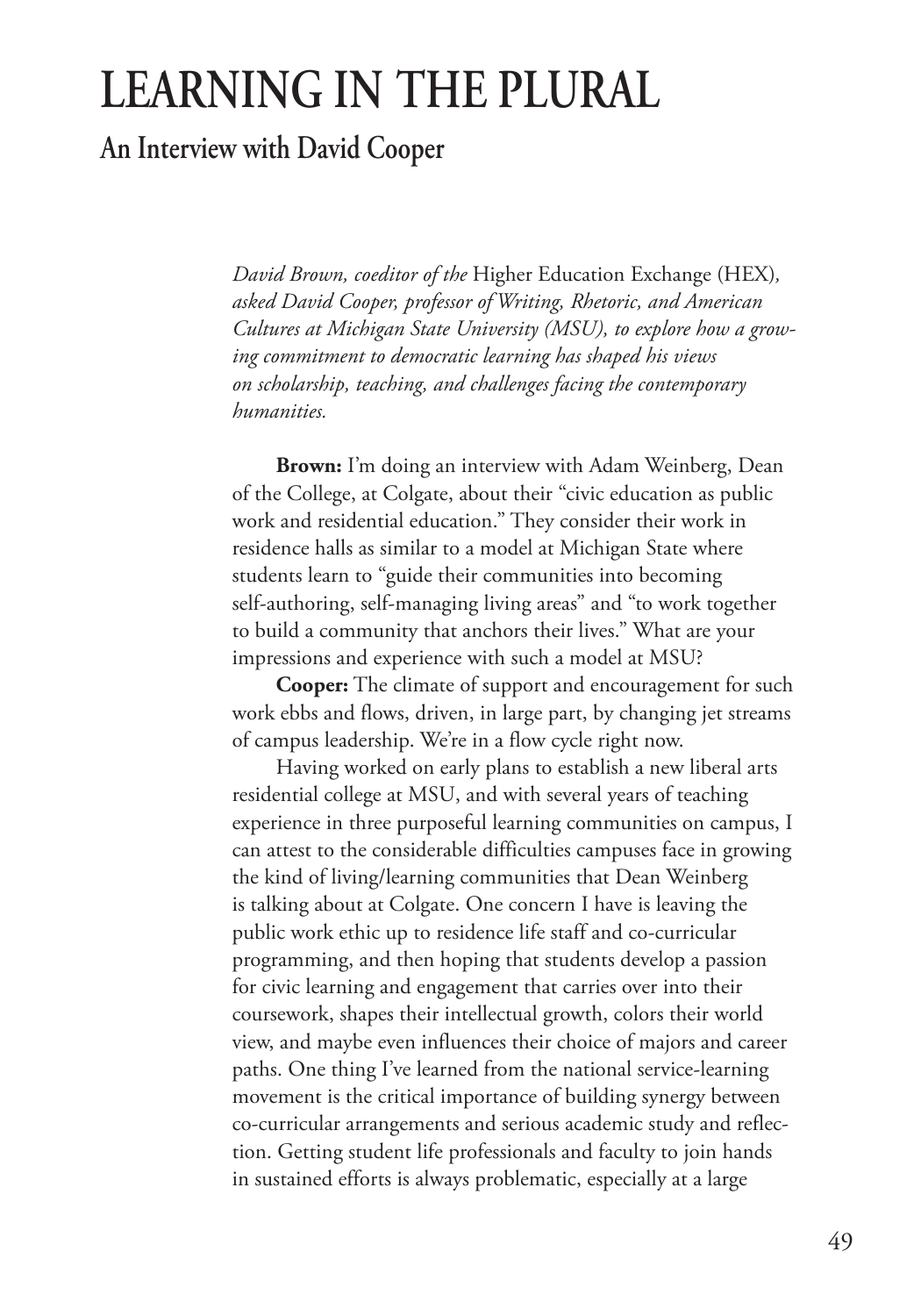research university where those two cultures are—regrettably, in my view—often separate and isolated and sometimes at odds. One of the most daunting challenges, of course, is finding a distinctive signature and a galvanizing idea that is big enough to define a collegiate learning community, sturdy enough to anchor a curriculum, and intimate enough to make a life for students, faculty, residence hall staff, allied student service professionals, and community partners. You have to lay a solid fretwork for a unique learning ethos to take hold.

**Brown:** Do you have an example of a living/learning community that attempts, much less succeeds, in pulling together all those factors? You're right: the way you put it, it seems like a daunting task.

**Cooper:** I tried to align those variables last year in a proposal for a Commonwealth Residential College (CRC) at MSU. I have been increasingly concerned, especially among the core humanities disciplines, that issues of identity, inclusiveness, a nd multiculturalism have become ossified into familiar debates about *who* is a citizen. The work of Harry Boyte and my former colleague Eric Fretz and others raises questions for me about another important dimension of citizenship that has received too little attention: namely, *what* is a citizen? What do citizens do? And how can we educate students for the work of citizenship?

I took the idea of a commonwealth—growing out of a distinct idiom in American history and culture shaped by classic liberalism—and positioned it at the center of a four-year residential college of public liberal arts. The work of citizenship in a commonwealth is a labor in public problem solving and the co-production of public goods: the creation of "common wealth." It is a work-centered philosophy of democracy in which authority and responsibility for public decision making resides with ordinary citizens. And then I laid out a vertical curriculum with the commonwealth ethic as a central axis. In the first year, for example, students would take a foundation seminar on the commonwealth idea that emphasizes formation of their majors and explores what Dean Weinberg referred to as the "self-authoring" and "self-managing" living arrangements that make a residential college stand out and apart from the other hotels on campus. Students would then track into a sequence of "commons" seminars that would fulfill their campus general education requirements.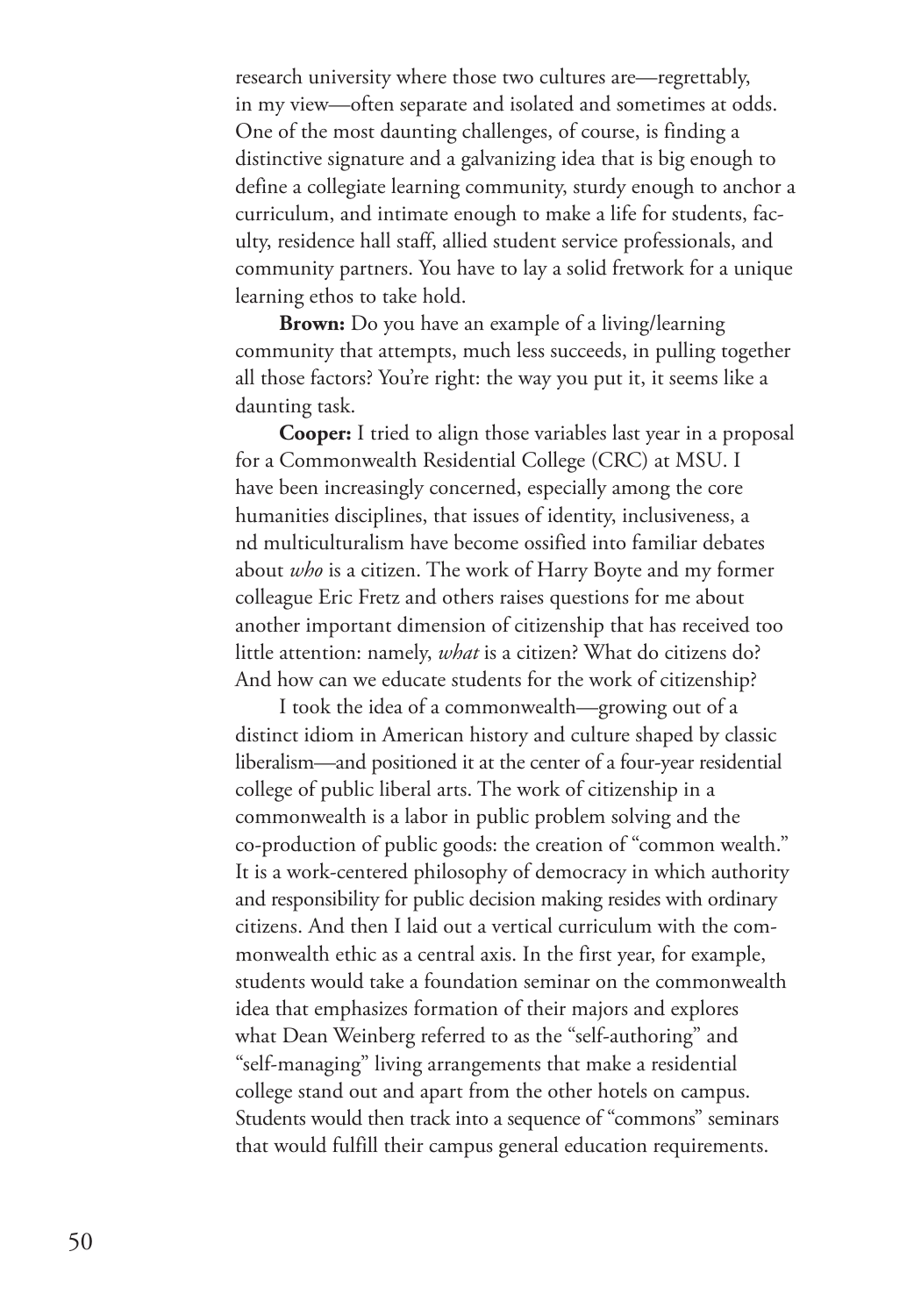The third year would focus on the global commonwealth and include a semester of study abroad. And, in their senior year, students would write a capstone thesis or produce a creative project addressing the impact of their career aspirations on sustaining the commonwealth idea.

When we started, you expressed concern with "leaving the public work ethic up to residence life staff and co-curricular programming…." Does that mean that such professionalism doesn't fit your model of a residential college of public liberal arts?

**Cooper:** There is a "professionalism" consistent with the commonwealth ethic. At MSU, it's as close as the brick monuments erected at the entrances to our sprawling campus, daily reminders that all of us work at the nation's "Pioneer Land Grant College." The land grant ethic, above all else, is a recipe for how to be a professional. Its ingredients include institutional loyalty and stewardship, commitment to skills and practices that serve the commonweal, application of knowledge and talents to the civic sphere, the pursuit of scholarship and learning that impacts the local community and the larger society, the interplay of professional duty and communal memory, and much more. This imprint of professionalism traces back to the original 19th century notion of a corporation as an enterprise chartered in and for the public welfare. Land grant "professionalism," then, melds can-do pragmatism, respect for advanced skills, and competency certification with a democratic humanism that makes the professional an ally in the great and continuing project of social egalitarian reform.

Of course, this is not anywhere near the standards of professionalism that one obtains either in the contemporary academy or the business community. Those standards—as blasted by liberal progressive academics like Burton Bledstein, Christopher Lasch, and Bruce Wilshire—owe allegiance to processes of socialization that lead to and legitimatize institutional meritocracy, monopoly, niche competition, exclusion, privilege, and so on—authoritarian forms completely antithetical to land grant egalitarianism. As such—and this is my point—a residential college built on the commonwealth ethic and Dean Weinberg's notion of "civic education as public work and residential education" is, almost by definition, a conscientious and self-critical—I hesitate to say "soul searching"—outfit from the vantage point of the contemporary institution as a whole.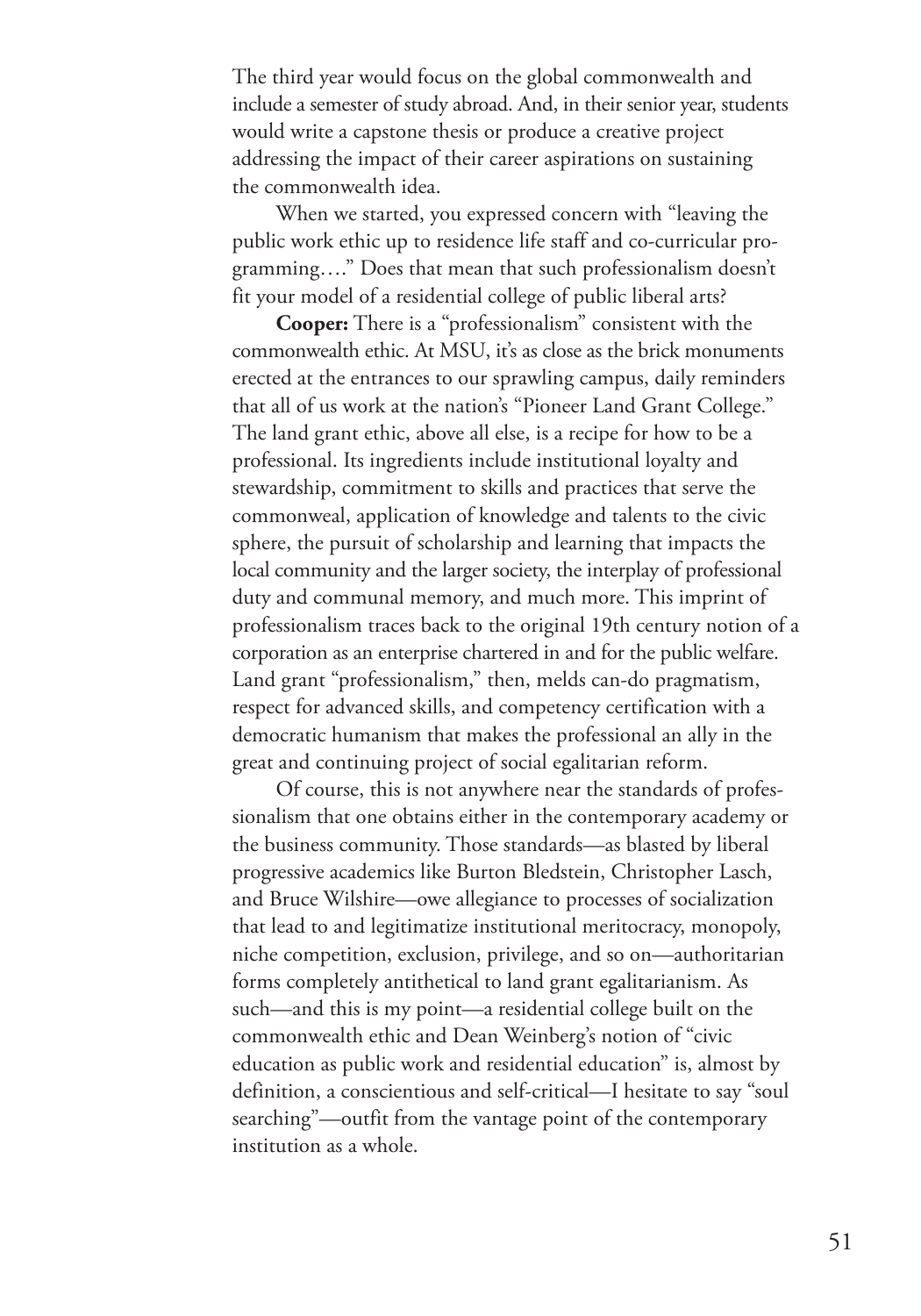**Brown:** Are new alignments of faculty, students, and residence life professionals possible at a contemporary research university of the size and enormous complexity of a Michigan State?

**Cooper:** I'd say they're not only possible, but they're *necessary*. Michigan State University has had its own unique institutional history with living/learning experiments, including James Madison College founded in 1967 and still flourishing, along with other cluster colleges started at the same time that didn't last as long. More recently, we have seen residential options for undergraduates spring up all across campus. They are aligned to common majors in the colleges of Arts and Letters, Engineering, Agriculture, and Natural Sciences. Most significantly, last October our Board of Trustees approved a new stand-alone residential college at MSU that will welcome its inaugural class in the fall of 2007. With a strong focus on intercultural engagement and global perspectives, that proposal—shaped by more skillful hands than my own—is a couple iterations removed from my original commonwealth pipedream. But its emphasis on such things as liberal arts learning in the public interest, synergies between residence life, faculty, students, and strong community partnerships, the curriculum as an incubator for democracy, and so forth, certainly advance the notion of public liberal arts education in the service of democratic renewal. I have great hope for this experiment.

**Brown:** I read your draft proposal for a Commonwealth Residential College where you argued that the idea of a commonwealth implies an "ecological ontology: every individual action and decision has public consequence." If that's the case, I'm left wondering what isn't "public?"

**Cooper:** In the context of a residential living and learning community anchored by a commonwealth ethic, I'd have to argue, somewhat ungrammatically, that not much can't be public. But this is not to say that students won't have challenging opportunities to enrich their personal lives. In fact, I think I have a better opportunity to develop a deep and resonant inner life when I am held accountable to a communal sense of shared responsibility and mutual destiny.

My vision of a residential college restores a dynamic between the public and the private that is at the heart of both the commonwealth ethic and the practices of deliberative democracy. I find wisdom and possibility in the paradox that our private worlds and our public lives belong on the same continuum.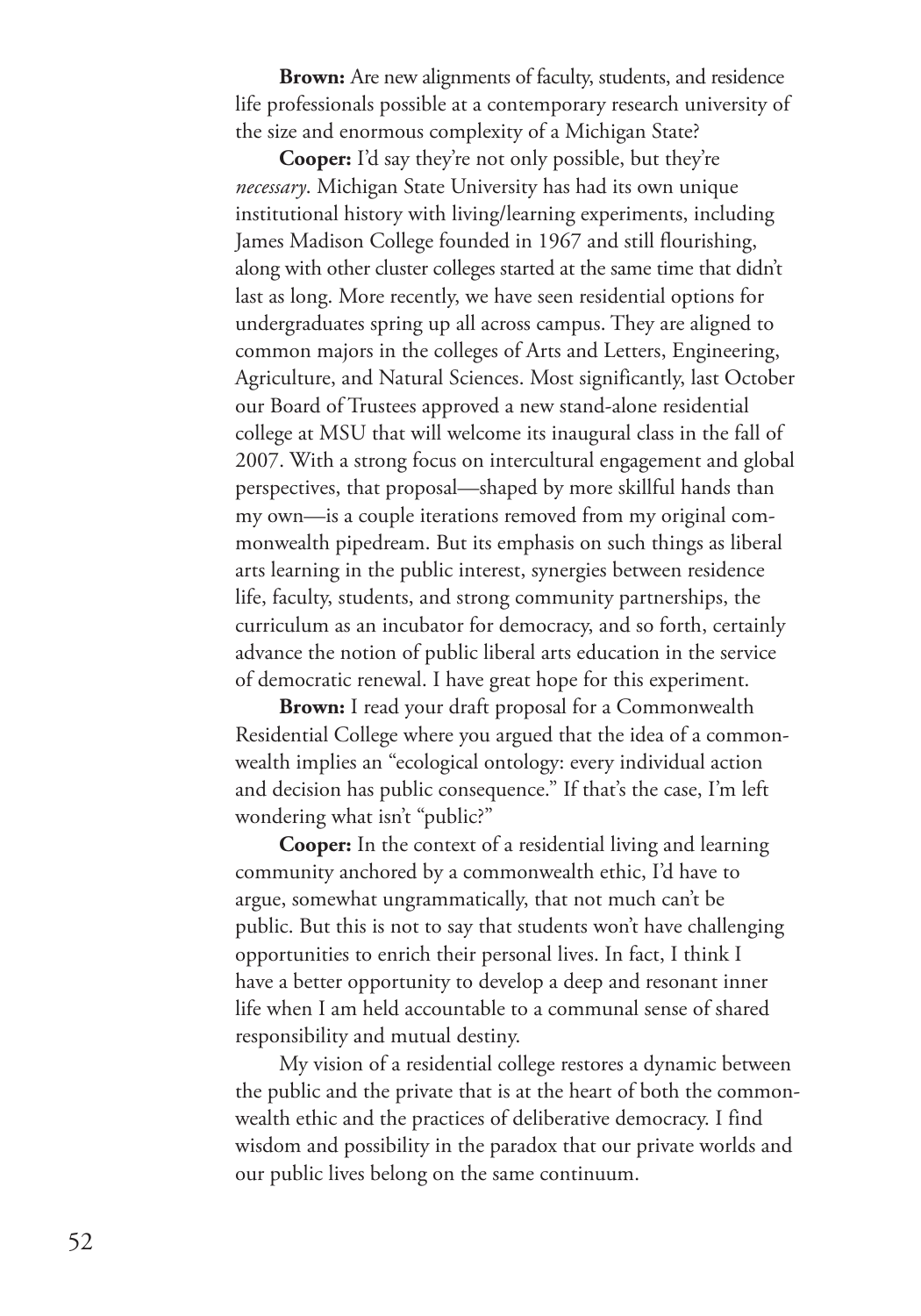One of the things I most admire about the National Issues Forums or NIF-style of public deliberation, for example, is the way it respects and elevates personal experience in the calculus of public problem solving. Whenever I have the privilege of moderating a public forum, I am always amazed at how powerful personal stories can be and how essential they are to good forum work. Asking participants how a particular issue impacts them personally or what personal experiences have shaped their perspectives on an issue … these are absolutely crucial foundations for deliberation. I believe this reciprocity between what people care about deeply and passionately and the hard work of hammering out the political will it takes to get people acting together taps into the wisdom in the paradox that the private and the public are intimately connected and symbiotic. Measured by their influence on the public mind, some of the most exemplary citizens of our era are, for me personally, individuals who are in full possession of their inner lives, people like Thomas Merton, Dorothy Day, Robert Coles, and Richard Rodriguez.

**Brown:** So what are the implications of that way of viewing private and public life for undergraduate education as envisioned in your CRC proposal and the Colgate model where students work together to build a community that anchors their lives?

**Cooper:** At one level, the relationship between the private and the public—viewed as a fundamental problem of moral obligation, ethical purpose, professional development, and civic conduct—is what liberal education is all about. That is the business of a curriculum. It is the work of a faculty. It is inherent in the specific disciplinary knowledges and methodologies we teach and, equally important, it plays out in the kind of collegial life we pursue together. I can't imagine a humanities curriculum that doesn't challenge students to develop their deepest moral convictions while simultaneously engaging their ethical obligations to the commonweal. That's got to be what we mean by the much-used phrase "engaged learning practices." The purpose, after all, of colleges and universities is to help one generation after another grow intellectually and morally through study of the world around them and through the self-scrutiny such study should prompt.

**Brown:** How do your colleagues respond when you argue that ethical practices are the business of a curriculum and the work of a faculty? Does that lead to quarrels about what constitutes "ethical practice" in the Academy?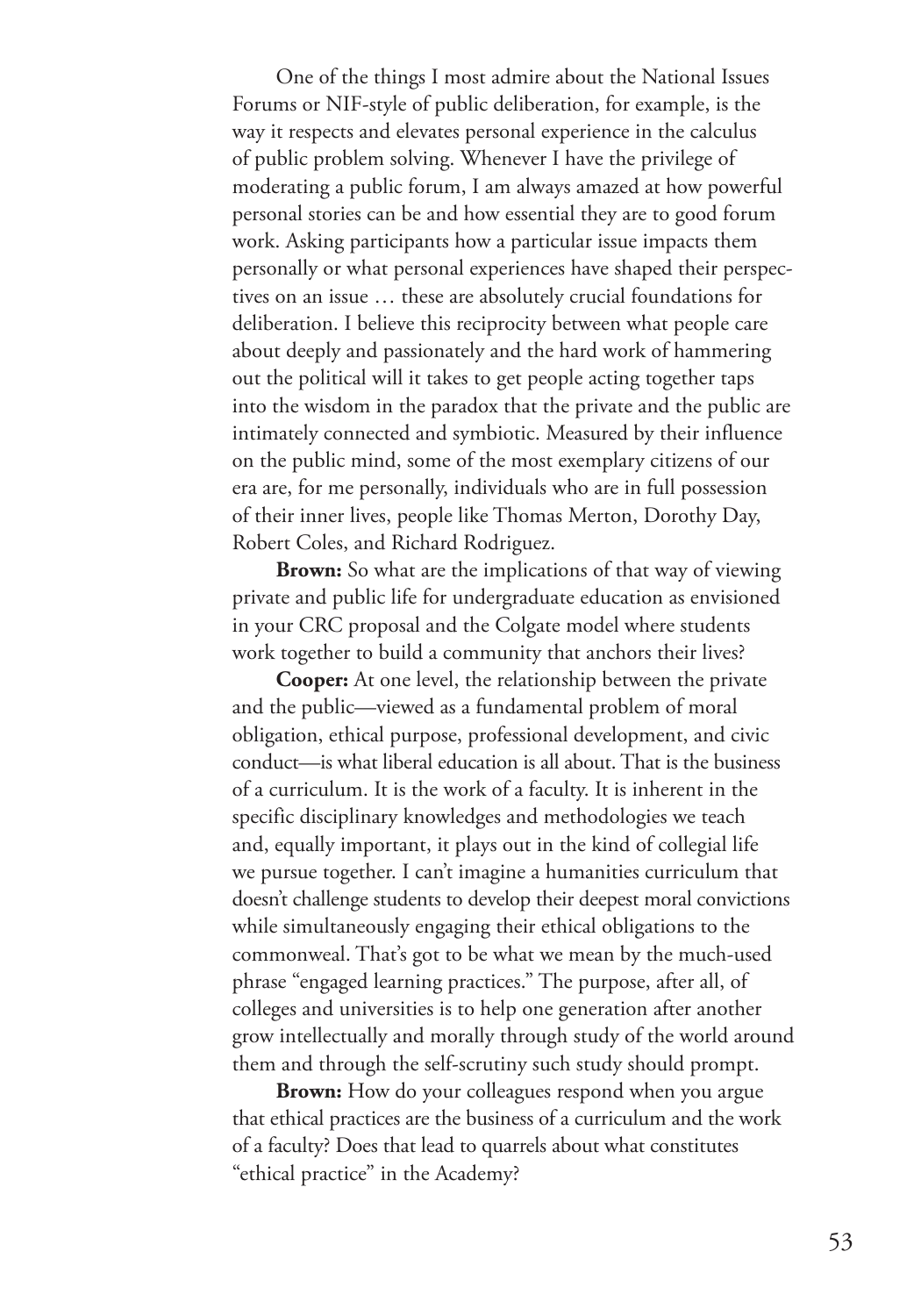**Cooper:** It certainly should. Such quarrels are healthy and necessary. I understand "ethical practice" as bound up in a pragmatic question: "How am I obligated?" The humanities disciplines, in my view, have neglected that question of moral praxis for the past couple of decades in favor of a brand of high theory more concerned with matters of power, authority, and identity. There is a real difference, however, between radical theories of social transformation, identity politics, and cultural production currently much in fashion in today's critical marketplace and the gritty spade work of democracy. A neglect of application and inattention to praxis—the bulwarks of ethical pedagogy and democratic change—even prompts Richard Rorty to complain about the arid material cranked out by an unselfcritical theory industry out of touch with human needs and interests.

But I do sense a real awakening, maybe even a genuine soul-searching, in the academy and especially among humanists spurred by this loss of public purpose and relevance and the recognition that the vast majority of contemporary humanities

> scholarship is absolutely unintelligible to a literate public. Concerted efforts are underway to shore up the declining cultural capital of the humanities. Nationally, for example, Imagining America, an organization founded and currently directed by Julie Ellison at the University of Michigan, is leading the way with exciting programs of renewal aimed at arts and

humanities teaching, scholarship, and performance as cultural work in the public interest. At its last national convention, the out-going president of the Modern Language Association—the poster child for out-of-touch academics— organized several wellattended forums on the future of the humanities. Much frank and painful discussion took place around the contemporary humanities' neglect of public purpose and responsibility and loss of authority and respect in the eyes of the public.

Other national organizations have devoted similar energies to repositioning the humanities into closer contact with problems and issues that confront the public today, including the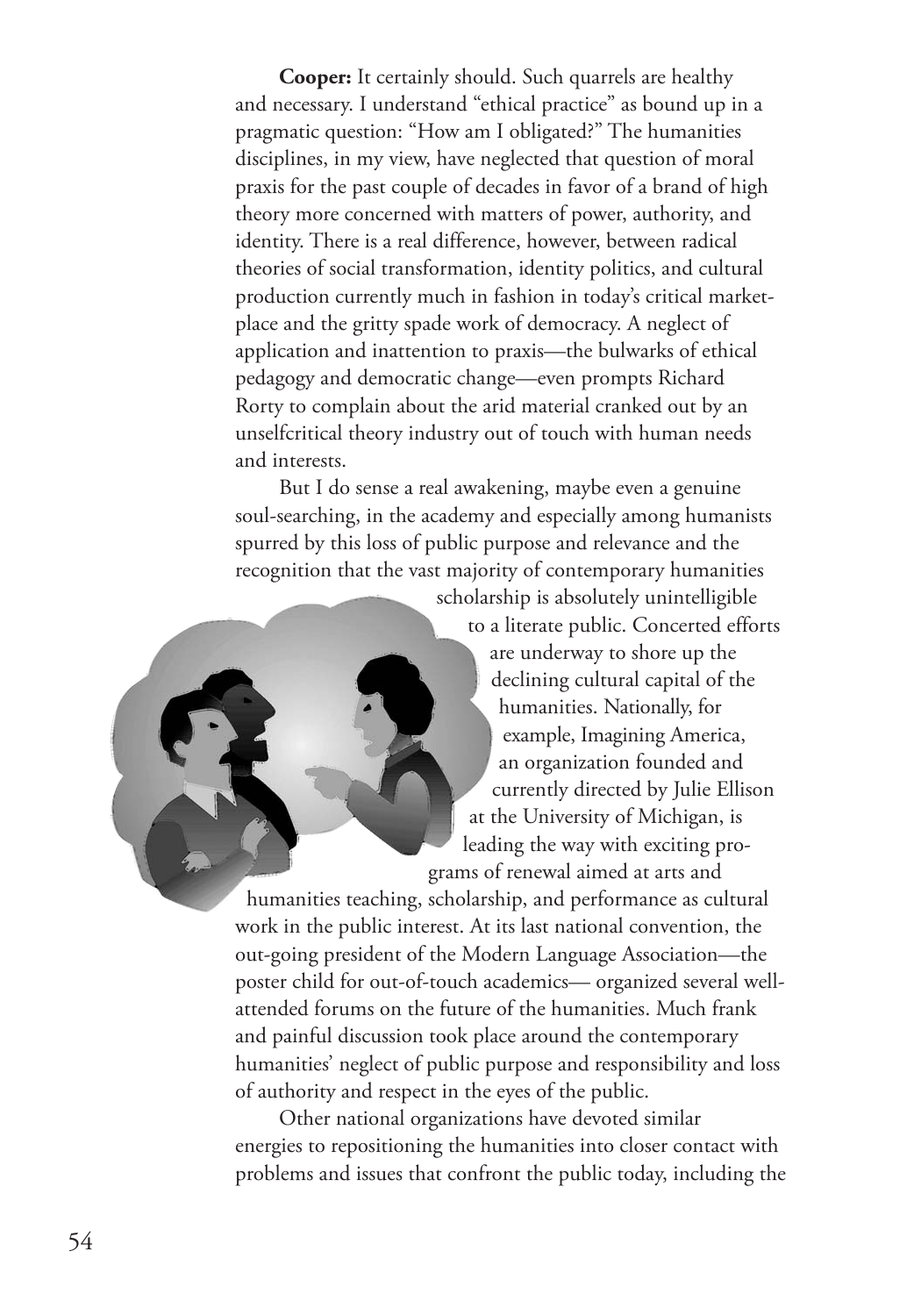2004 AAU report on reinvigorating the humanities and the American Council of Learned Societies, groups not particularly known for their civic activism and agitation for public engagement. Even at MSU, we've organized a fledging Public Humanities Collaborative that we hope will eventually serve as an intellectual commons where civic initiatives with local impact are coordinated, critically examined, affirmed, and systemically fostered throughout the university and the mid-Michigan community.

**Brown:** In your writings, I see a willingness on your part to be vulnerable and remain so which seems contrary to professional specialization that is meant to make us relatively invulnerable. What makes you so willing to entertain and accept such vulnerability? Is it an inherent self-confidence that you brought to the Academy or something else?

**Cooper:** I don't think it has much to do with any courage or native self-confidence on my part. It may have more to do with my interdisciplinary training—a willingness to traffic outside the safe perimeters of an academic specialization—or the influence of a sound liberal arts education, or maybe the value I have placed on using writing—even conventional scholarship—as a vehicle for self-exploration and discovery. One of the things I learned from my greatest teacher—Giles Milhaven, an ex-Jesuit who recently passed away—is that no question is ever strictly academic. All lines of inquiry converge on some felt dimension of our lived experience. I try to approach every class like that and read every book that way, from *The Volkswagen Repair Manual for Complete Idiots* (don't laugh—it's a classic!) to Toqueville's

*Democracy in America*. Good teachers like Milhaven struggle to make classrooms places that count. He famously insisted, in his own memorable words, that "students are sharks and my job is to bloody the waters." Maybe the same thing can be said for readers and the obligations of the writer.

What comes across in my writing as a penchant for vulnerability may be more of an acquired habit of asking the difficult questions and following them no matter where they take me. Some of my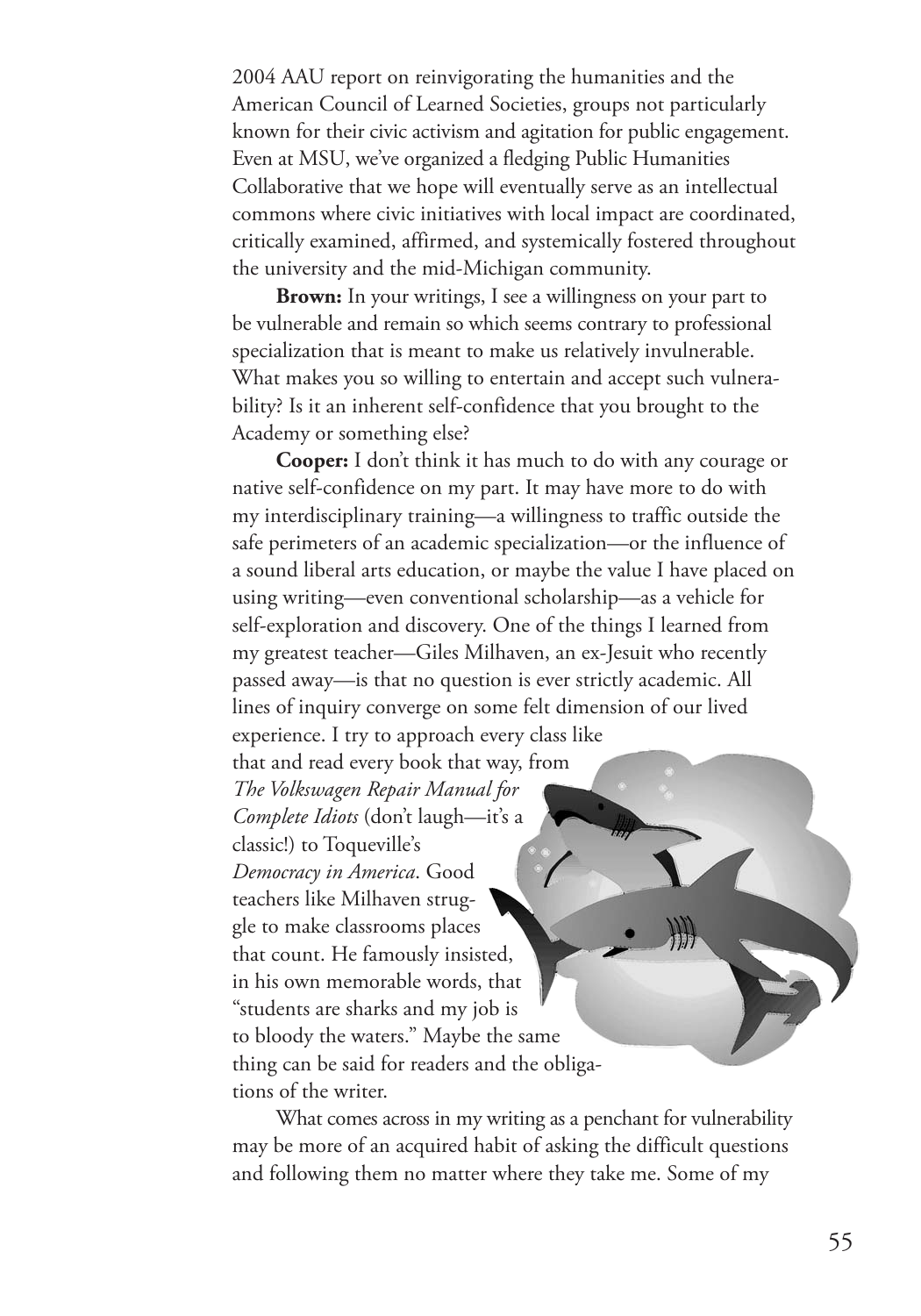writing in the last ten years, for example, results from the friction between what I imagined the humanities to be twenty-five years ago and what they have become. I've asked questions that make me squirm. For example, how can I learn to write and teach with integrity, agency, and heart in an intellectual climate in the academy that has become much too cerebral, too detached and abstract, too much *in the head*? Where can I find a community of fellow practitioners for whom ethical purpose and what Erik Erikson called "generativity" (he essentially meant leaving the world in better shape than we found it) are central to career commitment and professional life and not objects of postmodern derision or signs of philosophical bad faith?

Tough questions always make you vulnerable. And, paradoxically, they always center you.

**Brown:** In your HEX 2002 piece, "Bus Rides and Forks in the Road: The Making of a Public Scholar," you quarrel with the "skeptical lens of postmodernism." Many of your colleagues may have had similar academic journeys like yours, and yet they have used the postmodernist lens in their work. What accounts for your apostasy?

**Cooper:** Postmodernism is an exceptionally slippery term. It's like Jabba the Hutt: monolithic while formless. It takes on different meanings in different contexts. It means one thing in, say, Literary or Cultural Studies and something entirely different in Theology or Art. What I pointed out in that essay was that I had emerged from a period of personal crisis and professional dislocation in my late 30s that set me on a professional course at odds with the fashions of scholarship in the humanities at the time—what I called the skeptical lens of postmodernism that it seemed everyone was using as a sight-line of cultural analysis and literary scholarship and as a source of critical vocabulary. For example, I was fired up with moral purpose as a teacher/scholar at a time when moral language had all but disappeared from the prevailing lexicons of critical theory to be replaced by heady, muscular terms like "interrogation" and "construction." Similarly, I was drawn to the possibilities of public scholarship just about the time most Cultural Studies scholar/critics were calling for liberation from suffocating and, in their view, dangerous "tropes" like "public" and "commonweal" and other grand narratives of cultural imperialism and class oppression. I couldn't get behind the idea that the social arena is essentially predatory any more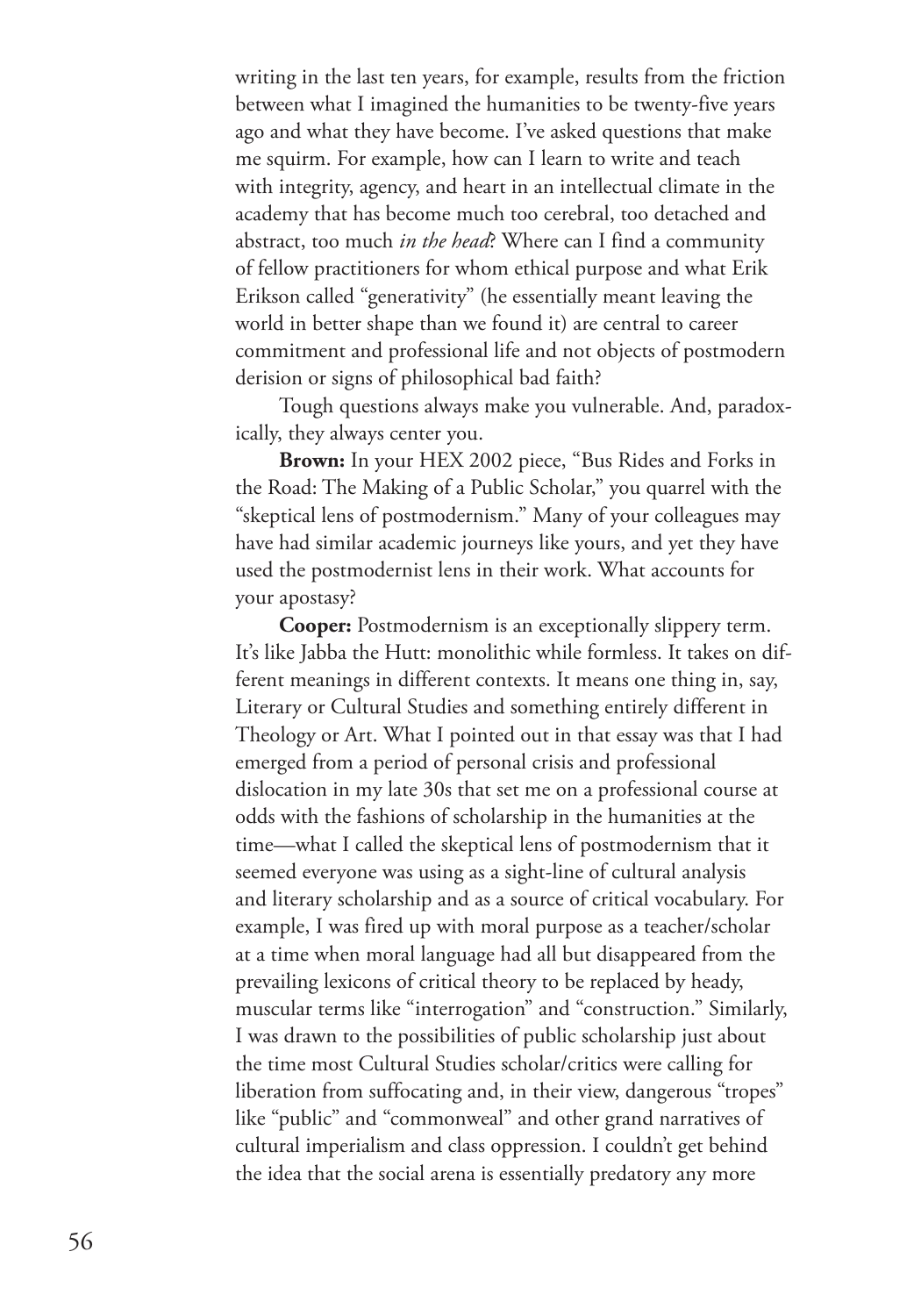*In many ways, the object of postmodern scholarship is the mirror opposite of public scholarship.*

than I could *interrogate* a poem or a work of art. In many ways, the object of postmodern scholarship is the mirror opposite of public scholarship. The public scholar asks "how can the practices, methods, and conventions of my disciplinary scholarship yield knowledge that contributes to public problem solving and public creation?" The strategy of postmodernism is to wrench us from what one critic called the "charted and organized familiarity of the totalized world."

I was beginning an intellectual love affair with democracy while my mostly younger colleagues were conflating "democracy" and "dominant culture" and arguing that the consensual agenda of democratic institutions effectively eradicated diversity and made democracy a tool of hegemony. I could go on and on. The point is that I found my place in the academy was similar to how Thomas Merton described his predicament as a best-selling author living in a cloistered monastic community: a duck in a chicken coop. I suppose you could see that position as one of "apostasy." I prefer to view it as a creative tension, a crucible where commitments are forged and tempered.

Besides, the ideological and political agitation and the proletarian sympathies of so much academic cultural analysis struck me, at the time, as empty posturing without an activist agenda. This is why I was drawn to the service-learning movement: there I found colleagues with calluses on their hands and solid track records of activism and public work in communities and neighborhoods outside the privileged, safe havens of their campus seminars.

**Brown:** That leads to your work in response to a writing task force at MSU when you argue that "I would shift the ethical center of gravity … from excluded discourses to enlightened discourses, from hegemony to liberty, from self-interest to the maintenance of the public good, from The Other to one another."

**Cooper:** The writing task force report is a good example of what I mean. I was reacting there to the way the task force framed our writing program's responsibility, in the words of the task force report, "to respond to changing and diverse populations." I thought that imperative lost some of its ethical urgency in favor of showcasing familiar theories of difference and exclusion and the notion that language is a social construction that the strong wield over the weak.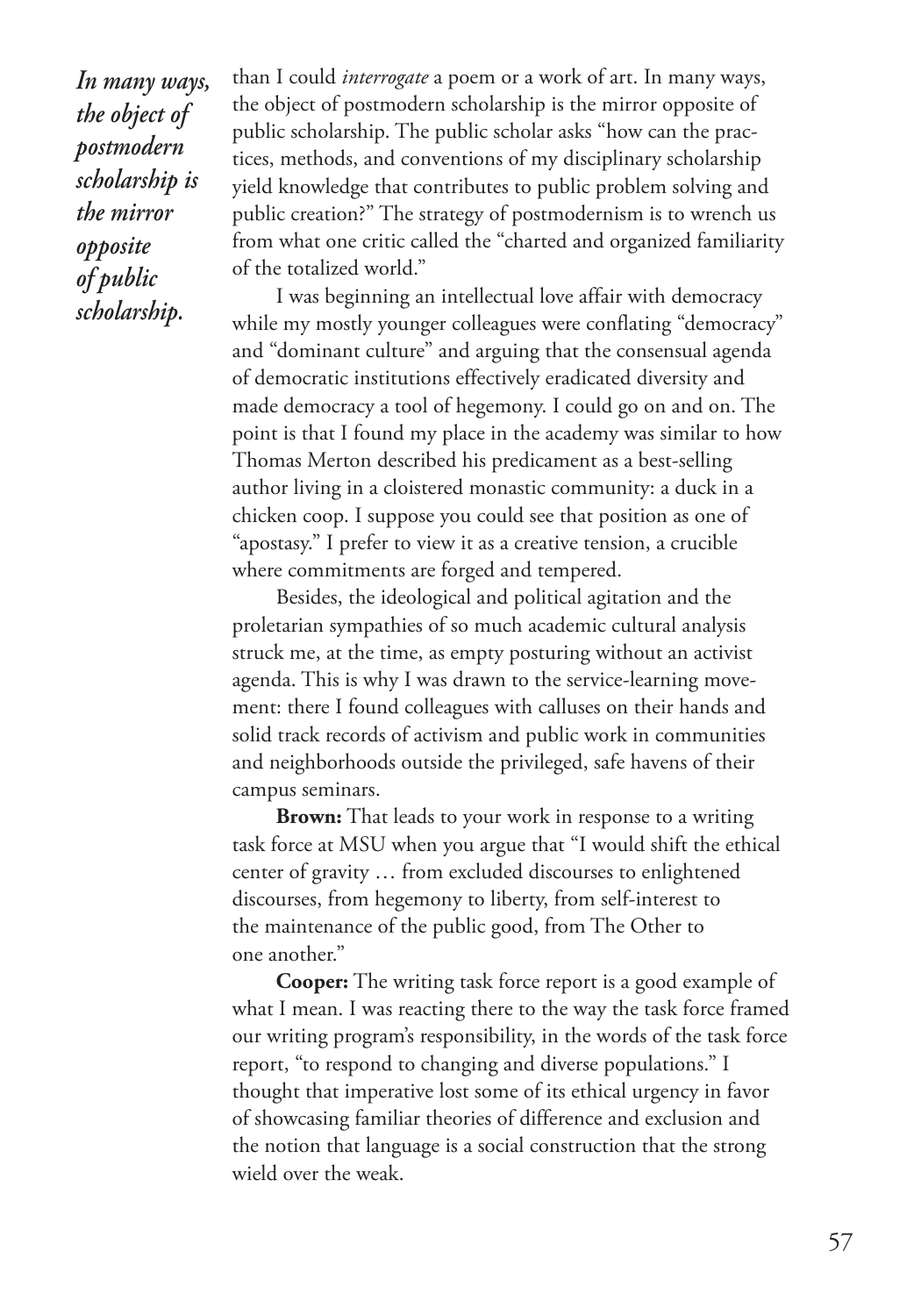For example, the task force noted that "academic discourse and standard written English have excluded a multiplicity of voices alive in the American discourse for centuries." As such, "we must recognize the power and potential of historically excluded discourses of race, ethnicity, class, gender, sexuality, and disability." I questioned the way the imperative of diversity had to be hard-wired to the *exclusion* of diverse voices. The implication is that our writing program could redress that deplorable situation by merely "recognizing" the power of historically excluded "discourses." It seems to me that the real imperative here is much more ethically complex, intellectually challenging, politically useful, socially cathartic, and rhetorically engaging than that. In a fervor to honor historically disenfranchised voices, we don't want to *exclude* rhetorical practices and linguistic processes essential to making democracy work. For example, the power of public deliberation, or the linguistic and rhetorical processes that diverse groups use to make hard choices together, gain clout and presence, achieve compromise, promote better understanding across lines of race, ethnicity, class and much more. Civic and public literacies, it seems to me, are far more challenging imperatives to "respond to changing and diverse populations" than merely opening up the canon in a freshmen writing class and putting Frantz Fanon and Paulo Freire on our reading lists.

I pointed out to my colleagues that a writing course, such as the one they proposed, that put heavy emphasis on exploring and understanding conflicting purposes in an argument and uncovering unstated rhetorical positions would likely produce good debaters and maybe even good cultural critics who would be skilled at finding weaknesses in another position, proving the other guy wrong, finding flaws in another position, bushwhacking their opponent, and coming up with counter arguments. But I questioned whether it would produce good deliberators who can search for strength in another position, who are compassionate and concerned for others, who listen well and can find grounds for agreement, who respect and advance the difficult business of building consensus. I reminded the task force that the communities rhetorical and *real*—where our students live their lives and many of the actual rhetorical situations in which they find themselves as writers call on them to search for common ground, act through compromise, make decisions among imperfect and incomplete choices, and search for ways to achieve and maintain social cohesion and harmony.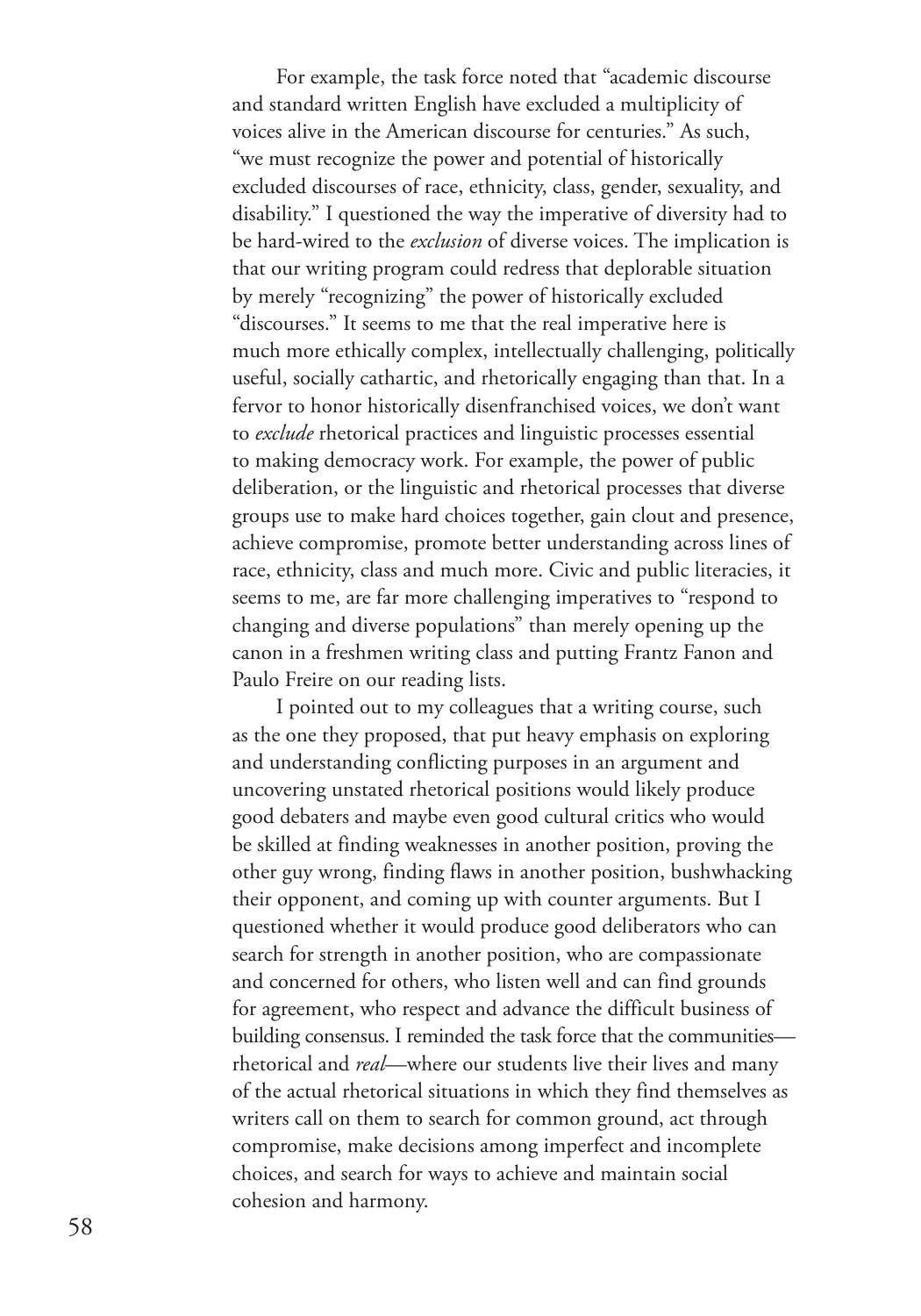Our students, to be sure, need to know how to see through glib ideologies of common sense that cloak the trappings of abusive power and the maintenance of the political status quo. The problem here is that students might be led to the conviction that powerlessness is a virtue. For me, the key question for a socially engaged writing program is not *how* to recognize historically excluded discourses but *what* enables diverse voices to find legitimate courses of public action that are consistent with what is valuable to the community as a whole—and not to shirk the language of consensus-building out of fealty to postmodernism's dislike of foundations and its insistence that narratives of wholeness are insidious cartoons of privilege and hegemony. That's what I mean by shifting the ethical center of gravity from "The Other" to one another.

**Brown:** In *About Campus* (2001), along with Elizabeth Hollander and Richard Cone, you argued that "it is important to infuse our teaching practices with the spirit of democracy. We understand democracy not only as a set of political practices but, more important, as a body of moral and ethical claims that inform the climate of values and techniques in our classrooms." How do you do that in your teaching?

**Cooper:** You try to model democratic practices and processes in the classroom that cut across everything from the construction of a syllabus to assessment and evaluation. I always try to keep in mind Myles Horton's reply when he was asked to sum up the style of learning at the Highlander School. "When you believe in a democratic society," he said, "you provide a setting for education that is democratic." What would our classrooms—indeed, our entire learning community at our universities and workplaces look like and how might our vocation as teachers change if we seriously undertook Horton's deceptively simple charge?

My experiments with democratizing the classroom suggest that a democratic pedagogy that Horton has in mind must operate at multiple levels. It means, first and foremost, linking students academic learning with experiences of democracy-building and public work, learning that is rigorously contextualized and grounded in action. Familiar examples of such interactive pedagogies include service-learning, collaborative learning, problem-based learning, and employing the strategies and principles of democratic deliberation such as study circles and forum work.

Beyond technique, I've learned that you have to foster a complete learning culture and cultivate a self-image as a teacher that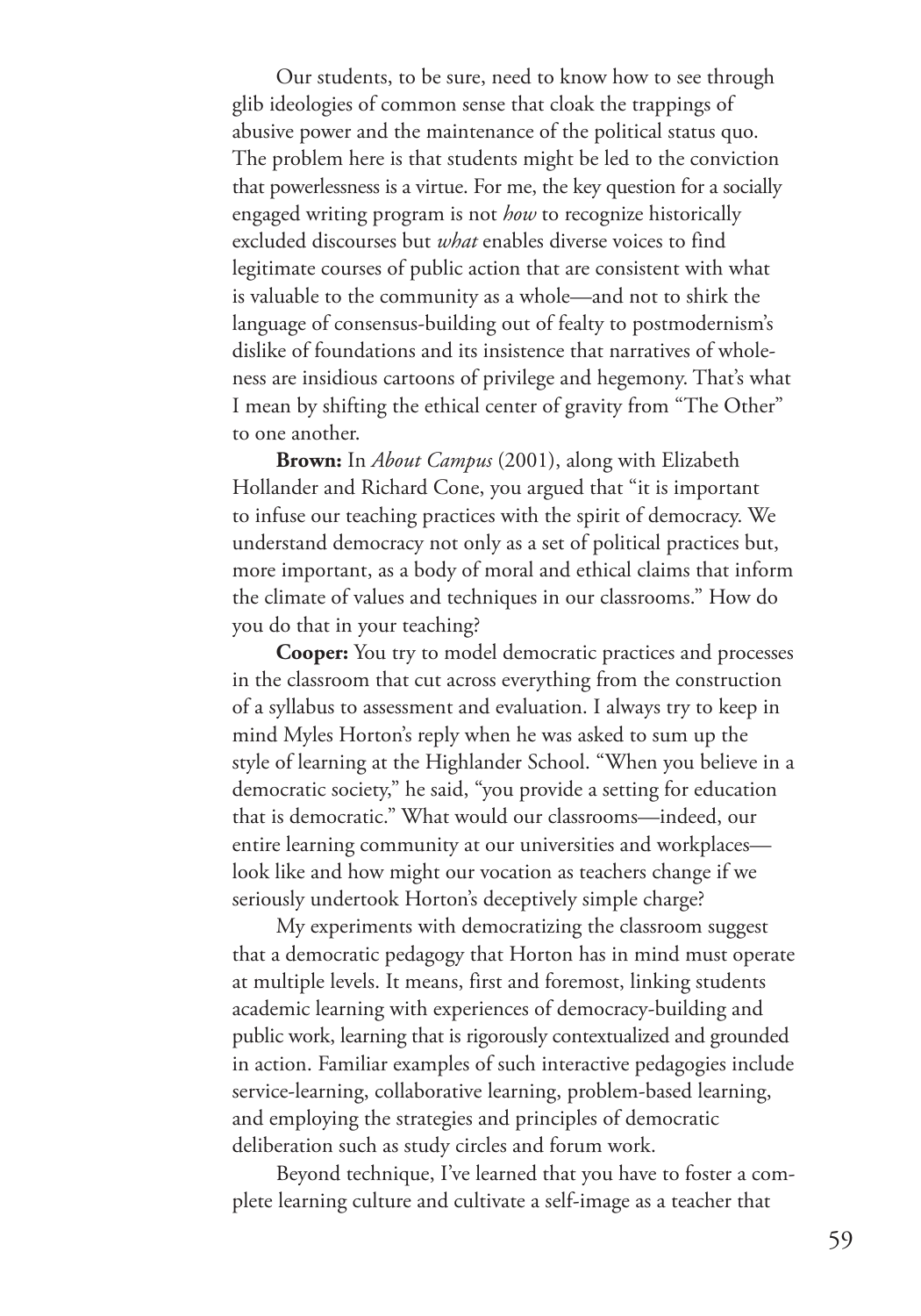are consistent with these classroom practices and don't unintentionally undermine them. Giving my students, for example, the authority, responsibility, and resources to organize and conduct a public forum closely related to course content can be undermined by decontextualizing their learning in other areas of the course or shifting elsewhere to a competitive standard of assessment or evaluation, or adopting a conflicting persona as a "professor." When students become active agents in the creation of meaning and knowledge formation, my role has to shift from authoritative information giver to co-learner or facilitator. This is one of the claims routinely cited in the recent literature on "learning communities" when looking at how role expectations evolve after moving from the teaching to the learning paradigm.

Unless you're an exceptionally gifted teacher who can move almost invisibly between shifting personae, I don't think you can swap those roles back and forth without damaging your integrity in your students' eyes and, worse, without getting in the way of their learning. Whenever I conduct a self-assessment of my courses, I hardly ever ask, "How well am I teaching?" The critical question for me is "What am I learning?" My best advice for young teachers is to get out of their students' way.

**Brown:** I'm interested in pursuing a distinction you made in the form of a question in your HEX 2004 piece, "Education for Democracy: A Conversation in Two Keys": "What forms of civic engagement best fit our students *personal* motivations to get involved—especially their anger, their hope, and the pragmatism they bring to the work of pursuing systemic social change?" Are you saying that the civic/political grounds that older generations use to judge the "service politics" of a younger generation are not preferable, just different?

That essay was an occasion for a conversation with *The New Student Politics: The Wingspread Statement on Student Civic Engagement*, which had just been published by Campus Compact. One of the things I admire about the Wingspread Statement is that it gives me a political profile of the current generation of undergraduates that is both more coherent and more complex, and therefore more useful to me as a teacher, than what you find in stock demographic analyses. The Statement is a useful and important counterweight to the familiar claim that students today are apathetic and disengaged. So what I am saying is, yes, our students do bring different energies, perceptions, preferences,

*My best advice to young teachers is to get out of their students' way.*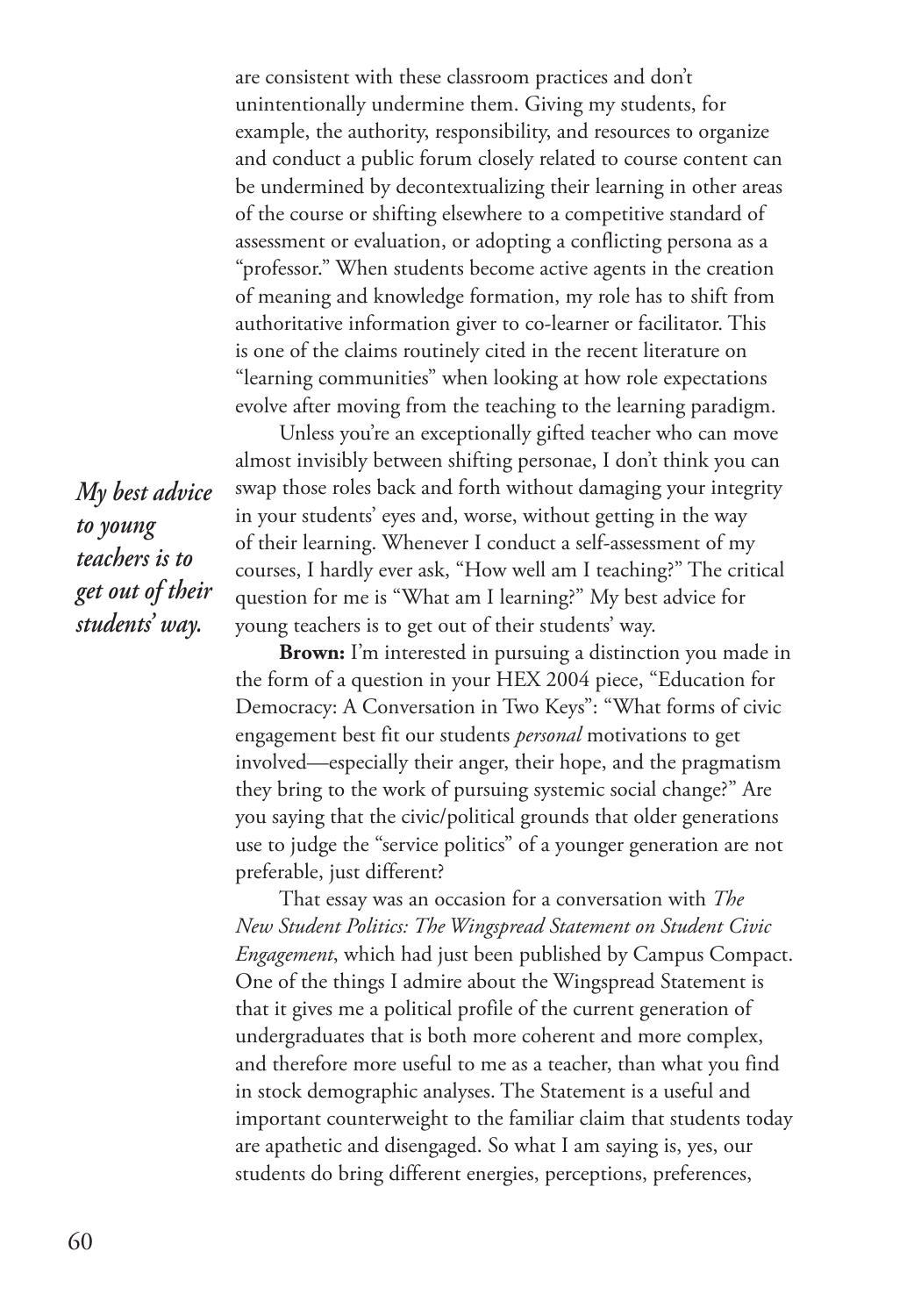expectations, and practices to the ongoing work of democracy, work that both binds generations together and, at the same time, transcends generational differences. For students today, democracy is participatory, interpersonal, intimate, place-based. Students put more moral emphasis on the social responsibility of the individual in a democracy than on, say, the movement politics of the noisier and more iconoclastic Boomers. The perceived disconnects and contrasts between our current students and the Boomer juggernaut, in my view, is a counterproductive exercise in generational narcissism. It does not help me meet the challenges of educating for democracy and laying the foundations in my classrooms for life long civic habits. I have to meet my students where they are and not where I've been. I need to accept—even *honor*—their disillusionment with conventional politics and respect their disengagement as a conscious choice and not a default position imposed on them by their professors.

**Brown:** You pursue such distinctions when speaking of the "paradox" that "our students hate the idea of civic engagement, but they welcome opportunities to become engaged." Does this mean that they are better activists than they are students seeking to know about civic traditions of activism; that for them the classroom is an inferior space for such learning?

**Cooper:** It means that our students' cynicism, skepticism, pessimism, and rejection of politics as usual are more perceived than real. If we are going to succeed in "teaching liberty," as Benjamin Barber puts it, we have to find a way to transform that observation from a criticism or a lament or an exercise in nostalgia into an informing paradox. Sure, my students are, for the most part, cynical, pessimistic, wired to mainstream popular media, and completely put off by conventional politics. But, as study after study has shown, they are not part of a generation that is civically disengaged, ethically adrift, or bent on wrecking our social capital. We have to ask: what do those paradoxes or ironies mean for our teaching practices? Let me give you an example of what I mean.

I recently took part in an external department review at another university. I sat in on some writing and literature classes. In one section of introductory literature, students were immersed in a very sophisticated skein of ideas about fiction and theories of social control, about characters and the social construction of identities, and about the dynamics of social class that were playing out in plot lines. I made a careful review of the syllabus (it was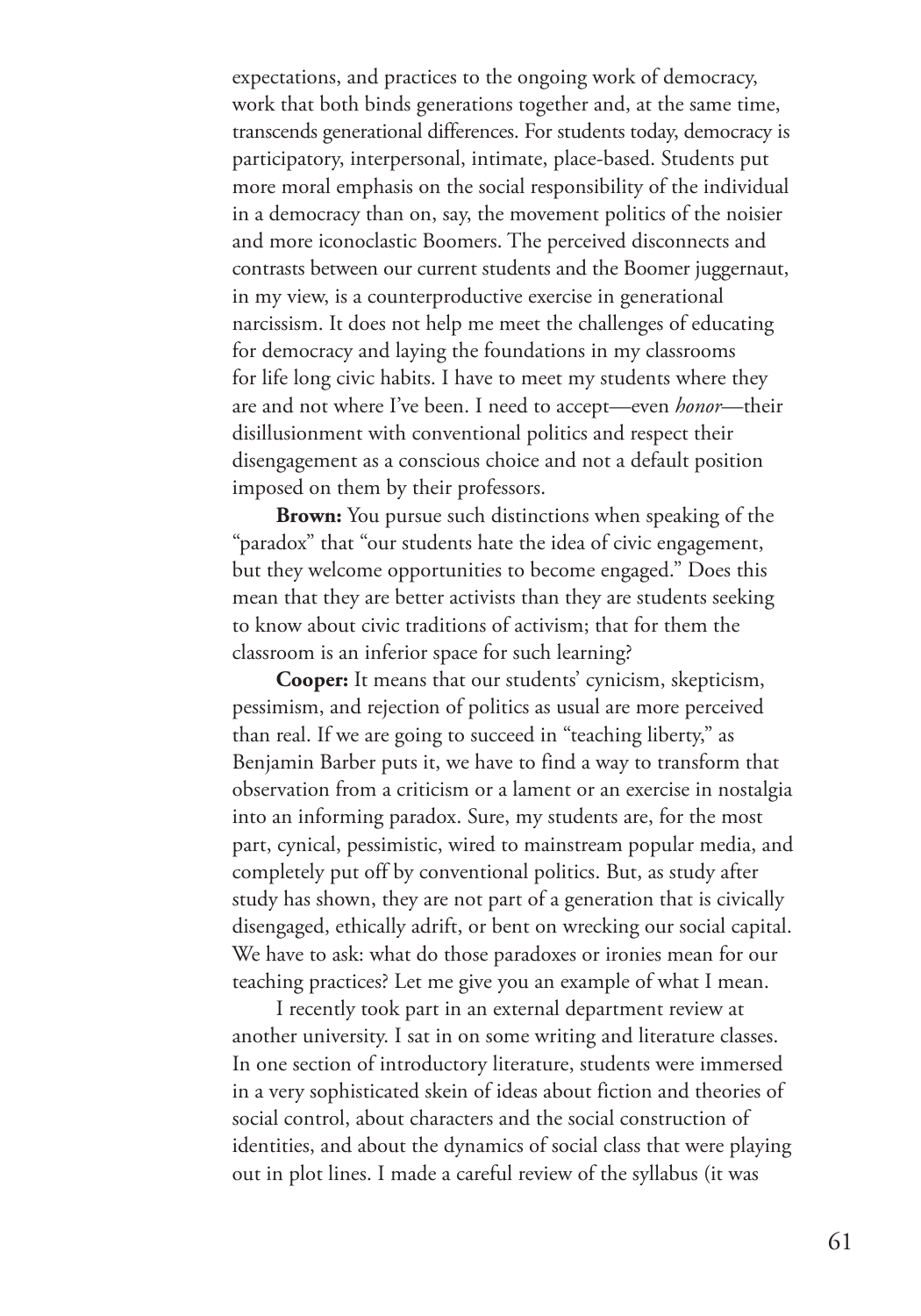elegant) and assignments (they were thoughtful and articulate). But I also came away surprised that while students were parsing important ideas, say, about racial or gender oppression they were never invited or challenged by their professor to become publicly or socially engaged in those issues as they are lived out and suffered through in their own local community.

My view is that we must do a better job, especially in the humanities, of closing this gap between the world of ideas that animates faculty culture and our students' preference for concrete applications of knowledge and for active methods of learning. We need to find new and better ways of aligning pedagogical techniques and practices with what I pointed out in that essay on

> *The New Student Politics* as the rupture or disconnect between action and ideas that, for better or worse, characterizes our students' predominant learning style and their practices of citizenship.

> > Such alignments include the use of active and interactive teaching and learning practices. I am experimenting, for example, with a deliberative pedagogy where the learning ethos of the classroom—syllabus construction and

management, assignments, assessment, heuristics, architecture, everything—is modeled after that of a public forum, and my role as teacher becomes that of a moderator and my students become agents and participants in the productive public work of the course.

Other promising alignments include the use of active and interactive teaching and learning practices that are the subject of much discussion in the learning communities movement. We need to better integrate the curriculum with active research opportunities for undergraduates instead of using the undergraduate classroom as a site where we download our research expertise. Students need to be viewed as active producers of knowledge and agents of democracy and not primarily as passive consumers of information. Above all, we have to attend to those features and flaws of the campus culture that the Wingspread students point

E-MC<sub>2</sub>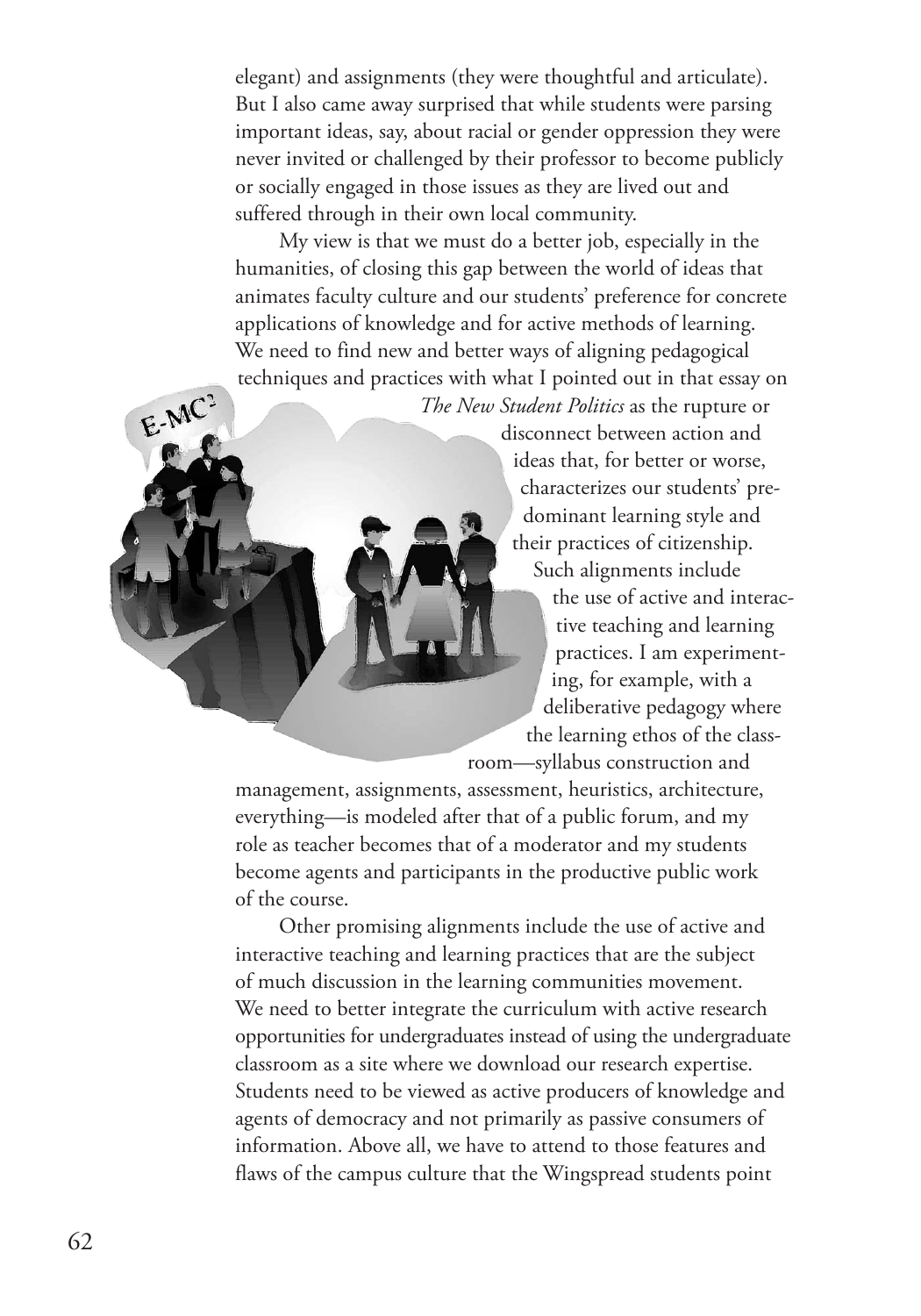out as detrimental to civic involvement: the degree to which uncontested skepticism, for example, is valued and rewarded, the absence of idealism, or the disconnect between the university's professed "mission" and its actual relationship and behavior toward the surrounding community.

Brown: It's always a pleasure to talk with you, David.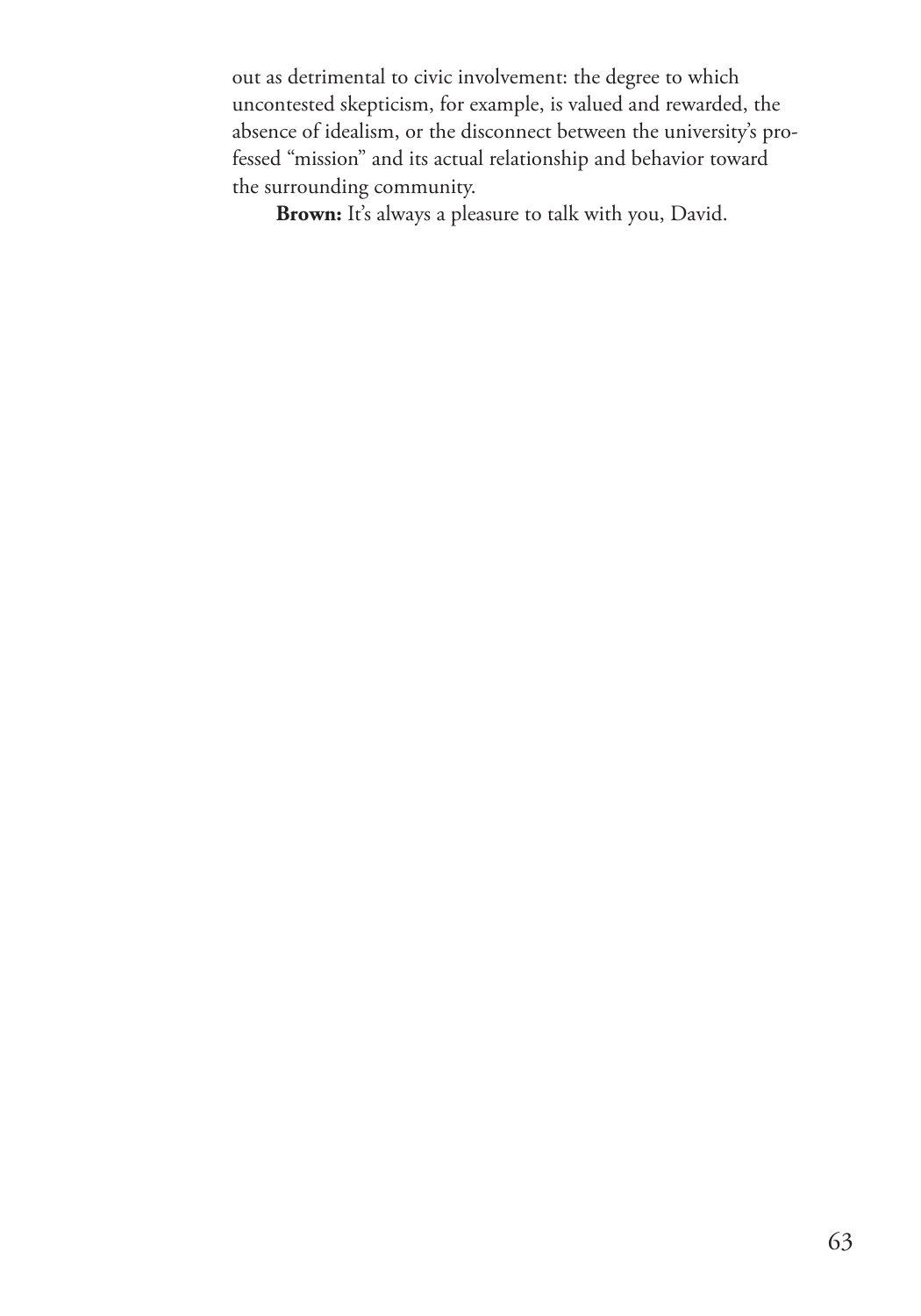# **FIVE EMERGING PRACTICES IN THE SCHOLARSHIP OF ENGAGEMENT**

**By Derek Barker**

More than ever, higher education professionals are starting to describe their work, using the words "participatory research," "public scholarship," and "community partnerships." In fact, words like these are being used in the titles and mission statements of centers, programs, and other initiatives to broaden the idea of scholarship and deepen the connection between higher education institutions and the public realm. For the past few years, I have been tracking these projects, as well as the work of independent scholars who have similar approaches. I see an exciting group of academics trying to make the case that civic work makes for good politics—and good scholarship. Civic work helps scholars generate more practical research questions, enables them to collect more data, and allows them to see their ideas working in practice. Engaged scholars are finding that their practices are not something they do on the side in addition to their academic research. They embrace different methods and emphasize varying aspects of democratic politics, but their work can be understood and assessed as a "scholarship of engagement."

Five emerging practices are showing how higher education professionals can expand the idea of scholarship and enrich the political life of their communities. Each one is animated by a specific theory of democracy, and as a result, each one uses its own methods to address a specific set of public problems. What distinguishes these practices is the intent of the scholar, not the methods they employ. While academic scholarship is often driven by the training and expertise of the scholar, engaged scholars are driven by what they intend to accomplish. By thinking about the scholarship of engagement along these dimensions, my intention is to provide a clear and systematic framework through which to understand and assess the work that makes up this movement, while also recognizing its diversity.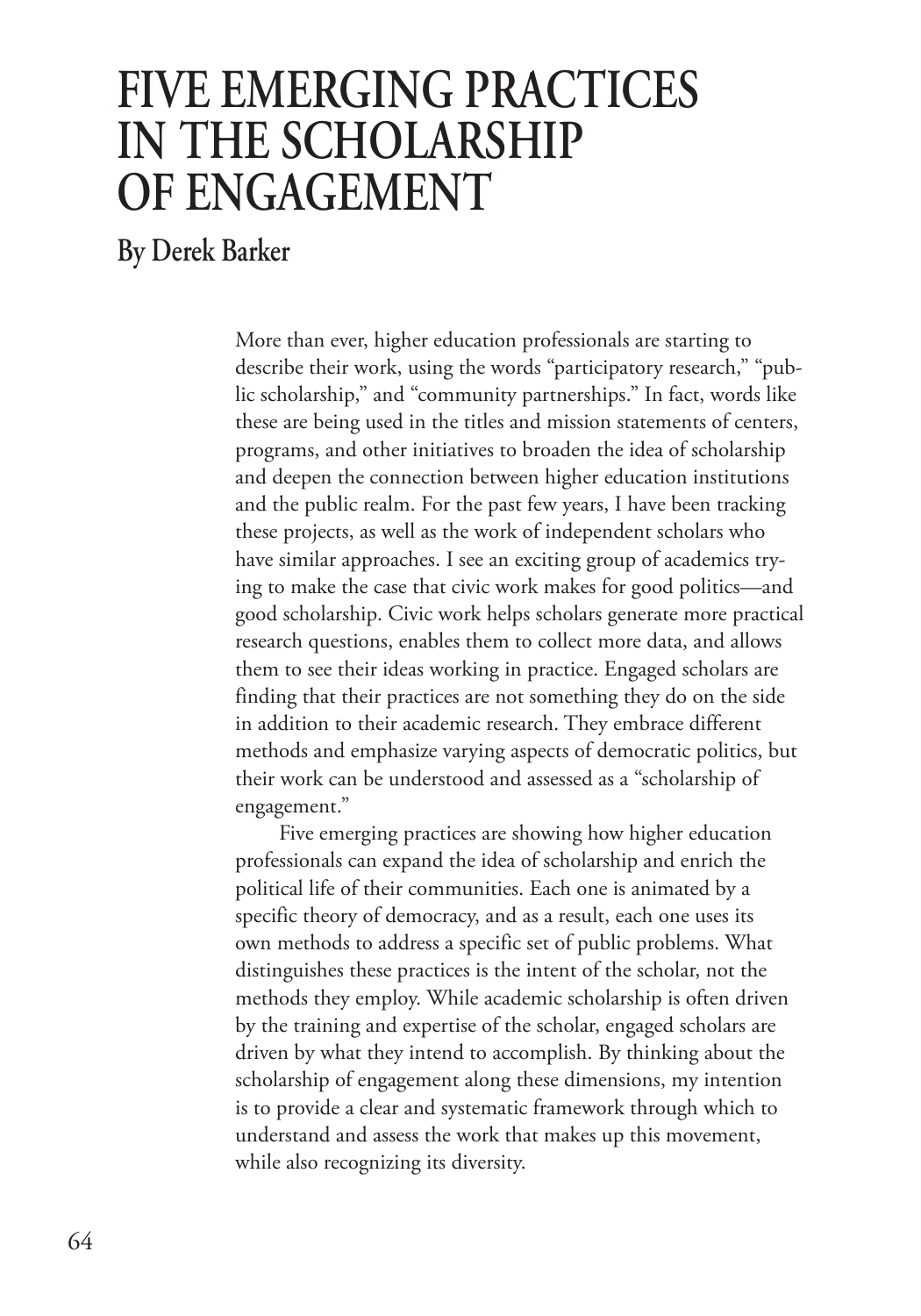The scholarship of engagement concept was first stated in the work of the late Ernest Boyer, who served as president of the Carnegie Academy for the Advancement of Teaching and Learning. Boyer's work was dedicated to expanding the idea of scholarship beyond research published in peer-reviewed journals, in order to recognize and value all the things that academics actually do. One of Boyer's later works took a further step to argue that the idea of scholarship could be broadened to include the scholarship of engagement: practices that overlap with the traditional areas of scholarship but also incorporate practices of collaboration with public entities.

So what does civic work have to do with scholarship? What is "scholarly" about the scholarship of engagement? By linking civic work to scholarship, this terminology reflects a growing awareness that civic work can further academic as well as political goals. On the research side, scholars are making contributions to their field by using methods that incorporate civic work. Rather, civic work is woven into the research process itself, a critical component of the scholar's methodology.

Practices of civic work can also make a difference in what Boyer calls the "scholarship of teaching." For a long time, the service learning and experiential learning movements have been showing that students can benefit from seeing the ideas discussed in the classroom applied practically in the outside world. What the scholarship of engagement adds to these pedagogies is a conscious effort at building deeper relationships with communities beyond the idea of "service," which does not always lead to more enduring forms of engagement. The scholarship of engagement attempts to provide students with greater insight into the nature of public problems by asking students to practice more intense forms of democratic citizenship. Although these practices are often present implicitly in service and experiential learning programs, they are explicitly and consciously cultivated by the scholarship of engagement. In these ways, far from compromising their seriousness and rigor, engaged scholars are making the case that their work meets or even exceeds traditional norms for assessing scholarship.

#### **The Scholarship of Engagement: Five Emerging Practices**

So what do engaged scholars do? How does their work contribute to democracy? The scholarship of engagement is distinct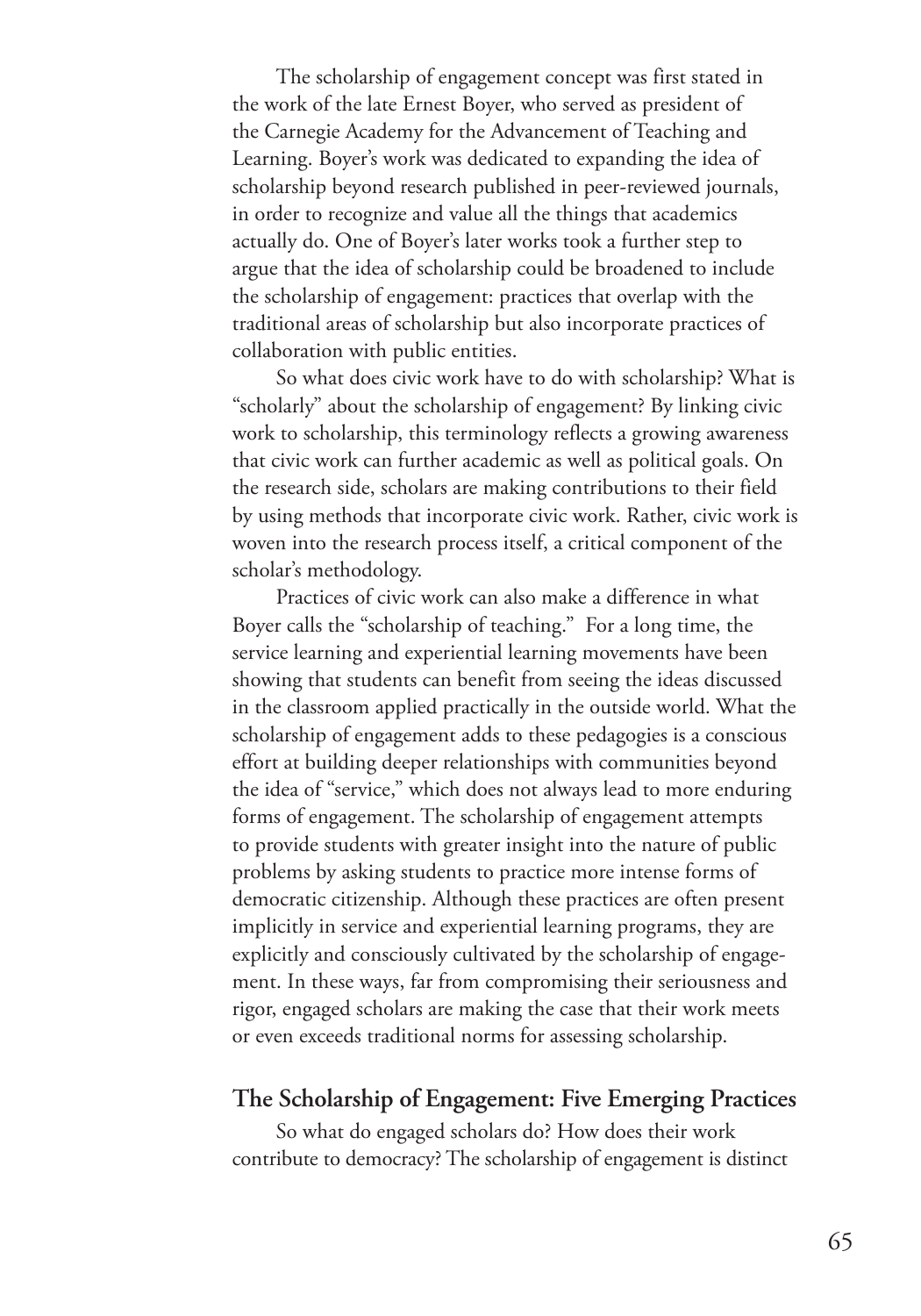from traditional approaches, because it integrates practices of civic work into the production of knowledge. It is different, for example, from traditional academic scholarship that simply has to do with civic work. The scholarship of engagement is also distinct from public intellectual scholarship, which takes traditional academic literature and attempts to give it greater visibility in the media. Rather, the scholarship of engagement means finding creative ways to communicate to public audiences, work for the public good, and, most important, generate knowledge with public participation.

To accomplish these goals, engaged scholars are embracing a number of methods and the terminologies that go with them. Unfortunately, such diversity can make for a daunting task when it comes to understanding and assessing these practices. In order to make sense of these approaches, I decided to proceed inductively, to find out how scholars are describing their own work and to see if any patterns can be identified. I found five emerging practices (see Table 1).

| Practice                                 | Theory                               | Problems<br>Addressed                                  | Methods                                             |
|------------------------------------------|--------------------------------------|--------------------------------------------------------|-----------------------------------------------------|
| Public<br>Scholarship                    | Deliberative<br>Democracy            | Complex "public"<br>problems requiring<br>deliberation | Face to face,<br>open forums                        |
| Participatory<br>Research                | Participatory<br>Democracy           | Inclusion of<br>specific groups                        | Face to face collaboration<br>with specific publics |
| Community<br>Partnership                 | Social<br>Democracy                  | Social change,<br>structural<br>transformation         | Collaboration<br>with intermediary groups           |
| Public<br>Information<br><b>Networks</b> | Democracy<br>(broadly<br>understood) | Networking,<br>communication                           | Databases of public<br>resources                    |
| Civic Literacy<br>Scholarship            | Democracy<br>(broadly<br>understood) | Enhancing public<br>discourse                          | Communication with<br>general public                |

# **Table 1: The Scholarship of Engagement: Five Practices**

 $-1.5$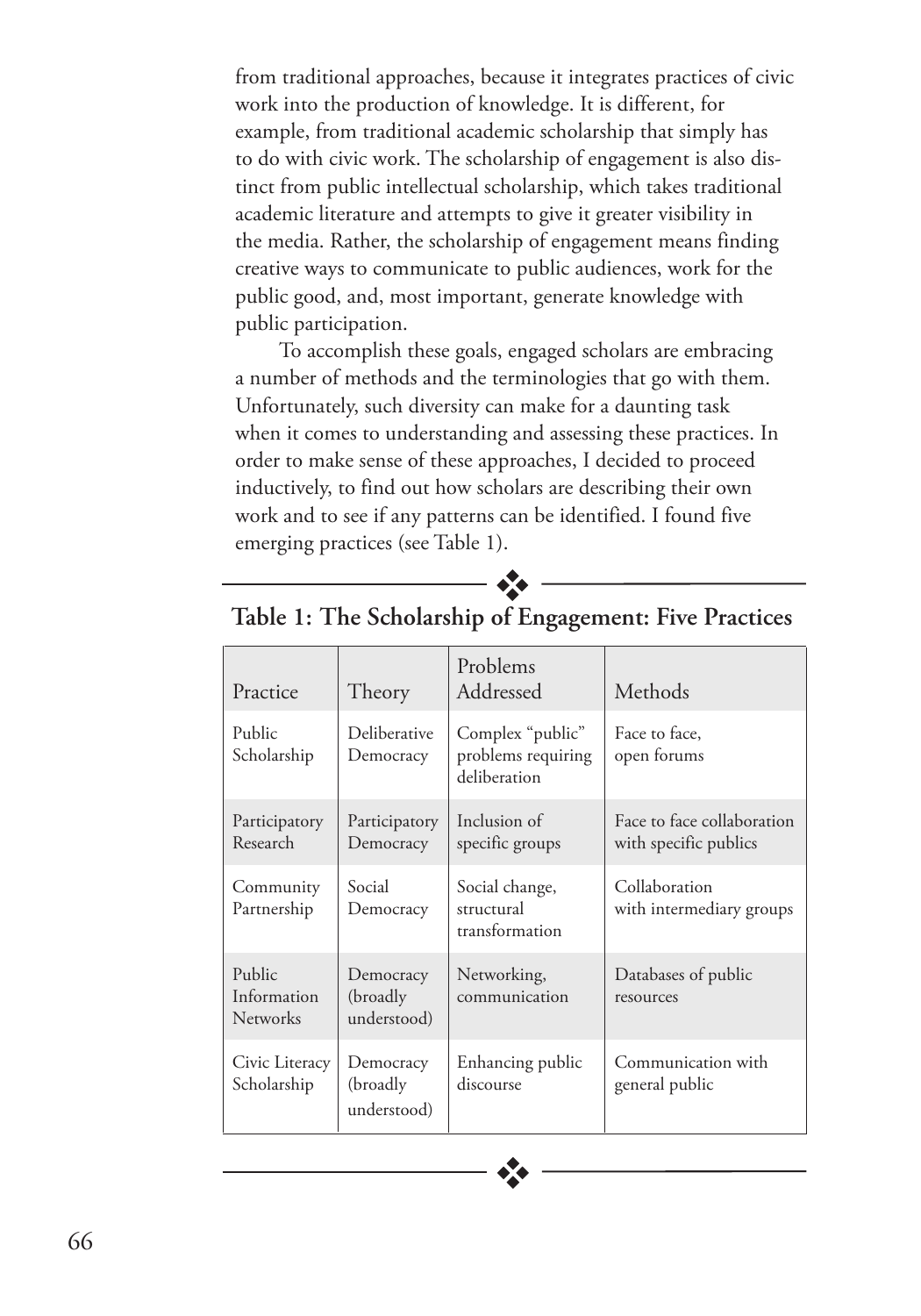First, *public scholarship* is most often used to describe academic work that incorporates practices of deliberative politics to enhance scholarship. Public scholars are usually informed by some combination of the "deliberative" or "participatory" theories of democracy developed by thinkers such as John Dewey and Jürgen Habermas. In contrast to "participatory research" and "action research," however, public scholarship generally emphasizes deliberation over participation—the quality of the discourse rather than the quantity of participants. A common public scholarship practice is the open public forum. Forums typically address issues of wide concern, and, in particular, they address complex issues that require actual public discussion rather than simply voting or taking a public opinion poll. John Dewey refers to these sorts of problems as "public problems."

Several examples illustrate the ways in which deliberative politics can enhance scholarship. National organizations such as Study Circles Resource Center (SCRC) and National Issues Forums (NIF) use deliberative methods, often in association with civic work centers on college campuses. As Keith Morton and Sandra Enos tell us, these forums are often linked to coursework in fields such as political science and public policy, providing student participants with a powerful learning experience. Similarly, regional studies scholars at the University of Kentucky Center for Participatory Research and Democratic Planning used forums to draw citizens into the research process on issues ranging from local economic development to the folk traditions of their community. One of their programs, for example, used an innovative blend of forums, films, and humanities scholarship to bring awareness to the long-term impacts of highway development on the local economy. These scholars found that the level of public knowledge on this issue increased as a result of civic work and public deliberation. A group of environmental health scientists, including John Sullivan, recently found that by using community outreach and public forums, they could collaborate with citizens to monitor local environmental problems. As a result, the researchers gained access to new data sources, and their work was communicated more effectively to the community. Similarly, Nick Jordan and a group of sustainable development scientists recently found that their research on weed science is more effective when the farmers who use their research are involved in the process. By collaborating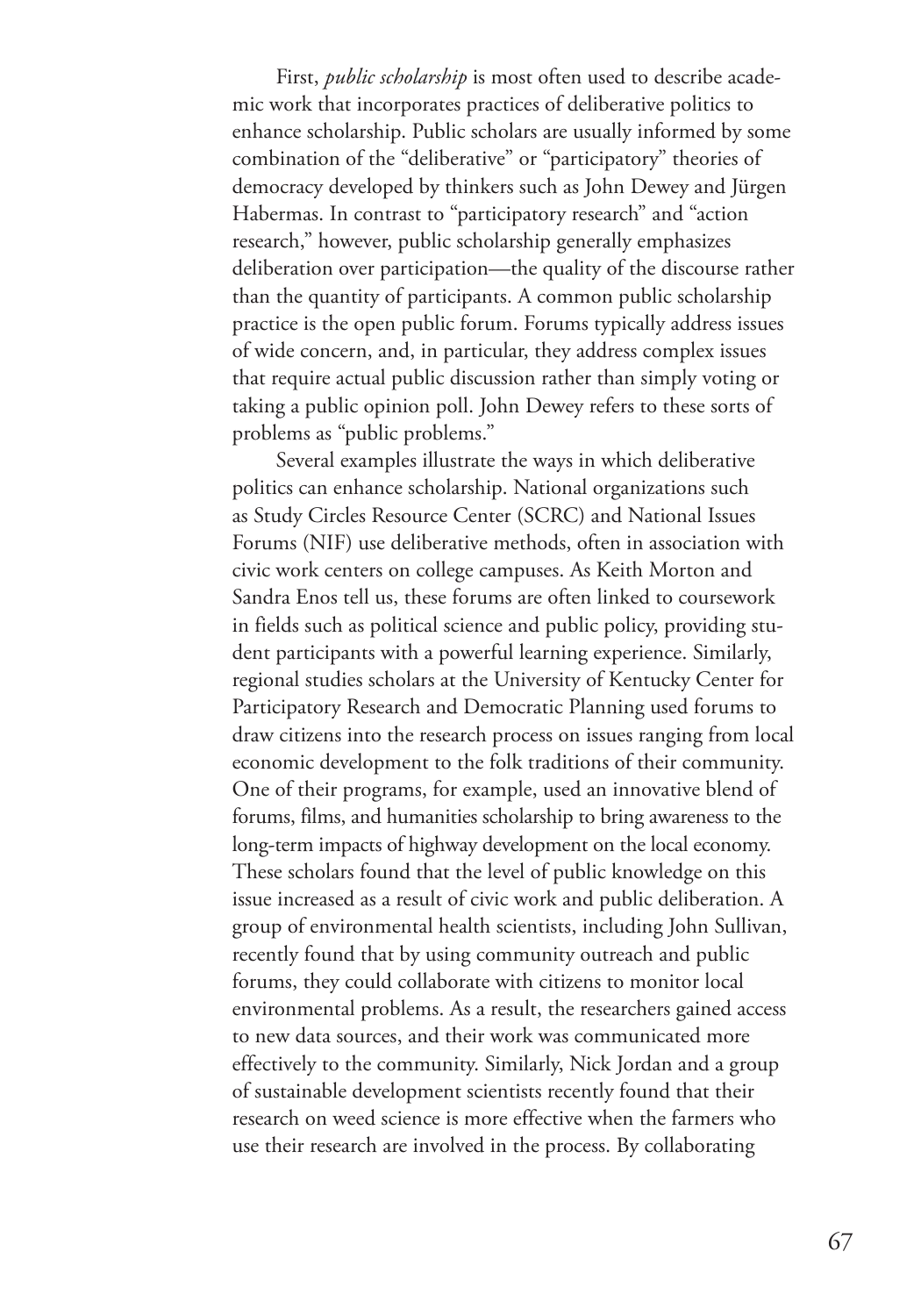with actual practitioners in the process of the research, these scientists found themselves addressing more urgent research questions with greater effectiveness. In all of these instances, scholars and students are finding new ways to enrich the scholarship process, generating new research questions and gaining access to new data sources through innovative practices of deliberative democracy.

The second emerging practice, very closely related to public scholarship, is *participatory research*, also referred to as "action research" or "participatory action research." Like public scholarship, participatory research stresses the active role citizens can play in the production of academic knowledge. The main difference I see between the two stems from the relative emphasis on participation versus deliberation. While public scholars are more concerned with enhancing the quality of public participation in research, for participatory research the emphasis tends to be on promoting participation itself. Participatory research tends to respond to problems of exclusion by reaching out to a marginalized or previously excluded group. For example, Kathy Mordock and Marianne Krasny define action research as "a process of research in which an oppressed group of people or a community identifies a problem, collects information, analyzes, and acts upon the problem in order to solve it and to promote public transformation." These practices have developed alongside "activist" criticisms of deliberative democracy, like those of Iris Marion Young. These critics argue that deliberative practices tend to force marginalized groups to compromise, preventing radical solutions from emerging. Since the emphasis is on including a specific group in research to solve a specific problem, the deliberative methods of public scholarship, such as open public forums on universal issues, are less appropriate. Despite their differences of emphasis, however, public scholarship and participatory research often overlap and can supplement one another, depending on the nature of the problem that is being addressed.

Like public scholarship, participatory research is showing that good politics can make for good scholarship. The weed scientists mentioned above described their work using the public scholarship terminology, but also drew heavily from participatory research scholarship, as well as from the concept of "public work." Similarly, participatory research is the preferred paradigm used by the scholars at the Center for Democratic Planning at the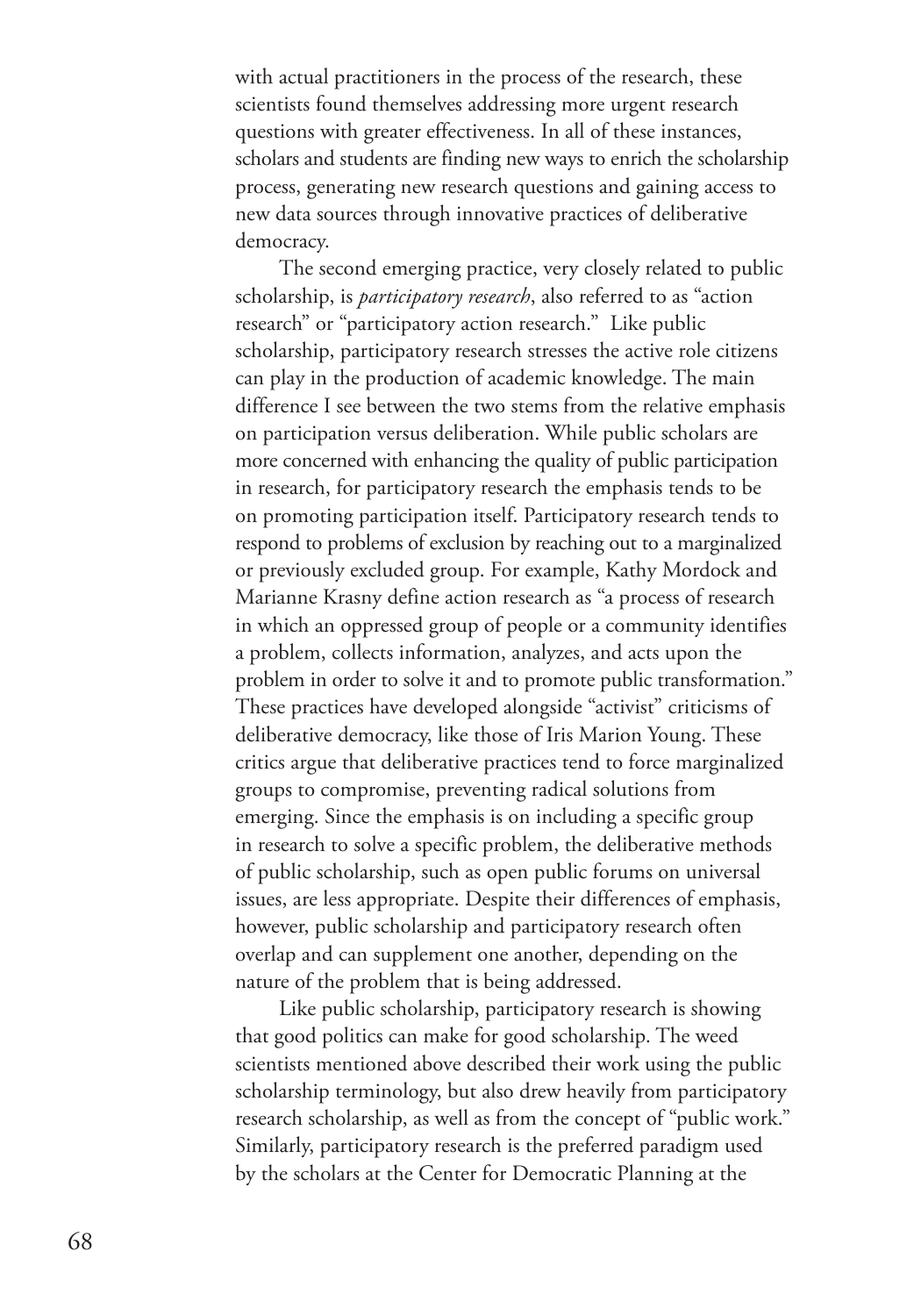University of Kentucky, cited above, although their methods overlap significantly with public scholarship. Participatory research and public scholarship are not so much opposed as they are responding to different problems in democratic politics. Situations may call for building bridges to specific groups to bring more participants into the process, or they may call for improving the quality of discourse of existing groups. Engaged scholars are finding innovative ways to blend these approaches in response to specific problems.

Third, the scholarship of engagement includes practices referred to as *community partnerships*. Public participation and deliberation may be key components of community partnerships, but the primary emphasis in this field tends to be on cultural transformation. As a result, one might say that community partnerships are animated primarily by a conception of democracy. In contrast to other forms of engaged scholarship, community partnerships are especially concerned with power, resources, and building social movements. While community partnerships often overlap with public scholarship and participatory research practices, this approach tends to emphasize the end result of social transformation over the process and its political qualities.

Harry Boyte, of the University of Minnesota's Center for Democracy and Citizenship, describes his community partnership practices as "public work." Scholars there engage in a range of community projects, and through their experiences, contribute to scholarly literature in fields such as political theory, public policy, and sociology. Ira Harkavy, a leader in this field and Director of the Center for Community Partnerships at the University of Pennsylvania, describes his work as a conscious effort at "going beyond service learning" by accomplishing structural transformation through comprehensive institutional commitments linked to teaching and research, a goal which is only sometimes explicitly stated in service-learning practices. Again, other scholars use a combination of community partnership methods and practices drawn from other forms of engagement. For example, the weed scientists described above, also describe their public scholarship as a form of public work, showing that deliberative politics can be a crucial component of social transformation.

Fourth, many of the scholarship of engagement centers are creating *public information networks*. These networks typically help communities identify resources and assets by providing comprehensive databases of local activists, advocacy groups, and available

*Community partnerships are animated primarily by a conception of democracy.*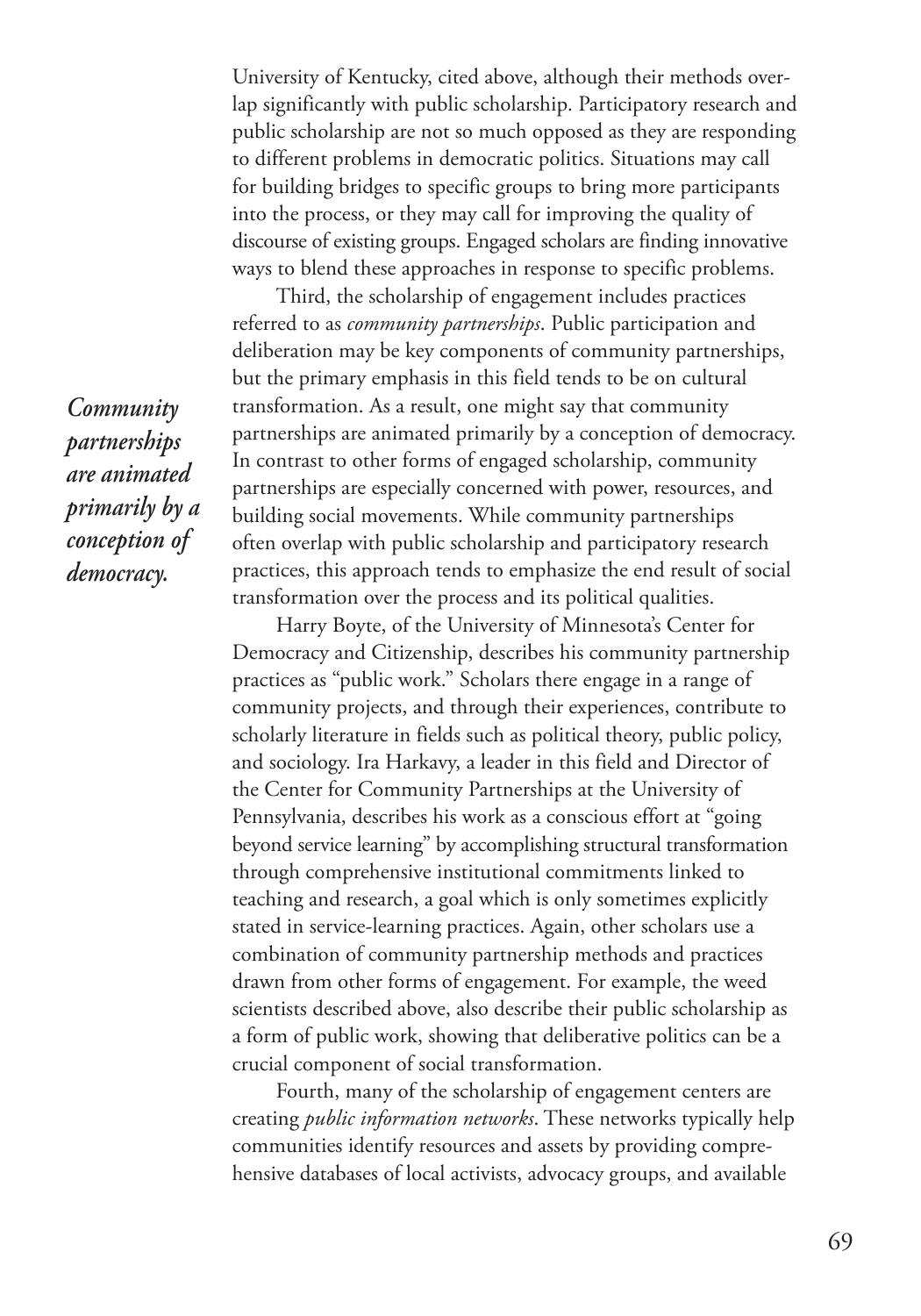services. While these programs do not always stress the iterative and deliberative quality of the forms of engaged scholarship, they use university resources to better inform public judgments and enrich the quality of discourse. Public information programs are best suited to deal with situations in which the resources already exist in a community to solve a problem, but they are not being utilized effectively due to a lack of organization or communication. Examples of this approach include the Seattle Political Information Network of the Center for Communication and Civic work at the University of Washington, and the Democracy Collaborative's Information Commons at the University of Maryland.

A final approach to the scholarship of engagement emphasizes *civic skills* and/or *civic literacy*. Regardless of one's specific conception of democracy, any healthy democracy requires at least a minimal competence in knowledge of political institutions, economics, and science and technology to make educated and informed decisions. Scholarship conceived as an expert practice reserved for a few specialists further undermines the public's capacity for effective participation. Engaged scholars in this field are helping to enhance democratic processes by ensuring that their disciplines are supplying publics with the knowledge necessary for reflective judgments on public issues. This approach again aims at deepening practices of engagement with the spe-

> cific aim of reducing the separation between expert specialists and the lay public, as well as by its specific emphasis on skills that are relevant to political participation and democratic decision-making. At the same time, civic literacy approaches differ from other forms of engaged scholarship by targeting relatively broad and long-

term trends in general public knowledge rather than specific and immediate problems. Project Pericles of Macalester College is one exemplary service-learning program with a specific focus on civic learning. Natural scientists, like Stuart Lee and Wolff-Michael Roth, have also been increasingly concerned with ensuring that the public has an adequate understanding of science and technology so as to reach reflective judgments on those issues.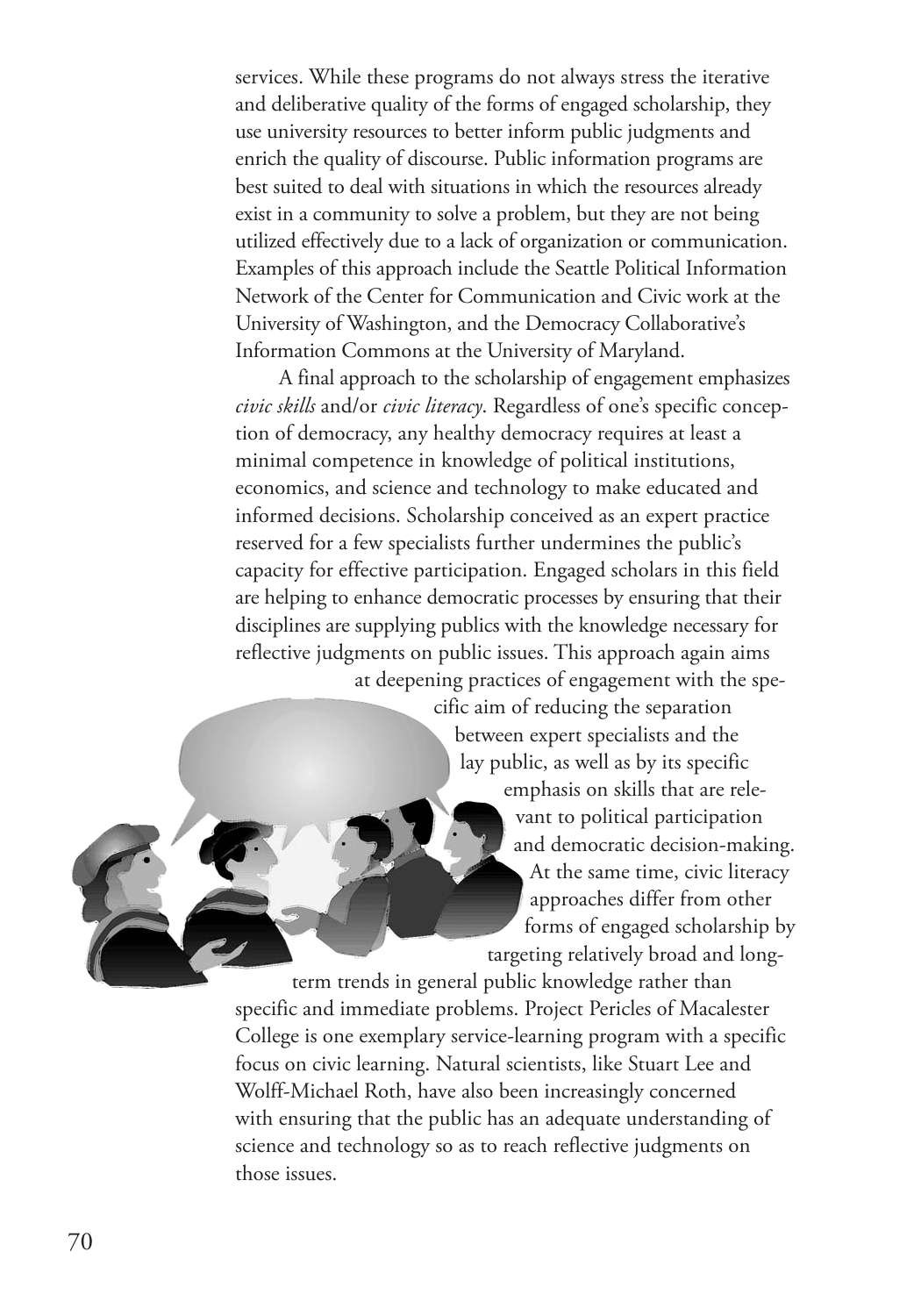One sign that these practices are catching on as both good politics and good scholarship is the development of specific criteria for the assessment of engaged scholarship. Lorilee Sandmann and the National Review Board for the Scholarship of Engagement, for example, have been working in this field, serving as peer evaluators in promotion and tenure decisions. They try to identify practices of engagement with real scholarly value, not just "service" that is done on the side. Assessment work may impose challenging standards for the scholarship of engagement movement, but it helps make the case to promotion and tenure committees that practices of engagement are central to the research and teaching goals of the profession. Although assessment is not itself engagement (and I do not include it among the five practices), this work is a critical component of the engaged scholarship universe.

#### **Conclusion**

The reality of the scholarship of engagement universe is, of course, fluid and complex, and cannot be easily reduced into boxes. The terms I have identified do not have settled definitions. They are closely related and easily confused with one another, and at times, they are even used interchangeably. Moreover, these practices are by their very nature—and by the nature of democracy itself—experimental and in constant flux. Engaged scholars are not trying to set up a universal rule for the "best" method of engagement, but rather to respond to particular problems in democratic politics. All engaged scholarship addresses problems that are broadly "public" in nature, but some of them may be short-term and particular in nature, while others may contribute to the common good in broad or long-term ways. Engaged scholarship can emphasize the processes of democratic decision-making, or the substantive results of social transformation. Complete standardization would be neither possible nor desirable.

Still, a degree of clarity can help other scholars replicate these emerging practices, and shared meanings would help the field establish both intellectual and political legitimacy. In tracking the activities of higher education civic work centers, I have been finding that the concept of the scholarship of engagement has been catching on. On the one hand, it is focused enough to capture the distinct qualities and contributions of engaged scholarship. The scholarship of engagement is not something that academics do on the side as opposed to "serious" scholarship.

*Engaged scholarship addresses problems that are broadly "public" in nature.*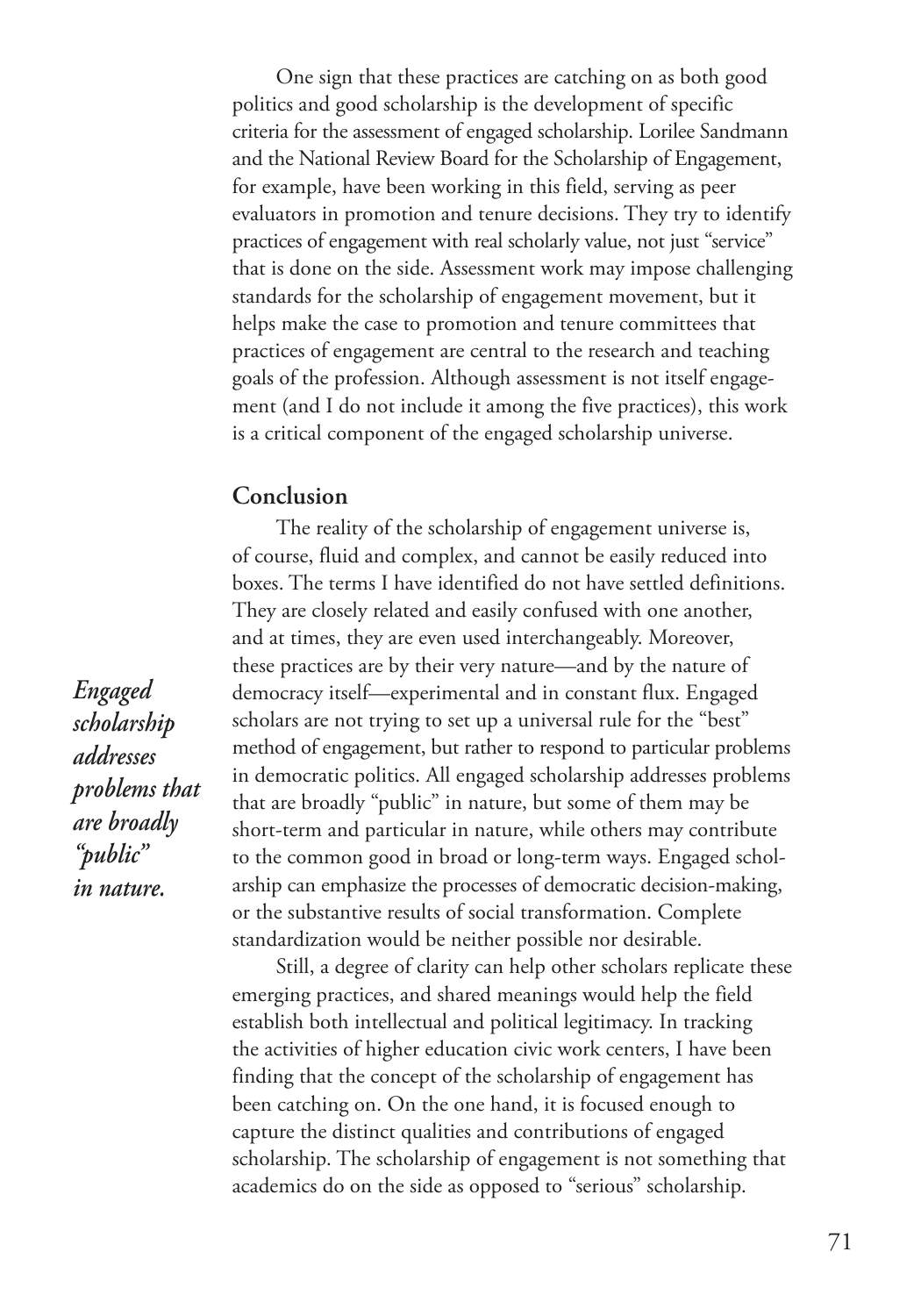Rather, the scholarship of engagement has developed specific methods and criteria for assessment, and it is making identifiable contributions to academic disciplines on their own terms. On the other hand, the scholarship of engagement is an inclusive concept that reflects the great diversity in the theory and practice of this growing movement. The scholarship of engagement includes an exciting array of theoretical approaches toward the renewal of democratic politics, and it recognizes that teaching, research, and any of the traditional scholarly functions can be broadened to incorporate practices of democratic politics. Most of all, the concept is catching on, because it is both scholarly and political, capturing both aspects of a distinct, growing, and exciting movement.

#### **REFERENCES**

- Boyer, Ernest. "The Scholarship of Engagement," *Journal of Public Service and Outreach* (1996): 1:1.
- Boyte, Harry. "Civic Populism," *Perspectives on Politics* (2003): 1:4.
- Dewey, John. *The Public and Its Problems*, 1991 ed. (Athens, OH: Swallow Press, 1927); Habermas, Jürgen *Moral Consciousness and Communicative Action*, 1990. (Cambridge, MA: Massachusetts Institute of Technology).
- Harkavy, Ira. "Service Learning as a Vehicle for Revitalization of Education Institutions and Urban Communities," (paper presented at the American Psychological Association Annual Meeting, Toronto, 10 August 1996).
- Jordan, Nicholas et al., "Public Scholarship—Linking Weed Science with Public Work," *Weed Science* (2002): 50.
- Lee, Stuart and Wolff-Michael Roth. "Science and the 'Good Citizen': Community-Based Scientific Literacy," *Science, Technology, & Human Values* (2003): 28:3.
- Mordock, Kathy and Marianne E. Krasny. "Participatory Action Research: A Theoretical and Practical Framework for Environmental Education," *Journal of Environmental Education* (2001): 32:3.
- Morton, Keith and Sandra Enos, "Building Deeper Civic Relationships and New and Improved Citizens," *Journal of Public Affairs* (2002): 6: Supplement 1.
- Ostrander, Susan A. "Democracy, Civic Participation, and the University: A Comparative Study of Civic Engagement on Five Campuses," *Nonprofit and Voluntary Sector Quarterly* (2004): 33:1.
- Sullivan, John et al., "Community Outreach as Iterative Dialogue among Scientists and Communities in the Texas Gulf Coast Region," *Mutation Research* (2003): 544.
- Young, Iris M. "Activist Challenges to Deliberative Democracy," *Political Theory* (2001): 29:5.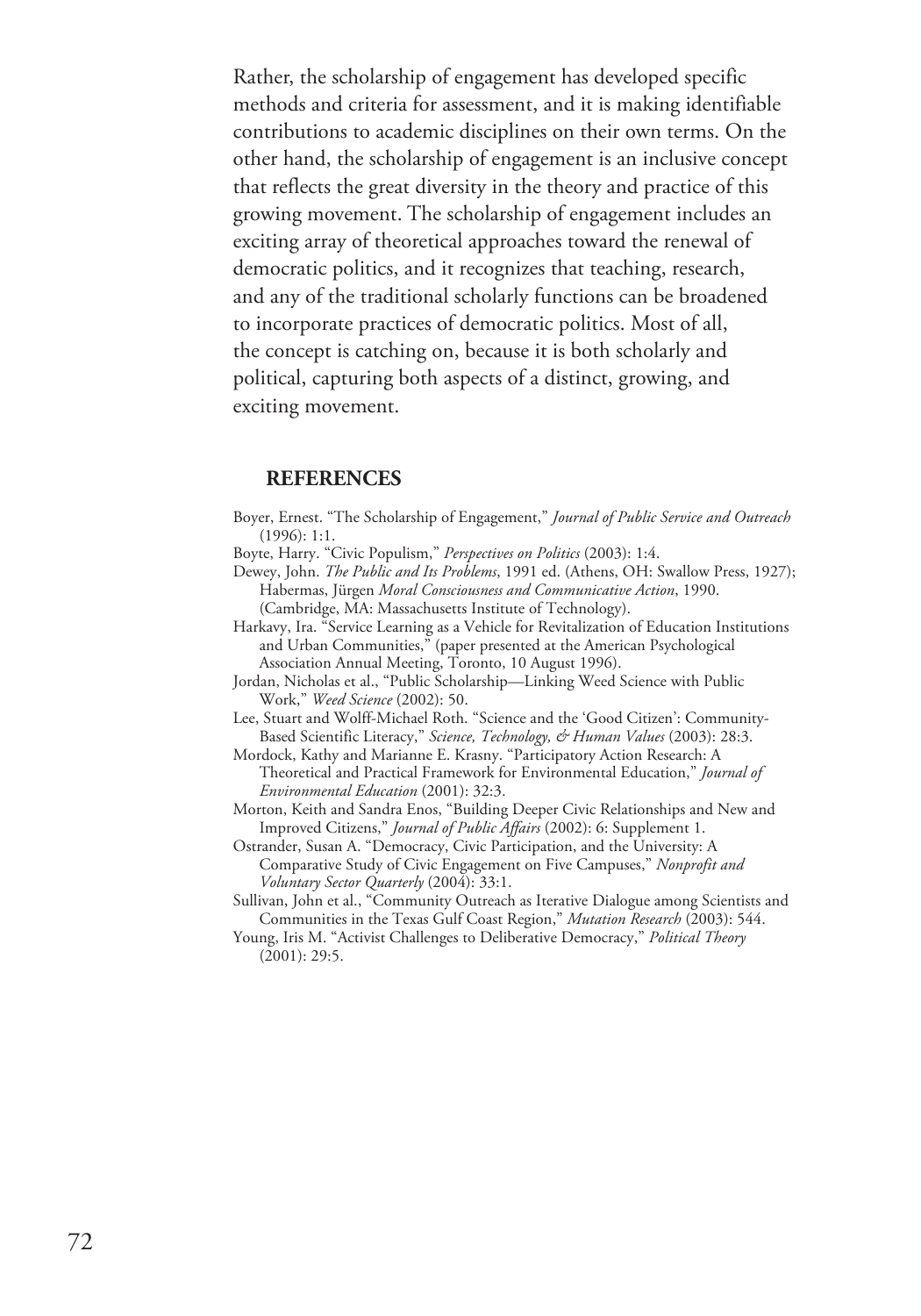# *FIRST DEMOCRACY: THE CHALLENGE OF AN ANCIENT IDEA*

### **By Paul Woodruff Anne Thomason, Reviewer**

Do Americans truly practice democracy? We often speak with pride of our democracy and rarely question whether our system is in fact a democracy. But do we truly practice it? Paul Woodruff, in his recent book, unmasks certain practices that look like democracy on the surface but are, in fact, what he calls "doubles." He makes his claims by going back into history and examining Athenian democracy and the seven core ideas of democracy found there. According to Woodruff, these ideas include harmony, freedom from tyranny, rule of law, natural equality, citizen wisdom, reasoning without knowledge, and education. These ideas are what make Athens the "first democracy."

At times, Athenian democracy went astray, during times of war in particular, but Athenians endeavored to cultivate a clear vision of democracy what it meant, how it should work, and what it should ultimately accomplish. According to Woodruff, the vision and constant debate over the ideas of democracy are absent in



democratic societies today. People today need to rediscover a shared vision of the meaning of democracy, and how it should function. He ends the book with policy recommendations and a series of tough questions about how well the American system of democracy employs the seven ideas.

Woodruff identifies three of democracy's "doubles." These are ideas that pass for democracy but actually represent failures of democratic practice. These "doubles" include the practices of voting, electing representatives, and majority rule. For example, he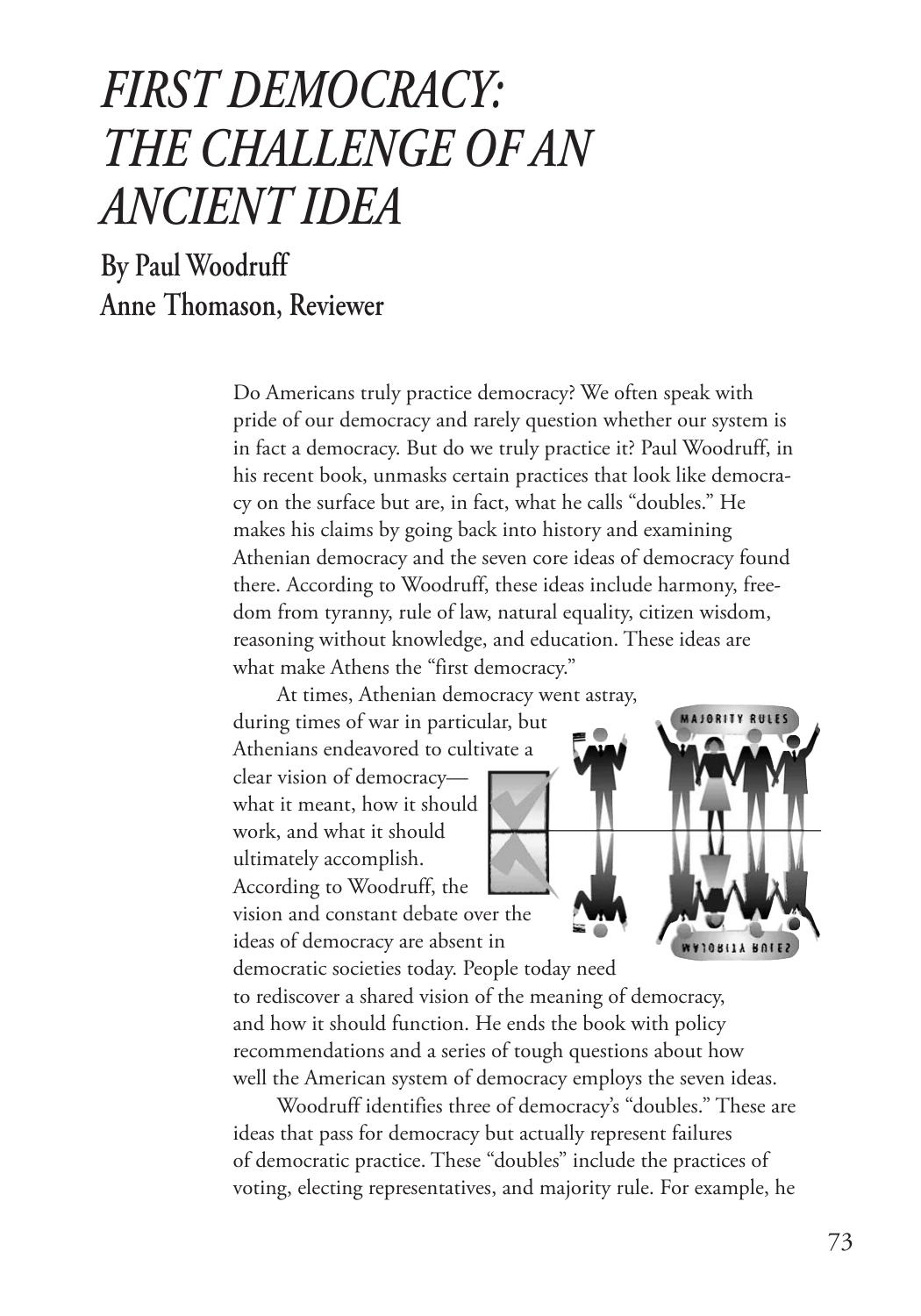argues that voting is not democratic in a system in which an elite chooses the candidates. Indeed, dictators have often used voting to solidify their own power. If a dictator selects who runs for office from a pool of his faithful followers, voting means nothing, even if everyone can vote. And if only the wealthy can run for office, are the people truly represented? Woodruff says no, and in such a system, the democratic idea of natural equality is corrupted.

The democratic double of electing representatives is closely related to the fallacy of voting as democracy. Elected representatives often find themselves required to curry favor with their wealthy benefactors and special interest groups rather than the public as a whole. Not only will such elected representatives not represent the will of the people, but as we have seen in the United States, people lose confidence in the government when special interests seem to have endless lobbying power with both the legislative and executive branches.

The final "democratic double" is majority rule. Woodruff states that out of all the doubles, majority rule is most often confused with democracy and is thus the most "seductive" of all three. Majority rule is "merely government by and for the majority." As Woodruff says, "It's not freedom if you have to join the majority in order to feel that you are free." Majority rule leads us away from the democratic idea of freedom from tyranny. Freedom from tyranny not only frees the people from a dictator, but demands active citizen participation to allow people to achieve their own destiny. Thus to have true freedom from tyranny, all people must be active in governing themselves—if people refuse to participate, they will end up with a dictator ruling them.

Thus each of these democratic doubles is the result of ignoring one of the seven democratic ideas, as expressed in Athenian democracy. All seven of the democratic ideas are interconnected, particularly harmony and rule of law. Harmony requires three things to function in a democracy: "adhering to the rule of law, working together to seek common goals, and accepting differences." No citizen can be above the rule of law. When the rule of law is ignored, such as when a rich man escapes punishment for his crime while a poor man is sentenced to jail, harmony will be upset. Athenians came to the realization that they could disagree about anything—as long as they adhered to the rule of law and respected these differences. Without harmony, people see no reason to participate in government. Why bother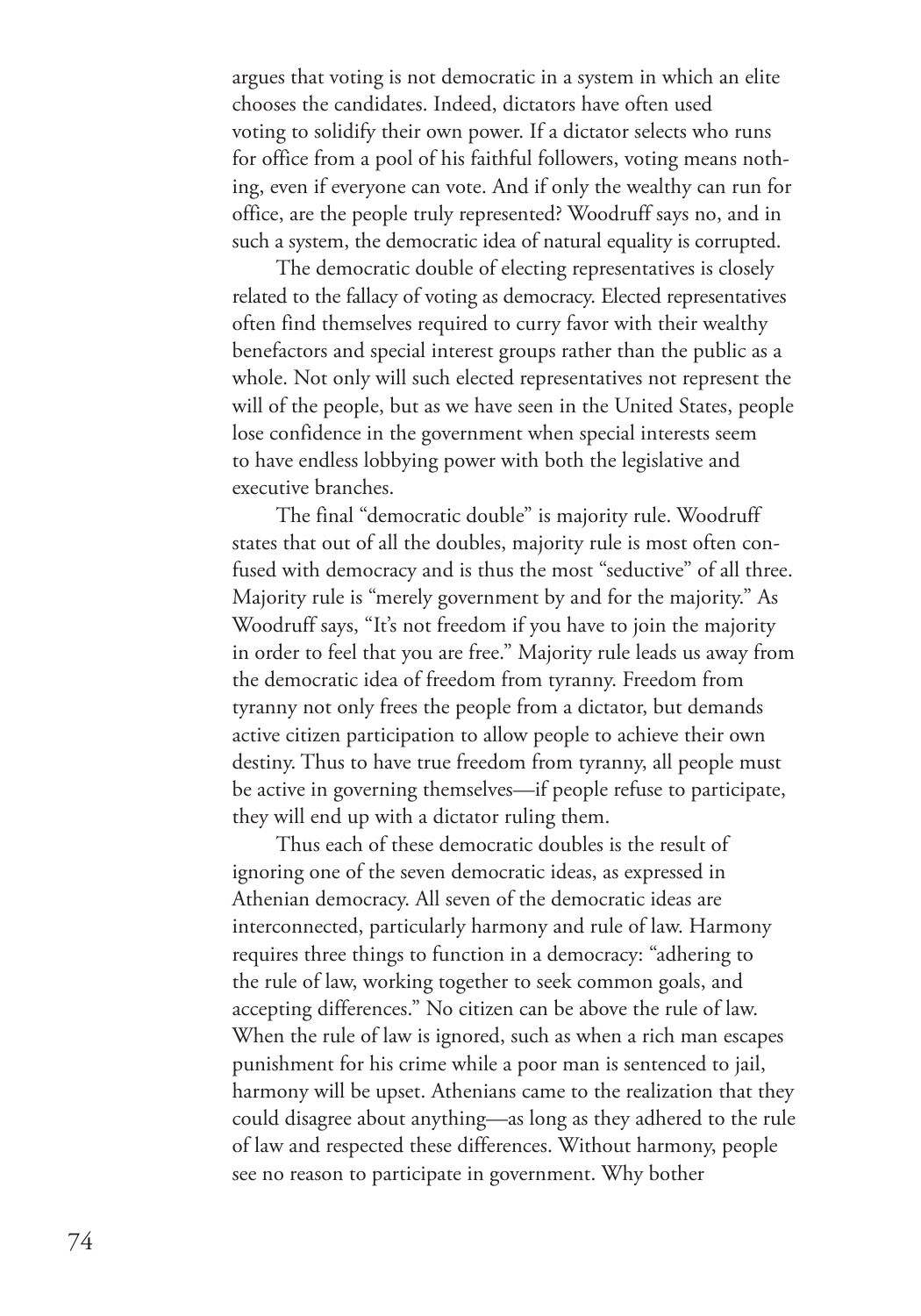if your viewpoint is not considered or respected, or if others can rise above the law?

Natural equality, indeed, should prevent certain people from rising above the law. Whether born rich or poor, we are all human and thus share a common human nature. The basis of the argument is twofold: because we are human we possess the ability to govern, and also the need to take part in governance. If we are not allowed to participate, we are cut off from fulfilling our basic human potential. Aristotle argues such an ideal when he describes humans as political animals. He also believed the Athenian city state was the ideal, as citizens were given a means, and even required, to participate in government. Aristotle failed to see the limitations of the ancient Greek city-states, such as only allowing political opportunity to adult male citizens.

How did the ancient Greeks deal with the existence of slavery in their democracy? Woodruff demonstrates that the ideals of abolishing slavery existed in the poetry and can even be inferred in the writing of Plato, though he did not make the jump to abolishing slavery. As we see in early American history when the founders had the opportunity to abolish slavery when writing the Constitution, ideas often cannot catch up to the reality of the time. Neither ancient Greece nor revolutionary America could ride the tide of democracy over oppressive traditions that were deeply embedded in society. In Athens, for example, too many citizens had a financial stake in slavery. There are many examples of Greek poets and thinkers arguing or suggesting that women, foreigners, and slaves actually have rights and should be citizens; but these ideals never played out in practice. As Woodruff states, there was a critical division between theory and practice, and as he says, "That is not a happy way to live." Thus, while the ideals of democracy may be distinct from the practice, we should constantly be striving to narrow the gap between theory and practice.

*wisdom is essential to democracy, for ordinary people possess the wisdom to govern themselves.*

*Citizen*

Natural equality, as we have seen, shows that citizens have the ability to govern through what Woodruff calls citizen wisdom. Citizen wisdom is essential to democracy, Woodruff argues, for ordinary people possess the wisdom to govern themselves. It is at the heart of democracy. How do people acquire this wisdom? It is part of human nature, personal experience, tradition, and education. Of course, unequal systems of education can lead to inequality in citizen wisdom.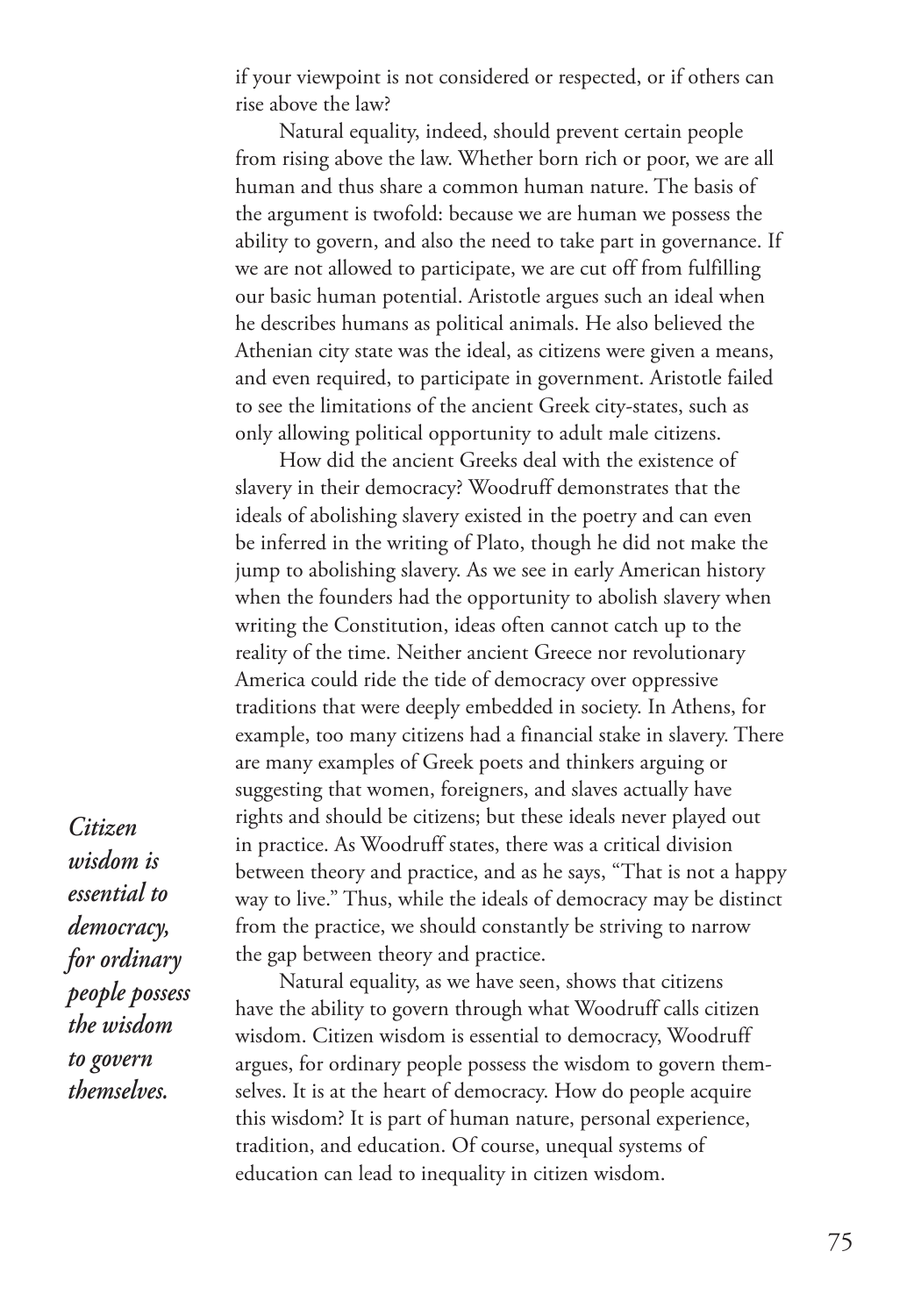Closely connected to citizen wisdom is the idea of reasoning without knowledge. To be done well, it requires open debate, as "doing it (reasoning without knowledge) poorly is the fault of leaders who silence oppositions, conceal the basis of their reasoning, or pretend to an authority that does not belong to them." Citizen wisdom works hand in hand with reasoning with knowledge, which is explained by Woodruff as working out that which is most reasonable to believe. His argument is that "adversary debate, followed by a vote, is a rational way of handling murky issues."

Woodruff offers substantial challenges for our current educational system, which focuses on preparing people for jobs, but fails in teaching good citizenship. Students are not asked to consider the tough questions of democracy. Many students attend private and religious schools, and thus people do not share a common education or experience. Outside the system, many Americans claim to have divine knowledge and put their religion above everyone else's; the Greeks viewed such an attitude as hubris. Woodruff speaks gravely about fear—the public media has done a wonderful job creating "shared ignorance, shared fear, shared outrage" but not "shared compassion, shared commitment to justice, or shared reverence." These are qualities, he argues, that could be cultivated through education. Because of this, education (paideia) for all is a necessary component of democracy. And beyond education, citizen wisdom is essential, because no one politician can ever be trusted. However, the collective wisdom of all the citizens can be trusted—and maintained by the rule of law.

Athens did not succeed in all of these ideas of democracy. They did, however, debate these ideas, and they tried to have a democracy based on these ideals, even when they failed. Woodruff contends that in the United States today, we fail—to even consider these ideas, much less debate and dream about them. His book is a call for us to re-examine the struggles of democracy today through the experiences of Athens.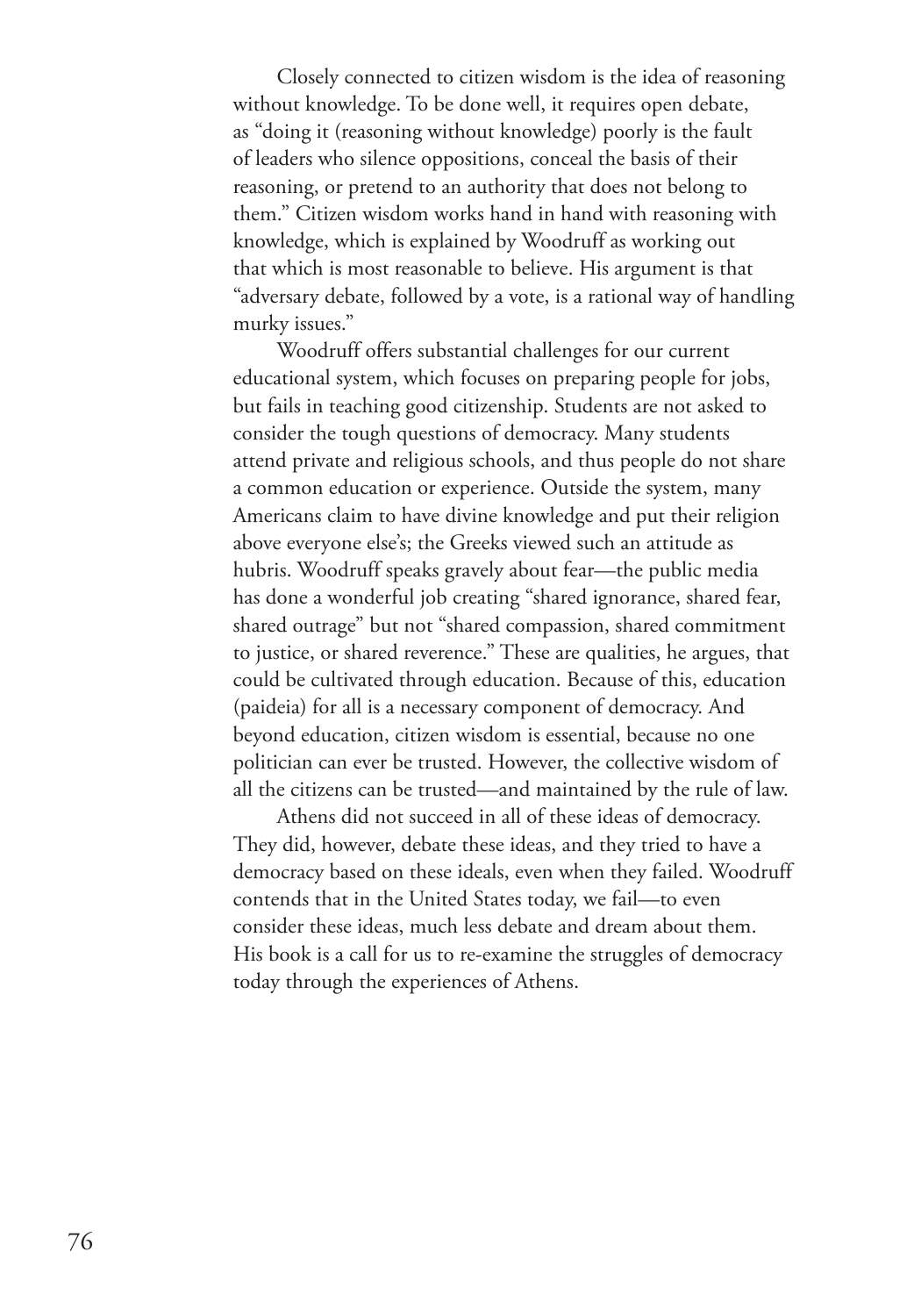## **AFTERWORD**

### **By David Mathews**

The essays that I write at the end of each *Exchange* aren't intended to summarize the contents; they are to connect the articles to the Kettering Foundation's work. I imagine that is what most of you do as readers; you look at *HEX* with your own interests in mind.

Lately, the foundation has been preoccupied with reviewing the whole of its research. This type of review is done every three years in conjunction with an analysis of worldwide trends in democracy. Doing this broad analysis doesn't mean that we think we can respond to all of the problems facing democracy. Like any research organization, we have our own particular strengths. We do, however, look for the best fit between our lines of study and the major challenges to self-rule.

One of the first things we noticed in looking at trends is how many different concepts of democracy are implied in what people are doing these days. For instance, what our Chinese colleagues report on political democracy isn't the same as what our international fellows from South Africa talk about when they describe their democracy. As you were reading this issue of *HEX*, you may have noticed different notions of democracy implicit in the articles, even though all of the authors are from the same country and have a common focus on higher education.

It is easy for differences in meaning to go unnoticed, because the word "democracy" is used so widely today. Anne Thomason's review of Paul Woodruff's *First Democracy* brings some clarity to the definition by describing his thoughts on early Greek democracy. But the concept of rule by the people may go back even before the Greeks and can be found in other cultures. Democratic practices seem to have appeared before the term "democracy" was coined. There is archaeological evidence of villagers making collective decisions and acting on them in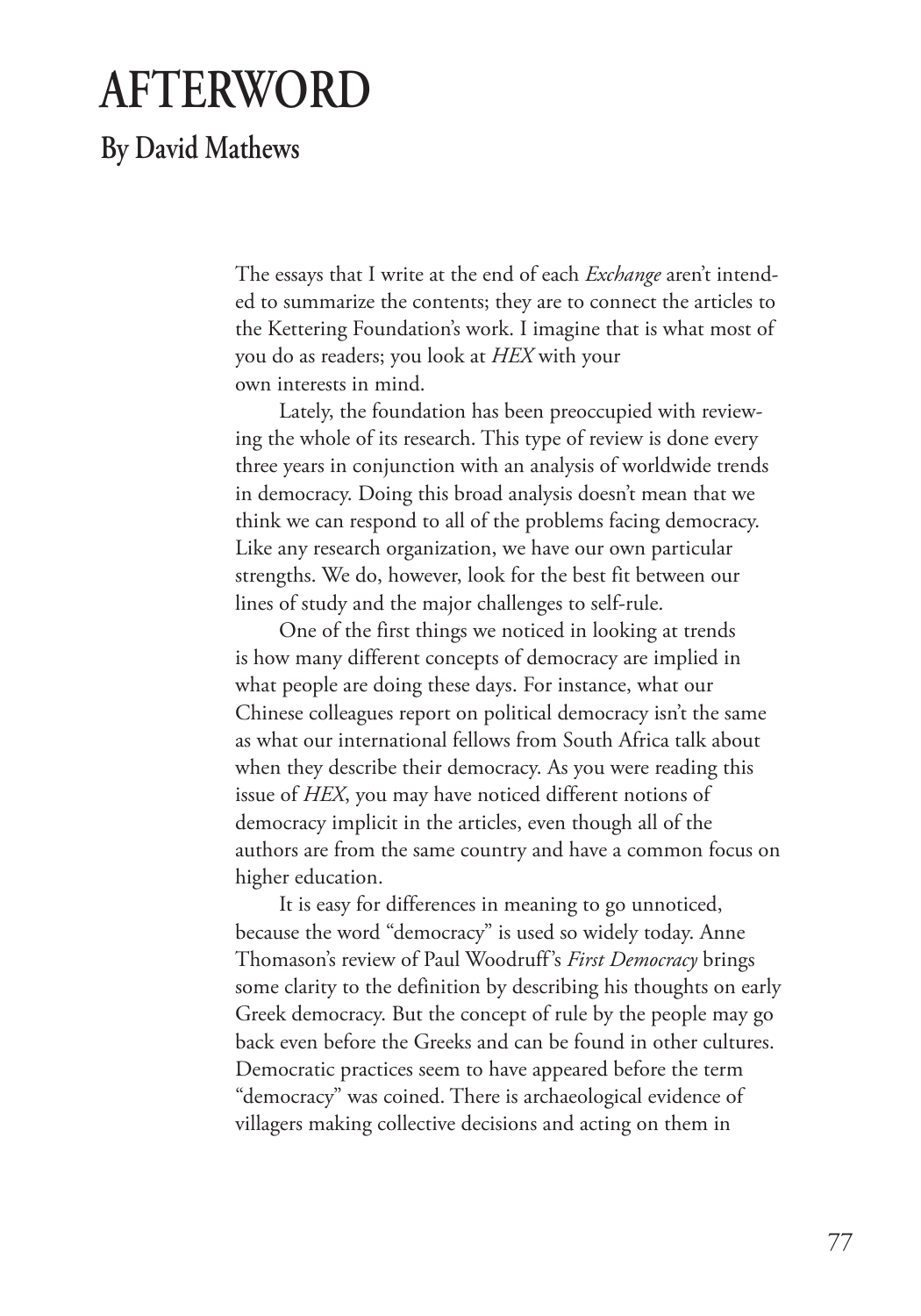prehistoric cultures. And the Chinese word for democracy goes back to two ancient characters, one for sovereignty (as in kings) and the other for the people. That is almost identical to the way the Greeks fashioned their words for democracy.

Woodruff's *First Democracy* provides an excellent grounding for this issue of the *Exchange*, because he distinguishes between the norms of a political ideal (democracy) and the conditions in human society, which invariably fall short of the ideal. And, you will recall that Woodruff also rescues democracy from being confused with its doubles.

Today's discussions of higher education's role in democracy show how far we have moved from the original concept of self-rule. In some of the discussions, democracy is equated with a political system in which people rule themselves largely by voting, even though voting wasn't that central to early democracy. Other academics discuss democracy in social and cultural terms. They worry about lack of diversity and trust. Still others emphasize the duty of citizens to serve others and their community. And there are academics who argue that the quintessence of democratic citizenship is public work, not work done *for* the public but *by* the public. Citizens are producers of public goods, and they have to master the skills that are essential in production. In some of these discussions, democracy has a very personal, even moral, meaning; the focus is on individuals—taxpayers, voters, volunteers. For others, democracy has a collective meaning; groups, not individuals, are the primary units of democracy.

These different notions of democracy play out in different notions about higher education's civic responsibilities. In other words, the way colleges and universities understand their responsibilities varies depending on what academics think democracy means. For instance, the meaning of democracy that is captured in Michael Briand's article puts a premium on the production of knowledge in academia. Institutions of higher education, Michael argues, have an obligation to understand the kind of knowledge citizens need in order to rule themselves, even if it isn't just expert knowledge. Faculty members Adam Weinberg and David Cooper have a concept of democracy that bears on students and residential life. Julie Ellison focuses on the arts and humanities and, in the process, gives us an insight into her political concepts. (Reading her essay, I was reminded of how the Greeks used plays to get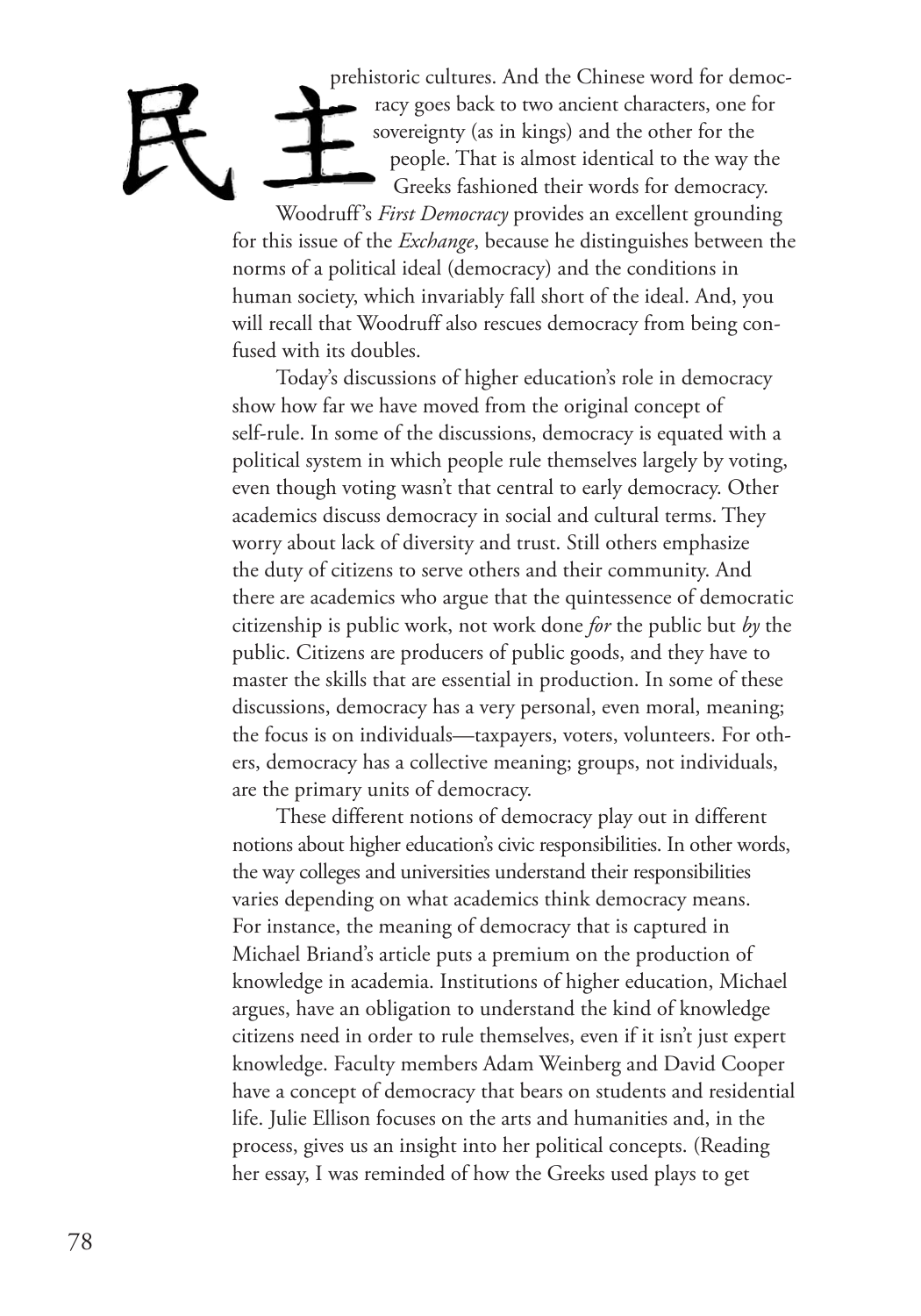across the values they associated with self-rule.) The institutions that associate democracy with public deliberation, as Harris Dienstfrey points out, have restructured their outreach activities accordingly.

Given the foundation's efforts to understand the major challenges to democracy, the *Exchange* helps identify the challenges academics see as critical. Derek Barker's essay is particularly helpful, because he provides a snapshot of five different problems being addressed in the scholarship of engagement. Each political problem implies a particular understanding of democracy—and they are all different. Identifying these differences is useful. Proponents of service learning, diversity, or public scholarship are naturally enthusiastic about what they are doing. What is most significant, however, about their efforts is not their projects so much as the understanding of democracy implicit in the projects. What is implicit needs to be made explicit.

Every civic project in higher education says something about democracy and the problems of democracy. How well higher education is meeting its responsibility to democracy can be determined by looking at whether these institutions are focused on the most fundamental and perennial problems challenging self-rule. For instance, take one of the most perennial issues: can "just folks" really govern themselves? Do they know enough to make sound judgments about their collective well-being? Nothing is a more telling litmus test for a civic project than how it understands citizens and what they should do. And the ability of people to govern themselves is not just an age-old issue; it is a very contemporary one as well.

In *Downsizing Democracy*, Matthew Crenson and Benjamin Ginsberg make the case that our political system has "sidelined its citizens and privatized its public." Evidently ancient doubts about citizens' abilities are still with us. This issue may or may not be addressed by various academic initiatives, even though they all may fly under the banner of democracy. Knowing how a given initiative proposes to get citizens off the sidelines, where it would place them in the political system and, ultimately, how it understands citizenship would be telling. So would knowing how an initiative understands the source of power that citizens have. Is the source of that power no more than the Constitution's assurance that the people are sovereign? Or does self-rule require that citizens have other sources of power that they generate themselves?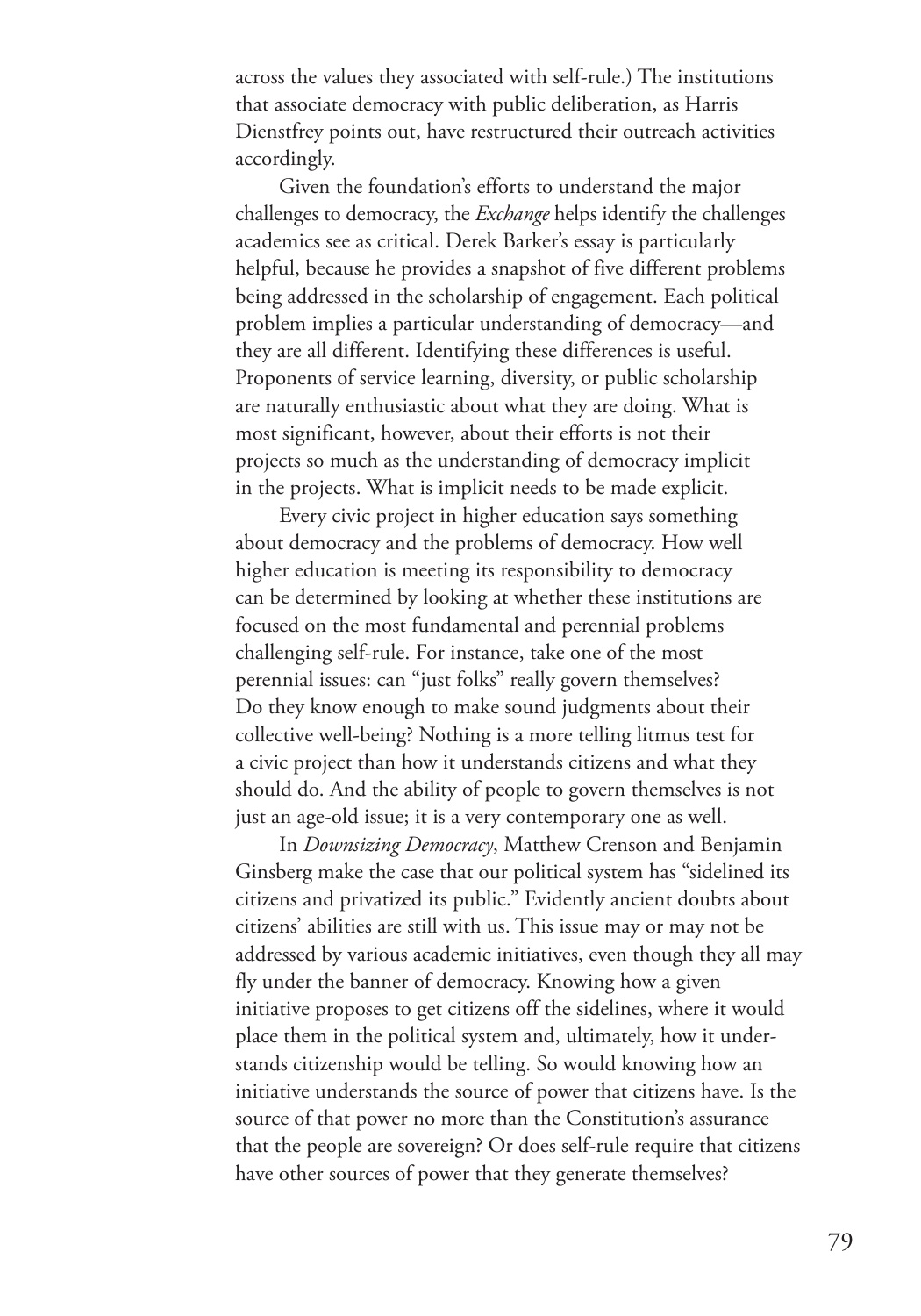Take another fundamental issue in democracy, the challenge of dealing with highly charged moral disagreements. Political questions are, at their core, inherently moral because they are about what we *should* do. So moral disagreements are inevitable, yet unless there is some way to deal with them, political systems become deadlocked by polarization or degenerate into violence. (Amy Gutmann and Dennis Thompson have written quite a bit on this problem in the last few years; it is serious.) Is it enough to encourage toleration of differences? Knowing if and how different initiatives deal with this kind of conflict would also be telling.

I am not surprised or disturbed to find that different understandings of democracy are implicated in various civic projects in higher education. One of the characteristics of democracy is an ongoing debate about what it is and should be. I am concerned, however, when we lose sight of what the debate is really about. There are no best practices that solve all problems, yet there are some issues so critical to the viability of democracy that how we deal with them now will affect our ability to rule ourselves for decades to come. How a college or university understands these critical challenges to self-rule is itself critical.

I hope this issue of the *Exchange* helps make more explicit what has been largely implicit in the discussion of higher education's relationship to democracy. The articles have certainly contributed to that deeper understanding without making the subject of democracy bloodless or, dare I say it, "academic." (Reread the interview with David Cooper and you'll see what I mean.) Something is happening on American campuses; it has to do with the way we govern ourselves. What kind of democracy these campus initiatives will foster is an open question at this point. As I have said in other issues of *HEX*, the answer may depend on whether initiatives on campus make ties with similar initiatives off campus. These off-campus movements go by a number of names, and they, too, vary in the problems they address. They range from public journalism to civic innovation to deliberative democracy, just to name three. What long-term impact all of these initiatives will have is impossible to say. Many will probably be assimilated into business as usual without any profound effect. (That often happens with attempts to change institutions and customs.) The chances that these initiatives will lead to a stronger democracy go up, however, if they are focused on democracy's most serious problems. The chances also go up if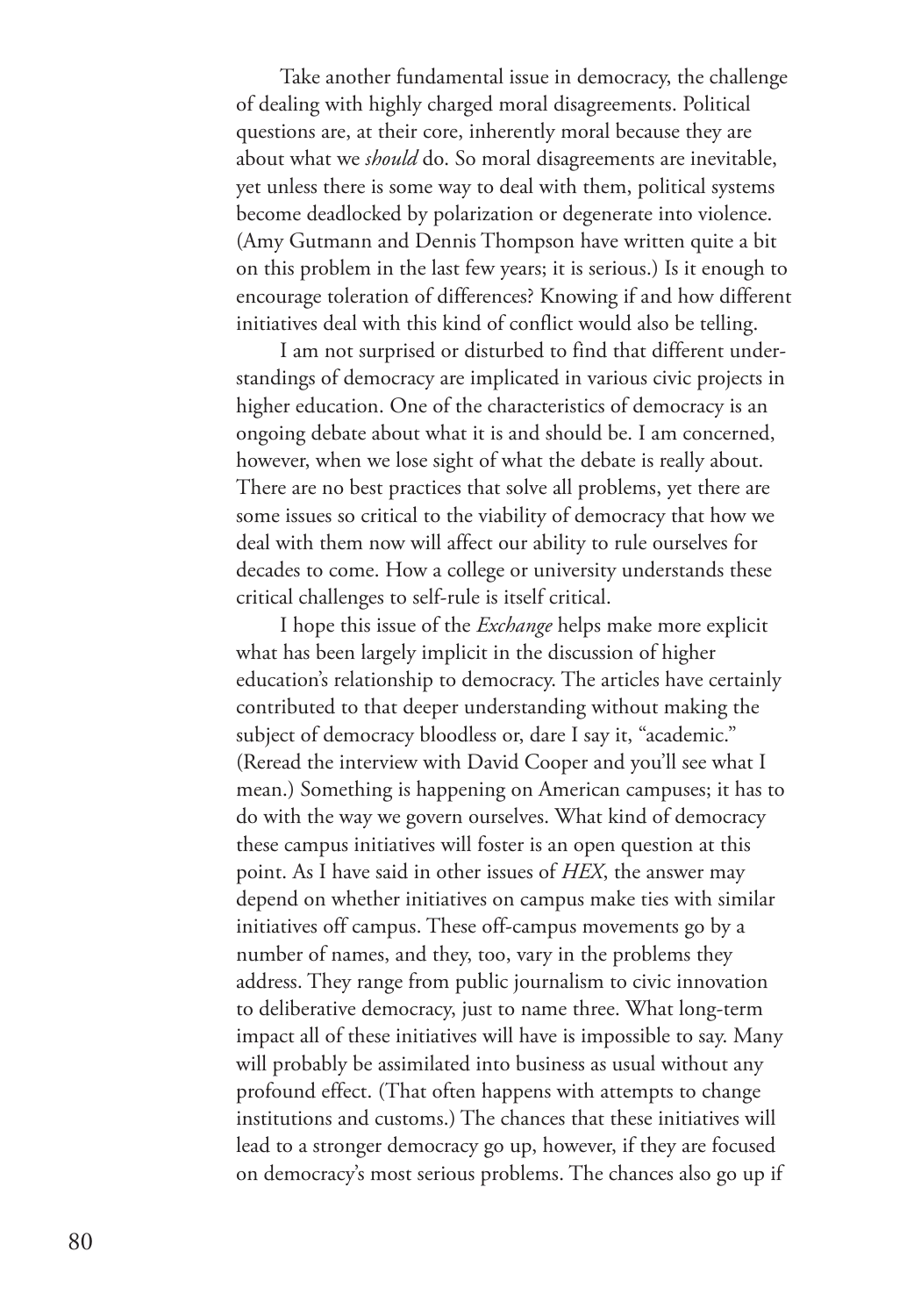all of us in this discussion realize that we aren't just dealing with the media, civic renewal projects, or deliberative dialogue any more than we are just dealing with residence halls, academic research, or the humanities. We are deciding what kind of democracy will emerge in the 21st century.